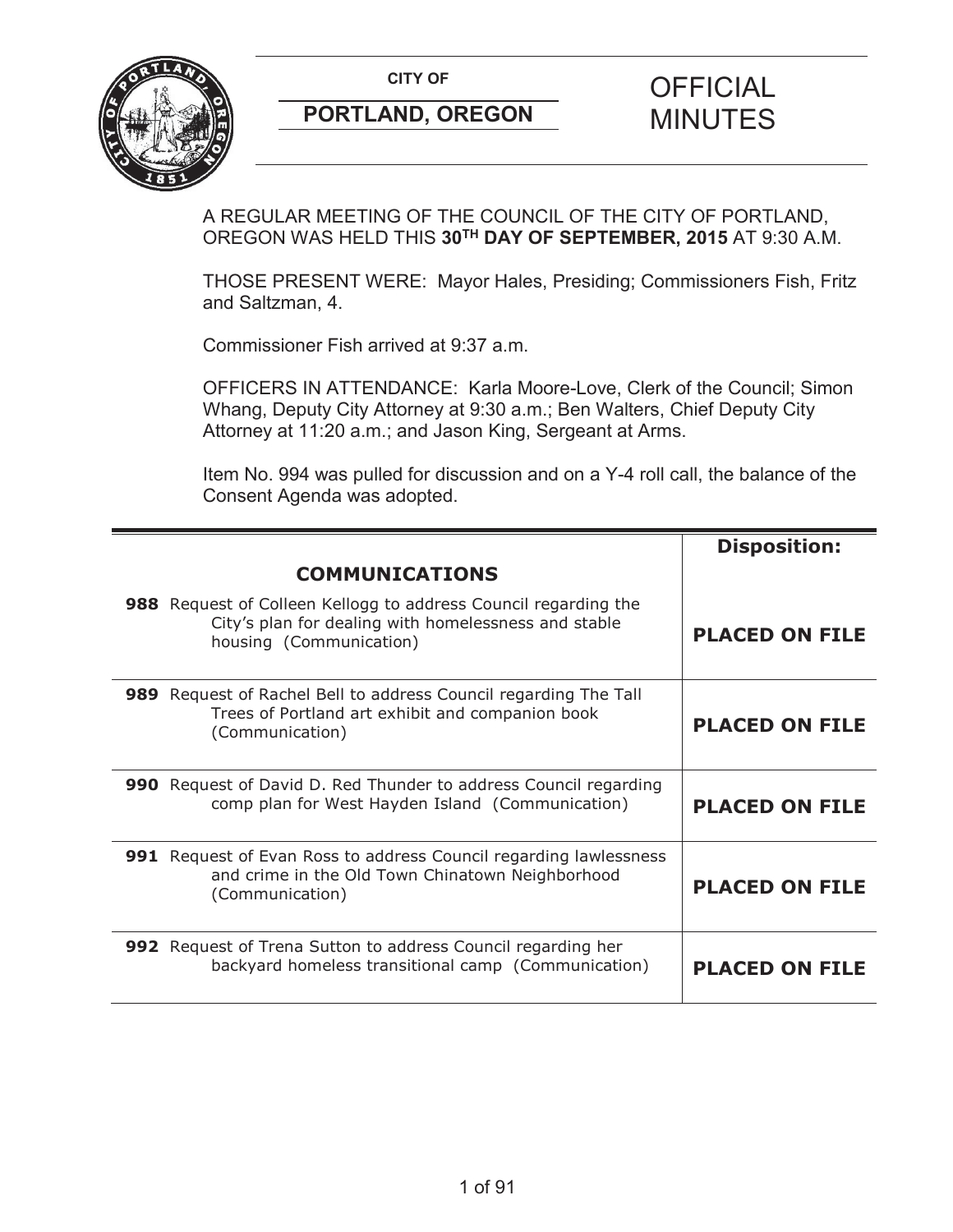| <b>TIMES CERTAIN</b>                                                                                                                                                                                                                                                                                                                   |                                                                                          |
|----------------------------------------------------------------------------------------------------------------------------------------------------------------------------------------------------------------------------------------------------------------------------------------------------------------------------------------|------------------------------------------------------------------------------------------|
| 993 TIME CERTAIN: 9:45 AM - Proclaim September 15 to<br>October 15, 2015 to be Hispanic Heritage Month in<br>Portland (Proclamation introduced by Mayor Hales)<br>30 minutes requested                                                                                                                                                 | <b>PLACED ON FILE</b>                                                                    |
| <b>CONSENT AGENDA - NO DISCUSSION</b>                                                                                                                                                                                                                                                                                                  |                                                                                          |
| <b>Mayor Charlie Hales</b>                                                                                                                                                                                                                                                                                                             |                                                                                          |
| <b>Bureau of Police</b>                                                                                                                                                                                                                                                                                                                |                                                                                          |
| <b>*994</b> Accept a grant in the amount of \$437,882 and appropriate<br>\$300,000 for FY 2015-16 from the U.S. Department of<br>Justice, Office of Justice Programs, Bureau of Justice<br>Assistance FY15 Edward Byrne Memorial Justice<br>Assistance Grant Program to prevent or reduce crime and<br>violence (Ordinance)<br>$(Y-4)$ | 187354                                                                                   |
| <b>Office of Management and Finance</b>                                                                                                                                                                                                                                                                                                |                                                                                          |
| *995 Authorize contract with Skyline-ATS and payment of \$20,000<br>for on-site specialized training for Sonet technology in<br>connection with the Public Safety Systems Revitalization<br>Program radio project (Ordinance)<br>$(Y-4)$                                                                                               | 187353                                                                                   |
| <b>Commissioner Dan Saltzman</b>                                                                                                                                                                                                                                                                                                       |                                                                                          |
| <b>Position No. 3</b>                                                                                                                                                                                                                                                                                                                  |                                                                                          |
| <b>Portland Housing Bureau</b>                                                                                                                                                                                                                                                                                                         |                                                                                          |
| 996 Amend Intergovernmental Agreement with Multnomah County<br>for additional County funds in the amount of \$272,233 for<br>outreach and housing placement for veterans and people<br>experiencing homelessness in East County (Ordinance;<br>amend Contract No. 30002899)                                                            | <b>PASSED TO</b><br><b>SECOND READING</b><br><b>OCTOBER 7, 2015</b><br><b>AT 9:30 AM</b> |
| <b>REGULAR AGENDA</b>                                                                                                                                                                                                                                                                                                                  |                                                                                          |
| <b>Mayor Charlie Hales</b>                                                                                                                                                                                                                                                                                                             |                                                                                          |
| 997 Extend term of Street Closure Program in Old Town/Chinatown<br>for a period of one year (Second Reading Agenda 986)<br>(Y-3; Fritz absent)                                                                                                                                                                                         | 187355                                                                                   |
| <b>Bureau of Police</b>                                                                                                                                                                                                                                                                                                                |                                                                                          |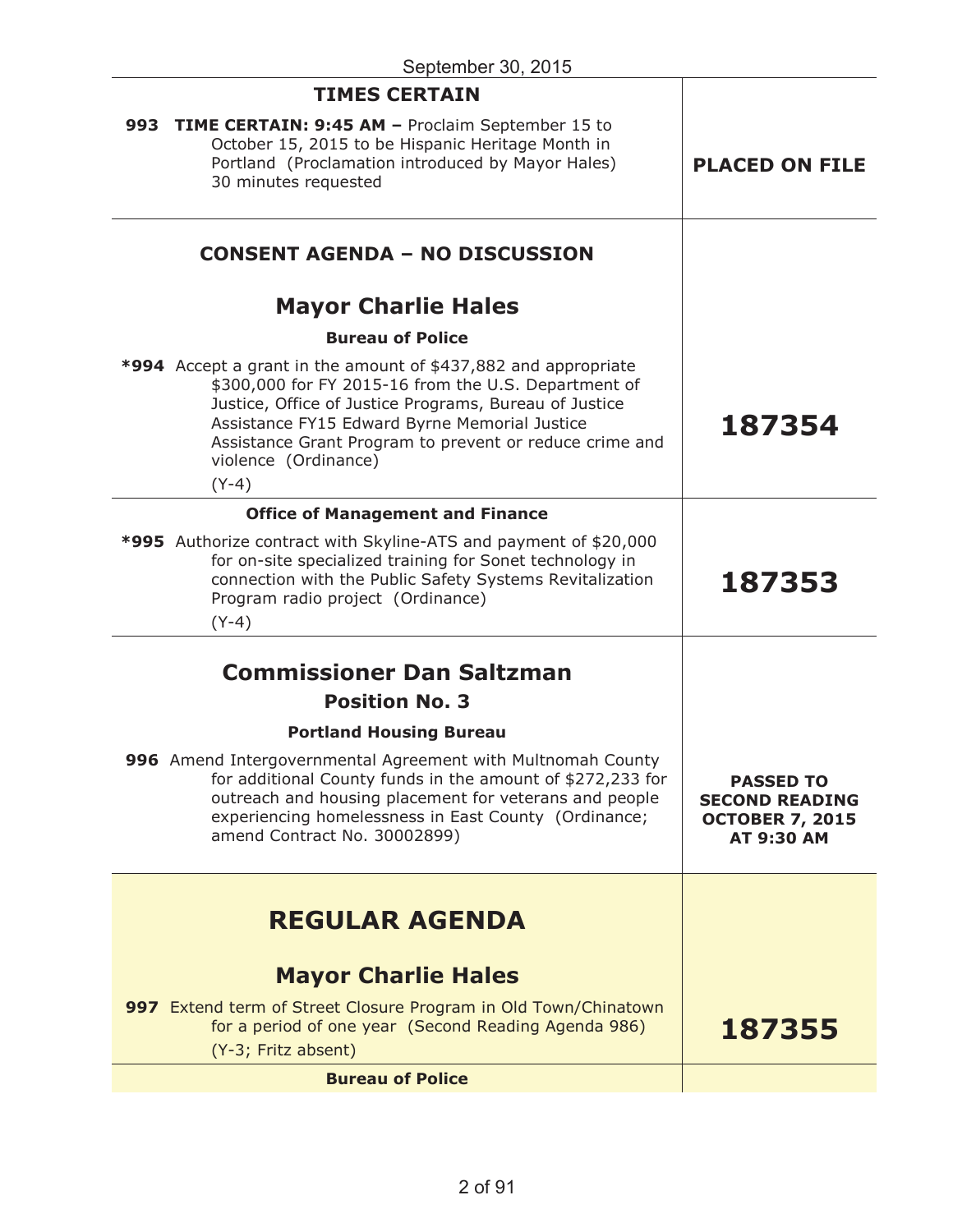| September 30, 2015                                                                                                                                                                                                                                                                                                                                                                                                                        |                                                                    |
|-------------------------------------------------------------------------------------------------------------------------------------------------------------------------------------------------------------------------------------------------------------------------------------------------------------------------------------------------------------------------------------------------------------------------------------------|--------------------------------------------------------------------|
| *998 Authorize an Intergovernmental Agreement with TriMet for<br>transit police services (Previous Agenda 980)<br>Motion to amend to add new findings 3 and 4 to<br>state the main priority of transit police is not fare<br>enforcement, but to provide safety and security<br>services; and recognize the ongoing role of the<br><b>Transit Equity Advisory Committee: Moved by Fritz</b><br>and seconded by Saltzman. (Y-4)<br>$(Y-4)$ | 187356<br><b>AS AMENDED</b>                                        |
| <b>Office of Management and Finance</b>                                                                                                                                                                                                                                                                                                                                                                                                   |                                                                    |
| *999 Authorize purchase of replacement Police Patrol Vehicles at<br>\$2,329,151 (Ordinance)                                                                                                                                                                                                                                                                                                                                               |                                                                    |
| Motion to add directive c. to direct Mayor and Fleet<br>Manager to advocate for the development of more<br>fuel-efficient police vehicles: Moved by Fritz and<br>seconded by Fish. (Y-4)<br>$(Y-4)$                                                                                                                                                                                                                                       | 187357<br><b>AS AMENDED</b>                                        |
| 1000 Authorize up to \$20 million of interim financing for local<br>improvement projects (Second Reading Agenda 982)<br>$(Y-4)$                                                                                                                                                                                                                                                                                                           | 187358                                                             |
| <b>Commissioner Steve Novick</b><br><b>Position No. 4</b><br><b>Bureau of Transportation</b><br><b>*1001</b> Authorize contract with Sergeants Towing, Inc. for<br>abandoned vehicle towing and storage services<br>(Ordinance)<br>10 minutes requested                                                                                                                                                                                   | <b>CONTINUED TO</b><br><b>OCTOBER 7, 2015</b><br><b>AT 9:30 AM</b> |
| <b>Commissioner Amanda Fritz</b><br><b>Position No. 1</b><br><b>Office of Neighborhood Involvement</b><br><b>*1002</b> Adopt regulations for marijuana license procedures and<br>requirements (Previous Agenda 984; add Code Chapter<br>14B.130 and amend Section 3.96.060)<br>Motion to accept amendments to 14B.130.040D and<br><b>.080A(2):</b> Moved by Fish and seconded by Fritz. (Y-4)<br>$(Y-4)$                                  | 187359<br><b>AS AMENDED</b>                                        |
| <b>PORTLAND PARKS &amp; RECREATION</b><br><b>*1003</b> Amend contract with ESA Vigil-Agrimis Inc. in the amount of<br>\$10,000 to complete the River View Natural Area<br>Management Plan (Ordinance; amend Contract No.<br>30003423)<br>Continued to September 30, 2015 at 2:00 PM.<br>$(Y-4)$                                                                                                                                           | 187360                                                             |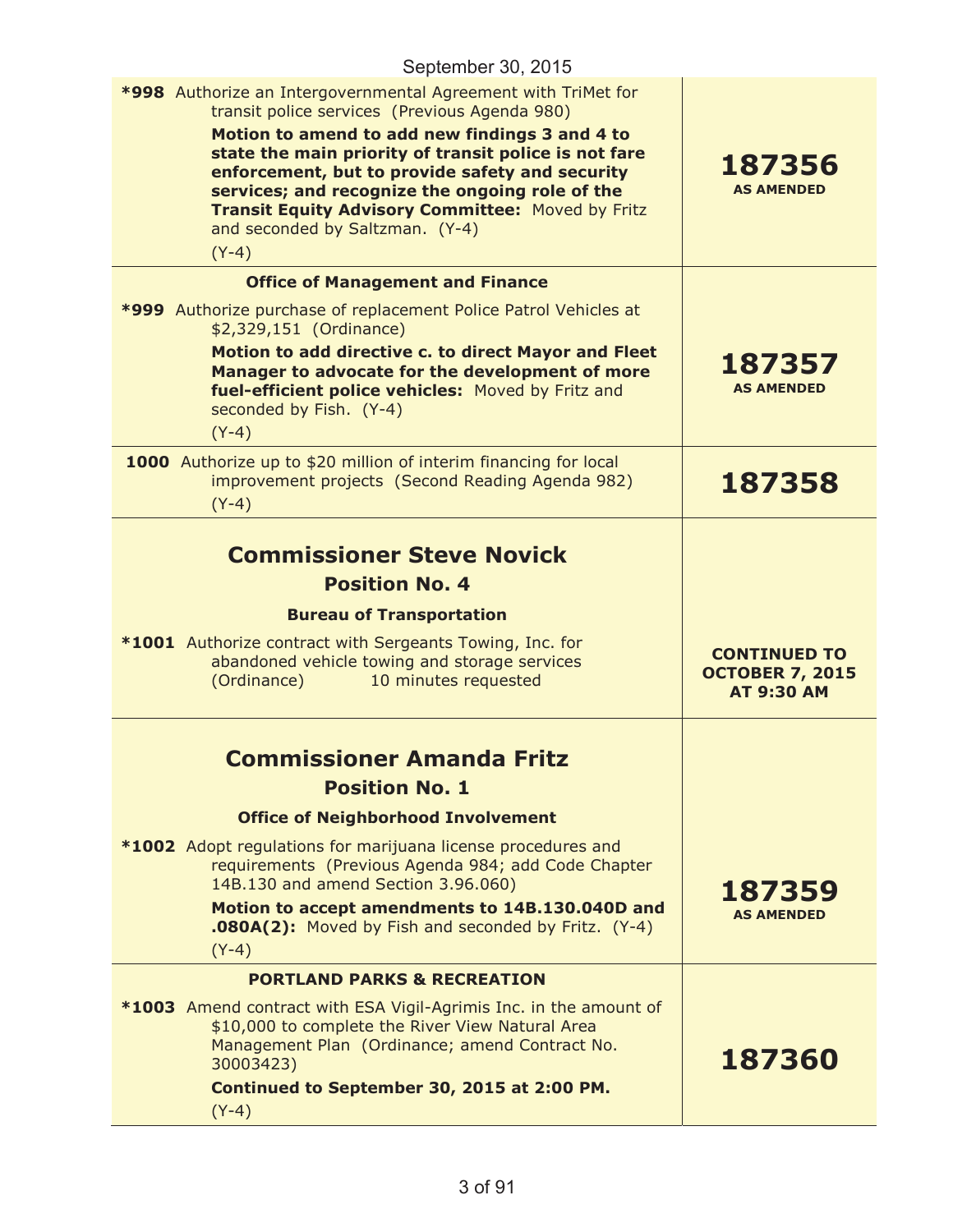| <b>Commissioner Nick Fish</b><br><b>Position No. 2</b><br><b>Bureau of Environmental Services</b>                                                                                                                      |                                                                     |
|------------------------------------------------------------------------------------------------------------------------------------------------------------------------------------------------------------------------|---------------------------------------------------------------------|
| <b>*1004</b> Extend contract with GSI Water Solutions, Inc. for CERCLA<br>and Risk Assessment technical assistance at the Portland<br>Harbor Superfund Site and add \$500,000 (Ordinance;<br>amend Contract No. 36324) | <b>REFERRED TO</b><br><b>COMMISSIONER OF</b><br><b>PUBLIC WORKS</b> |
| *1005 Extend contract with GSI Water Solutions, Inc. for Source<br>Control technical assistance at the Portland Harbor<br>Superfund Site and add \$300,000 (Ordinance; amend<br><b>Contract No. 36325)</b>             | <b>REFERRED TO</b><br><b>COMMISSIONER OF</b><br><b>PUBLIC WORKS</b> |

At 12:57 p.m., Council recessed.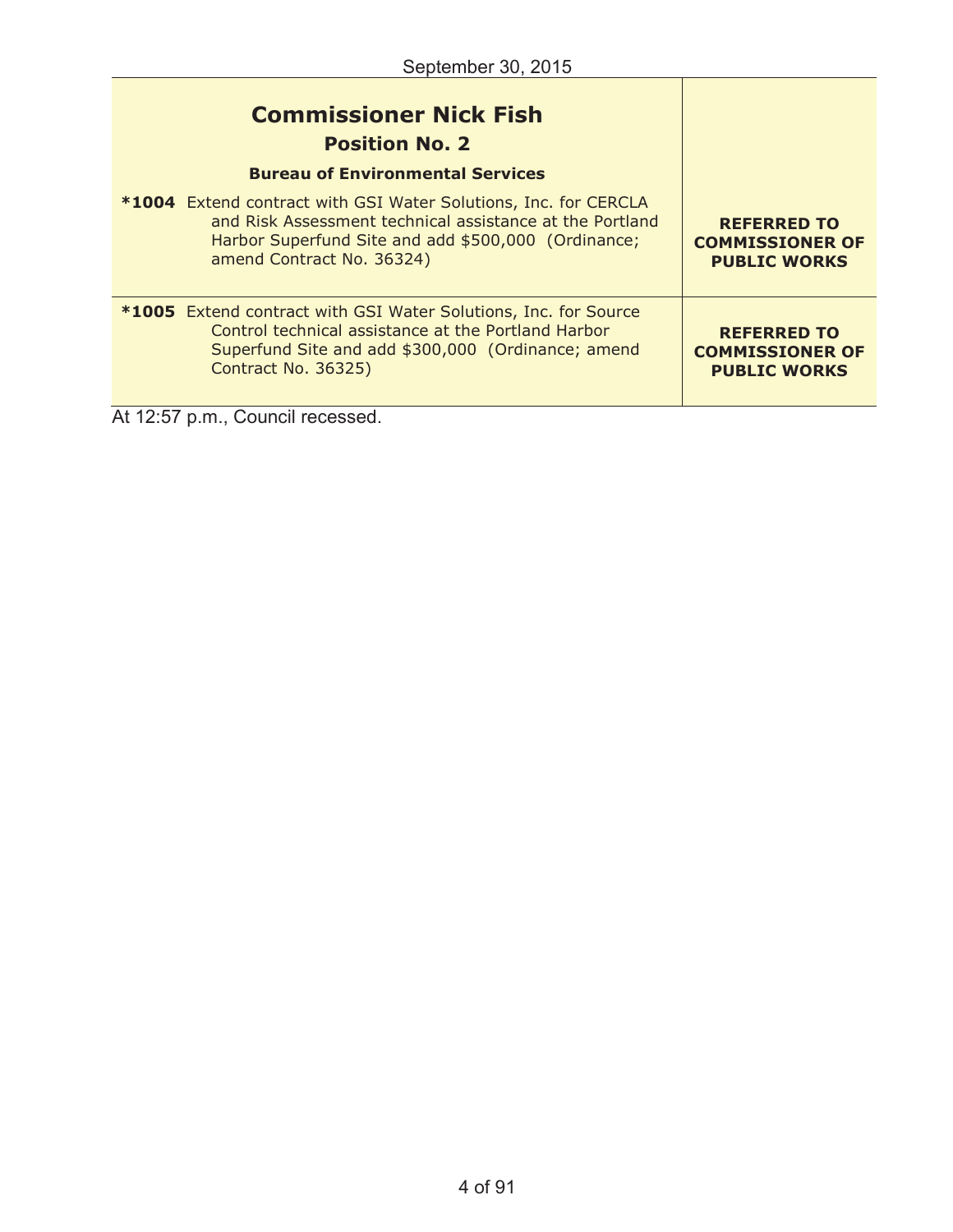A RECESSED MEETING OF THE COUNCIL OF THE CITY OF PORTLAND, OREGON WAS HELD THIS **30TH DAY OF SEPTEMBER, 2015** AT 2:00 P.M.

THOSE PRESENT WERE: Mayor Hales, Presiding; Commissioners Fish, Fritz and Saltzman, 4.

Commissioner Fish arrived at 2:10 p.m.

OFFICERS IN ATTENDANCE: Karla Moore-Love, Clerk of the Council; Linly Rees, Sr. Deputy City Attorney at 2:00 p.m.; Ben Walters, Chief Deputy City Attorney at 3:30 p.m.; and John Paolazzi, Sergeant at Arms.

|                                                                                                                                                                  | <b>Disposition:</b> |
|------------------------------------------------------------------------------------------------------------------------------------------------------------------|---------------------|
| 1006 TIME CERTAIN: 2:00 PM - Accept the State of Housing in<br>Portland October 2015 Report (Report introduced by<br>Commissioner Saltzman) 90 minutes requested |                     |
| Motion to accept report: Moved by Saltzman and<br>seconded by Fish.<br>(Y-4)                                                                                     | <b>ACCEPTED</b>     |
| $\mathbf{A}$ is $\mathbf{A}$ in $\mathbf{A}$ in $\mathbf{A}$ in $\mathbf{A}$ is a set of $\mathbf{A}$                                                            |                     |

At 3:41 p.m., Council recessed.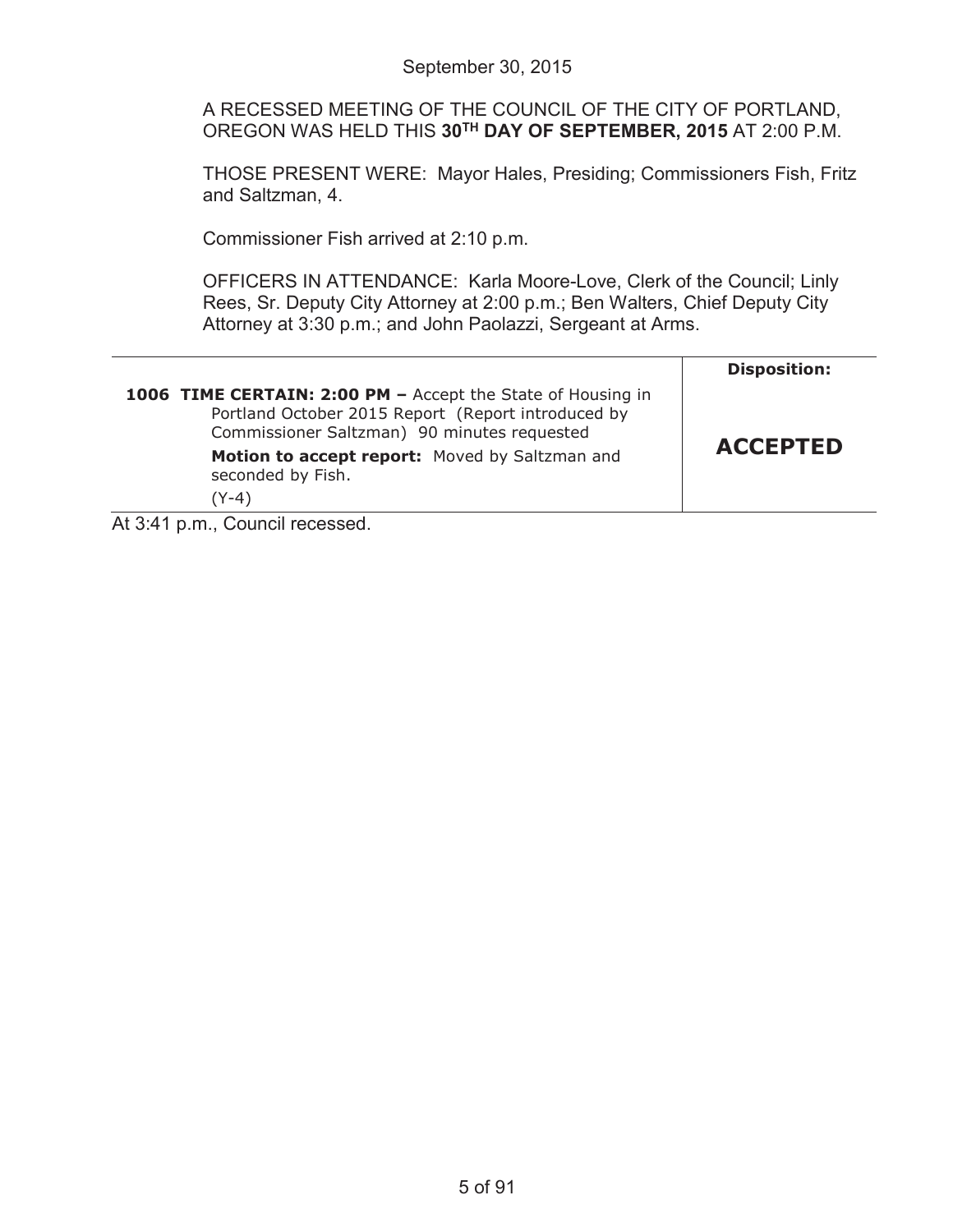|      | October 1, 2015                                                                                                                                                                                                                                                                                                                                                                                                                                                                                                                                                                                                                                          |                                                                                                               |  |
|------|----------------------------------------------------------------------------------------------------------------------------------------------------------------------------------------------------------------------------------------------------------------------------------------------------------------------------------------------------------------------------------------------------------------------------------------------------------------------------------------------------------------------------------------------------------------------------------------------------------------------------------------------------------|---------------------------------------------------------------------------------------------------------------|--|
|      | A RECESSED MEETING OF THE COUNCIL OF THE CITY OF PORTLAND,<br>OREGON WAS HELD THIS 1ST DAY OF OCTOBER, 2015 AT 2:00 P.M.                                                                                                                                                                                                                                                                                                                                                                                                                                                                                                                                 |                                                                                                               |  |
|      | THOSE PRESENT WERE: Mayor Hales, Presiding; Commissioners Fish, Fritz<br>and Novick, 4.                                                                                                                                                                                                                                                                                                                                                                                                                                                                                                                                                                  |                                                                                                               |  |
|      | OFFICERS IN ATTENDANCE: Karla Moore-Love, Clerk of the Council; Ben<br>Walters, Chief Deputy City Attorney; Kathryn Beaumont, Chief Deputy City<br>Attorney; and Mike Cohen, Sergeant at Arms.                                                                                                                                                                                                                                                                                                                                                                                                                                                           |                                                                                                               |  |
|      |                                                                                                                                                                                                                                                                                                                                                                                                                                                                                                                                                                                                                                                          | <b>Disposition:</b>                                                                                           |  |
|      | *1007 TIME CERTAIN: 2:00 PM - Authorize a grant agreement<br>with Track Town Events, LLC in an amount not to exceed<br>\$1,930,459 in sponsorship of the International Association<br>of Athletics Federations 2016 World Indoor Track & Field<br>Championships (Ordinance introduced by Mayor Hales)<br>1 hour requested for items 1007 and 1008<br>$(Y-4)$                                                                                                                                                                                                                                                                                             | 187361                                                                                                        |  |
| 1008 | Waive Title 33, Planning and Zoning, to allow short-term,<br>temporary public use of an indoor track and field facility at<br>2400 NW Front Ave from December 1, 2015 through<br>February 28, 2016 (Ordinance introduced by Mayor<br>Hales)<br>Motion to amend to remove emergency clause:<br>Moved by Fish and seconded by Fritz. (Y-4)<br>Motion to add new finding 5. and directive d. to<br>state BES intent to sell the site and provide for a<br>short-term lease with Track Town Events, LLC to be<br>negotiated and executed by the BES Director in<br>connection with a portion of the property: Moved by<br>Fish and seconded by Novick. (Y-4) | <b>PASSED TO</b><br><b>SECOND READING</b><br><b>AS AMENDED</b><br><b>OCTOBER 7, 2015</b><br><b>AT 9:30 AM</b> |  |

At 3:00 p.m., Council adjourned.

**MARY HULL CABALLERO** Auditor of the City of Portland

all

By Karla Moore-Love Clerk of the Council

For a discussion of agenda items, please consult the following Closed Caption File.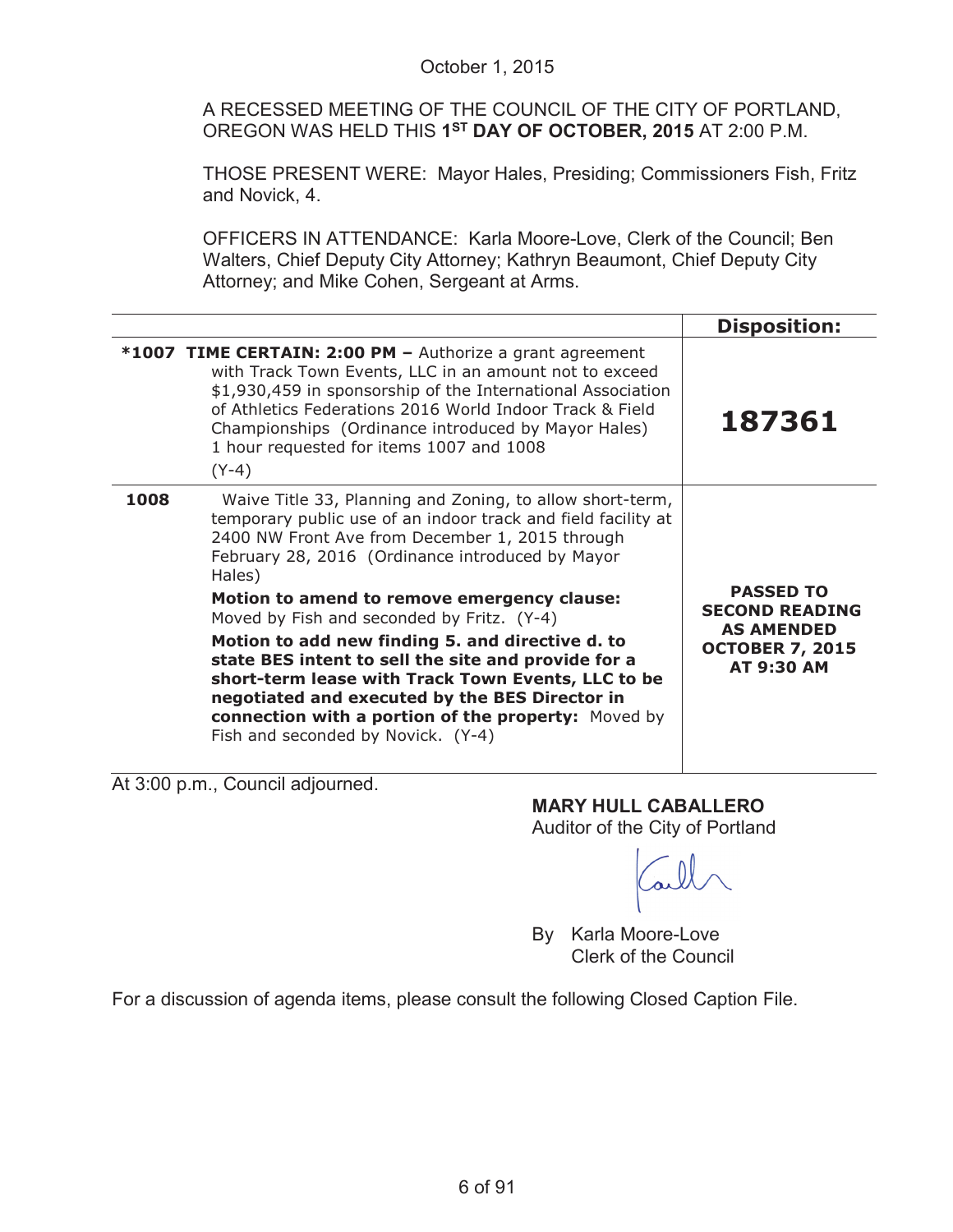#### September 30, 2015 **Closed Caption File of Portland City Council Meeting**

This file was produced through the closed captioning process for the televised City Council broadcast and should not be considered a verbatim transcript. Key: **\*\*\*\*\*** means unidentified speaker.

#### **SEPTEMBER 30, 2015 9:30 AM**

**Hales:** Good morning, everyone. Welcome to the September 30th meeting of the Portland City Council. Would you please call the roll?

**Saltzman:** Here. **Fritz:** Here. **Hales:** Here.

**Hales:** Welcome, everyone. I think we'll have some of our colleagues joining us momentarily. There they are. Good morning, Commissioner Fish.

Welcome to this meeting of the City Council. We have some citizens signed up for communications. We'll take them first, then we'll move into the rest of our Council calendar likely starting with the proclamation at 9:45. If you're here to speak on a regular Council calendar item, sign up with our Clerk and let us know you would like to do that on a particular item. We typically allow people three minutes to testify. If you give us your name, that's all you need to do. You don't have to give us your address unless you're a registered lobbyist, let us know that.

We typically maintain the route of decorum in this Council chambers. We want your help with that. That is if you agree with someone and want to indicate your support, feel free to give them a thumbs up or a wave of the hand. If you disagree with them, give them a polite hand gesture to the contrary, but we ask that we not make demonstrations in favor or against our citizens' points of view here so we can all be heard. With those simple rules of procedure, out of the way, let's call on our Clerk to read 988. **Item 988.**

**Hales:** Good morning. Welcome.

**Colleen Kellogg:** Thank you for allowing me to address the Council. My name is Colleen Kellogg, I live in Southwest Portland with my husband and two children. I teach second grade at Montclair Elementary. I brought four members of our social justice committee with me today. I will say that I signed up to do this ahead of time, so this week's news and all that's happening may have changed how I wrote this, but I'm gonna move forward.

I am concerned about the apparent growing homeless population in our city. I spend a lot of time driving through the industrial eastside for my children's various sports practices --

**Hales:** Let me interrupt you for a second. If your students and kids would like to join you up here, that would be OK. Would you like to come and sit up here, too?

**Saltzman:** If they don't mind being on TV.

**Hales:** Or maybe just stand behind her. Oh, they've got chairs for them, OK. We always show a special courtesy of the students.

**Kellogg:** Thank you, that was really nice.

**Hales:** Thank you, Commissioner Fish.

**Kellogg:** So, I spent a lot of time on the industrial eastside, and the tents seem to be increasing exponentially. In our own neighborhood, we have noticed people sleeping in our parks, under access ramps to the freeway, and it pulls at our heart strings. It's just sad.

Last week, Mayor, you suggested the City declare a state of emergency in regard to the homeless crisis. Before this announcement, I was curious what the City's end game was regarding safe and affordable housing for all in Portland. I recognize that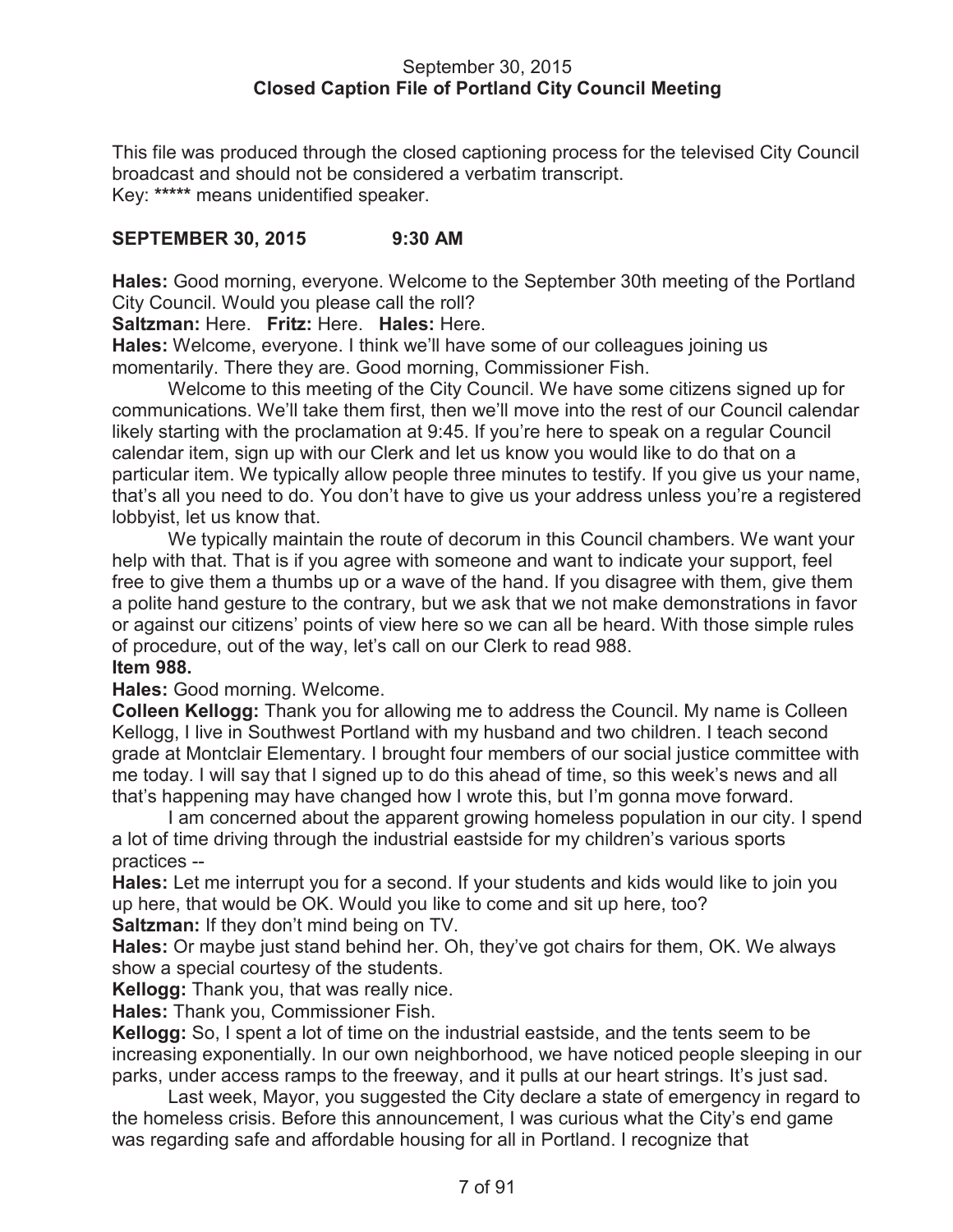homelessness is a multi-pronged problem -- or we recognize -- involving possible but not exclusively mental health, as well as physical health issues, possible drug addiction, and lack of unemployment opportunities. It is hard to imagine addressing those separate issues when folks don't have access to stable housing. With the state of emergency declaration - and then we listened to your announcement, we did not hear all of them, we got here at 9:10 -- what specific sets does the Council foresee and are there any actions citizens can take to help provide dignity, safe, and stable housing for the most vulnerable in our community. It seems that shelter beds are only a short-term fix. Rather, radical ideas may be the only way to influence the systemic change in the way that the City reverses the homeless trend. I'm not sure what these ideas might be, but there must be a model program and other cities that have successfully tackled this complex issue.

Again, downstairs we heard there was some plans, but we would like to know exactly what specific action items other than shelter beds we might expect to see, when they might take place, and how will they be sustainably funded?

**Hales:** Great questions. And actually, we want to solicit your ideas and also students' ideas because when the Council takes up this proposal for declaring an emergency, we really are looking for what tools do people suggest that we use. You've got a City Council that's committed to working collaboratively on this issue and among ourselves and with the County and the housing authority, but we also depend on volunteers a lot. And there are churches and other groups that want to do more in terms of helping the homeless. So, your students' ideas, your ideas over the next few weeks in particular, will be very helpful. So, I hope you keep them coming, email us and call us. Come back next week, if you can, and come to other Council sessions because we're going to be talking about this a lot. **Kellogg:** So, the summit you referenced downstairs -- is that something if we were to email we could possibly discuss?

**Hales:** We are going to be meeting with west coast mayors here in Portland so we're looking for ideas from those cities and also to share ones from here. That would be helpful. **Fritz:** For those of us relying on Twitter from the feed downstairs, could you give us a summary of what the proposal is?

**Hales:** The Home for Everyone consortium -- along with a couple of our colleagues here - laid out a proposal this morning to invest an additional 30 million of City and County money in the Home for Everyone plan, both providing more shelter space for this winner and more rapidly housing folks that are looking for transitional housing from shelter to long-term. So, we're going to flush that out. Marc Jolin is our staff person who leads this combined effort between the City and the County, so he's going to have a specific plan and proposal for us, but it's basically upping our game by a 30 million dollar increment of how much the City and the County are investing into housing and homeless services.

**Fish:** Mayor, before we lose this group, could we ask the kids to come out and stand with us and get a picture?

**Hales:** That's a great idea. Come on up. [photo taken] That was great, thank you for coming. Let's take the next communications item, which is 989, please. **Item 989.**

**Hales:** Good morning.

**Rachel Bell:** Good morning. My name is Rachel Bell, and I would like to thank Mayor Hales, Commissioner Fritz, Saltzman, and Fish for letting me speak to you today on behalf of Overcup Press, The Tall Trees of Portland art book, and our exhibit that will take place in the City Hall atrium starting next week. I would also like to personally thank Mayor Hales for proclaiming next Tuesday, October 6th as The Tall Trees of Portland Day here in Portland. It's a day to celebrate the working artists and thriving creative culture in Portland.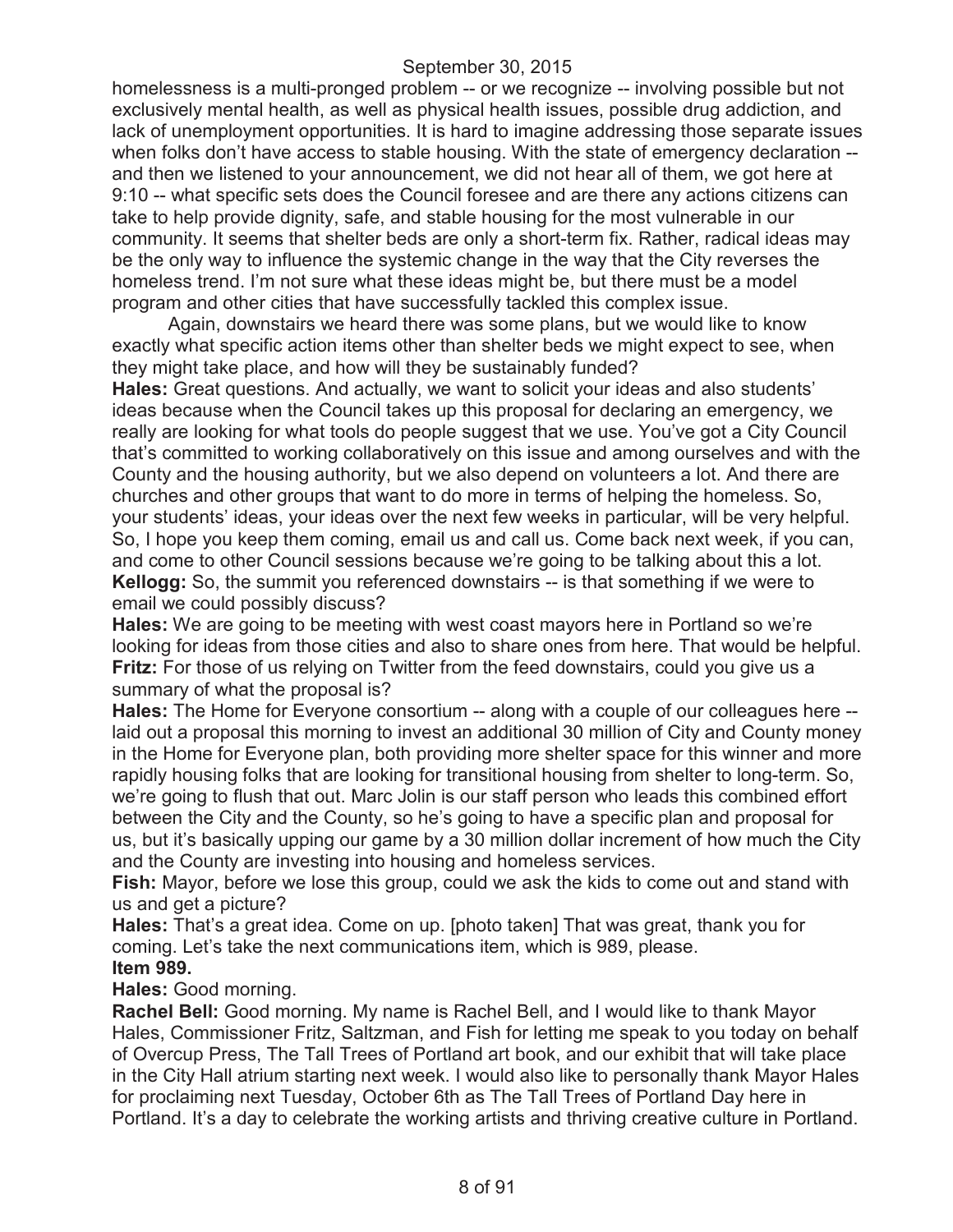At this point, some of you are probably thinking, "why, yes, we do have some great tall trees in Portland." You wouldn't be the first to think that, and that's what this book is about. The tall trees represented in this page, though, are really more about the artists and the craft-makers who have the courage and the conviction of their art to stand tall.

The term "tall tree" is taken from a Japanese proverb that says the tall tree catches the most wind. And in other words, to stand out, to stand tall, you risk being knocked down -- something these Portland-based artists risk every day in their work. Matt Wagner, who's the curator of the show and the author of the book, not only assembled over 30 of Portland's most vibrant working artists, he exhibits the qualities of these trees as he works to bring these and other artists to a broader audience around the world. While you may not know his name, you will certainly recognize that the influence he has on art in Portland.

Wagner is the owner of Hellion Gallery in Old Town, he's worked with Travel Portland at events in Tokyo where he introduces Portland artists to art collectors in Asia, he's a founding board member of the forest for the trees mural festival which just completed its third year, he's partnered with numerous brands on projects ranging from artists and residents programs at Nike to curating beer labels for Gigantic Brewing. And most recently, he curated a sculpture show featuring three artists, AJ Fosik, Blaine Fontana and Peter Gronquist.

In this upcoming show at City Hall, Portland residents and visitors will have an opportunity to see recent works by all of the artists featured in the book. Some of these artists -- all who live and work in Portland -- have shown at major galleries around the globe. Recently, artist Josh Keyes found himself invited to contribute art to Bansky's Dismaland show, an art show that made headlines around the world. Jewelry designer Beth Wagner has been commissioned to make custom jewelry that has become a featured part of the storyline in several episodes of the TV show Grimm. And when you walk through the halls of Doernbecher Children's Hospital, you'll be greeted by murals created by Maryanna Hoggatt. The work of these Tall Trees artists surround you every day in Portland. As their art reaches other corners of the world, it's clear they represent the independent spirit of the city they call home, Portland.

So, in closing, I would like to invite all of you to attend the opening reception for the Tall Trees of Portland art show next Tuesday, October 6th at 4:00 p.m. in the City Hall atrium and to view the works on display through Thursday, October 15. In addition, if any of the Council members would like to take a look at the Tall Trees of Portland book, it is on loan to Commissioner Saltzman's office. You can speak to Jenny in his office, and she can make it available to you.

**Saltzman:** That's Commissioner Fish's office.

**Bell:** I'm sorry.

**Fish:** We're often confused. Rachel, I have a copy of the book. We are excited to host you. Thanks to Hellion Gallery and Overcup Press. Next week, we have two great things that are happening that I want to announce to the public. On October 5th, we'll be welcoming your exhibit and we're excited to have that. October 8th, which is Thursday, at 12:30, we'll be celebrating Portlandia's 30th birthday. So, but both in your calendar.

**Hales:** The statue, not the TV show, right? [laughter]

**Fish:** Right.

**Bell:** I was gonna say, I think I missed a few seasons.

**Fish:** I'm not allowed to give it away, but I will say the most famous singer in Oregon may be performing. I can't say anything more than that.

**Hales:** Thank you very much. I'm really glad, Commissioner Fish and Rachel, that we are using that artrium -- atrium -- as an art space. "Art-trium" -- that's maybe that's what we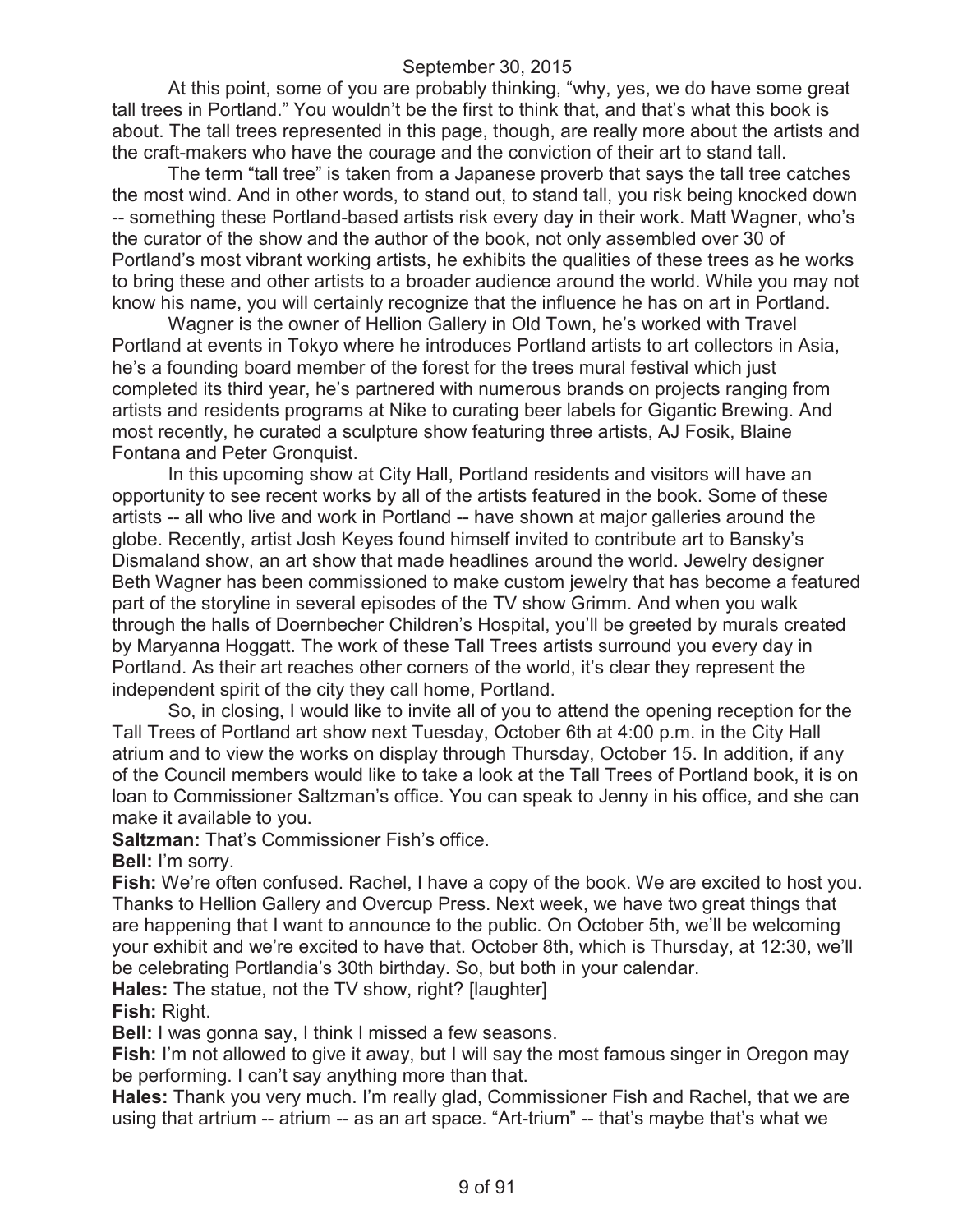should call it. Because it is intended to be community space, not just an office building for us, so thank you for livening it up with art. Let's do more of that, so thank you very much. **Bell:** Thank you.

# **Item 990.**

**Hales:** David, are you here? It looks like he may not be. Let's take 991, please, then. **Item 991.**

#### **Hales:** Good morning.

**Evan Ross:** Good morning. My name is Evan Ross, I am a Northeast Portland resident. I own a bike tour and rental shop downtown in Old Town/Chinatown. I have for about eight years. I brought a handout this morning, hopefully you got it. It just has kind of some bullet points and some suggestions that I brought today. I'm interested in working with the City and with Council to try to find some solutions. I'm a board member of the Old Town/Chinatown Community Association, and we are interested in improving the neighborhood for the benefit of everybody. Thank you for continuing to work within these issues, in our community and for taking the time to listen to my concerns today. I was able to attend a meeting of stakeholders yesterday hosted by Mayor Hales. Thank you. I feel like there is great momentum that has come from the community that enough is enough and it's time for long-term solutions. I've had a sharp increase in complaints from my employees and my customers about not feeling safe and being harassed or threatened while trying to enjoy time at the Tom McCall Waterfront Park, along with North Park Blocks, and so that's one of the reasons that I'm here to talk to you today.

I'm heavily involved in my community through participating in the community of association and as an entrepreneur that started his business in 2008, I like to tackle challenges. But I decided to speak with you today after I was attacked outside of my business. On June 20th, I exited my business to find that someone had broken into my car across the street and was actively trying to steal it. I had already approached the vehicle when I realized that there was someone in there and they reacted by pulling out a knife and exiting the car trying to stab me. I was able to defend myself with an empty five-gallon water jug, the only thing that I had in my hand at the time, besides my phone on which I was frantically calling 9-1-1 for help. The police responded quickly, and it took four officer to subdue the individual who was trying to escape. Later, we found that they were high on meth and heroin. You may have seen the article in the Oregonian.

I'd like to point out that our community is dealing with two different population groups -- at least two -- and I believe we talked about this yesterday -- and that the community is becoming more and more aware. On one hand, there are Oregon residents that have housing needs because they struggle with unemployment, low income, mental health needs, and or addiction issues. And on the other hand, we have traveling gangs of individuals who we usually might refer to as service-resistance. It is this second group that I would like to focus on today.

The problem lies with behaviors -- persons choosing to commit crime instead of focusing on specific populations. It's not illegal to be homeless and I am a homeless rights advocate, but committing crimes is what is illegal and I think that that's what we should enforce. And so, you can see on the handout, I'm advocating for increased foot patrol in Old Town/Chinatown, more consistent enforcement of existing laws regarding camping, school zone drug use, etc., reaching out to other cities such as Salt Lake City that has put together some great plans and has had really effective outcomes from their housing the homeless with long-term housing, more aggressive officer recruitment, and also creating an urgent plan and solution for indoor housing.

**Hales:** Thanks very much. We appreciate your advocacy and your volunteering in the community. We're also really glad you're OK. That was a scary moment.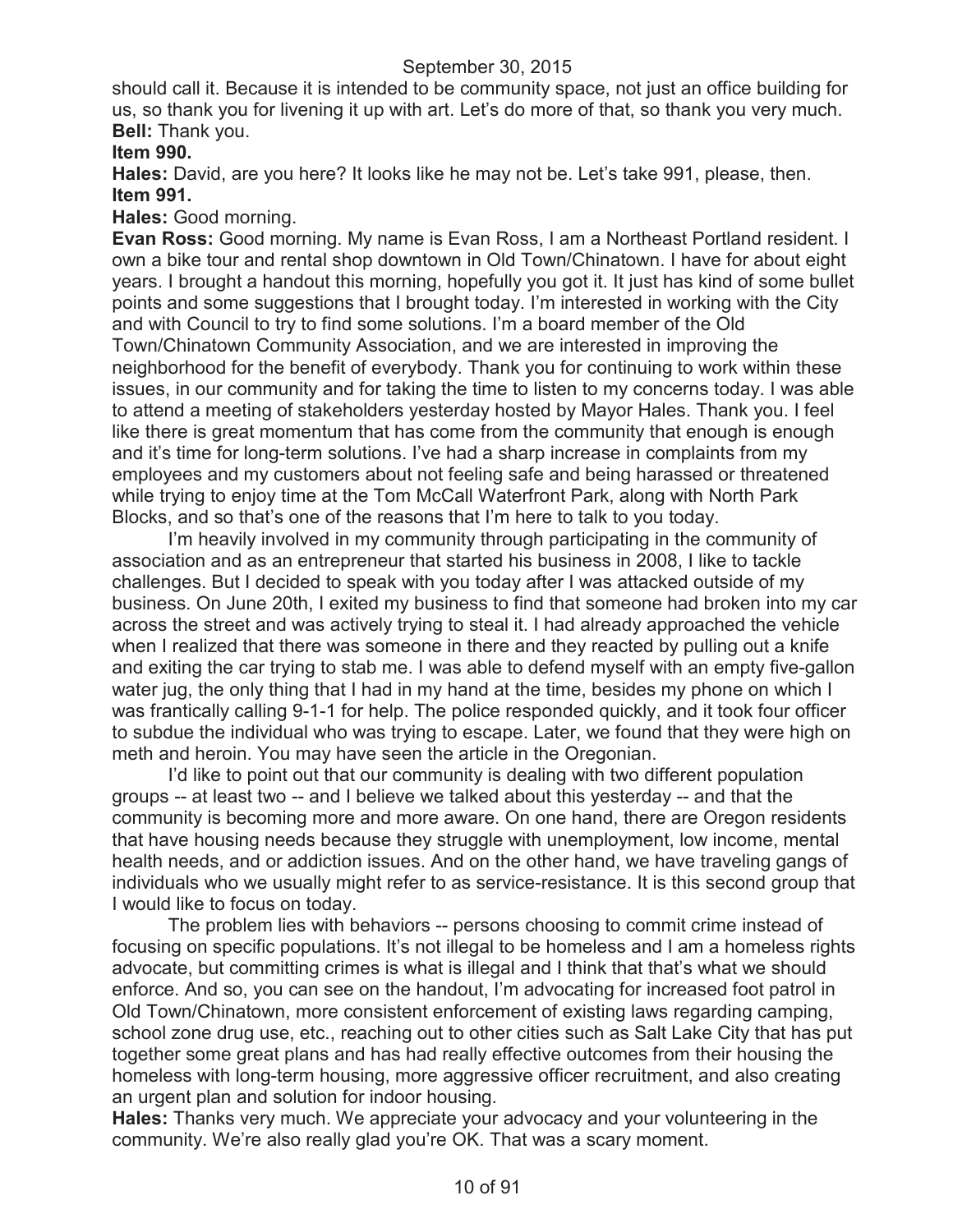**Ross:** Thank you. Have a good day.

**Item 992.**

**Hales:** Good morning.

**Trena Sutton:** Good morning, everyone. My name is Trena Sutton. I've spoke before this Council before -- two of you on the panel right now. I came here to talk about a proposed transitional area called My Backyard -- that's the name that we chose for it.

I had a really unique experience last night. I went to Gresham City Council. They finally figured out that they have homeless in Gresham. So, it was packed. We had 150 people there, standing room only. And I am not going to embellish this one little bit -- it's on record -- police, everybody, presidents of neighborhood associations, faith-based community, civic organizations, private citizens -- every person that stood up and talked, said that the only viable answer right now is to put in more transitional areas. Now, these are not overnighters. These are people who would go and be in a safe place and transition into permanent housing, get back into the community. My people in the central southeast - which is off of 82nd -- that is what they want. We cannot confuse -- which I applaud the gentleman over here -- criminality with homelessness. They're not anonymous.

The homeless people that I represent, do not want the criminals there anymore. Sometimes, their lives involve criminal activity, such as drug use. So, what I'm saying is we need to be progressive here. And I want to really applaud Mayor Hales over this declaration of emergency for homeless. That is very progressive. Something else Mayor Hales did -- he went out with a couple of my friends that are Park Rangers and visited my people over there. And I knew that he was going, but I chose to not go out there. David asked me to -- one of the park rangers -- and I said, "no, I don't want to influence you. You need to go out and I want him to see what I see every single day."

I need to put many people into areas -- I have so many allies. This is not a Trena Sutton project. I don't bring my board in because they work during the day. I have to have something tangible. There is a piece of property on 105th and Foster. Now, a police officer brought this to my attention. He also brought it to my attention that his brother up in Washington has shipping containers that he's willing to donate. Those are \$2000 apiece. He already renovated shipping containers for the U.S. Marshal Service. We can put people into these transitional camps, give them safety, that are drug and alcohol-free, 24-hour security, just like Right 2 Dream Too, and give them a real shot at succeeding in life. Because they're not safe out there, either.

I don't know anyone here would have been aware of it -- we had a predator over there who sexually assaulted a 66-year-old man. U.S. Marshals were looking for him. Clackamas sheriff's office, Portland Police. Transit cops got him. But you know how they got him? Because homeless people provided the intel to get him. They don't want the drug dealers out there. They don't want any of these people out there. People have got to stop confusing criminals with homeless, they are not the same. Thank you. **Hales:** Thank you very much, Trena. Thank you for what you are doing. Thanks. [applause] Even for things we love, we shouldn't clap, Joe, but I can't blame you much.

OK, let's move please to our consent calendar. We have a request to pull 994. I think that that's the only consent item anyone has requested to remove, right? Let's take a vote, please, on the balance of the consent calendar.

#### **Roll on consent agenda.**

**Saltzman:** Aye. **Fritz:** Aye. **Fish:** Aye. **Hales:** Aye.

**Fish:** Mayor, in terms of managing our calendar, I will on the regular agenda be pulling back 1004 and 1005 to my office. In case anyone is here to testify on those.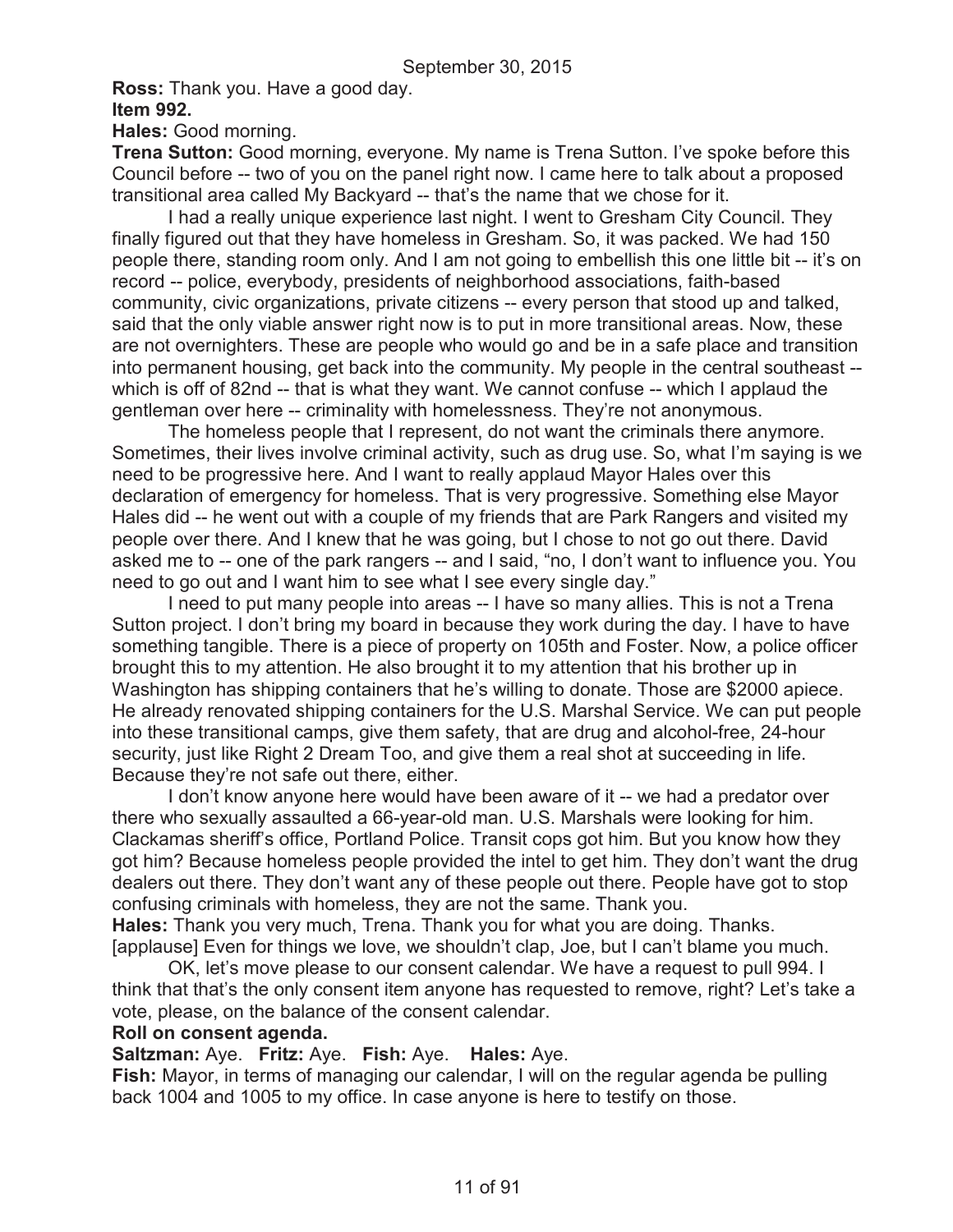**Hales:** Thank you for letting people know. So when we get to those items, they will be returning to Commissioner Fish's office until further notice. Let's move onto 993. I think Javier Mena is here.

**Item 933.**

**Hales:** Javier, do you have a copy of the proclamation?

**Javier Mena, Portland Housing Bureau:** There it is.

**Hales:** Ok, good. I want to welcome everyone here to talk about this today -- particularly, Javier, who is going to read the Spanish version of the proclamation.

**Mena:** Actually, I apologize -- Catalina is going to read it in Spanish and I will just be making a few remarks.

**Hales:** Thank you. Why don't I start and read the English version and then the Spanish, and then we'll turn it over to you.

Whereas, the Hispanic heritage of the United States extends historically over five centuries and has been a consistent and vital influence in our country's growth and prosperity; and whereas, the definition of Hispanic is tied to national origin or Spanish culture, regardless of race; Hispanics represent people with origins for 24 different countries, including the United States, Mexico, Puerto Rico, the Dominican Republic, Cuba, Guatemala, Belize, El Salvador, Costa Rica, Honduras, Nicaragua, Panama, Colombia, Peru, Ecuador, Paraguay, Uruguay, Brazil, Venezuela, Argentina, Bolivia, Chile, and Spain; they reflect an array of distinct and vibrant cultures that have enriched our community in valuable ways; and whereas, Hispanics continue to be the fastest growing population in Oregon and represent 12.3% of the state's population; in Portland, there are over 60,974 people of Hispanic descent making up 10% of the city's population; while Portland's overall population grew in 2013 by 1.2%, the rate of growth for the city's Hispanic population for the same year was 6.9%; and whereas, Hispanics have supported Portland's economy with a myriad of contributions in the fields of commerce, science, technology, public service, health and more; today, their purchasing power is more than \$4 billion and continues to grow; whereas, Portland recognizes the mini-organizations, institutions, and people helping Hispanics overcome disparities such as poor health outcomes, low educational attainment to ensure that they remain a thriving community; and whereas, Hispanics make up 3% of the City of Portland's governmental workforce; and to attract more Hispanics to City jobs and to support them throughout their careers with the City, the Unidos Latinos Americanos or ULA City employee affinity group has been established; now, therefore, I, Charlie Hales, Mayor of the City of Portland, Oregon, the City of Roses, do hereby proclaim September 15th to October 15, 2015 to be Hispanic Heritage Month in Portland and encourage all residents to observe this month. So, if you would like to read it again, please, in Spanish.

**Carolina Iraheta Gonzalez, Portland Bureau of Transportation:** Thank you, Mayor Hales and Commissioners. My name is Carolina Iraheta Gonzalez and I work with the Bureau of Transportation, and I'll be reading the proclamation in Spanish.

Dado que, la herencia hispana en los Estados Unidos se extiende históricamente más de cinco siglos y ha sido una influencia constante y vital en el crecimiento y prosperidad de nuestro país; y dado que, la definición de hispano está ligada al origen nacional o la cultura con influencia española sin importar cuál sea la raza. Los hispanos representan más de 24 diferentes países de origen, incluyendo: los Estados Unidos, México, Puerto Rico, República Dominicana, Cuba, Guatemala, Belice, El Salvador, Costa Rica, Honduras, Nicaragua, Panamá, Colombia, Perú, Ecuador, Paraguay, Uruguay, Brasil, Venezuela, Argentina, Bolivia, Chile y España. Reflejan una variedad de culturas distintas y valiosas que han enriquecido nuestra comunidad en forma notable; y dado que, los hispanos continúan siendo la población con más rápida tasa de crecimiento en Oregon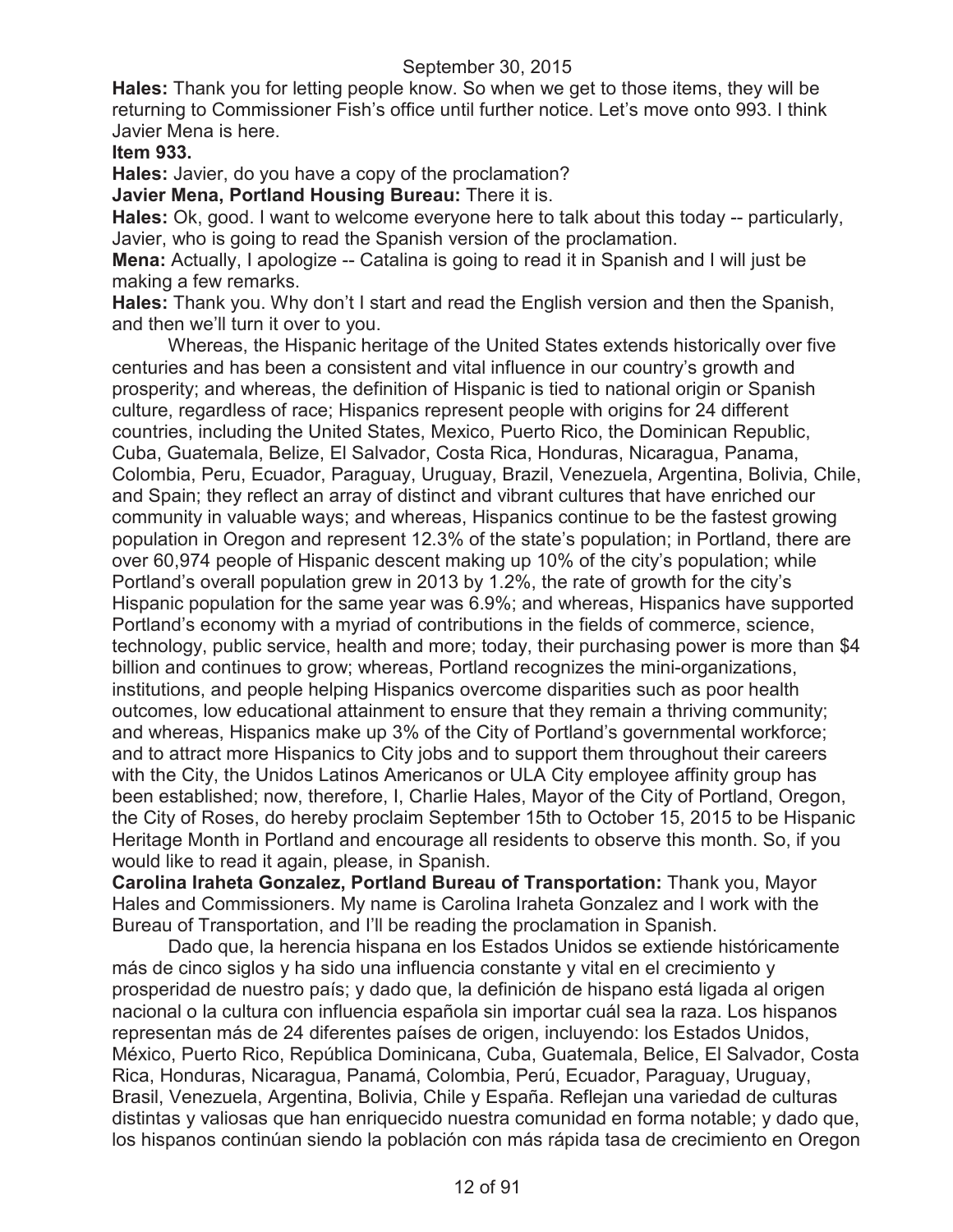y representan el 12% de la población. En Portland, hay más de 60,974 personas de origen hispano que representan el 10% de la población. Mientras que la población general de Portland creció un 1.2% en el 2013, la tasa de crecimiento de la población hispana de la ciudad fue del 6.9% en el mismo año; y dado que, los hispanos han contribuido a la economía de Portland con un sinnúmero de aportaciones en las áreas de comercio, ciencia, tecnología, servicios públicos, salud y otras. Al día de hoy su poder de adquisición en Portland es de casi \$4 mil millones y continua aumentando; y dado que, Portland reconoce las diversas organizaciones, instituciones y personas que ayudan a los hispanos a superar desigualdades como salud precaria y bajo rendimiento escolar para aseguarar que continúen prosperando sus comunidades; y dado que, los hispanos representan un 3% de la fuerza laboral del Ayuntamiento de la Ciudad de Portland. La asociación de empleados Unidos Latinos Americanos (ULA) ha sido reestablecida recientemente para poder atraer más hispanos a trabajar para el Ayuntamiento de la Ciudad; por to tanto, hoy, yo, Charlie Hales, Alcalde de la Ciudad de Portland, Oregon, proclamo que del 15 de septiembre al 15 de octubre de 2015 sea Mes de la Herencia Hispana en Portland, y invito a todos los residents a celebrar este mes.

**Hales:** Thank you very much, Carolina. Javier?

**Mena:** Thank you, Mayor Hales, esteemed City Commissioners. My name is Javier Mena, I'm with the Housing Bureau. Although I have been in front of you many times, I appreciate this rare opportunity to talk to you about an issue other than housing but something that is equally important to me and I'm very passionate about and that is the Latino, Hispanic, Chicano community.

The City, under your leadership, has emphasized diversity and equity as a key value of what we do and how we do it. However, due to many challenges and pressures, this conversation sometimes gets narrowed. We as a City must strive to consistently expand the lens to ensure inclusivity. Our communities of color, especially those with limited resources and limited to access to government, including our Native American, Latino, Asian Pacific Islander brothers and sisters, are negatively impacted by this narrow focus.

The Hispanic Latino community, like many others, is a rich and very diverse community. We have a challenging history in part due to government action and inaction. Many feel marginalized, some losing their sense of culture and belonging. Now, our immigrant brothers and sisters -- who have travelled as far away as Chile and Ecuador, like myself, or Mexico -- come to a city they see as a paradise filled with opportunity, yet, I do not believe those opportunities are available to everyone. As of 2013, the city's Latino population slide over 10%. According to the Office of Equity and Human Rights report, Hispanic Latinos are just 5.1% of the City employees. If you narrow that to leadership and executive positions, it's down to 2.4%. We can do better. We must do better.

It is up to all of us -- you, elected officials, my esteemed ULA colleagues, myself - to maximize the Latino community's potential. In doing so, not only will the City benefit as an employer, but the entire city of Portland will be recognized for their rich, diverse, and welcome community that it is. We have the power to do this. Gracias.

**Hales:** Thank you very much. Council comments? I just want to say, in order to get the change that we want in a more equitable city, we've got to have advocacy in the community and inside city government. So that's why it's so important that our managers and our leaders in the bureaus, which you two represent, are being those kinds of advocates and that we have this affinity group to help to make sure that we're advancing our goals in our own ranks and in our own leadership at the City, so thank you. **Fritz:** I'm happy to work with Amalia Alarcon de Morris, our great Latina leader of the Office of Neighborhood Involvement and I also particularly appreciate that Cristina Nieves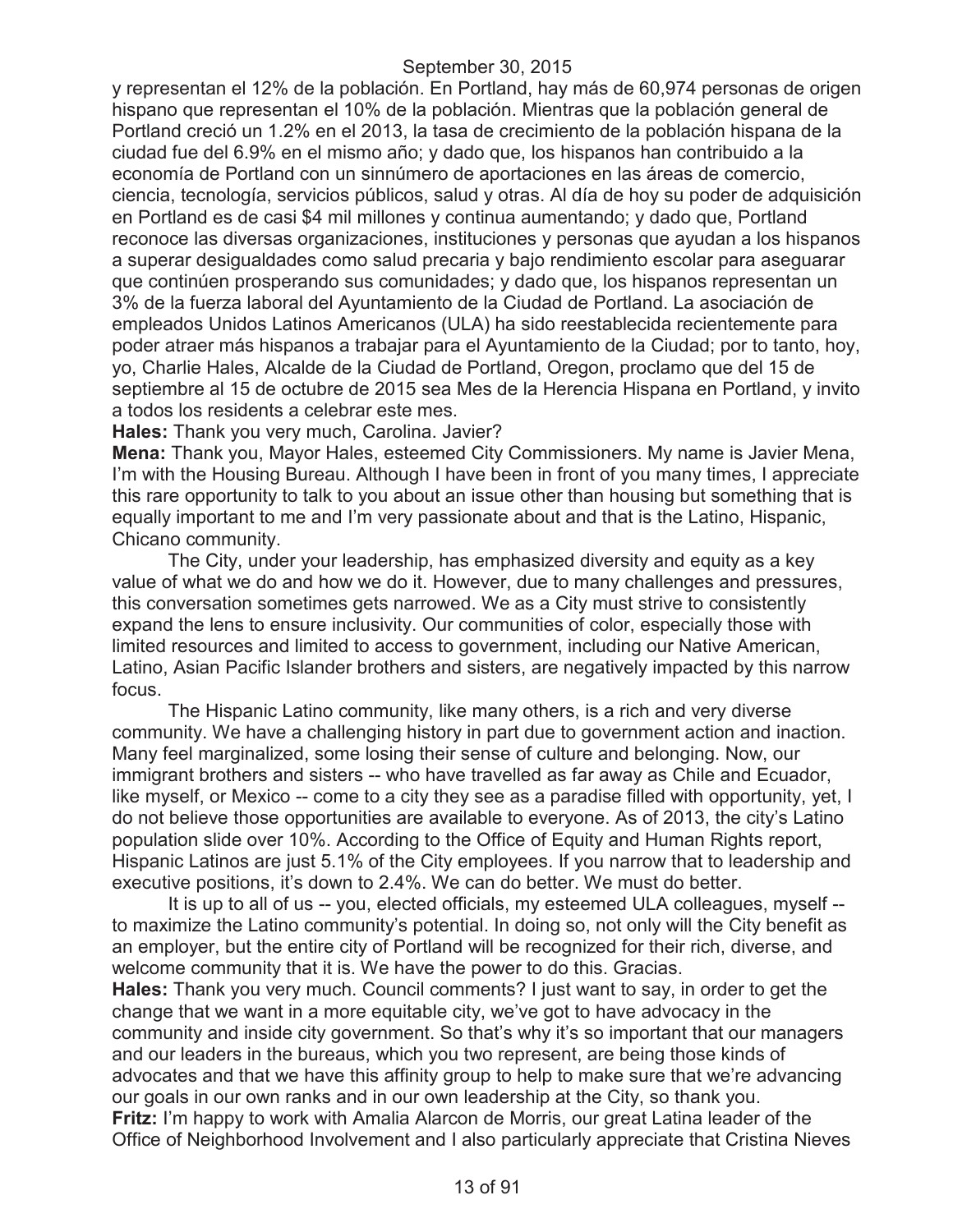has been participating in your group. She's my executive assistant and has recently been promoted to policy advisor because she's so great at figuring stuff out. So, I appreciate her work with you and the affinity groups that come together under the Diverse Empowered Employees of Portland within the Office of Equity and Human Rights. Thank you for your work.

**Hales:** Thanks very much. Thank you both.

**Iraheta Gonzalez:** I just had one last comment.

**Hales:** Please.

**Iraheta Gonzalez**: I just wanted to say that we have students here from Portland State University from Casa Latina, so we have some Latino students here.

**Hales:** Stand up, please. Where are you? Ah, welcome, students. We always break the rules for students. [applause]

**Iraheta Gonzalez:** And just that I hope that we are able to bridge stronger relationships, specifically with students of color from PSU so that we can open the doors here at the City of Portland to students that are looking for job opportunities. Thank you.

**Hales:** Thank you very much. Thanks for coming. [applause]

OK, I think that it's time to move to our regular agenda. We could take the pulled items. I see that we have staff from the Police Bureau here on one item. We might have it on more than one, so let's take 994, which was the item that was pulled from the consent. We'll do that first.

#### **Item 994.**

**Hales:** Good morning, Katherine. Welcome.

**Catherine Reiland, Portland Police Bureau:** Good morning. This, as the ordinance said, is to accept the JAG grant that we applied for back in June. The JAG funds were made under disparate certification to the City of Portland, to Multnomah County, and the City of Gresham. Our award -- the City of Portland will receive \$210,099. Multnomah County will receive \$165,081 and Gresham \$62,702.

The Police Bureau plans to use JAG funding for the following two items. One, to hire one FTE senior administrative specialist for the Police Bureau detectives sex crime unit to work as a victim advocate. The SAS will provide trauma-informed direct services in ongoing to support victims of sexual assault and their families throughout an investigation, during the court proceedings, and continuing services beyond the conclusion of the investigation. That amount will be \$100,099 to fund that.

The second item is to contract with LifeWorks Northwest for 110,000 to coordinate treatment, temporary housing, counseling, and training opportunities for individuals involved in prostitution-related offenses.

Of the Multnomah County, we'll retain .36, FTE as a north neighborhood deputy district attorney for 12 months, and retain a .45 FTE parole and probation officer for 12 months, and hire one FTE enforcement sergeant for three months.

The City of Gresham will use their allocated portion to purchase scheduling software for their Police Bureau personnel and their -- that's the total award -- 62,702 for Gresham.

**Hales:** Great.

**Reiland:** Any questions?

**Hales:** Thank you for laying that out for us in detail, that's great.

**Fritz:** We get this grant every year, it seems. So, is the senior analyst in the Police Bureau that you mentioned -- is that person already employed?

**Reiland:** No, that would be a hire.

**Hales:** It's a new position.

**Fritz:** Is this additional money, or we're using it in a different way?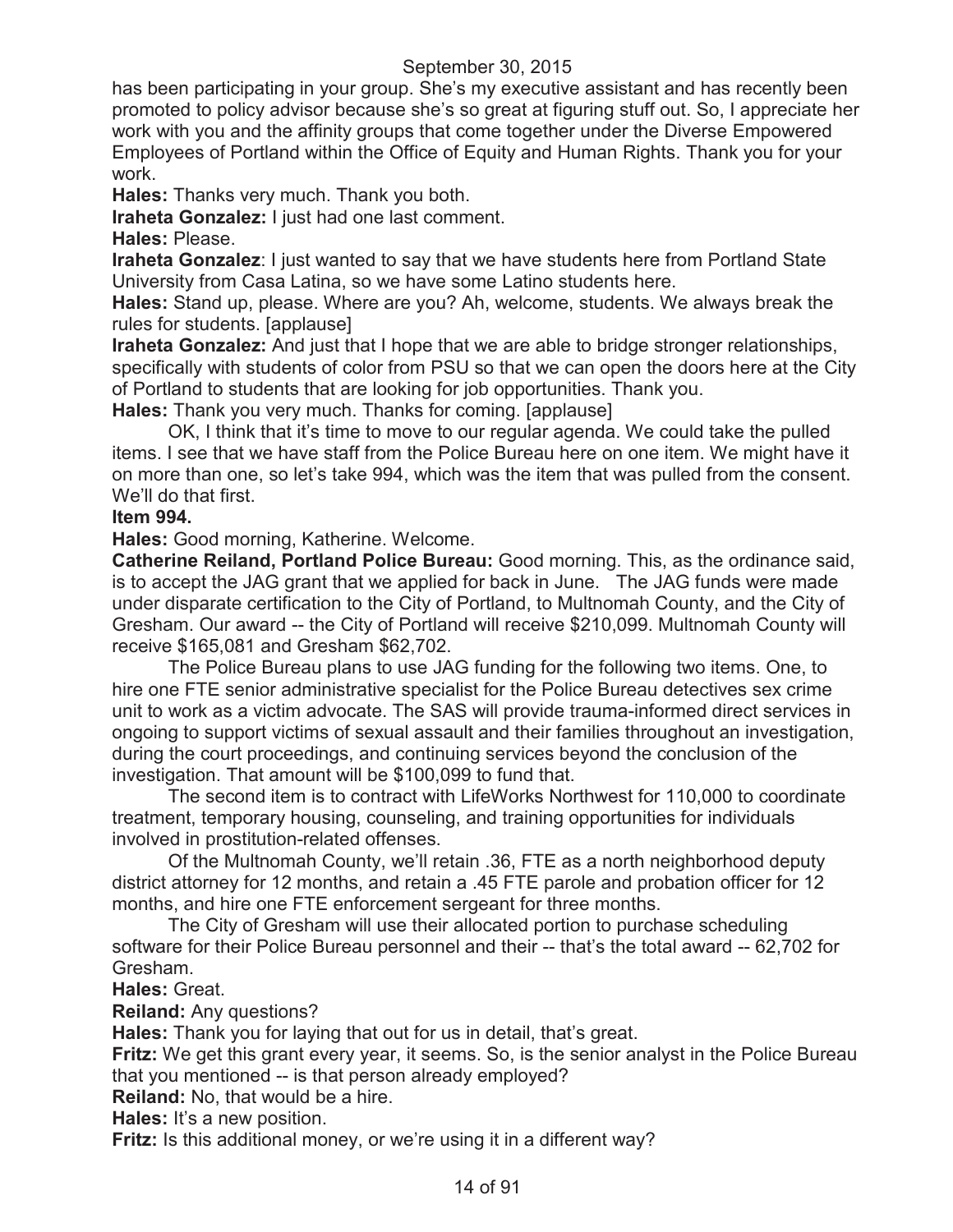**Reiland:** We're using it in a different way. That's what we have used in the past.

**Fritz:** So we hire the person for a temporary one-year position and decide what's the most urgent thing?

**Reiland:** Correct.

**Fritz:** Thank you.

**Hales:** Other questions for Catherine? Thank you very much. Anyone want to speak on this item?

**Moore-Love:** Joe, did you want to speak on this?

**Joe Walsh:** I think Lightning --

**Moore-Love:** He doesn't want to speak.

**Hales:** OK. Alright. If there's no one that wants to speak on this item -- oh, sorry, Joe, you do.

**Joe Walsh:** My name is Joe Walsh, I represent individuals for justice. Once again, we object to these items being slid underneath the table, no discussion -- that's what the consent agenda is, in case anyone doesn't understand it. Usually, it is just paying bills and normal stuff. But when you get into \$300,000, I think that the people really should hear from staff what it is. So, once again, we're saying to you, don't put these things on consent agenda, put them on the regular business.

The other thing that bothers me about this is the traditional way of handling these grants is to hire people and that's what you're doing again. What does that have to do with the person that is on the street? What does that have to do with the person involved in drugs? It has nothing to do with them, you just hire people. And in a year, if the grant goes away, they get fired. Stop hiring people. Use the money for what it's supposed to be used for. Thank you.

**Hales:** Thank you. Mr. Johnson, good morning.

**Charles Johnson:** Good morning, Commissioners. For the record, my name is Charles Johnson. I think that in the past, we've done a much better job here in Council chambers bringing forth people who've directly experienced trauma from human trafficking and nonconsensual sex work. And I agree with Mr. Walsh that the issue is so important, it would have been better if you had used this as a regular agenda item to bring forth to this community the work that's behind the funding of this .45 FTE and this little shell game of work. I just want to encourage the Council to engage directly for all of you to make sure that you get to events where people who -- you know, great for people who have had success working through the police department and nonprofits have been able to no longer have to apply their wares on 82nd or wherever, but also to make sure some of this -- these human resource hours go to engaging with recidivist and is repeat offenders and find out what they experienced that led them to go back to a traumatic way of life that felt the program wasn't what could rescue them from sexual exploitation. So, I hope that you will make a note in how you manage this program so that recidivists and people who didn't get assisted will have a chance to get their voice heard and find a way to help even more people. Thank you.

**Hales:** Thank you. Anyone else? Let's take a roll call vote on the ordinance. I'm sorry, I didn't see you. Good morning.

**Robert West:** Good morning. My name is Robert West from the police 9-1-1. And I noticed that they were talking about having supervisors. I find that police dealing with street crime - - oftentimes, it's the unit officers. I think the City would be much better off having car units than someone sitting behind a desk, and I wanted to bring that up. I also think that it should be an agenda item that people can talk about. I went to look and see if there was a sign up. All I saw was a marijuana issue and Sergeant's Towing. I feel that something like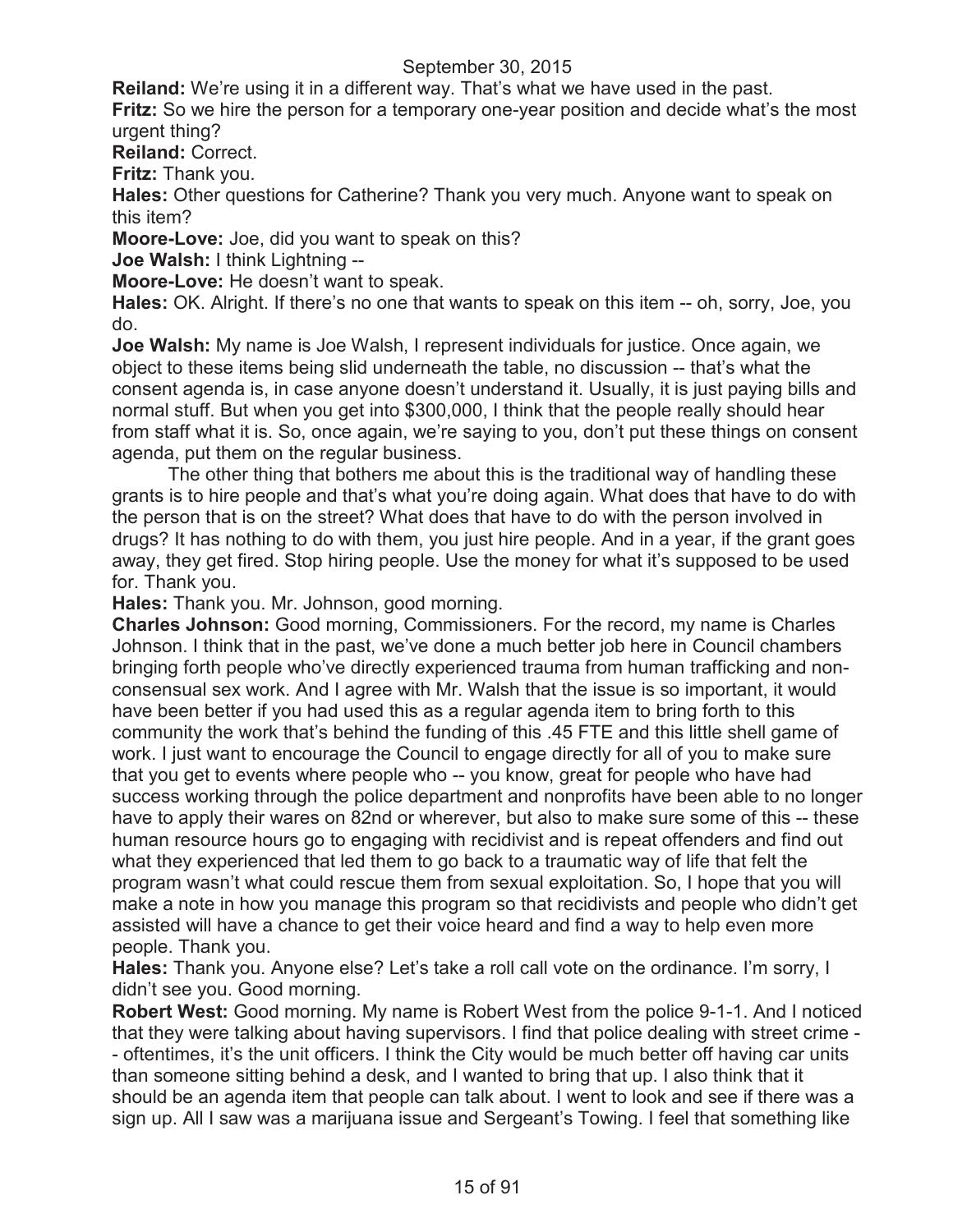this is important due to the amount of money that it should be an agenda item that people should be able to talk about and discuss.

**Hales:** OK. Thanks very much. Alright. Anyone else? Let's take the vote, please. **Item 994 Roll.**

**Saltzman:** Aye. **Fritz:** Aye. **Fish:** Aye.

**Hales:** I'm really glad that we as a community are focusing on the victims of prostitution the way that we do, and on making sure that the purchasers of prostitution are the ones that are getting the enforcement attention. That's the right way to do this. And then when we do identify victims, to have advocate and services for them is the right kind of policing. Thank you. Aye. OK. Let's move onto the regular agenda.

# **Item 997.**

**Hales:** This is the second reading. A vote on the presentation we had last week, roll call. **Item 997 Roll.**

**Saltzman:** Well, I'm pleased to support extending the street closure program. As we heard last week, it seems like we have garnered a lot of support in the Old Town/Chinatown community, so thanks, Mayor Hales, for doing this. Aye.

**Hales:** It's not an emergency, so we keep going.

# **Fish:** It's not?

**Moore-Love:** Right, it's a second reading.

**Fish:** A second reading. I want to thank Chad Stover, who has been shepherding this from the beginning. It started with a lot of controversy, and now it seems to be working with a lot of buy-in. It's a nice job at the street level. And Charlie, I think this is very promising and we're learning some things, so let's extend it. Aye.

**Hales:** We sure are. Chad and this community worked very well together. Well done, Chad. Again, look forward to the physical changes that are coming -- we hope next weekend at 3rd Avenue -- and the community building that's going on in Old Town/Chinatown. More to come. Aye.

#### **Item 998.**

**Hales:** OK, I know there's a proposed amendment here and Assistant Chief Modica is coming up to discuss this with us. Good morning.

**Kevin Modica, Portland Police Bureau:** Good morning, Mayor. I also have a staff member from TriMet, the director of safety and security, Mr. Harry Saporta, who can join me as well.

**Hales:** Oh, good -- yeah, please. Come on up. OK. There were some Council questions about this last week. There is a proposed amendment. So, walk us through this, please. **Modica:** Good morning. And yes, we're returning to the table. We had an opportunity to answer the questions presented to us by Commissioner Fritz, and we put work into making sure that there was some binding language in the ordinance about the priorities of the transit policing and the law enforcement services provided to TriMet. Commissioner, did you want to --

**Hales:** Commissioner Fritz, did you have some questions and some issues you want to discuss? I think we need to act on the amendment.

**Fritz:** Right. I really appreciate meeting with both TriMet and Chief Modica. My concerns are still present. However, what we have compromised on in the ordinance today are two amendments to state that the main priority of the TriMet transit police division is not enforcement of fare requirements but to provide safety and security services for the TriMet system. And then number four in the findings, TriMet established the transit equity advisory committee in 2013, to provide input and guidance to the TriMet general manager on fairness and equity considerations. The transit equity advisory committee is composed of representatives from communities of color, OPA -- what's OPA?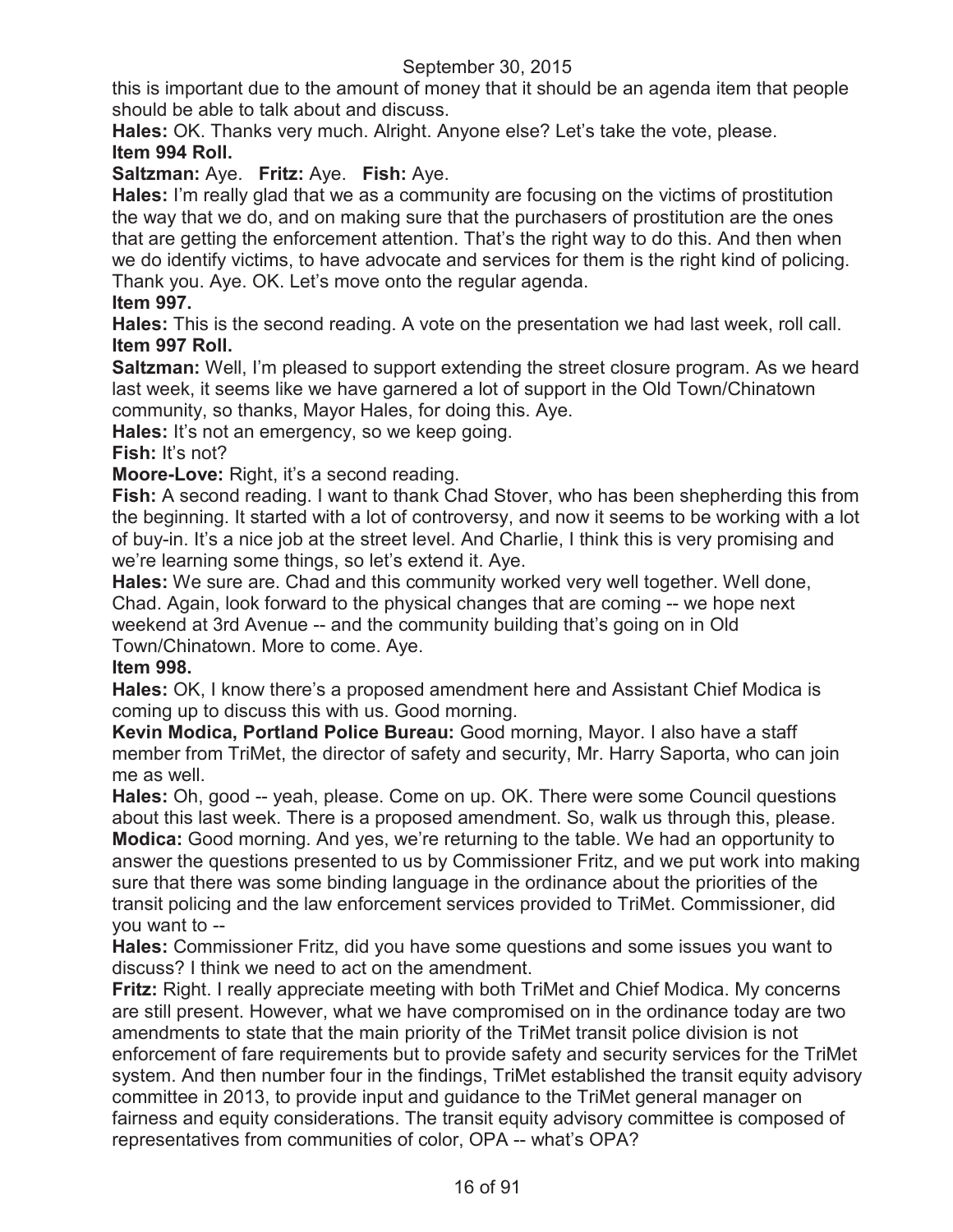**\*\*\*\*\*:** OPAL is the --

**Fritz:** It's supposed to be OPAL, so I'd amend that to OPAL. OPAL environmental justice, the Multnomah Youth Commission, NAYA Native American Youth and Family Association, and other community leaders. The transit equity advisory committee is committed to consider impacts regarding race, economic status, houselessness, and fare enforcement. So, I move the addition of those two findings.

**Hales:** OK. Commissioner Fritz moved three and four. Is there a second? **Saltzman:** Second.

**Hales:** We'll put those on the table and take testimony. Roll call on accepting those amendments.

# **Roll on amendments.**

# **Saltzman:** Aye.

**Fritz:** Thank you very much for working with me. I understand that the Portland Police also have an advisory group that we could add more folks who are experiencing houselessness to to help advise how you operate, and so -- I am seeing a nod from the Police Commissioner that we can make that happen. I appreciate you working with me. Aye. **Fish:** Aye.

**Hales:** I want to thank you, Commissioner Fritz, for focusing on this issue and working with the Police Bureau and TriMet. I think that this amendment really captures the sense of the Council and the concerns that we heard from the community about what instructions we give to our public safety professionals about what the City's priorities are, and I think that this captures this very well. I suspect Assistant Chief Modica and his team will have no trouble following that policy. Aye.

**Modica:** Thank you.

**Hales:** Any concerns, any problems?

**Modica:** No, sir.

**Hales:** Thank you very much. We'll take testimony. If there's anyone that wants to speak on the amendment, come on up. Good morning.

**Joe Walsh:** My name is Joe Walsh, I represent individuals for justice. We applaud those two amendments. Sound really good. Can we implement them? I don't know. It seems to me there's a problem that we have vacancies in our police department. We're looking for 13, 15 officers to fill different positions in our police department. I may be wrong on that because I'm relying on my memory. But I'm also concerned of the number of police officers we're sending to TriMet. That doesn't make sense to me. If we need officers, why are we sending people to TriMet? I don't like the idea of sending officers with guns to TriMet, because what are they doing? They're investigating crime. How do they do that? They look -- you know, I have never been approached by a police officer for TriMet or the bus. I've been riding them for 10 years now. Never been approached. Why is that? Because I'm white. It's because I'm old. I don't fit the profile. That's what goes on all the time. So, these amendments are really good, Commissioner, and I applaud you for that. However, you have to have goodwill. You have to have these police officers say, look, you're there to prevent crime. Someone is selling drugs, bust them. Someone looks like they can't afford to get on the bus, leave them alone. That's not your job. Your job is to protect us and serve us. That's what you are supposed to be doing there, mister police officer. So stop screwing around with college kids that just look -- I saw a cop walk up to a college kid that just walked out of college and check her. And she was overdue. And I don't know what the result was because my bus came. That's not his job. So, again, we object to using your police officers to TriMet because I don't trust TriMet. I don't trust them. **Hales:** Thank you. Good morning.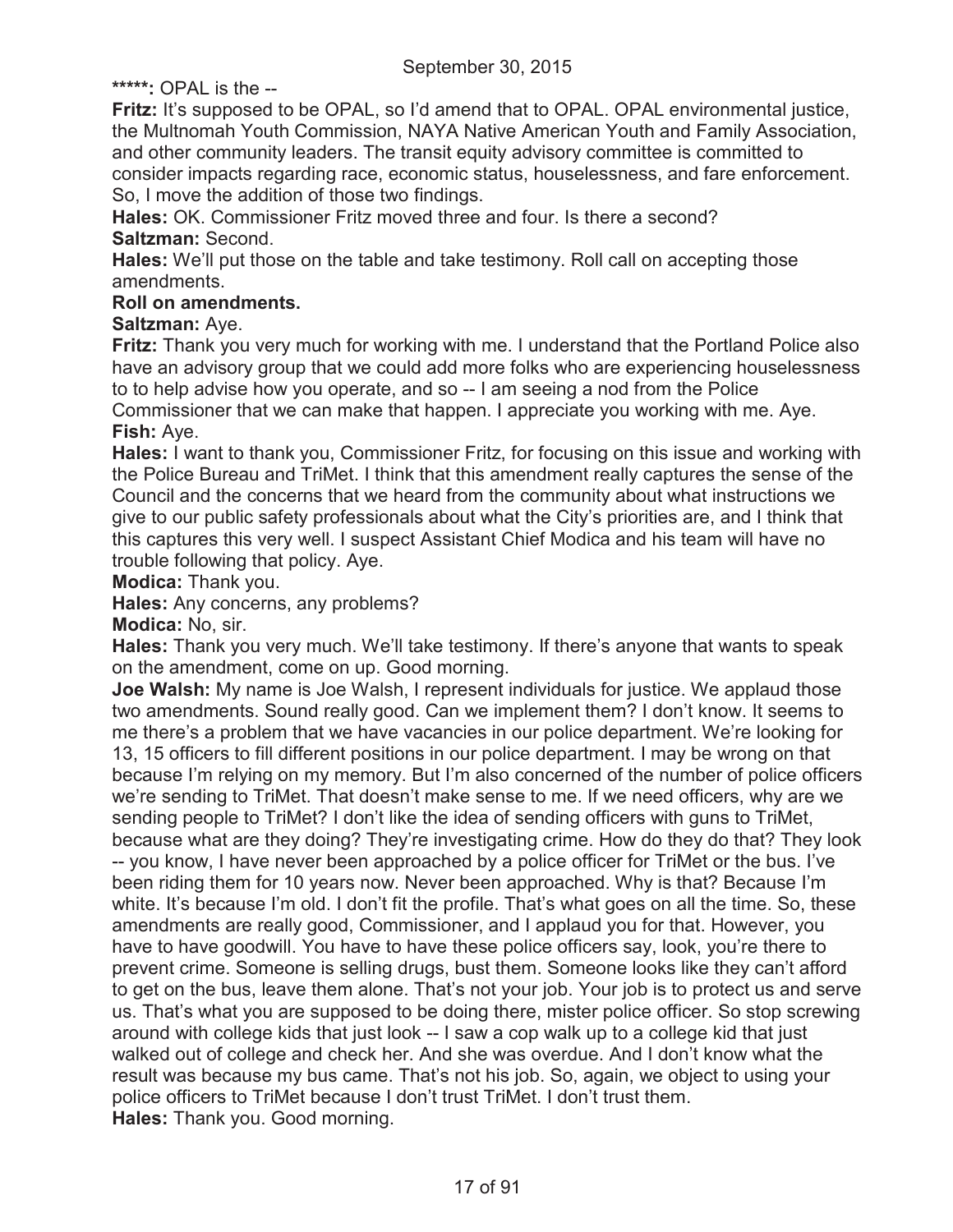**King Bishop Stylz:** Good morning. King Bishop Stylz, man about town. I applaud the amendments. I really appreciate the safety aspect because I, too, have experienced -- not personally, myself -- but have watched women, young men be harassed for either not having an ID and being under 17, or being five minutes over their ticket. So, I agree with Joe with the fact that, you know, there needs to be a focus on exactly what officers are to be up to, and that is to keep us safe and not to be harassed for not having an ID or being five minutes over our transfer ticket. I think that that is a better use of all of our time and our money, and I really appreciate the work that you are doing. Thank you very much. **Hales:** Thank you. Thanks for coming. Anyone else? OK, so we have an amended ordinance in front of us that we can take action on. Let's do so, please. Roll call. **Item 998 Roll as Amended.**

#### **Saltzman:** Aye.

**Fritz:** I appreciate, Mayor, the additional time to consider this and your leadership of the Police Bureau. It is all about the implementation. I was both pleased and then further concerned in the conversations that I had regarding police enforcing things like people eating on the train and such. And I think that, as I mentioned last week, we should have a community conversation about how we fund TriMet and whether there is a place for at least those under 18 and other groups to be able to ride without paying the fares, since the fare is such a small proportion of how we fund TriMet, but that's a different discussion for a different day. I appreciate the extra time on this. Aye.

**Fish:** Commissioner Fritz, thanks for your amendments. Aye.

**Hales:** You know, the Police Bureau is a chain of command organization. That's good and sometimes not-so-good. One of the good things about being a chain of command organization is that when this Council, through me as Police Commissioner, gives the bureau clear instructions and policy goals, they follow them and they try really hard to make those goals real. So, when we said to this Police Bureau that we're serious about changing the way that we deal with people experiencing mental illness, we're going to follow this Department of Justice settlement beyond the letter, they are working really hard at that and they are making good changes. When we say equity is a priority, our Chief and Elle Weatheroy are focusing on equity in this bureau. And when we say as we are here today that the priority in our transit system is to keep people safe, not fare enforcement, they'll follow those instructions as well. I appreciate us being clear about that.

It is very important that people using the transit system be safe and feel safe. We have hundreds of thousands of people who get to work that way every day, and I have worked in the transit industry and seen what happens when the customers of the transit agency stopped thinking the system was safe. It is very difficult and expensive -- not to mention, painful -- to recover from that low spot. We don't want to get there. So, I think this is a good policy that will keep a great system safe and accessible and a great ride for everybody. Thank you, Commissioner Fritz, for your amendments. Aye. **Item 999.**

# **Hales:** Good morning.

**John Hunt, Office of Management and Finance:** Good morning, Mayor and City Council. My name is John Hunt, I'm the City fleet manager. The item before you today is to do a replacement of vehicles that are well beyond their economic life cycle. We've looked at the age, the cost history, the reliability of the vehicles, and we performed mechanical assessments on them, and the vehicles that need to be replaced, need to be replaced. We have put money aside over the life of the vehicle that resides over in the City fleet replacement fund and the funding is available. With me today is Officer Garrett Dow, and he wants to speak to the operational need of this particular style of vehicle. **Hales:** Good morning.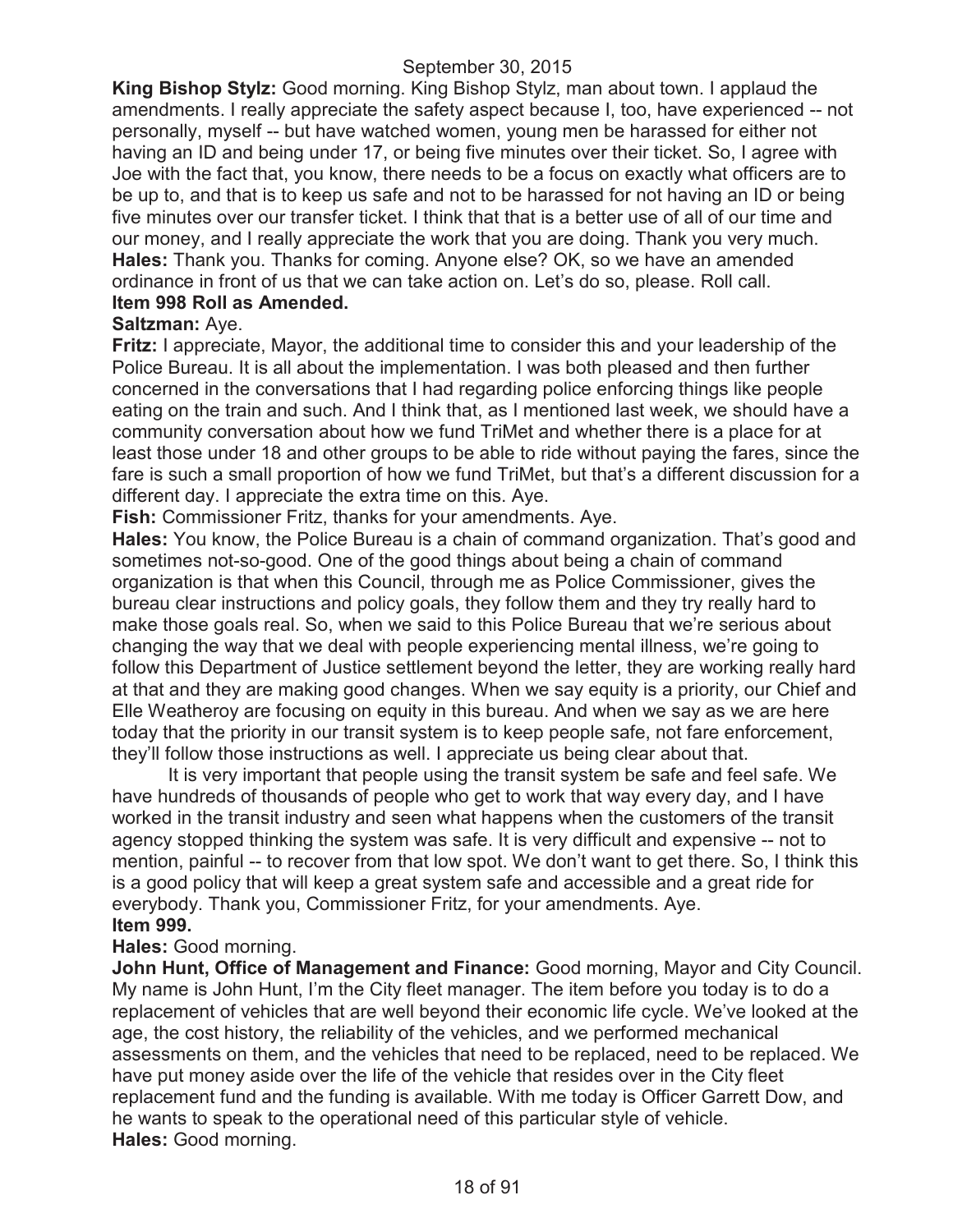**Garret Dow, Portland Police Bureau:** Good morning. I'm currently operating as the fleet coordinator for the Police Bureau and was involved with the selection of this vehicle and trying to determine the best vehicle for the current needs of the officers. Looking at the different vehicles that are available, the Ford Interceptor Utility, in my opinion, is the best car for our officers out there. Providing best leg room, head room for the front seat passengers, the officers, and also prisoners that we may transport or other citizens we may transport, and also the ever-increasing amount of equipment that we carry from the first aid supplies to road flares to ballistic shields and spike strips and all of the various equipment. The Ford Crown Victoria was a canceled line some years ago from Ford. That vehicle was a favorite among police agencies, but it's no longer available. So, this vehicle Ford Interceptor Utility is, again, in my opinion, the premiere vehicle to replace that vehicle. Also offering all-wheel drive. My experience in Portland with the rain -- especially when we have the leaf season, the very slippery roads -- the all-wheel drive provides a superior road handling and traction to keep our officers safer, especially in the wet handling conditions.

The added profile of the vehicle -- as I've been testing it, we see better yielding of citizens as we are running in emergency response over the lights and sirens to calls, which should reduce collisions and provide better safety for officers and citizens alike. Thank you.

**Hales:** Questions?

**Fritz:** I have a question.

**Hales:** Please.

**Fritz:** So, I have a son who is 6'5", so I understand about needing leg room and head room and such, however I want to thank Maxine Bernstein at the Oregonian, whose article said that Seattle found the new Interceptors averaged 8.4 miles per gallon during one test period compared with 6.7 miles per gallon for the Crown Victorias. There was an estimate that they get 10 or 11 miles per gallon. That's awful in terms of the climate action challenges and plan. So, I had not realized that our current police vehicles were getting that poor of a gas mileage, and I wonder, did you factor that into your consideration. **Hunt:** I'd like to speak to that. A couple things the taxpayers would like to know as well. We are buying them through a dealer through the state price agreement, but on the fuel economy piece, there's actually two offerings that Ford has. One is a sedan and the other one is the Ford Interceptor Utility. It's a uni-body construction, so as far as the fuel economy, they're almost the same -- they are within one mile per gallon difference. Ford took that into consideration when they built them. So, the fuel economy won't be a lot different than their sedan that they offer.

**Fritz:** But that's 10 miles per gallon.

**Hales:** The question is, are there other choices that are more fuel-efficient that we considered, and why did we reject those?

**Hunt:** I would say that the vehicle that we're purchasing is designed for police use. Anywhere within the City fleet that we can -- in fact, through our Climate Action Plan, in the directive to have 20% of the sedan fleet be all-electric vehicles, we're doing everything that we can to move forward with very clean, efficient vehicles. In the case of the patrol sedan, there's an awful lot of heavy and large equipment that needs to be hauled in the vehicle and it just demands this type of vehicle for the type of work that they're doing with it. **Fish:** Can I ask you a question? Is the mile per gallon figure you are using based on the assumption that the vehicle is being used for routine police work, which is stop and go and, you know -- or is that apples to apples comparison, as if you put a car on the highway? Because one thing I have learned on ride alongs is I'm surprised that they get a mile per gallon given the stops, starts, the way that cars are used, but we measure cars based on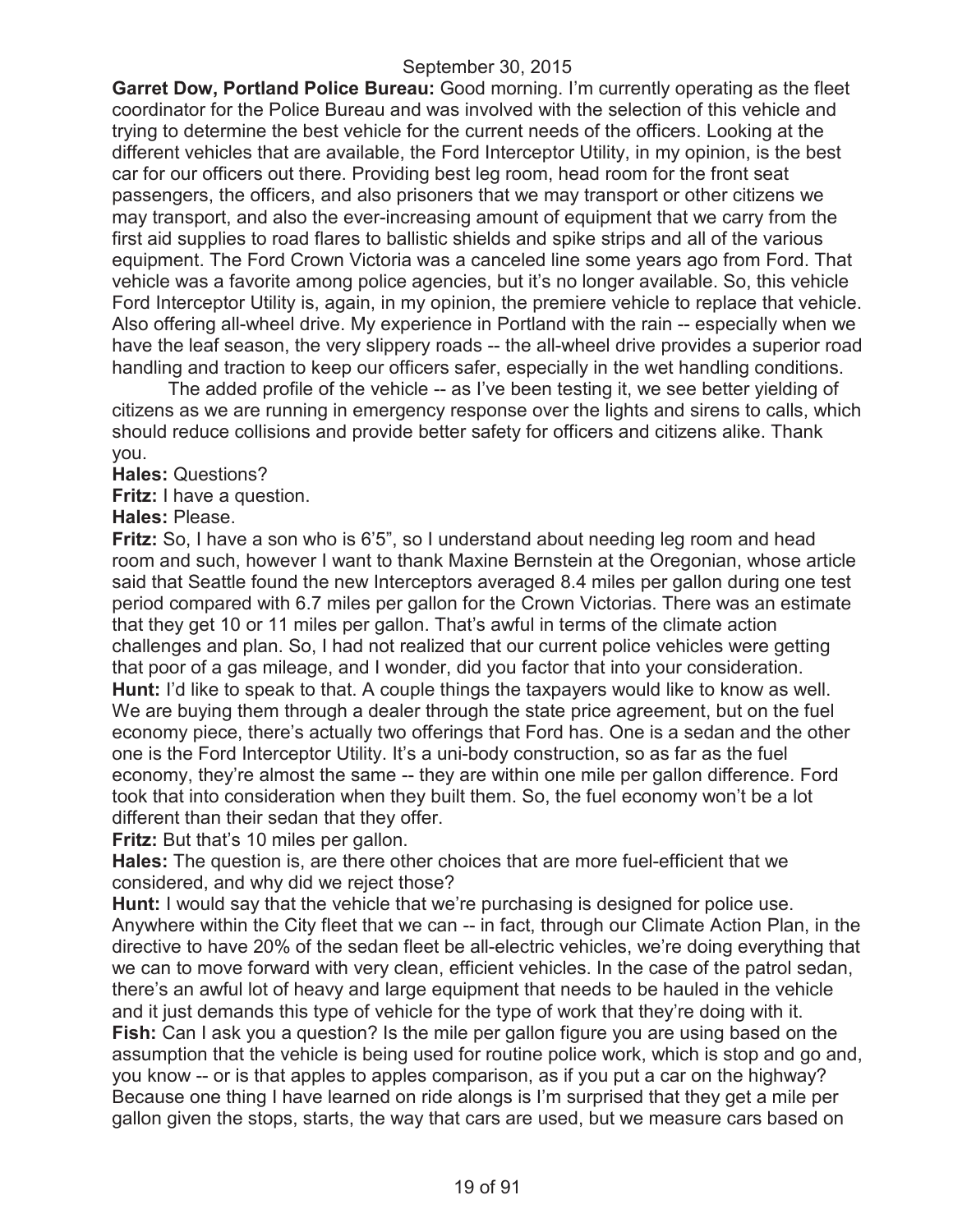standards. So, is this the actual mile per gallon of the car based on the actual standard, or is it the standard for these cars used by a police officer?

**Hunt:** That's a very good question. The one mile is through Ford Motor Company -- their testing. In the real world, it can change based upon the stop-and-go nature of the use of the vehicle. But again, the engines are made very well and they have maximized the fuel economy as best as can be done at the current point in time with the technology.

**Hales:** Yeah, I think this will be an interesting challenge for us. We have some City vehicles that can easily be electric or be the most efficient vehicle around -- whether it's a Leaf or a Prius -- for those trips, the building inspector that is going out to a job site that kind of vehicle might suffice. You know, if a City worker in the Portland Building is going out on a field operation, that kind of vehicle will suffice. Then we've got fire trucks, backhoes, and police cars, and those are sort of work horses that gasoline engines are still the rule in the police cars and diesel engines are the rule in trucks. But the question is, when the next technology comes along, like we're trying to do with electric, can we try to migrate as quickly as possible with something more efficient? I think that you're hearing the counselor would like to do that. We wish it was now.

**Fritz:** Well, I know Commissioner Saltzman's got a Highlander, and I'm pretty sure that gets better than 10 miles per gallon.

**Saltzman:** That's a good lead-in to my question. My Highlander is a hybrid. And I'm just wondering, does Ford make hybrid Interceptor vehicles which get more fuel efficient and make more sense from the physics of it all?

**Hunt:** Right now, today we're buying where there is hybrid or electric options. I think that the Mayor said it very well that in kind of a teasing way that you can't put five yards of hot asphalt in the back of a Prius. So, we're trying to balance that out. But we do look at that and if there is that option, we're moving that way with the hybrid option.

**Saltzman:** The hybrid is not available, is not an option for the Interceptor? **Hunt:** No.

**Fritz:** And did you look at the Highlander?

**Hunt:** We're looking at vehicles made with a police package, and that means that the braking, its handling -- because they are really rigorously tested through the Michigan state police and the LA County and Ford Motor Company to ensure these vehicles will operate well in police use. So, they're designed for police patrol.

**Fritz:** Is there a way to partner -- it sounds like it's a nationwide thing. Could you as fleet manager partner with your other fleet managers and say, "our Council is not going to approve us buying vehicles that are 10 miles per gallon" and get us a hybrid police vehicle?

**Hunt:** In fact, I am tied with a national network and there is advisory committees that are put together, and that -- you're exactly right, that has come up. And wherever they can increase the fuel economy -- in fact, there's technologies that are put in to reduce the idle time and different technologies that are out there today, but it's -- you raise a valid point that anything that can be done -- and we do have a network where we provide this information back to the manufacturer.

**Hales:** Well, this is a good discussion, and we'll take testimony if there is some. The direction I'm hearing -- and I want to support it -- is that first of all, we have -- and Mr. Hunt, someone who is a national leader, who's been recognized for his work in managing our fleet, so we know that you are involved in your national professional organization, so that's an opening. I'm on the transportation committee of the U.S. Conference of Mayors. So perhaps between several of us involved at the national level, we can start talking to other cities about perhaps a bulk effort -- if not a bulk purchase, at least a bulk influence on what's being produced to match the values of our City and our Climate Action Plan in the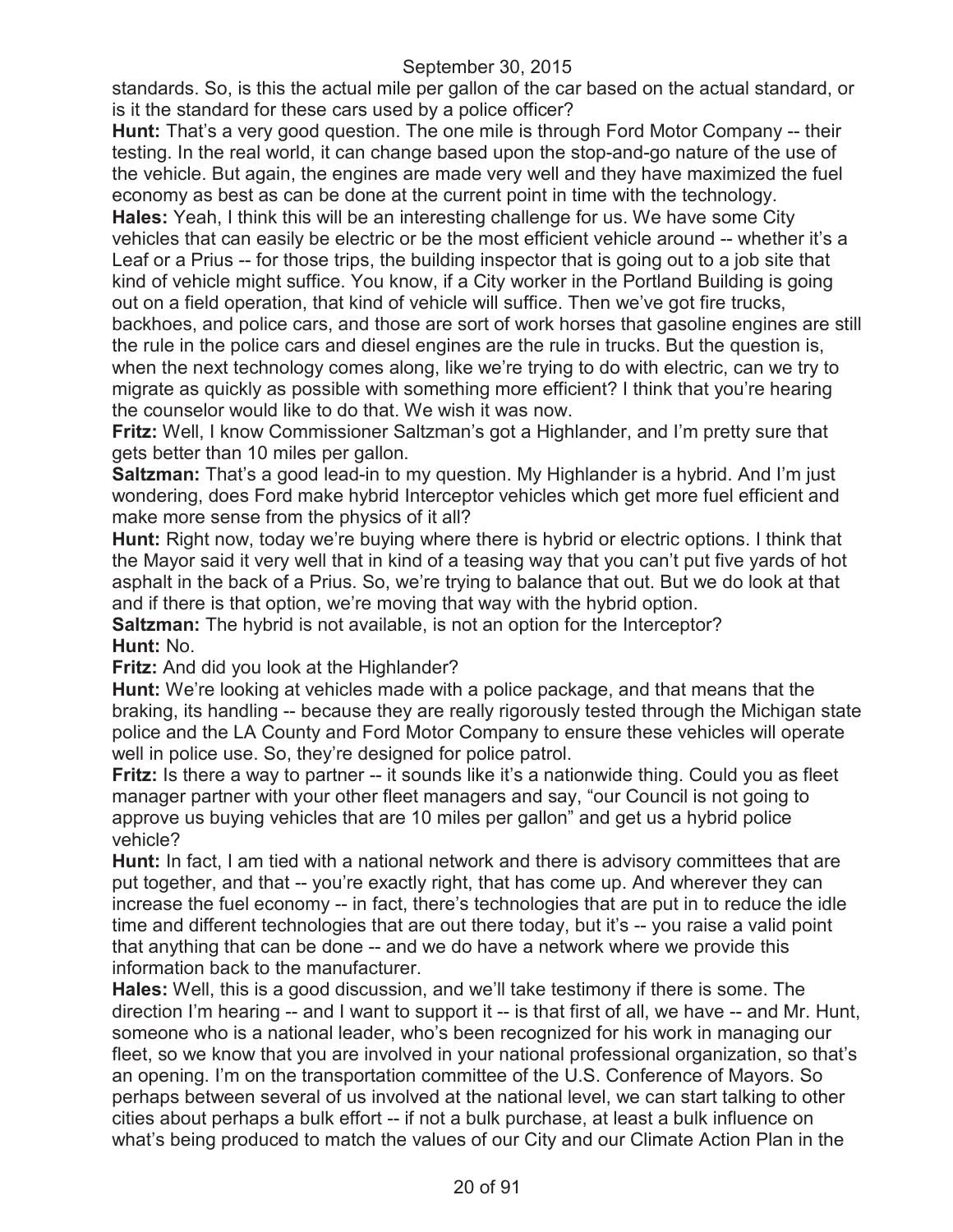vehicles that we buy. There are other progressive cities like Seattle and San Francisco who also are C40 cities, so I'm sure that they are trying to implement their Climate Action Plan as well. What I would like to do -- my recommendation -- we'll hear from the public - but my recommendation would be proceed with this batch because we've gotta have vehicles to replace the ones that are wearing out, but I think that there is a loud and clear direction here that we want to try to be moving in that direction of efficiency as fast as possible and maybe even kicking the door open if we have the chance.

**Fritz:** Mayor, would it be helpful -- and Mr. Hunt, would it be helpful to have an addition to the resolution, so that it's official Council policy? To add now, therefore, the Council directs, after A, the procurement officer is authorized to enter into the contract and you are authorized to deliver checks, to add a C, "the Mayor and fleet manager are directed to advocate for the development of more fuel efficient police vehicles"?

**Hales:** I have no problem with that. I think it's essentially in our Climate Action Plan but already, but we could put it in here if you would like.

**Fish:** Second.

**Hales:** Moved and seconded. Any discussion? Roll call on accepting that amendment. **Roll on amendment.**

# **Saltzman:** Aye.

**Fritz:** Aye. Thank you.

**Fish:** Mayor, I really like the idea of the cities using their buying power to actually get the industry to respond. So, I wish you luck with the conference of mayors. Aye. **Hales:** Aye. OK, thank you both very much. We'll see if there is public testimony on this item. Anyone want to speak, come on up.

**Joe Walsh:** My name is Joe Walsh, I represent individuals for justice, for the record. One of the things that during the discussion that I was thinking about is when we export automobiles to Europe, the EU will not accept them unless they get 42 miles to the gallon. 42. We do about 25 here. I think that the average is about 25. So, I think that the Commissioner's questions are really good.

The other thing that came into my mind was that the police vehicles in Europe are very small. They're kind of tiny. It's almost like the Pope goes around and rides in all of them. It's interesting to me that we have these gas guzzlers, when we are all saying we have to do something about the climate. So the discussion that you had is very good.

I have a suggestion. Why not say that this Council will not buy vehicles that get less than. And I'm not going give you it -- I would think 20 miles per gallon. But you guys work on that. But that sends a really strong message, that this Council wants a minimum of whatever you decide. So, when they do buy these police automobiles -- and I know it's a restrictive industry, and that's problematic. However, you can get around that. Go into the details. You can work those. But the Council needs to send a strong message, and I think that Commissioner Fritz is onto something here and we should say, look, if you can send automobiles -- and you can check this fact -- 42 miles a gallon to the EU or they won't accept them -- why in god's name are we so low? That's our problem. **Hales:** Good morning.

**Robert West:** OK, I want to bring up a couple things.

**Hales:** Just put your name in the record, sir.

**West:** OK. My name is Robert West, I'm with filmthepolice911.com. I want to bring up a couple issues.

One is I go by North Precinct every day, and there's always a bunch of police cars inside the parking lot after a shift change. And I find it funny that there's always cars in there and the City needs more cars.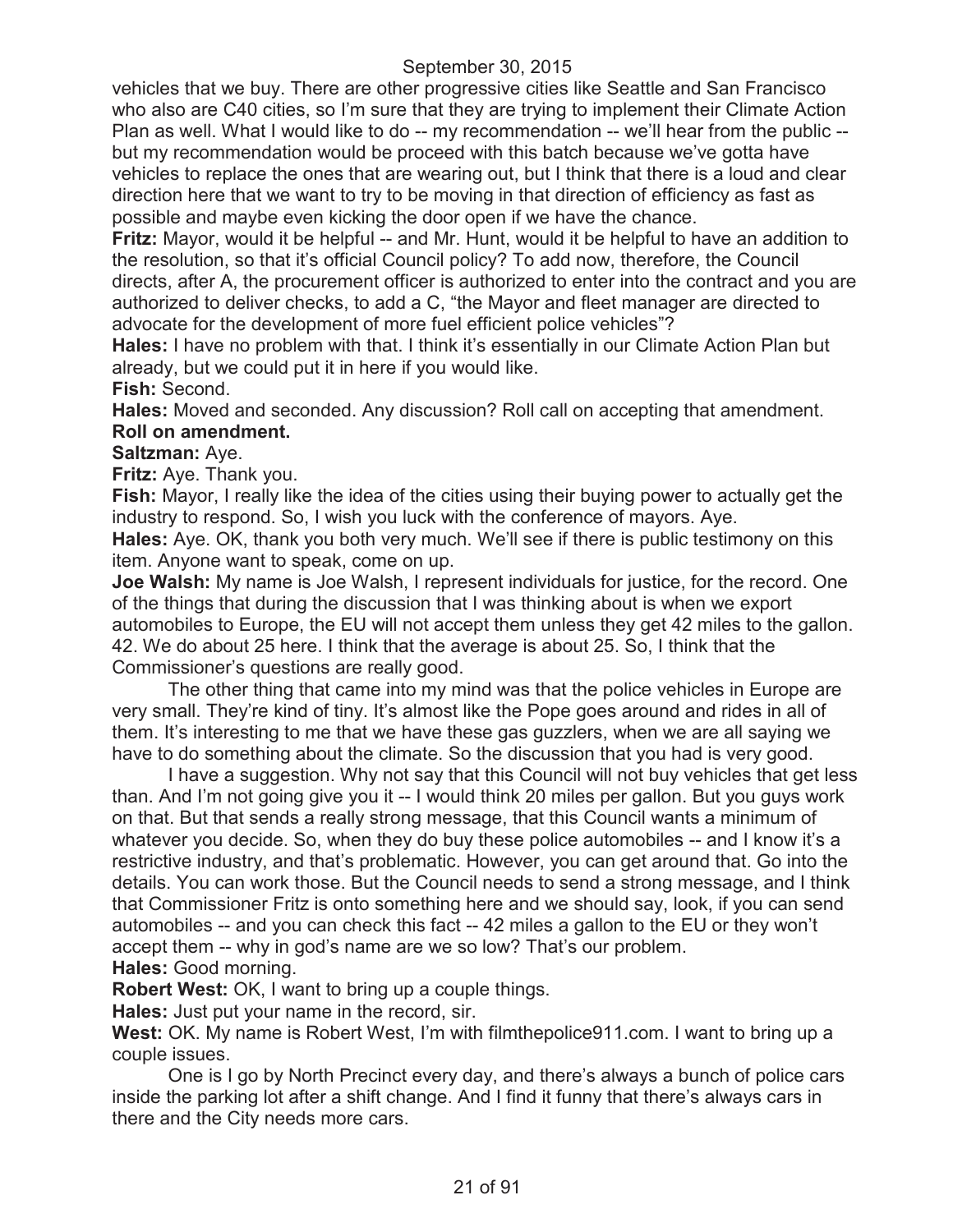The other thing that I wanted to bring up is that the City -- instead of buying for everything, we should look at what we need for what areas that we have. Downtown doesn't need extremely fast police cars. You're not going to send a police car 120 miles per hour down a downtown street. A Prius or an economic car would be better for the downtown area. Also, my understanding with the police is that they tend to send officers that are needed from other areas. Like for instance, if something happened on 162nd and Stark, they would send officers from North Precinct because that's the closest to their area. They wouldn't send them from downtown. And so, with that, I think that the downtown area should definitely have fuel-efficient cars -- Priuses or something like that. That would send the community a message that, yeah, we want policing, but we also want fuel economy and we want to be good for the environment. That's what I wanted to bring up. **Hales:** Thank you very much. Good morning.

**Lightning:** Thank you. My name is Lightning, I represent Lightning Watchdog PDX. I'm absolutely in agreement to be looking at the electric cars, but also have to have a more realistic approach to it. My understanding is that if you go electric in the future possibly, that you also will get certain tax credits, possibly up to 7500 per vehicle purchase. That makes a big difference on the overall price. As you know, on this order here, we're at about 33,000 per vehicle.

Now, the only issue that I do have on people saying going to smaller cars and let's worry about 10 to 20 more miles per gallon -- and again, we're still using fossil fuels currently -- but where I have an issue on that is to really look at it -- and I think the gentleman said -- is the overall safety factor. If they're in a high-speed pursuit, a larger vehicle with more weight -- I mean, come on, let's face it, it will be more beneficial to be in a vehicle like that than some small Prius. So, when you're looking at it from a safety factor and the people in the vehicle at high speeds, you don't want to be in a small vehicle, plain and simple. You want to be in a vehicle that is built solid, sound, and it's going to protect you if you are in an accident. That's the main thing. So, going to the small vehicles out on the street is great, but it's a risk you are going to take out on the highways at a high speed. My opinion is safety must be number one. Mileage per gallon is down the list. That's my opinion. Thank you.

#### **Hales:** Thank you. Good morning.

**Charles Johnson:** Good morning. For the record, my name is Charles Johnson. It's interesting that on this item, we're talking about two million dollars' worth of cars and last week when we were paying attention to the TriMet budget, we itemized the 1987 van. So, there's a little bit -- as Commissioner Fritz pointed out -- a disconnect on our values. But definitely, some of these Crown Vics are looking a little bit ragged. I don't have a huge problem with you approving the two million dollar purchase, but I think that we should really look at leadership and what's happening especially in the urban corps. I'm not an expert. I can't talk about policing and response time in the East Precinct and the distances that are needed to cover the time. But one thing that is a problem here is when I'm downtown, the only police that I see are in their cars. And actually, we've been talking about can improving community policing. I would rather see police in Priuses but I would mostly prefer to see real, actual police officers walking the streets and engaging with real citizens, not driving around in cars. So, I hope that while you work this two million dollars' worth of Ford purchases through the budget, we can also look at giving people the policing that is really, you know, common, actually -- was common in America for generations. And I understand that we have a kind of a nice situation where we have less police per capita than some other cities our size and bigger, and I hope that our Portland citizens can keep our act together and maintain that. But it's a valid point that we should look at the whole fleet of police cruisers and if there's a role for cars that are more like European police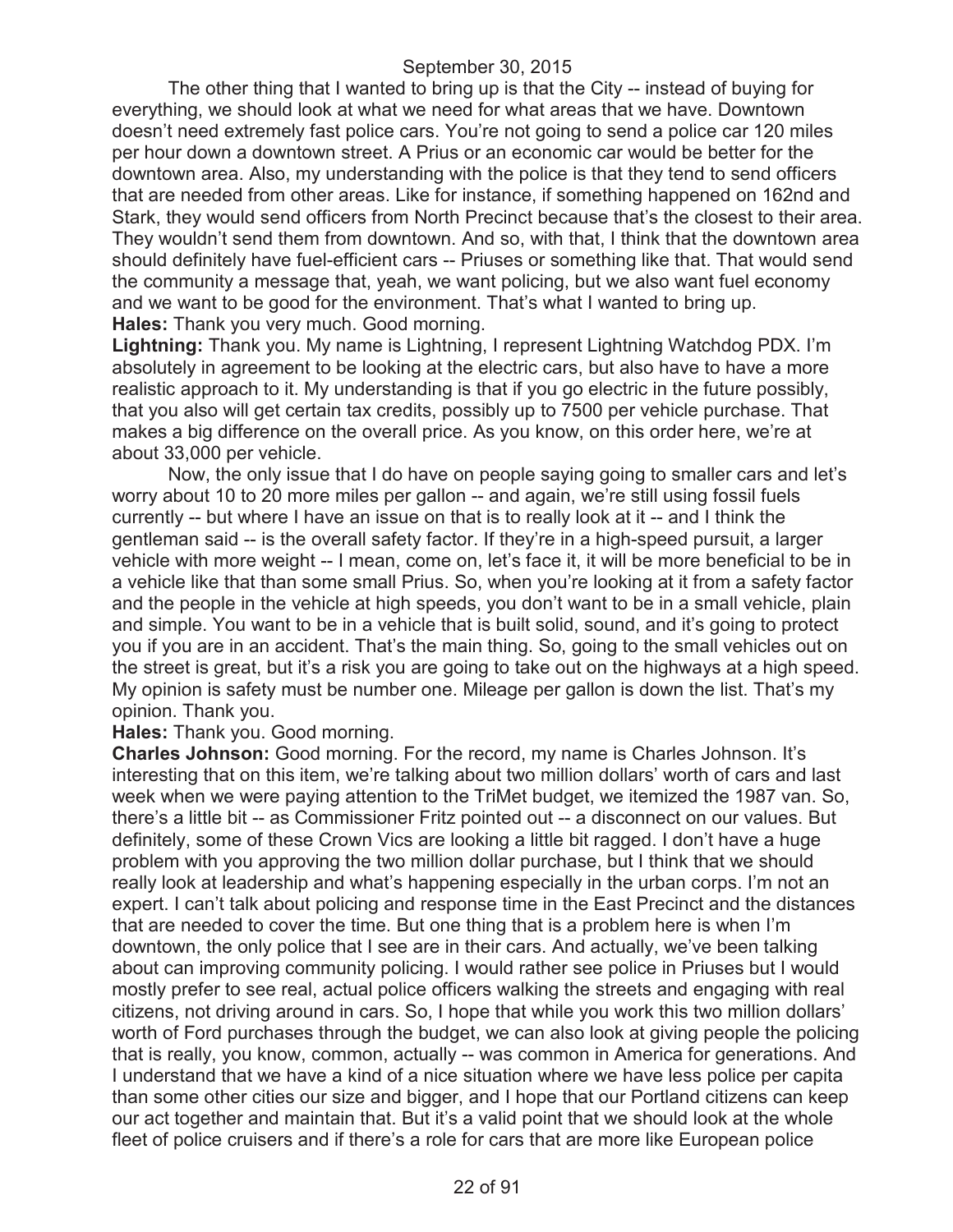vehicles, especially in the urban core. And hopefully, some shenanigans through Uber and connections with Lightning's favorite person, Mr. Elon Musk, we can get some police patrol vehicles that make sense inside the central city area. Thank you.

**Hales:** Thank you. Anyone else? Then we should take a vote, please, on the amended ordinance.

**Moore-Love:** We need Commissioner Fish back in the room.

**Hales:** We do -- it is an emergency. So, let's set that over for a minute for when he's handy. Rachael? Oh, here he is. Be ready. Take a roll call now, please.

# **Item 999 Roll as Amended.**

**Saltzman:** I appreciate the discussion. I hope that we can strive to find more fuel efficient vehicles but ones that do meet the needs of our police officers and our police bureau. Aye. **Fritz:** I agree, thank you. Aye.

**Fish:** My daughter is trying to wish her father a happy birthday, and we're having a technology glitch. Aye.

**Hales:** You are excused whenever that comes in. I appreciate the discussion. I will take that to the table at the U.S. Conference of Mayors. Because I think that there may be a bulk influence and bulk purchasing opportunity there among cities. And I'll second Mr. Johnson's comments. Under my direction, the Police Bureau will be using three classes of vehicles that comply with our direction more, and that is, we'll be using shoes, bicycles, and horses in a greater number rather than vehicles wherever that's possible. And we have successfully used walking patrols in areas like Hawthorne, where it was hugely appreciated by the neighborhood, and they were on their feet. So, I agree with that. In the Police Bureau, we're looking for every opportunity that we have to expand that policing. And that's of course not only better for the community, but doesn't use any fossil fuel at least for that part of the trip. Thank you for the direction. We look forward to maybe having the next purchase be a little different. Aye. OK, let's take --

**Fish:** Mayor, it's your position that we should keep them out in patrol in order to comply with our Climate Action Plan?

**Hales:** That's right. Some people that deal with horses might argue with that.

**Fritz:** You said expanded? We're not expanding, are we?

**Hales:** No, we're not. [laughter]

**Fish:** There was a subliminal message there, but OK, we'll come back to it.

**Hales:** We'll talk about the ponies again, no doubt. Let's take up the next item. **Item 1000.**

**Hales:** This is a second reading and roll call vote, please.

# **Item 1000 Roll.**

**Saltzman:** Aye.

**Fritz:** Aye.

**Fish:** This is a lot of money, and the description doesn't really do justice to what we're doing, but we'll try to get more information in the future, but we did have a presentation last week where Jennifer Cooperman walked us through this in detail. Aye.

**Hales:** Aye. Thank you. Item 1001, please.

# **Item 1001.**

**Hales:** Commissioner Novick isn't here, but what I have here is the introduction. The intent of this ordinance is to award a three-year abandoned vehicle towing and storage contract to Sergeants Towing, Inc. The contract provides towing, storage, and disposal to ab abandoned vehicles parked in the right-of-way as required by the abandoned auto program and requested by the Bureau of Development Services, if an abandoned auto is on private property. So, good morning, gentlemen. Take us through this, please.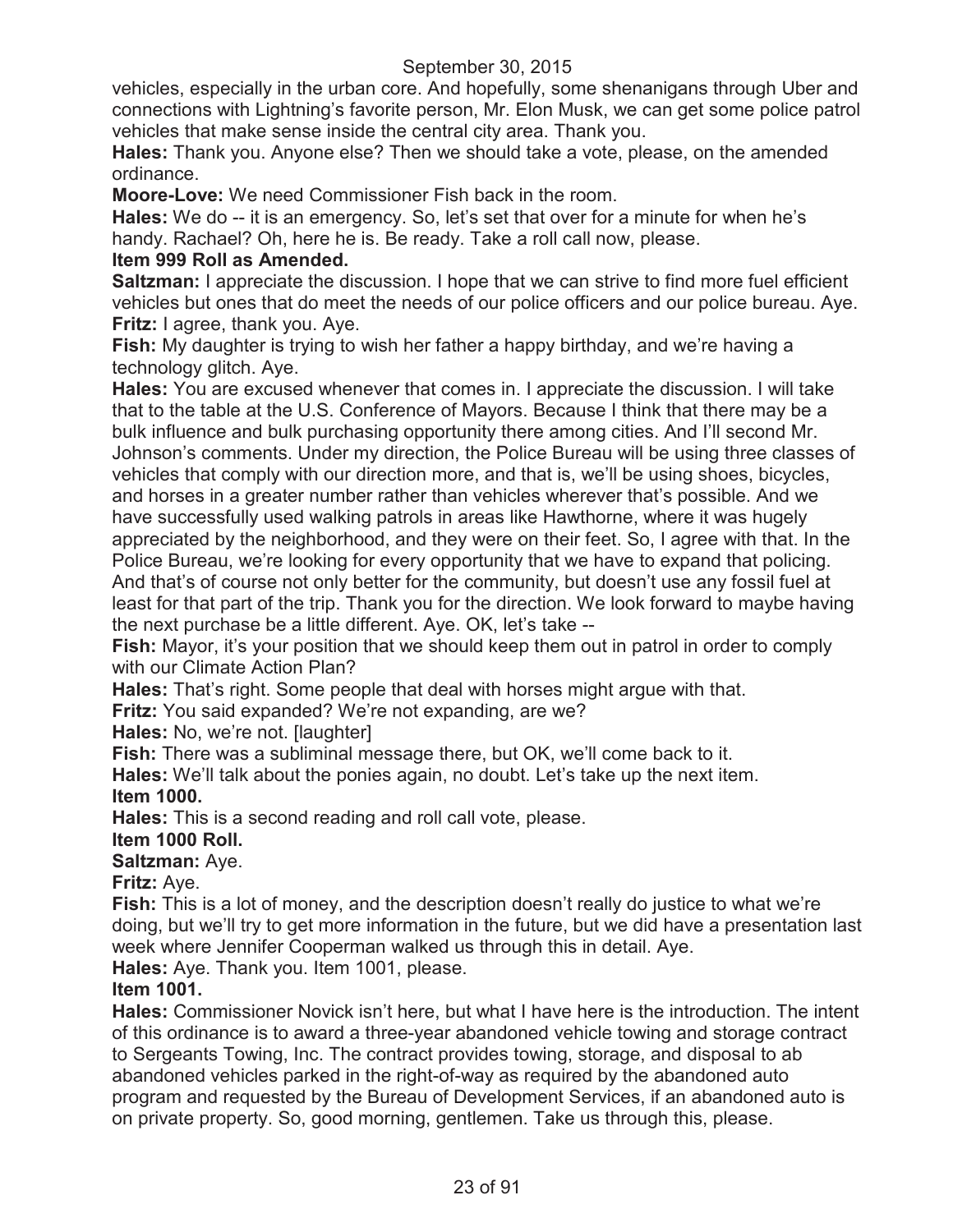**Patrick Kramer, Portland Bureau of Transportation:** Good morning, Mayor Hales and Commissioners. My name is Patrick Kramer. I'm the towing coordinator, PBOT regulatory services. Beside me I have Donald Hunter, who's the supervisor of parking enforcement division and he's available for questions specifically regarding the auto program.

The ordinance before you today is to award the abandoned vehicle towing contract to Sergeants Towing. This contract is used by agencies -- primarily, abandoned auto program -- to remove the abandoned autos from the city streets. This increases the neighborhood livability and promotes public safety.

After a competitive bit process through procurement services, proposals were evaluated. It was determined that Sergeants Towing had the highest score. On August 11th, the towing board of review voted to recommend to you the award of the contract to Sergeants Towing.

If I could just take a brief moment to summarize some of the changes from the previous contract. The first is a reduction in the tower's response time to abandoned vehicle tows. Previously, it was 24 hours. We reduced that to two hours. Secondly, the successful proposer had a higher bid than the previous contract, so the City will enjoy the increased revenues from that. And then there's also a streamlining of the process in which a vehicle owner who appealed the tow of the vehicle and was successful can be refunded their money for that tow. So, by your approval of the contract, the City will enjoy increased revenues and streamline process for removing abandoned vehicles from the streets. With that, I'm open to any questions that you may have.

#### **Hales:** Questions?

**Fish:** I have a couple. Typically, when we take up towing in this body, it's because there's been complaints from the public about how towing and companies operate. And I know that Senator Avel Gordly, when she was in service, had a great interest in this -- she had a staff person who worked on it almost full time. There were concerns about performance and customer issues and the like. And I think one of the questions that we need to ask, even though we're talking about abandoned vehicles -- so we're talking about, essentially, cars that are left on the side of the road -- is what is Sergeants Towing's record in terms of the better business bureau and customer service? And are we forging a partnership with one of the good guys or one of the people that people have concerns about in our community?

**Kramer:** Yes, excellent question, thank you for that. How I'd respond to that is part of the request for proposals, the RFP, it was -- the companies were evaluated both on past performances of their contracts with the City as well as BOLI violations. Sergeants came back with no complaints. And Sergeants, actually -- just for historical purposes --

previously had the abandoned contract, if I remember right, from 1995 to 2010. So they had it for some time and were successful and the City was happy with their performance at that time. So, we have no reason to doubt that performance this time, too.

**Fish:** That's very helpful -- past performance is an indicator of future performance. And to what extent to abandoned vehicles actually get claimed by someone?

**Kramer:** It's very low. Most of them do not get claimed. Most of them are auctioned off or scrapped.

**Fish:** OK. So we don't have a lot of those examples of someone -- a member of the public going to try to claim a car and then having a history of how they dealt with the company in terms of the customer service.

**Kramer:** Exactly. The majority of them don't -- the vehicle owners don't have any kind of interaction with the tower. It would basically be if the City was happy with the performance of the towing services, for the contract.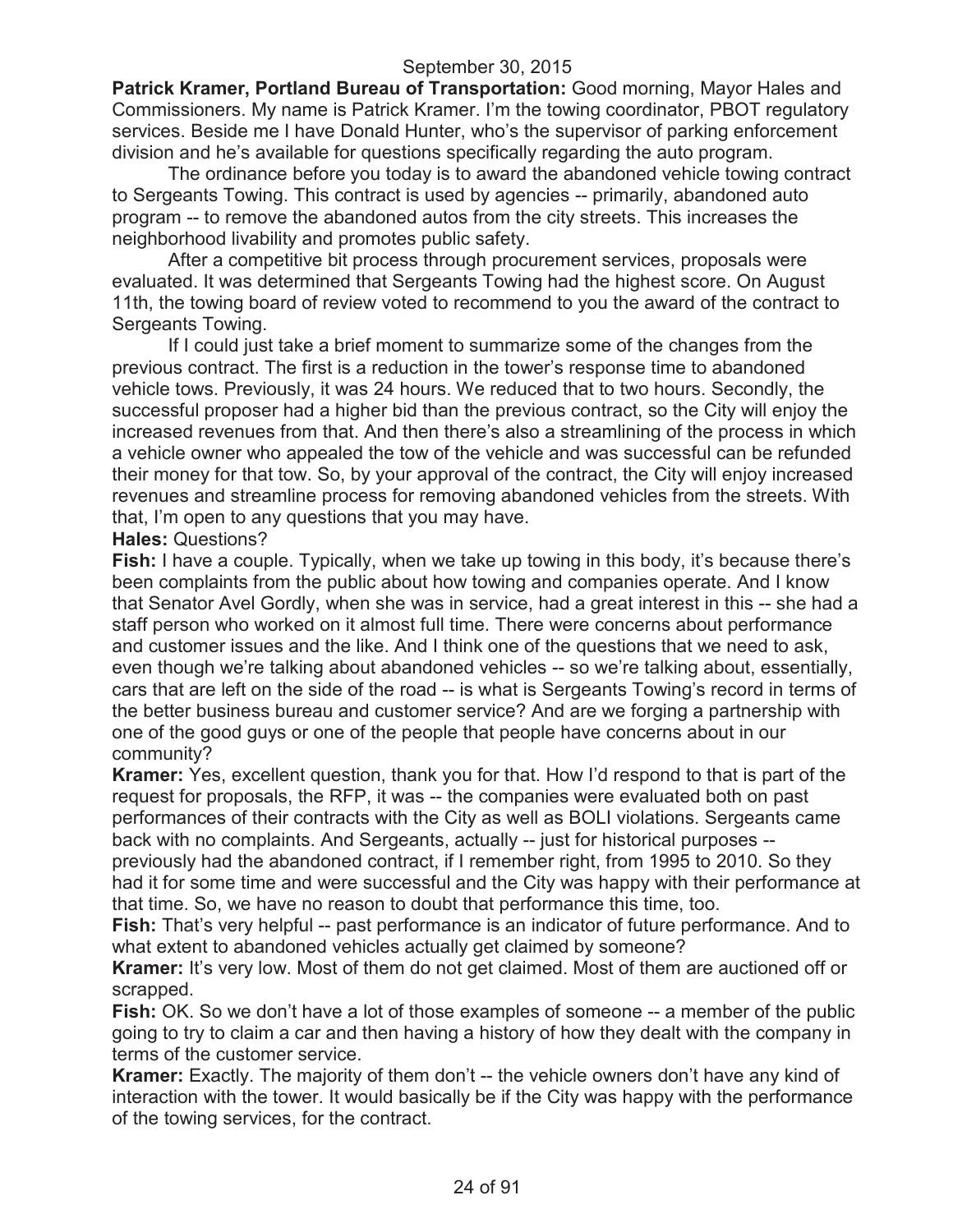**Fish:** You know, on Sunday Parkways, the route went through Sellwood -- Brooklyn and Sellwood -- and I remember on one of the streets we were going through there was a totaled car on the road that had a sign on it saying, "free" so someone was being enterprising, I don't know that they got --

**Hales:** Seeing that car, I suspect it's still there -- that there were no takers -- unless you towed it away because it was abandoned.

**Fish:** Would you remind us -- when we tow an abandoned car and no one claims it, what do we normally get for that car?

**Kramer:** That's part of the abandoned auto fee. And so any vehicle that's not picked up by the vehicle owner, the contractor pays the abandoned auto program a fee, and it's based on a bid that was part of the RFP process that they submitted to us.

**Hales:** That's the 75% of the index price of the scrap metal value? **Kramer:** Exactly.

**Fish:** And that price has been arrived at through a competitive process? **Kramer:** Yes.

**Fish:** Thank you.

**Saltzman:** I'm curious, and maybe our viewers are curious -- what constitutes an "abandoned" auto?

**Donald Hunter, Portland Bureau of Transportation:** An abandoned auto vehicle -- the City Code requires it to have three criteria. Either failure to display current registrations, appears inoperable or disabled, or wrecked or partially dismantled. It has to fall in one of those three categories to be considered abandoned.

**Hales:** So simply being not current on the plates is enough? **Hunter:** Correct.

**Fritz:** And that concerns me. Because the goal of this program is to get garbage off the street, right? It's the ones like Commissioner Fish just referenced that's been sitting there and you can't give it away. The goal is not to make money out of this program. And I'm concerned about the new requirement for towing companies to get out within two hours of this -- could you just walk us through what the timeline is from the moment somebody calls in a request for removal of an abandoned auto to the moment that it gets crushed? **Hunter:** Our department is complaint-generated. When we get the call from the citizen -this time of year, the summertime, if you called in the day, we may not be able to respond to get there for anywhere from five to seven days because this is our peak season. When the weather gets nice, we get more calls. Once someone calls it in and our officer gets the case, they go out and see if the vehicle meets the criteria. If it falls on one of these three categories, they place one of these green tow warnings on the vehicle which notifies the ownership of the vehicle that they have 72 hours to comply. And so, the officer will go back -- not quite 72 hours because this time of year -- again, after we may not get back to it to a week to seven days to follow up. If the vehicle is still there, then we proceed to cite it for abandoned auto and tow the vehicle away.

After we tow the vehicle, through DMV records, we send out a letter to the last registered owner letting them know that it was towed and they have 15 days to recover the vehicle. After 15 days, by code, it becomes City property to dispose of.

**Hales:** So I'm pretty troubled by the first criteria --

**Fritz:** Well, I'm not done with my line of questioning --

**Hales:** I'm sorry, keep going.

**Fritz:** Thank you. Does the 72 hours, is that -- that's just 72 hours, it's not business days or take any account of holidays or anything?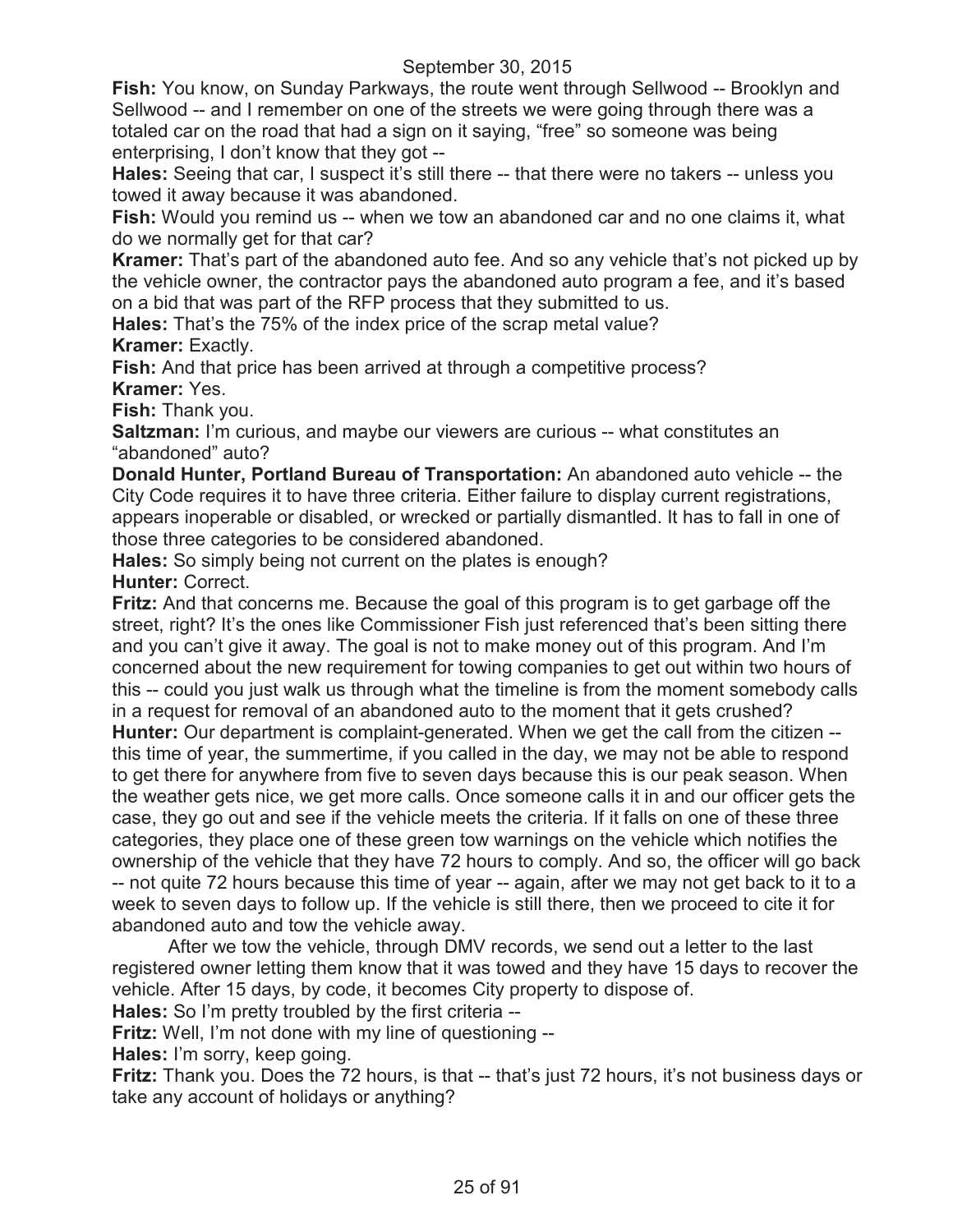**Hunter:** It's 72 hours. It's what is in the code, 72 hours. So, if we put a tag on there on Friday, yes, Saturday and Sunday, our officers are not out there on Saturday and Sunday. Monday is a holiday, and it's well past 72 hours before we respond or get back to it. **Fritz:** But if the property owner was out of town for the holiday weekend, they could have left before the tag was put on and then be back in their car --

**Hunter:** That's a possibility, yes.

**Fritz:** So that's of concern to me. I am also concerned about the Mayor's concern about expired tags because that doesn't seem necessarily to be evidence of it being abandoned. And Jasmine Wadsworth on my staff has been working with you, and I really appreciate you answering her questions and mine. The reasons cited for the new two-hour requirement rather than 24-hour requirement to get the tow truck out is to cut down on the number of times that they go out, where it's gone on arrival -- the car has been already been removed. To me, that's a good thing. If the property owner has been able to get back to their vehicle and take it and do something with it, our problem is solved. It's no longer littering the public right-of-way. The revenue we're looking to increase goes from 50,000 to 165,000. That's really not a significant amount of revenue for PBOT. We're not looking to pave our streets using towing money. In fact, the City service fee is only going to increase from 3100 to 6000 so that again is not a significant amount of money. Compared with the hassle for a property owner of having to take time off work to go get their automobile, get it out of the pound, pay the fees -- I mean, if you're citied for having an out-of-commission vehicle and given 72 hours, it may be a week before payday. It may not be something that you can get AAA or if you don't have AAA to have the money to be able to tow it youself. That's not very long. So it seems to me -- and when we asked, we were told that last year, 160 cars disappeared after the 72 hours but before the tow truck got out there. To me, that's a good thing. So my question is, why aren't we giving property owners longer? Often, these vehicles have been there for months, if not years. Why don't we give a week or more after you post the green tag and why don't we mail notice to the property owner by looking at the VIN through the window to be sure they know their car is about to be towed? **Hunter:** Many of the vehicles -- when we talked about current registrations, it's not as if the registration expired a week or two. A lot of these are several months old. A majority of these vehicles have been expired for some time, some of them even two years with expired registrations. These are complaint-generated cases that we receive from the public. Someone in the neighborhood see this vehicle as an eyesore many times, and that's the reason why they call us and we go out on it.

**Hales:** Let me pursue that a little further. Because we don't have a hard and fast threshold about how far beyond the registration period had has to be before we tow it, right? It is complaint-based.

#### **Hunter:** Correct.

**Hales:** Forgive me for using a personal example, but it's on point. My wife and I own a 1987 Toyota pickup truck for which we paid \$500. It is not a thing of beauty, though, most of the time it's operable. Most of the time it's parked in the driveway, we don't use it very much. We use it when doing remodeling projects on the house to haul stuff. So, it sits around a lot and grows green mold, which is what cars do when parked in Portland under trees. And you know, the registration on that thing lapsed and it sat in my driveway for a couple of months without me remembering to get the new stickers on it. But no harm was done because it was in my driveway -- or, no harm was done to me. You know, that's a pretty ugly truck. If I parked it on the street, I wouldn't really blame my neighbors for complaining. So, pretty concerned that failure to comply with a relatively minor issue of registration of the vehicle if it's otherwise operable, tires are full, windows aren't broken out -- what's the neighborhood harm other than I have an ugly truck?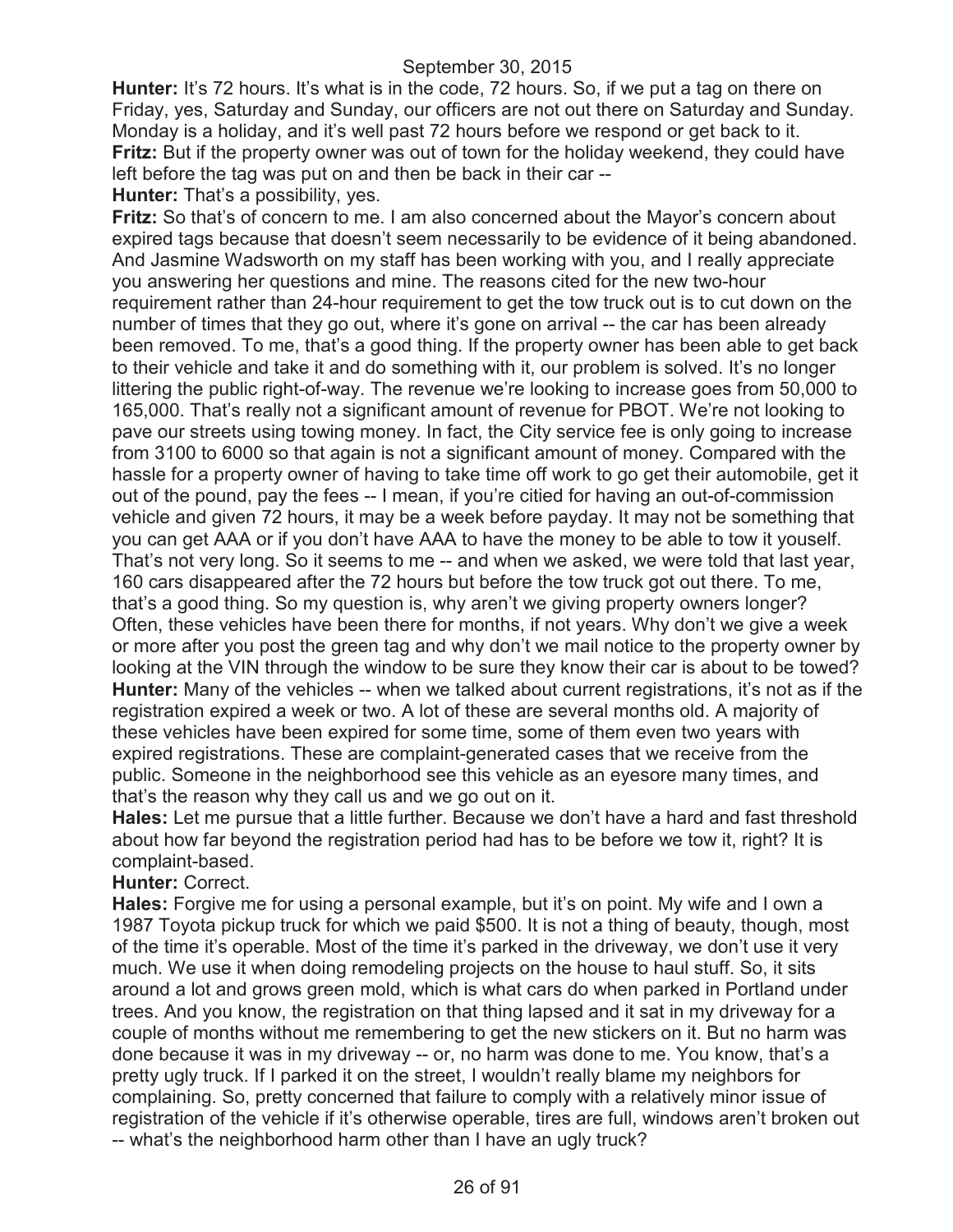**Ben Walters, Chief Deputy City Attorney:** Pardon me for coming up, Ben Walters with the City Attorney's Office. Just a point of clarification. What constitutes an abandoned vehicle is not defined within the contract. The contract is the implementation of what the Council has defined as an abandoned vehicle in code. So, if the Council chose to or is uncomfortable with what constitutes an abandoned vehicle, the Council could change that by a code amendment.

**Hales:** I understand that, but you know, every now and then in this process we learn something. I didn't know that is our policy and this Council is using this moment to check out the policy.

**Fritz:** Plus, the contract is saying we want you to whip them out of there faster and that's the piece I'm concerned about.

**Walters:** That's a different question --

**Fish:** Let me --

**Walters:** What constitutes an abandoned vehicle -- the Council has the authority to change that definition should it choose, but it's not in front of you as a code amendment today.

**Fish:** So we could -- that's an important clarification. Let me give you another example. It's not directly on point but illustrates the equity that my two colleagues are raising. I have a friend that was doing some work on his house so h got one of those structures that you put in front of your house on the street and you store your furniture in there. I forget what they're called --

**Hales:** Pods.

**Fish:** Right. And the vendor that leased him the pod for this project didn't give him clear notice that he had to get a City permit or something. So, he filled it with all of the stuff and he went on vacation with his family. And he came back and it was gone. And so the first thing he thought, "oh, my god, it's been stolen." Well, it turned out it had been towed because it didn't have the sticker. And so whatever part of our code says if you have a pod that isn't properly licensed -- and he had gotten a notice but he was on vacation. So, when he -- it cost him like \$500 to recover the pod, which he was duty-bound to do because it was leased, so he had to pay whatever it was. But interestingly, the way the pod is towed is it is a flatbed truck comes and puts it at an angle and slides it up, so everything in the pod was destroyed. So, he lost his stuff, he had to pay \$500. And he would not fall within any category of someone that would be the poster child of what we're trying to get at. This is not someone who was running a business out of his pod. He didn't fail to pay and it was abandoned. He just didn't know our rules as well as he should and he paid a huge price.

I also am troubled by the idea there is going to be some fairly innocuous behavior - and by the way, if you're stopped in a car with your plates not updated, you get a ticket. They don't get you out of the car and tow your car, right? So it's still an administrative fine. And Mayor, I wonder, this is -- the Commissioner-in-Charge is not here. **Hales:** Right.

**Fish:** And yet, we have to have a contract to at least enforce the other portion. Can we simply declare a moratorium on enforcement of the piece we have concerns about and have that come back for further discussion? Because I know we have to have a company enforce the parts we don't have a concern about.

**Hales:** Right. And it sounds like from what I see here that the current contractor contracts with Retriever ended on August 31st. Are we on an extension of the old contract with them?

**Kramer:** Yeah, it would expire today. And may I interject one more thing? **Hales:** Please.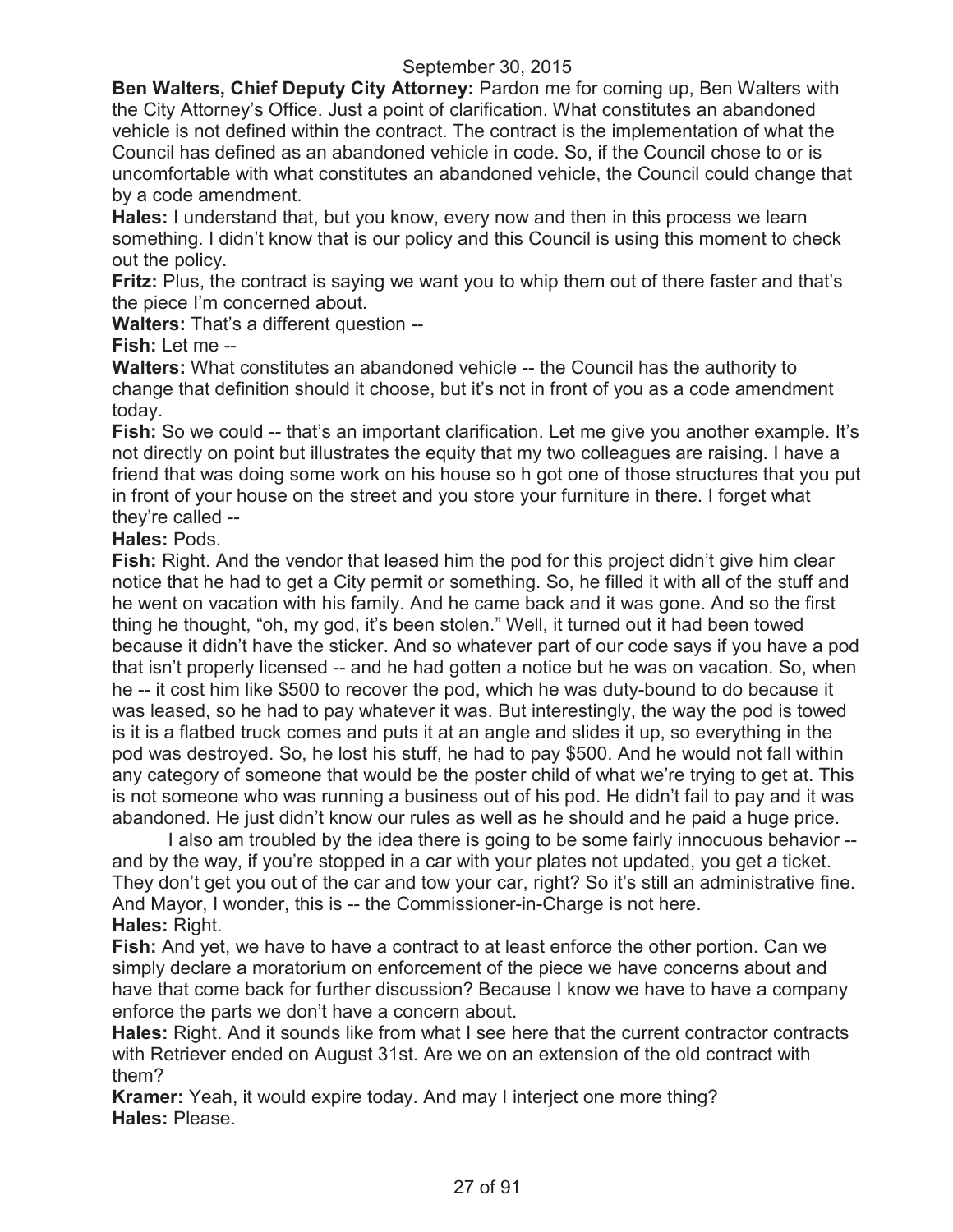**Kramer:** Commissioner Fritz, you'd expressed concerns about the expediting of the tow response by the tower. There was a secondary reason for that as well. The reason for that was to cut down on an unscrupulous tower coming in and taking the car before our contracted towers got to it. This came up a couple of years ago. And so, that cuts down on the possibility of that happening again, and so that was actually partially in response to that as well. And again, I believe our City Attorney mentioned it, but the contract is completely flexible on the abandoned auto process and how long you want to give a person before the call is called in to the tow truck. So, it's completely flexible that way. So if it would change, the contract would still not be affected by that and the services would just be provided per their policy.

**Hales:** Well, that's good to know because my recommendation -- Commissioner Novick's staff is here -- my recommendation is that we do go ahead and approve the contract because policy direction will then change how the contract is used. We have to have a contractor. And they've gone through a process to select a contractor. I don't have much of a quarrel with that. But I do have concerns -- and I know you do as well, Commissioner Fritz, and others here -- about are we operating this as a livability program pure and simple and exercising both -- giving direction about what we do and don't do based on that being the touchstone of this program as opposed to a revenue program or an enforcement program for the motor vehicles division? It's none of those.

**Fish:** Mayor, I just had another idea I wanted to share with the two of you since you're leading the discussion. We could say as part of this that we direct the bureau to give 30 days' notice in the event of a registration issue to give Steve's office a chance to come back to us with potential changes to the code. Since the notice -- you're already giving 15 days.

**Fritz:** That's after it is towed.

**Fish:** After it's towed, I'm sorry. Alright. We could extend the front-end time for that particular category until we have a package -- something to considerate Council. **Hales:** Commissioner Novick's staff is here. Let me ask one of you to come up, if you would, and give us your preference based on the discussion that you heard in absence of the Commissioner-in-Charge.

**Fritz:** Except the Commissioner is back tomorrow. We could set it over until tomorrow. **Hales:** Let's hear what you'd like to do.

**Bryan Hockaday, Office of Commissioner Steve Novick:** And actually, I'd appreciate if Ben Walters would come up here to back me up on the legal basis. But my understanding is the tow contract in and of itself -- to try to make an amendment pursuant to Commissioner Fish's recommendation would not fit well within the contract itself, but instead perhaps within our VIN and auto program, which is in City Code.

**Hales:** So, he's going to be back tomorrow?

**Hockaday:** Correct.

**Hales:** Why don't we set it over for continuation tomorrow?

**Hockaday:** And the current contract expires today.

**Fritz:** Yeah, but one day's -- and obviously, we have to take testimony today, too. One option we could do is on page 15 of the contract to delete the three response time criterion, 3.6.3, 4, and 5. So that's something we might consider.

**Hales:** Is this contract amendable? Can we amend it? Yeah, again -- my suggestion would be -- we have policy issues here that this discussion has highlighted. Great. I'm happy that that has happened. I think all of us want to bear down on those issues with Commissioner Novick sometime very soon.

**Fish:** How long has the current code been in effect?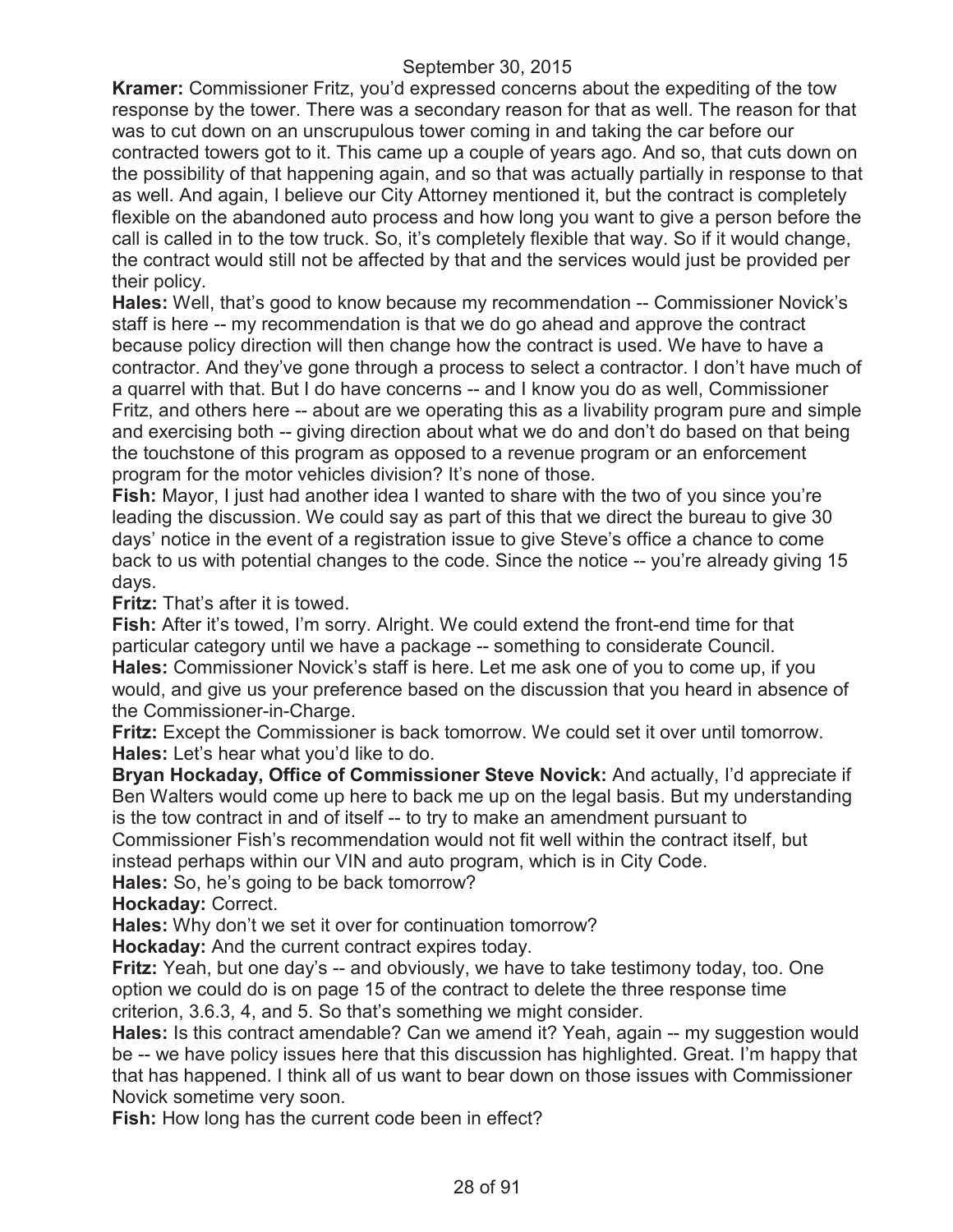**Hunter:** I believe -- I'm not sure of the exact time -- I've been in parking enforcement for 23 years. It was like this when I started.

**Fish:** What I also would suggest to my colleagues is that we take testimony, vote on the contract. We have a long history -- this has not been brought to us in other forums. I am perfectly comfortable waiting a week or two for Commissioner Novick's office to come to us with any proposed code changes. I think we should do it thoughtfully. I think we can limp along for two weeks and I am concerned the contract is expiring. If we have 20 something years of history -- at no time in seven years on the Council has anyone come at a public part of our meeting and complained about this process. So, you've highlighted a concern we all have. I for one, Mayor, am willing to go a couple of weeks under the status quo. **Fritz:** When the contract expired at end of August, did you come to us to ask to ask to extend it?

**Kramer:** No, the contract allows for an administrative extension, a temporary extension after the last extension. So, it's a three-year contract with two consecutive one-year extensions, and then after that, you can administratively extend it out as needed. It's a temporary thing -- it's meant to be there on a temporary basis.

**Hales:** Keep going on that basis.

**Fritz:** Well that's what I'm thinking, we could temporarily set it over.

**Hales:** If we do nothing, you can still extend the contract administratively for a little while. **Hockaday:** Again, just to be very clear, the contract in and of itself does not change or effect the immediate policy.

**Hales:** We're clear on that --

**Fritz:** Well, it does change the response time.

**Saltzman:** Can I say something?

**Hales:** Please.

**Saltzman:** I want to say first of all that I am supportive of this. I think there are at least two sides to every issue, as we all know. And we're not hearing from the side of the aggrieved neighbors -- as Commissioner Fritz said herself -- these cars sit there oftentimes a year before any action is taken. And all of the concerns about our Climate Action Plan -- well, yes, one of the key ways to enforce a vehicle's compliance with clean air is to have it inspected. That's how you get your tag. So, I think, you know, we're being a little too frivolous and cavalier about we shouldn't take an abandoned auto that's been sitting on the street for a year, or we should be tolerant of cars that are dirty -- emitting dirty air just because they don't want to go through DEQ. So, I support this contract. And if you're going to embark on a major policy process -- or if you're even going to set it over to tomorrow, I won't be here tomorrow -- I would suggest you set over the testimony on this issue until tomorrow as well. But I really think -- I do support this contract and I support the criteria. And if the Council wants to undertake a more expansive process, let's be sure we hear from all sides to this issue.

**Hales:** Good suggestion. Let's give us all a chance a process of what we've heard. Unless there are any further questions, we'll see if there is any testimony on the issue and then we'll see if we have a decision.

**Moore-Love:** Mr. Charles Johnson is the only one who signed up.

**Hales:** OK, come on up.

**Charles Johnson:** For the record, Charles Johnson. I have to say that I'm thrilled when you pleasantly surprise me with a robust and progressive concerns, but I actually somewhat have my sentiments in line with Commissioner Saltzman. We've all been through neighborhoods where the neighborhood people behind closed doors have gone through a, "are we going to bother this dude about his car that has been sitting there for 300 days?" And at the same time, I think we do need -- I think you could totally approve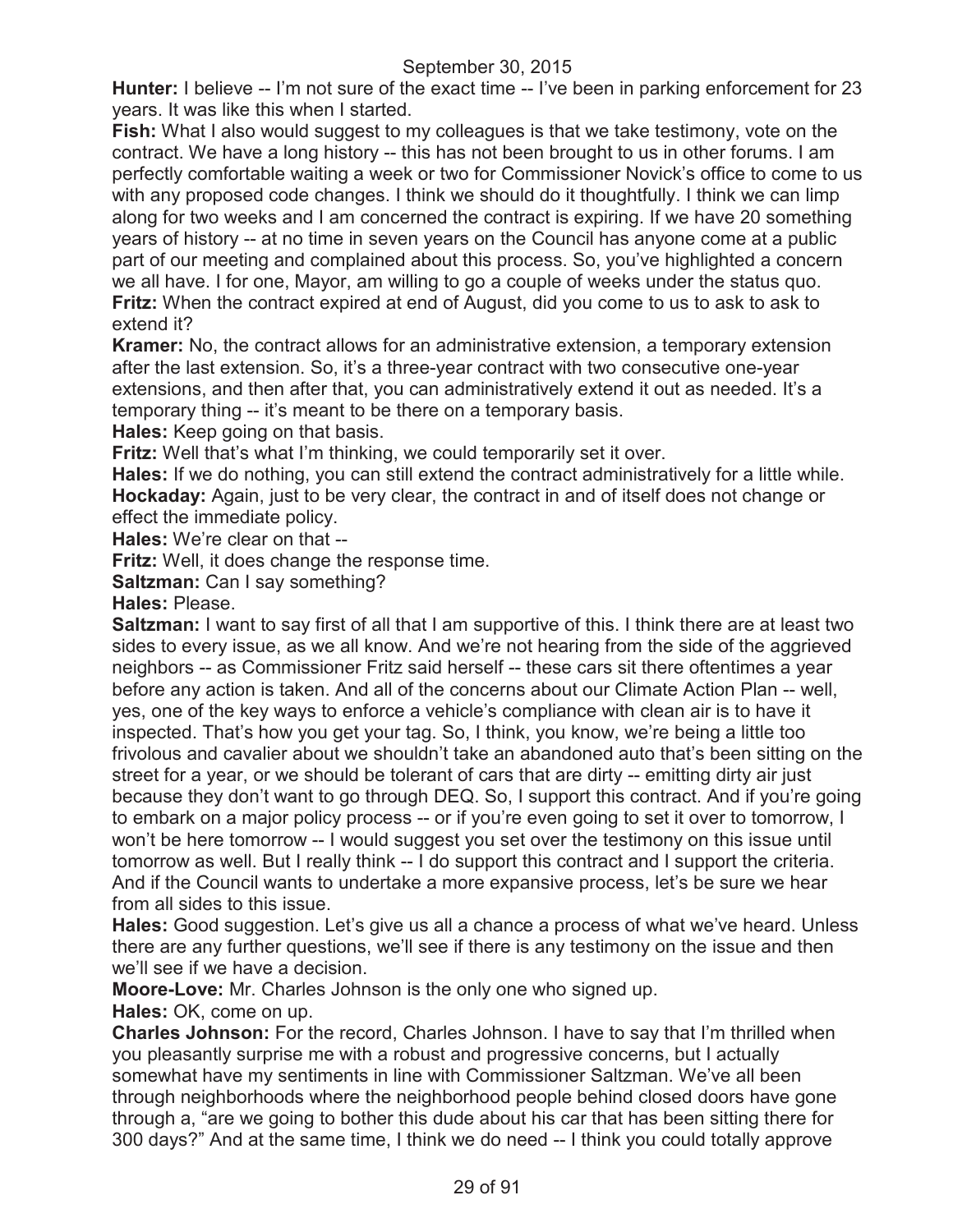this contract the way it is and just get it over with, but you should return to this robust conversation of "what's the best way to be Portland?" If we have people who might have junky old crappy cars and financial concerns or mental health concerns, should we have ways to help neighborhood people engage with those people so that they can still use the transportation -- except, of course, it is an abandoned car so they're not really using it. Maybe they need help liquidating that asset without a tow truck coming and having to go through the procedure. But it was a good and surprising discussion that touched on those issues. And like I said, you could feel OK I think about approving this contract as is today and moving on, but we should have this conversation of we know that there are -- and we should maybe from the towing provider and from the Bureau of Transportation get information on what the statistics? Is it nine out of 10 cars dead on the side of the road that have sat there, or are we talking about a lot of cars that are in our neighborhoods where, you know, people who -- whatever their issues are, whether it's poverty or they're single people who don't know how to fix cars and can't make that connection -- we should be able to do something better than these people, you know, just waking up. Maybe Office of Neighborhood Involvement maybe should get involved, and for the ones at home, people can have direct human contact with a City employee who says, in 72 hours, your car will be gone and we're going to use that money as a revenue source for the City's Bureau of Transportation. Maybe they'll say, OK, tow it. But I appreciate your more thorough than usual review of this topic. Thank you.

**Hales:** Thank you. It seems to me we have options here. We can approve the contract and ask the Commissioner-in-Charge to return to us with the policy discussion sometime soon. We can set over the contract and allow -- we don't have to do anything, the bureau has the opportunity to administratively extend the current contract until we approve the contract and/or have a policy discussion.

**Fish:** Mayor, so let's go down the line here. My preference is to vote on the ordinance. We have had no objection to having the substitution. And --

**Fritz:** What substitution?

**Hales:** Of one towing company for another.

**Fish:** One towing company for another. And to the policy question -- I mean, I appreciate Dan, your view, but I hardly think it's frivolous to actually ask to see some data and see what the impact is. And frankly, if the data said that disproportionately this targets people of color or working class people or undocumented, I would think you would want to know that. But I don't know the answer. So, I don't think the question is frivolous. I think what we've done is said collectively that we would like -- there's three criteria. Two of them nobrainers. We see those cars all of the time. The third seems like there's a grayer area. And I think all we've said we would like to get more information and data to know whether that's the right policy. So, I'm prepared to vote for the contract, and I would like the Commissioner-in-Charge to come back and walk us through how that other prong is going administered. And if there's no problem with it, then so be it. But I don't consider that a frivolous exercise, I think that is part of our oversight exercise.

**Hales:** Dan, thoughts?

**Saltzman:** Yeah, as I said, let's approve the contract.

**Fritz:** I can only support approving the contract if we remove 3.6.3, 3.6.4, and 3.6.5 on page 15 of the --

**Hales:** Of the contract itself?

**Fritz:** Of the contract itself. Those are the ones as far as I see that talk about the response time. Again, in my inquiries after the 72-hour notice but before the tow truck got there -- in 2014, 160 cars disappeared. Now again, second time today thanks to Maxine Bernstein in the Oregonian and Jasmine Wadsworth who pulling up the article from April 2014, the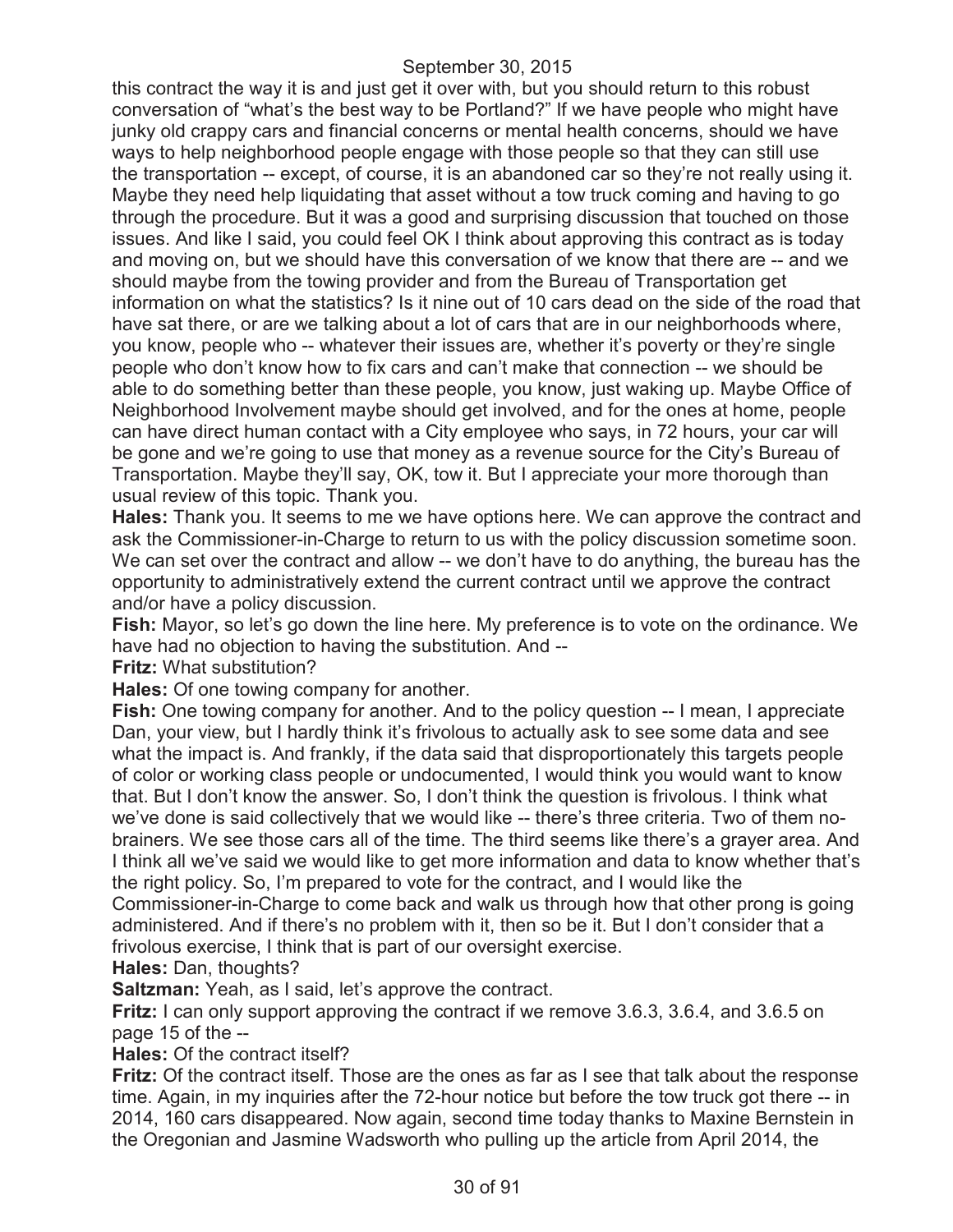issue alluded to with cars being stolen has been addressed, I'm hoping, and I would be interested in hearing from the bureau as to how else we are making sure that the right company is allowed to tow and that we're -- the police are continuing their due diligence on making sure that registrations are checked and notified and titles transferred before we do the crushing.

**Fish:** That means we don't have four votes on an emergency, Mayor. Can I make an alternate suggestion?

**Hales:** Please, I'm looking for one.

**Fish:** I would be comfortable with the bureau administratively extending the contract until such time as Commissioner Novick brings this back to Council. I think he should be here. I'm loath to change a contract, since it's negotiated by the parties, and if we start taking something in or adding it, we're the least qualified people to do that. So, I'd rather maintain the status quo. I take Commissioner Fritz's concerns seriously, but I don't think we should amend the contract on the fly. Let's administratively extend it and come back with a fuller discussion.

**Hales:** I agree with that because I'm unwilling to invade the language of the contract itself - -

**Fish:** In which case, we just set it over until next week.

**Hales:** OK, so we will set this over for a week. Obviously, Commissioner Novick's staff has heard this discussion and we will look forward to hearing direction from them and from the towing board of review, perhaps, when Council returns to the regulatory subject and maybe they can make a presentation about options when the contract comes back. So, it's continued for one week.

#### **Item 1002.**

**Hales:** Commissioner Fritz.

**Fritz:** Thank you, Mayor. This is our third hearing on this issue -- maybe fourth -- I'm losing count. Certainly, there's been plenty of public process. It is a new program and so it's highly unlikely that we will get absolutely everything right the first time that we vote on it and we will continue to work on the program.

Just to review, beginning tomorrow, medical dispensaries are allowed to sell a certain amount of recreational marijuana through the end of 2015, and then possibly as early as December 1st, recreational marijuana businesses could apply for a City license along with an Oregon Liquor Control Commission license that would be granted no sooner than January 4th of 2015. So, the urgent issue that I would like us to vote on today is to adopt this emergency ordinance with amendments so that we have some regulation of time, place, and manner starting tomorrow for how medical dispensaries can sell recreational marijuana.

To again recap the direction from Council based on public input at the last two hearings is that we should do whatever we can within the scope of our authority to both prevent land grabs and to prevent giving an inadvertent upper hand to out-of-state companies, and also to support medical marijuana patients and dispensaries. This Council has been very supportive of medical marijuana every time that we've been asking about it, and so, the goal of the amendments -- which staff will walk us through 00 is to make sure that we protect the medical dispensaries to the extent that Council has directed. With that, I will ask Theresa Marchetti, the program manager to please walk us through it.

**Theresa Marchetti, Office of Neighborhood Involvement:** Thank you so much. I firmly believe that the third time is the charm. I'm Theresa Marchetti for the record, and I'm the livability programs manager.

**Victor Salinas, Office of Neighborhood Involvement:** And I'm Victor Salinas, the marijuana policy coordinator for the City of Portland. We'll go ahead and walk you through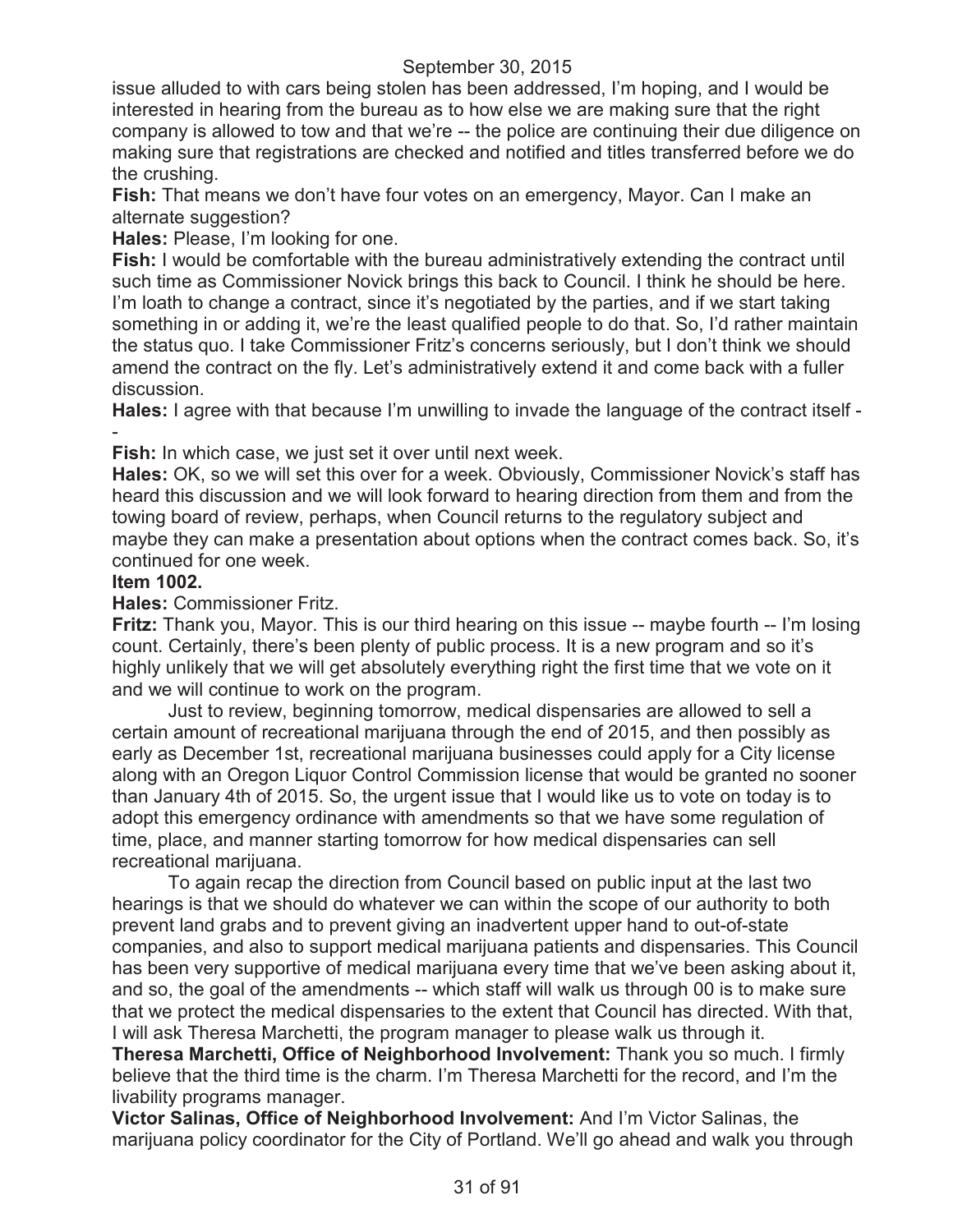the beginnings of the proposed amendments to Chapter 13 B.130. The first amendment is to section 14 B.130.080 with the operational requirements. The second amendment is to section 14 B.130.040.D, and that's to the distance restrictions for dispensaries and retailers. I'll speak to the latter one that I mentioned, since that is a less complicated one.

We've heard from industry and from medical patients alike that the proposed changes to section 14 B.130.080 A2 are in response to concerns of medical marijuana patient card holders employed at medical dispensaries within the City of Portland about their ability to medicate at work as necessary for their medical conditions pursuant to OAR 333-008-1200. So, the amendment would actually change the proposed ordinance or code to allow them to medicate on site and in closed quarters, in private quarters away from public view and away from anyone else within the medical dispensary.

**Fritz:** And to clarify, we're going to defer to the ongoing process to decide whether that same provision should apply to retail establishments once there are purely retail establishments authorized.

**Marchetti:** Thank you. The amendment to section 14 B.130.040 D, the distance restrictions for dispensaries and retailers. The amendment that we've crafted is intended to meet Council's direction of protecting the existing medical dispensaries that have been supporting the medical marijuana patients. We were asked to develop some criteria for that, and we have done so. The criteria is related to those dispensaries that have been established in Portland with substantial financial and time investment and also that are operating in compliance with state regulations and serving medical patients.

And I have to say that we had some trepidation about crafting this policy in a way to make sure that we were not unfairly granting some amount of preference to one group over another. We've heard a lot of criticism that the current marijuana industry is predominantly white, male, and affluent. And we have really strived in our policy-making ensure that we are not systematically and unintentionally excluding groups that do not enjoy the same privileges as others. It is commonly felt that the current medical marijuana industry and marijuana industry has been able to take advantage of opportunities that other groups cannot because of their status and privilege. And I am very aware of how much of a challenge it is to speak about privilege in the realm of policy. I enjoy my own privilege most of the time without even knowing it. And ONI's core value system and also explicit direction from this Council has basically mandated that we actually do think about it within this policy-making, and it's been at the forefront of our minds through this entire thing. So, we think --

**Saltzman:** Did you say you heard public testimony to that effect?

**Marchetti:** We did. At the town halls, at the community stakeholder work group meetings.

We do believe this criteria helps to ensure that we don't erect barriers -- additional barriers to specific groups within Portland. We also think that it maintains -- which is also within the framework of viewing this through an equity lens -- it maintains and preserves the protection from saturation that City Council that is been adamant about to ensuring the community of Portland by establishing the thousand-foot buffer.

**Fish:** Theresa, I don't know enough, I guess, about the industry, but who is privileged and who is not privileged in the industry?

**Marchetti:** We're really talking about the fact that individuals who are well-resourced, have existing supply lines, have existing -- really it's about the resources that they bring to the table that they can take advantage of a very high-risk situation entering into the medical marijuana industry and now into the medical industry to a greater extent than other groups can.

**Fritz:** We're talking about people of color and women in particular not having access to opening those facilities.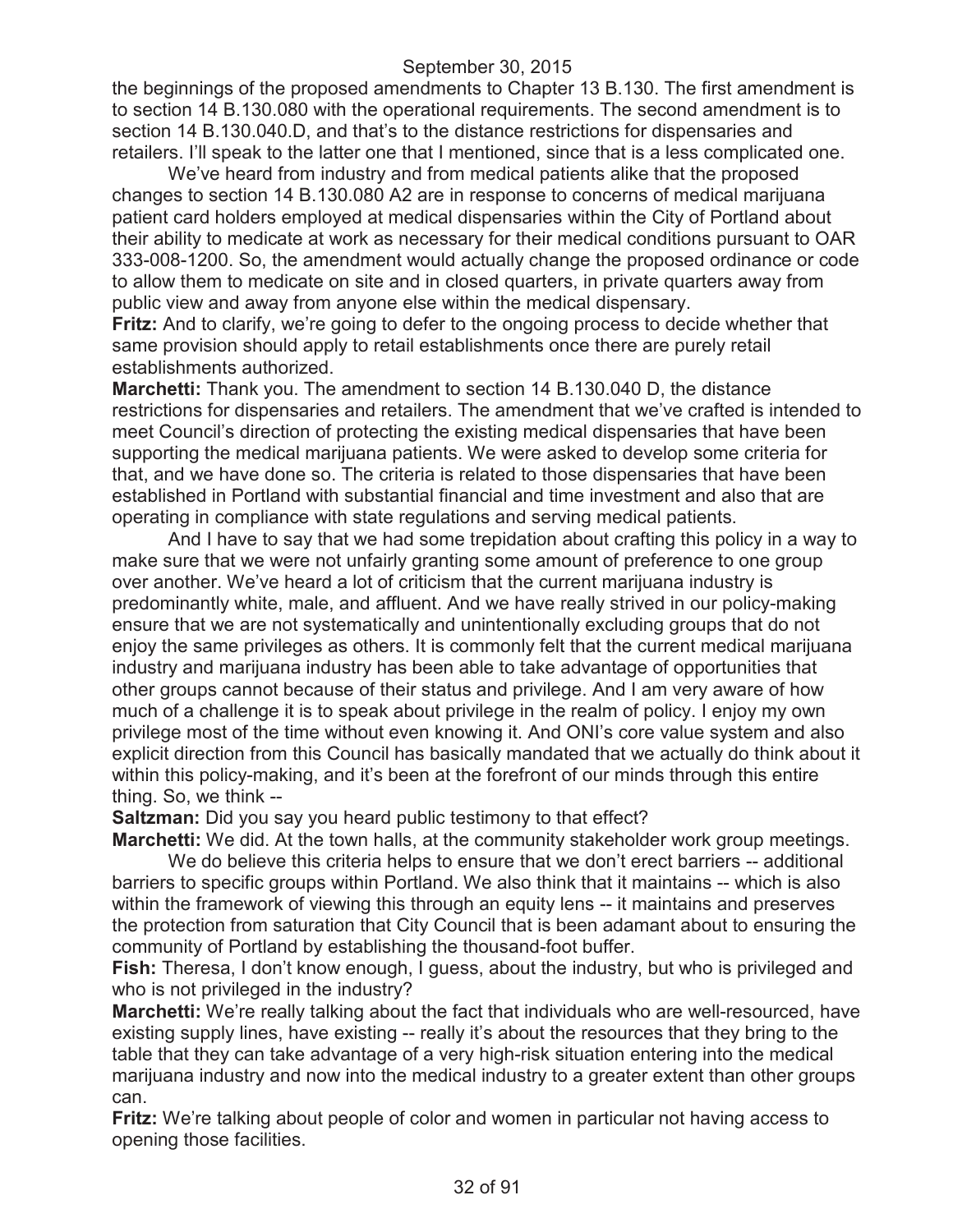**Saltzman:** I guess, I want to be devil's advocate. If we want to be as laissez faire and proequity as possible, why don't we just not adopt any of these standards about citing and just allow the market to operate and allow people to enter the market. [applause] I mean, I'm really baffled.

**Marchetti:** Thank you, I --

**Saltzman:** I do think we're talking about a regulatory program where you want to hire eight people. You know, I questioned that last time. So, why don't we just let it lie and not adopt any local regulations?

**Marchetti:** Because I think the equity lens needs to be applied both on the front end and the back end. So, we're talking about the communities that these type of businesses are going to locate in and providing protections for them and also establishing those expectations between those communities and this industry and the newness of this industry is extremely important when we're looking at it from an equity lens. I mean, we have seen time and time again across the nation that alcohol and vice-related type businesses congregate in areas of social disadvantage, and they perpetuate that. And I think that -- especially as we are embarking on this new realm -- that we need to be mindful of that and the policies that we are proposing to you for your adoption to make sure that we're not making the same mistakes we have made.

**Salinas:** And specifically, this addresses the position in terms of the population that lives east of highway 205, where we see a great saturation of adult businesses from lottery to bars to liquor stores to other forms of adult-industry businesses as well, and that's where we see the greatest impact where there is the least amount of resources and the knowledge and ability for people to present themselves here today to be able to advocate for the regulatory system that addresses livability in those neighborhoods.

**Saltzman:** Well, I think the fundamental flaw with the lens you're looking at this in my personal opinion is that marijuana is not like alcohol. People are not going to be allowed smoke on premises in either of these establishments, unless you're behind closed doors and all locked up. It's not a speak easy, it's not a bar, there's not going to be spillover into the neighborhoods. And people aren't going to locate -- and if people are entrepreneurial, regardless of their race or gender, they're not going to locate in an area where they're not going to make some money. And so why not -- as I said, they're not going to saturate an area if they're going to put each other out of business. And like I said, we're looking at marijuana like it is alcohol or pornography, and it's just not the same. I think the voters took a very clear position on that and I think we're just kind of, you know, regulating for the sake of regulating as opposed to the sake of there being a real problem. I'd rather be laissez faire, and we can always come back and adopt regulations. The world is not going to end tomorrow if we don't have regulations in place.

**Marchetti:** It's always difficult to come back and regulate, it's always difficult to run after a problem once it's already established. We've seen again and again that there are proactive regulations, reasonable regulations that can be put in place that avoid all of those negative consequences. And even though we don't know to what extent that marijuana may align with alcohol, it's the best system that we have for comparison at this point just because it hasn't been ethical to study it -- to study marijuana and what the impacts are in an aggregate level just because it was illegal for so long.

**Fish:** Can I just ask a simple question? Because today is full of surprises for me. If Commissioner Saltzman has a principled objection to us adopting any regulations, Mayor, I would propose that we just move to take the emergency clause off, take testimony today, and have this go to next week.

**Hales:** We might have to.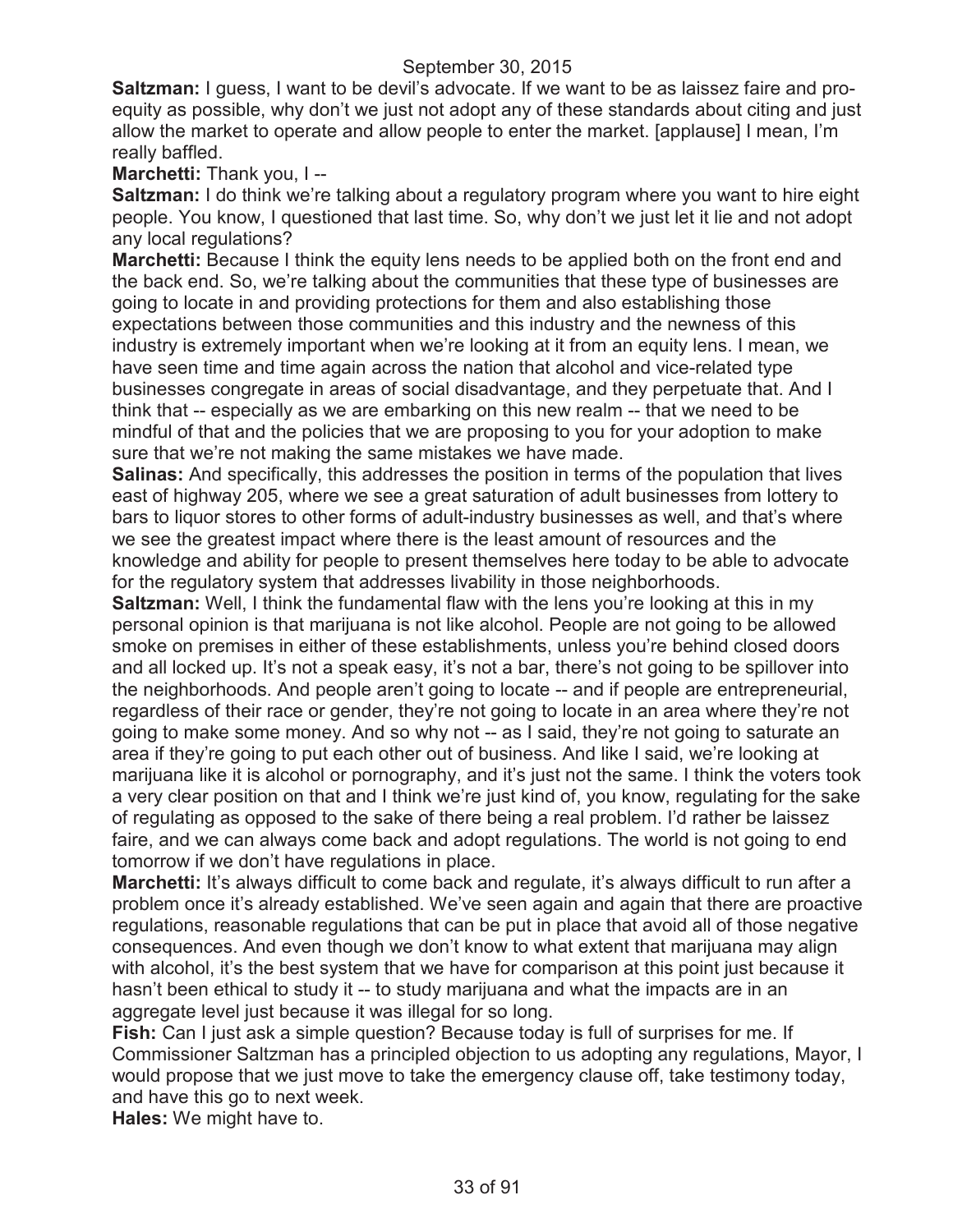**Fish:** Dan, if you have a principled objection to regulation -- it seems to me there's been a robust public process, we've had lots of testimony, we've been working in good faith to craft community standards -- I appreciate that in this one area, you don't believe in regulation. So, let's take the emergency clause off, take testimony, and bring it back next week.

**Hales:** Let me suggest doing it in a little different order. We have proposed amendments, correct?

**Fritz:** Yes.

**Hales:** So, I would suggest we take action on the proposed amendments, hear testimony, and then see what the Council's sense is of going forward of hearing testimony on the amendment.

**Fish:** Yeah, but I'm just previewing that the laissez-faire approach means the entire exercise he disagrees with, and that's his right, but I think we could spend a lot of time going around and around debating that. I should have a full Council to vote on it. **Hales:** I understand that. OK. Are there things you need to get across to us about the

amendments before we take a motion to accept the amendments?

**Fritz:** I don't think so.

Hales: OK. Is there a motion to accept the amendments?

**Fish:** So moved.

**Fritz:** Second.

**Hales:** Further discussion on accepting the amendments? And then we'll ask if anyone wants to testify on the amendments. Roll call, please.

#### **Roll on amendments.**

**Saltzman:** Aye. **Fritz:** Aye. **Fish:** Aye. **Hales:** Aye.

**Hales:** Alright, thank you. I don't know if we have folks signed up for public testimony. Let me see if I can't help to make this I hope simple and brief. If you think we have it right, no need to come up and speak. If you think we haven't yet got it right, that's particularly what we want to hear. If you think these amendments solve the problems raised in the earlier hearing or hearings -- fine, give us a thumbs up or smile. OK, there's at least one. If you still have concerns about where we're headed with the now-amended regulations that are in front of us, those are the folks that we particularly need to hear from. So, would you call the list, if we have a list.

**Moore-Love:** Yes, we do for the amendments.

**Hales:** Let's take the first three anyway, or four if we can bring up another chair. Good morning.

**Sam Chapman:** Good morning. Thank you, Mayor Hales, Commissioners. My name is Sam Chapman for the record. We're going to be brief because a handful of us have to rush down to Salem for a ceremonial bill signing for all of the marijuana bills with Governor Brown. While we're going to be brief, this is still an important issue to us and I think a good handful of us do not believe the proposed amendments are acceptable as is. I think Amy will get into more specifics about exact language we would like to see which I will endorse, but very quickly, I will go through my regular testimony here.

I'm very glad to hear the patient issue got fixed. That was something in statute. There should be no question about that. It's in statute. Patients that are employees can consume on premise behind closed doors. I don't understand why there is more conversation needed, doesn't sound like there is. Thank you.

Another section that I wanted to refer to was section 14 B 130.080, which bans retail delivery. I understand that maybe there is some hesitancy because it is a new industry, we're not sure what delivery means, etc. I can tell you that it is something that the legislature specifically allowed because of the local compromise that happened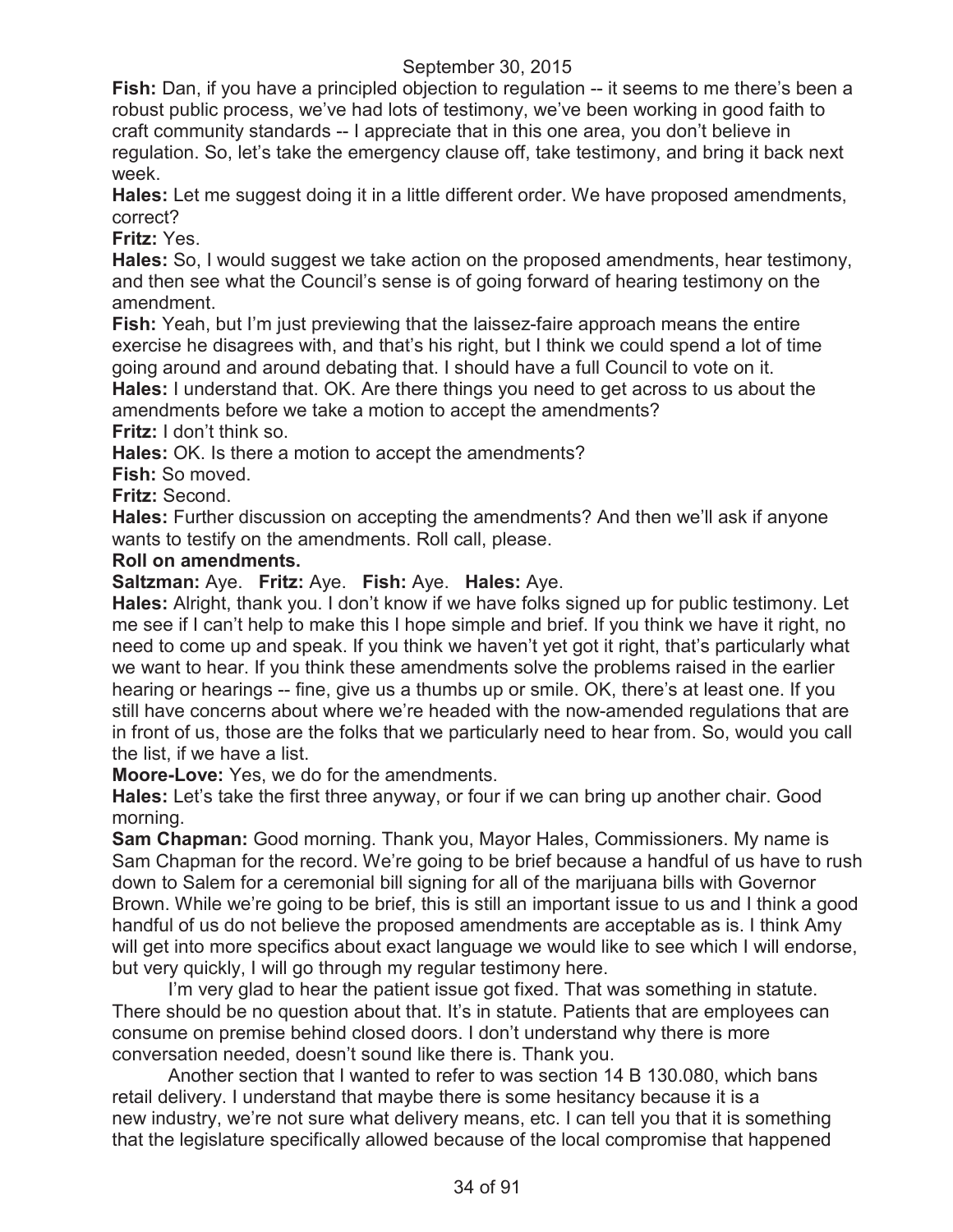last session between cities, counties, and the industry in allowing counties and cities to ban. It was something that was championed by Senator Floyd Prozanski. And the reasoning why I think the City should reconsider that is because prohibition doesn't work. That's why Measure 91 passed with such high numbers that it did. And continuing to allow a black-market of deliveries -- which exists now, there's quite a few of them in Portland, they're around the state. It's something that if we do choose to regulate, we should regulate it. We shouldn't prohibit it and encourage the black-market to continue to dominate the delivery industry as they do now.

Lastly, I would like to step back and talk at kind of if a 10,000 foot level about the work group and how we have got to where we are today. Initially in these first meetings, it seemed like everything was very clear and straightforward. That maybe there should just be one license, which is what I would like to advocate for and I think others as well -- one marijuana retail license. I mean, adding dates, adding additional clauses -- it seems clear to a lot of us that there's lot of miscommunication and a lot of misunderstanding about existing law and also trying to predict what the OLCC is going to do. We can't do that. Right? I think the proposed language as is right now harms potential businesses. The way that I read it, and specifically in section D from 14 B 130.040 under minimum standards - that's where all of this time and date language exists, and I would just propose to remove all of it, or as Commissioner Saltzman said, put a pause on this. Really consider how much additional regulation we need. There's three regulating authorities in the state right now that are going to be overseeing this industry, and I really think we should look at what they're doing and what the City is proposing to do and see how much overlap there is. I'm pretty sure there's going to be a lot of overlap and we could potentially save a decent amount of taxpayer dollars if we went that way.

**Fish:** Since we're about to lose you -- and I appreciate your frustration with the process but since we're actually responding favorably to many of the suggestions that you have, I don't mind frustrating you. If we make some additional tweaks here, do you want us to adopt a package?

**Chapman:** I don't have a problem with you -- with the correct tweaks --adopting the package, that's correct.

**Fish:** That's what I wanted to know. Thank you.

**Fritz:** I have a follow-up question. Many of the amendments are in response of your concerns and concerns I've heard from medical dispensaries about proximity. Would you rather have an imperfect package or nothing?

**Chapman:** I think this is part of the core of the misunderstanding, because the way the language is written, it is not clear what the intention or result is. It's very confusing even in between people in the industry. People in the industry can't get on the same page on this - -

**Fritz:** You would be fine with not saying that other outlets have to be a thousand feed from existing medical dispensaries?

**Chapman:** No, I think any marijuana retail outlet should have to be at least a thousand feet from any other marijuana retail outlet, whether it be medical or recreational. **Fritz:** That's what this package does.

**Chapman:** I don't think that's the case.

**Hales:** OK. Who would like to be next?

**Donald Morse:** My name is Donald Morse, I represent the Oregon Cannabis Business Council. Thank you for hearing me.

With what Sam just said, we do not believe that the ordinance as written right now would accommodate a thousand-foot difference between all dispensaries. Two weeks ago I was here, and there were two proposals made. One was that existing medical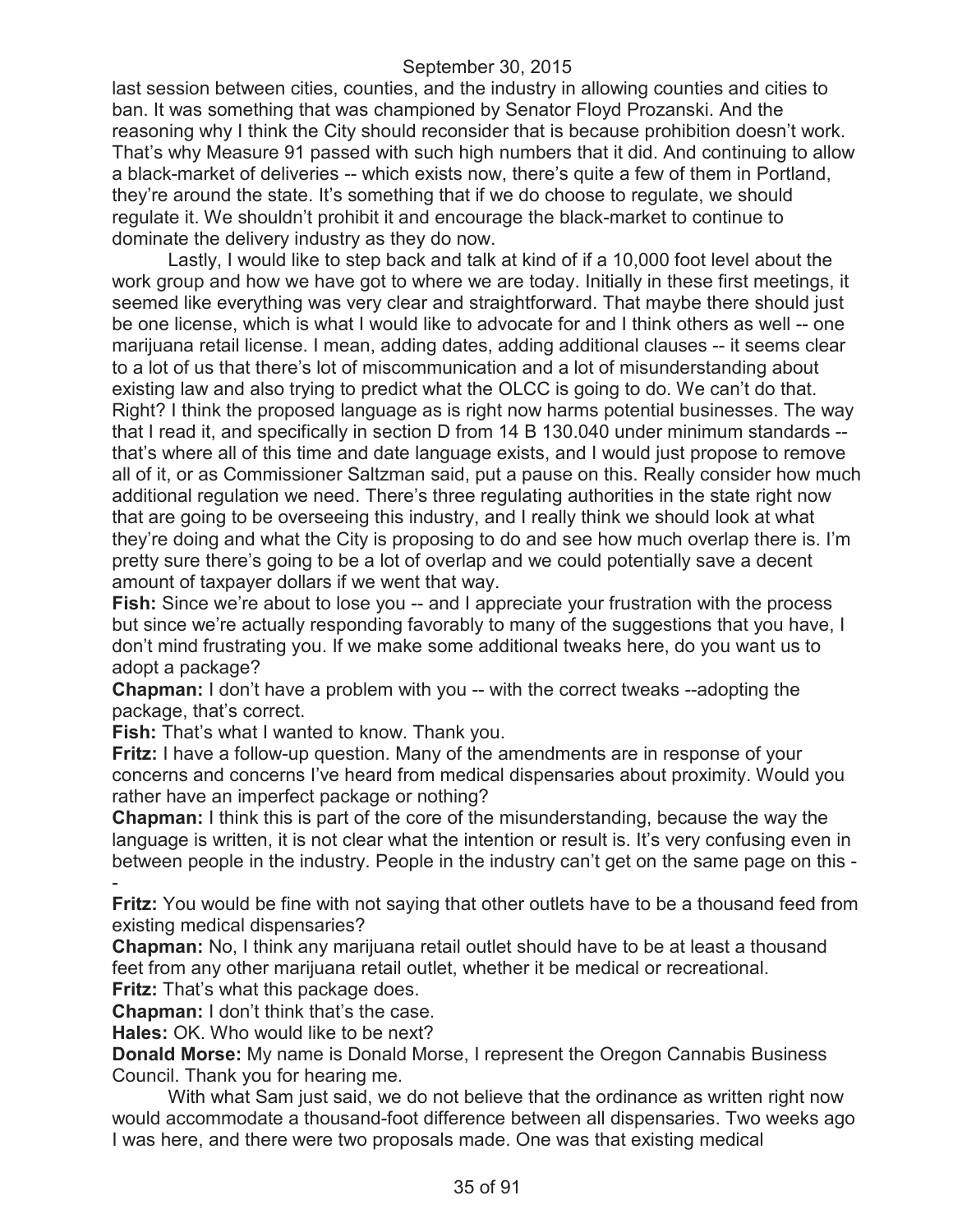dispensaries be given a two-day head start to apply for a retail license. The other was that there would be a thousand-foot barrier between all dispensaries, be they retail or medical. Mr. Mayor, you asked Theresa at that time which one would be easier to accommodate and she chose the thousand-foot barrier. We have not seen that materialize in the paper, in the ordinance that has been put forth. It's pretty straightforward thing without all of these different items and what applies and when and on what date, etc. All you have to do is say there shall be no dispensary of any type within a thousand feet of another. That's it. Period. Solves all of the problems. If you don't want to do that, you can go back to the other thing of saying we have a two-day head start.

We are businesses that anticipate on going retail and don't want to lose that opportunity because we all know that medical dispensaries are going to cease to exist within a year or two because everybody wants one system. And it's going to -- market forces, etc. and the laws are going to accommodate the retail as winning out. So, medical dispensaries know if we don't choose this, we're dead on the vine within a year or two. And if there are people competing against us across the street, we're going to lose. Not only that, it's going to increase market saturation, at least for a year or two, while we struggle to survive and the other guys across the street. So, you're going to have twice as many dispensaries as you wanted.

So, I would ask that you please, you know, enact the thousand-foot rule for all dispensaries. It is a very clear, concise way. We've invested hundreds of thousands of dollars in what we do. We brought the industry to this point and we do not deserve to be pushed aside. Thank you.

**Fritz:** I would encourage everybody to testify on the amendment. The amendment says that for medical dispensaries that were active on January 1st, there's a thousand-foot rule. **Morse:** Between medical dispensaries.

**Fritz:** Between all of them. We already amended -- on a previous hearing, we already amended to say that it's a thousand feet between any.

**Hales:** I think that's right.

**Fish:** This may be a case of having too many lawyers looking at language that was drafted, precisely tailored --

**Fritz:** We already did exactly what you said. So, that's done. And then what we're doing today is saying it needs to be a business that was in -- a dispensary that was in operation at the beginning of the year, not some out-of-state entity that is coming in that's not even operating yet who is pretending to be a medical dispensary but is in fact going to be retail.

**Fish:** On the point that Commissioner Fritz just made, it's a one thousand foot requirement. The only thing I could imagine that we would be debating is have we defined who is eligible, who this applies to clearly enough? That might be your concern -- that we're too restrictive in who gets the benefit of the thousand-foot rule that's a preexisting business. I can understand people raising that because, in fact, we have chosen what you might view as an arbitrary deadline and criteria. But that is different from whether there is a thousand-foot rule. The thousand-foot rule could not be clearer. Let's separate those two out, if we could, because I think that is where you're headed.

**Amy Margolis:** My name is Amy Margolis, I'm an attorney with Emerge Law Group and I work with the Oregon Cannabis Association. I am going to talk quickly.

I think there are two options and my feeling is -- with all due respect to the statutory drafters, the legislative drafters for this piece -- it is terribly drafted. And what you are seeing is us struggling with that language and understanding of the intention. And again, that's with all due respect to the drafters of this language. I think I've probably worked with them for a long time and they're excellent attorneys. That being said, I have offered to the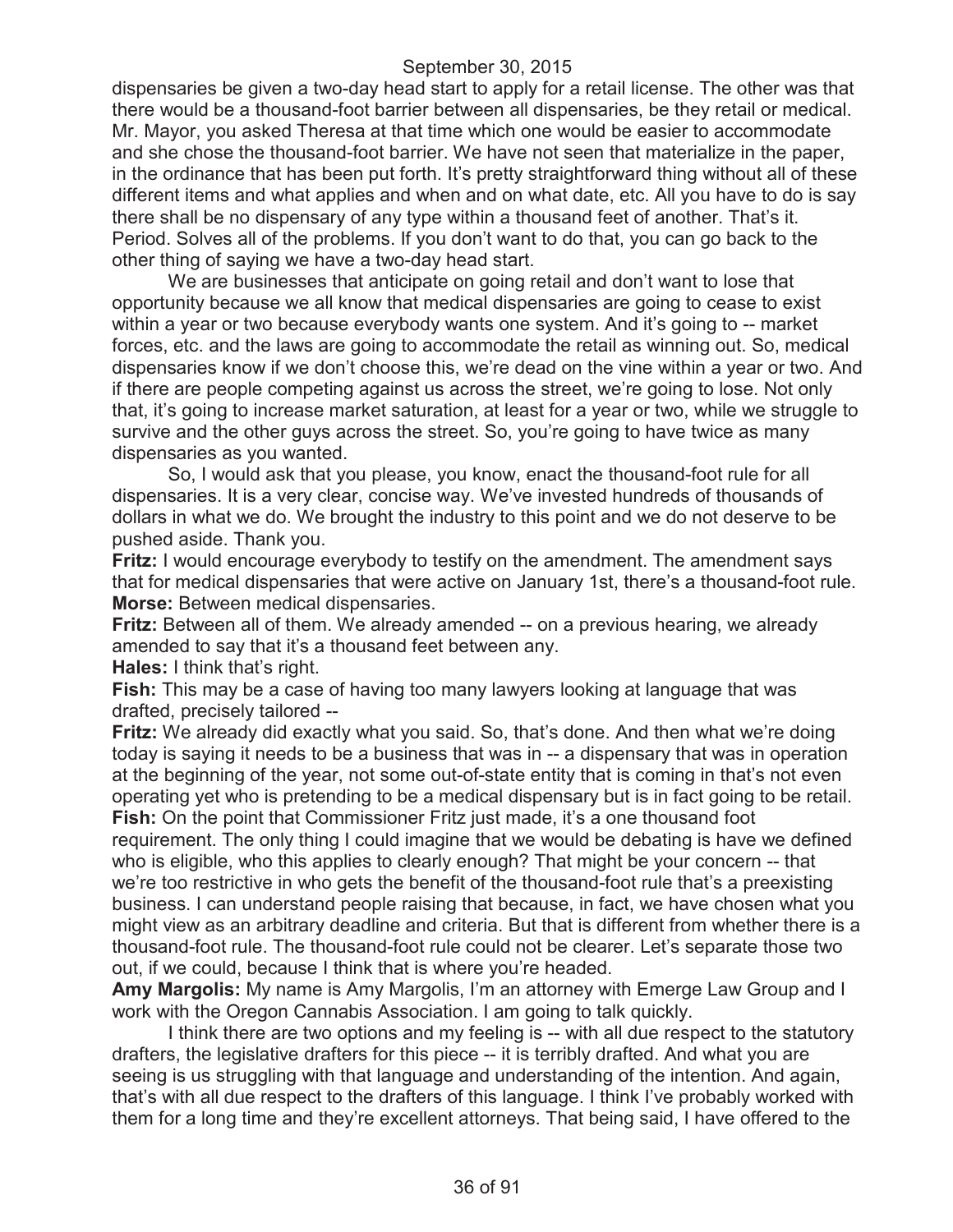commission proposed alternative language that I think is much simpler to achieve one of two potential goals.

The first one is to limit saturation by having a thousand-foot rule between each and every dispensary, regardless of whether they are medical or recreational. And so I've actually -- with the help of many people, Mr. Sugerman, Mr. Chapman, other attorneys who could not be here today -- some alternative language that simplifies this issue, that strikes additional definition for queue of medical dispensary and creates a holistic definition of marijuana retailer. I believe the statutory language will clarify the confusion. And the confusion that everyone -- and then I would like to talk about Commissioner Saltzman's alternative suggestion, which is getting rid of the thousand-foot language all together.

The confusion is that the way it reads to many of us -- and I understand, Commissioner Fritz, that was not the intention -- but the way it reads to many of us, including a number of attorneys who have looked at it, is that there will be a moment in time where an individual applying for a Portland license, recreational license, could push out an existing medical dispensary. Now, I understand that's not how you read it, Commissioner, but I will tell you that I struggled with the language myself and I think offering some clarity through the alternative proposed language. If I'm understanding that the intent is not to allow that to happen, here is -- excuse any typos, we worked on this for a long time to try to get it right and there needs to be internal remedying of some of the language, if you accepted this that we're proposing. So, I think that's issue one.

The second thing that solves it is Commissioner Saltzman's response, which is, let's just get rid of the thousand-foot rule all together. I take no position on that but I do think there is a clearer, more concise way to get to the goal of this commission. **Fritz:** I believe Commissioners Saltzman is saying let's not do this at all. Could you clarify, sir?

**Saltzman:** I believe we should do away with any kind of thousand-foot boundary that will somehow put other businesses out of business. And I guess I'm open enough, if there is an absolute need that we have to adopt something today -- but I guess philosophically, I'm concerned about the program we're setting up and it just seems overly regulatory and overly duplicative. That doesn't mean that I haven't voted for things that are overly regulatory and overly duplicative in the past. So if there's a compelling reason to vote on this today, I will go along with it. But I do think your testimony is right on. Philosophically, my point is we should let this market establish itself and it will shake itself out. **Fritz:** Thank you, Commissioner. I appreciate that clarification. And let's all remember,

nobody will be able to apply for a retail license tomorrow.

**Fish:** One thing that occurred to me, Commissioner Fritz, is if we have to vote on this today and we're hearing there's some questions about whether the language could be clearer about our intent and potentially even easier to administer – potentially -- what I would suggest is we lock in a room the people that care about that with our attorneys and just resolve it. And that's fine. And I think we have the luxury of adopting this and then having you do that. And if next week there's some clarifying language, we will take it up as an amendment.

**Margolis:** Commissioners, may I respond to that? One way to do this to solve that issue and that issue is to adopt this regulation, but because -- as you pointed out -- there is no retail license yet, there is no reason to include the portion around the retail component right now. It's much easier to create good legislation than it is to adopt unnecessary and poor legislation and then put us in a room to try to fix it. So just pull that language out that doesn't even apply right now, and then put us together to try and fix it.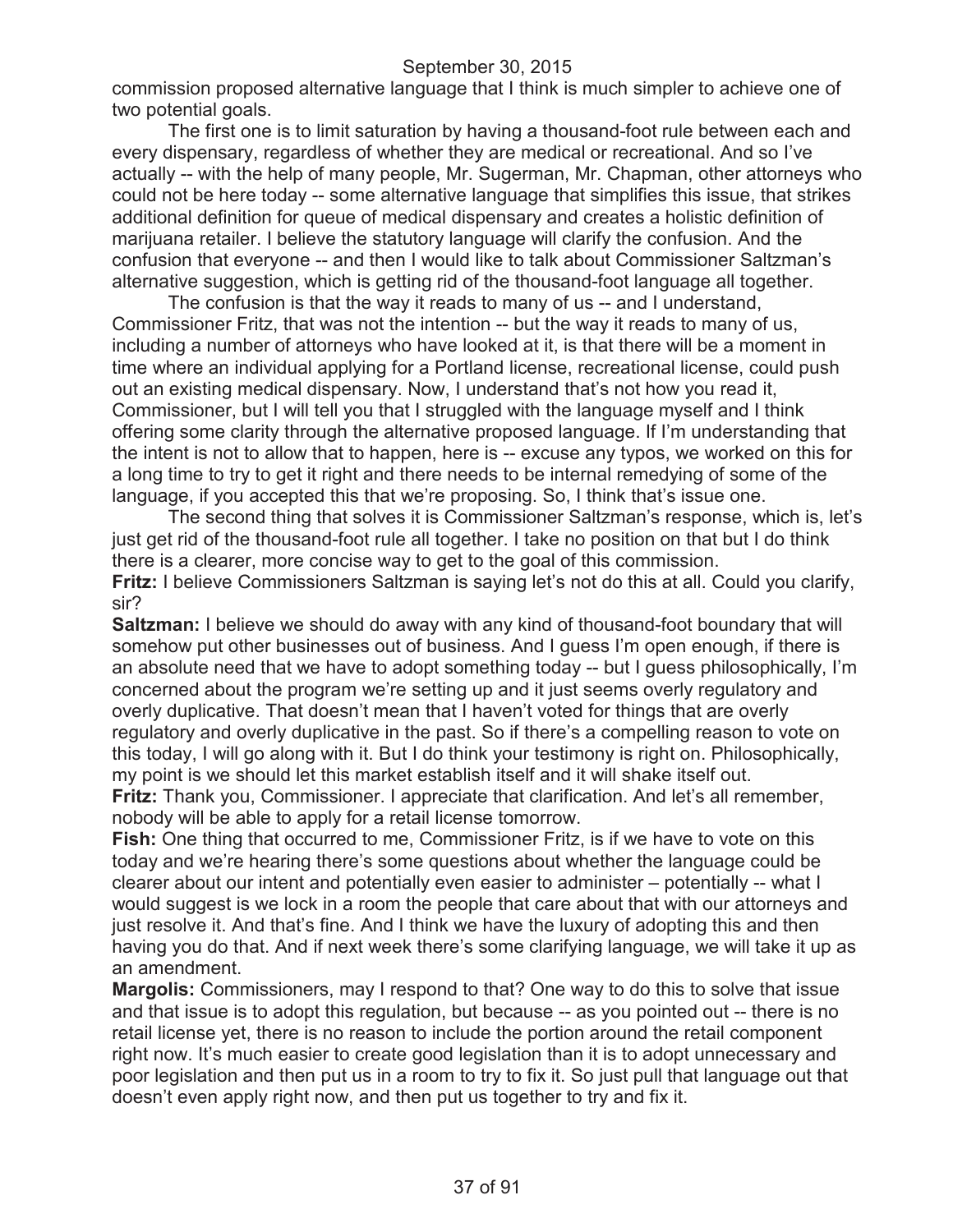**Fritz:** But there's reasons why I think that is not the best course of action. I have already committed to having the ongoing process. We know we're not done today. There is a compelling need to get the regulations adopted to protect your industry.

**Margolis:** Commissioner, may -- I think what this is creating is an environment of fear and concern in the industry. We work with hundreds -- more than hundreds of clients in this industry, and I cannot tell you how many calls I have fielded from smart people about this particular language. So, I'm hoping that even -- the pieces that protect this industry, that's fantastic. Support it. The pieces that protect the community and the neighborhoods, support it. We support that. This particular component that sets up a potentially competitive and arbitrary application process between retailers and medical dispensaries some point in the future does nothing to protect the industry.

**Fish:** When is the earliest that sometime in the future could occur?

**Margolis:** Our understanding -- and I'm on the licensing compliance -- as well as Mr. Morse -- the licensing and compliance regulatory committee for the OLCC. Our understanding is that the soonest we will see open recreational dispensaries is sometime in October of 2016.

**Morse:** However, I'd like to add to that that the application process begins January 4th and the OLCC has indicated that we must have a LUCS from the City in order to make application.

**Fish:** By January.

**Morse:** By January 4th.

**Saltzman:** Have a what from the City?

**Geoff Sugerman:** They are calling it LUCS -- land use compatibility statement. **Margolis:** That exists in this piece of regulation, and it doesn't need to be touched right now. It's a land use issue and not a distinction necessarily, depending on the form you all create.

**Fritz:** Just to reiterate what I said at the beginning, it's tomorrow that medical dispensaries are allowed to sell a certain amount of recreational marijuana through the end of 2016 and it's not until December 1st that retail marijuana businesses could apply for a City license. We have at least two months to continue this discussion and bring amendments back to the Council if needed.

**Hales:** That's an option.

**Sugerman:** Geoff Sugerman, today representing Groundworks Industries. I think that the disagreement we're having with staff -- and I think it is a good-faith disagreement, we know everybody is working hard to come to the right place -- is how do you accomplish the transition of medical shops to recreational shops as they move forward, and how do we honor those existing OHA licenses as that process goes forward?

The way the ordinance reads today, the new language -- the only people who would be protected are those shops who decide to stay as medical shops who had been operating prior to January 1 of 2015 and had a City business license by June 30. But they cannot have submitted -- not even submitted -- a recreational application to be able to receive that protection. And that's the gist of what I want to talk about, is why we should honor those existing licenses and help those shops who are transitioning from medical to recreational stay in the locations where they're at today.

First of all, it will be a much more orderly transition, similar to what we saw in Colorado when they allowed their medical shops to come in first. These owners of medical shops that want to switch over have been through the state licensing procedure and they have proven that they can operate compliantly. Indeed, the legislature has decided that they've done so well they're going to be allowed to be retail shops starting tomorrow and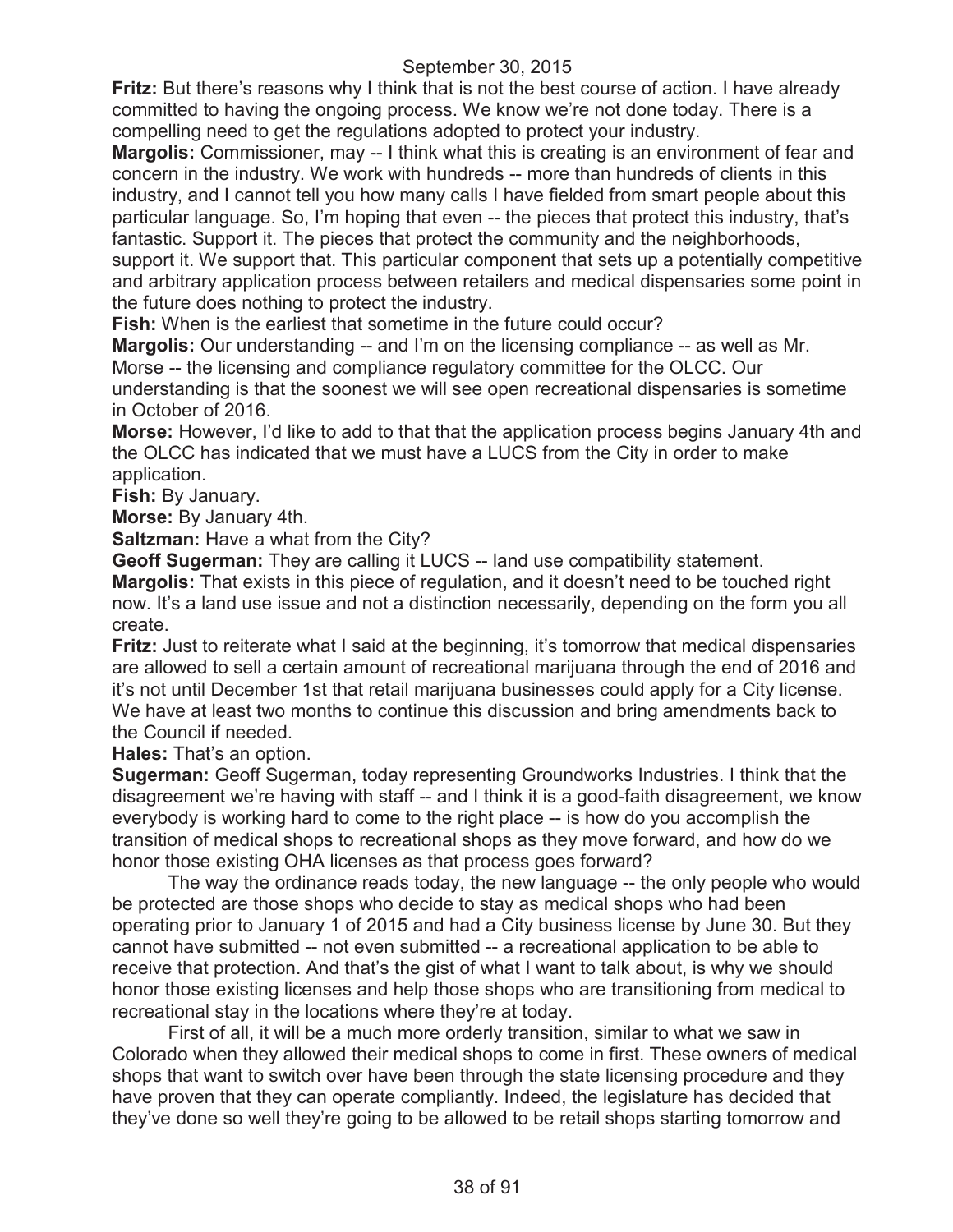serve recreational customers. They've followed the rules, they've operated in good faith in building a business, and they've done nothing wrong to have that space taken from them.

Now, I really listen carefully to Ms. Marchetti's issue on equity here, and I think that potentially could be an issue but for one thing I learned yesterday while meeting with the staff of Commissioner Saltzman. It appears that there was a City study done to determine the number of dispensary sites that would be possible in city of Portland. And what I was told -- and I have not seen the study -- is that there are 700 potential sites for dispensaries in the city of Portland. Today, there are 132 shops. So, if there are that many locations available, there are locations for everyone who wants to come in and enter this recreational market.

New people coming into this market should not be allowed to encroach on someone else's space. They need to go out and find one of those hundreds of possible locations, secure it, build out that site, and join the industry just as those who have already done that for the medical marijuana side. Those spaces are available. There is nothing that prevents anybody from going out and finding a location, and I can tell you that's true because the company I work for has found and secured three different locations in the city of Portland in the last year. There are spaces available.

Two years ago, when OHA first began to license dispensaries, there was a significant effort to get in the door first. There were literally programs built so that people could fill in online applications faster. There were situations where people had no intention of being a part of the industry, received licenses -- sometimes by a second or two -- and they showed up the next week at the dispensary's door offering to sell them that license. We don't need that kind of chaos here.

Additionally, the time frame that was chosen in the section which requires you have been operating prior to January 1 and have a City license by June 30 -- I think that's also wrong. There are many shops that opened this year. They have leased and bought spaces, they have made improvements to the properties, they have played by all of the rules, and they have received valid OHA licenses to begin operations this year. And the way this amendment is written right now, those people would receive no protection even if they wanted to stay in medical marijuana shops -- and as we know, 85% of the shops that are out there right now are going to shift over. In fact, I received an email yesterday from the Oregon Health Authority, including a survey, a Survey Monkey tool that is asking medical shop owners how many of them are going to switch over because they need to find that information out, too. I think there's going to be more information available soon on this.

**Fritz:** Thank you for your testimony.

**Hales:** So, wrap up, Geoff.

**Sugerman:** Just in summary, when licensed, we should protect anyone who has a valid OHA license no matter when they got it. There's plenty of opportunity for new people to come into the market, there are plenty of spaces available there. I am more than willing to sit down in a room and hammer this out. I think we can get there, but I think that's the crux of the problem is that that those people with existing OHA licenses should be allowed to keep those spaces whether they stay medical or whether they transition to a recreational facility. And I have heard no public testimony at the hearings from anybody saying we should not allow that protection to occur and we should require recreational to be a wide open market again.

**Hales:** That's helpful. Thank you very much.

**Sugerman:** Thank you.

**Hales:** Others that would like to speak? Good morning.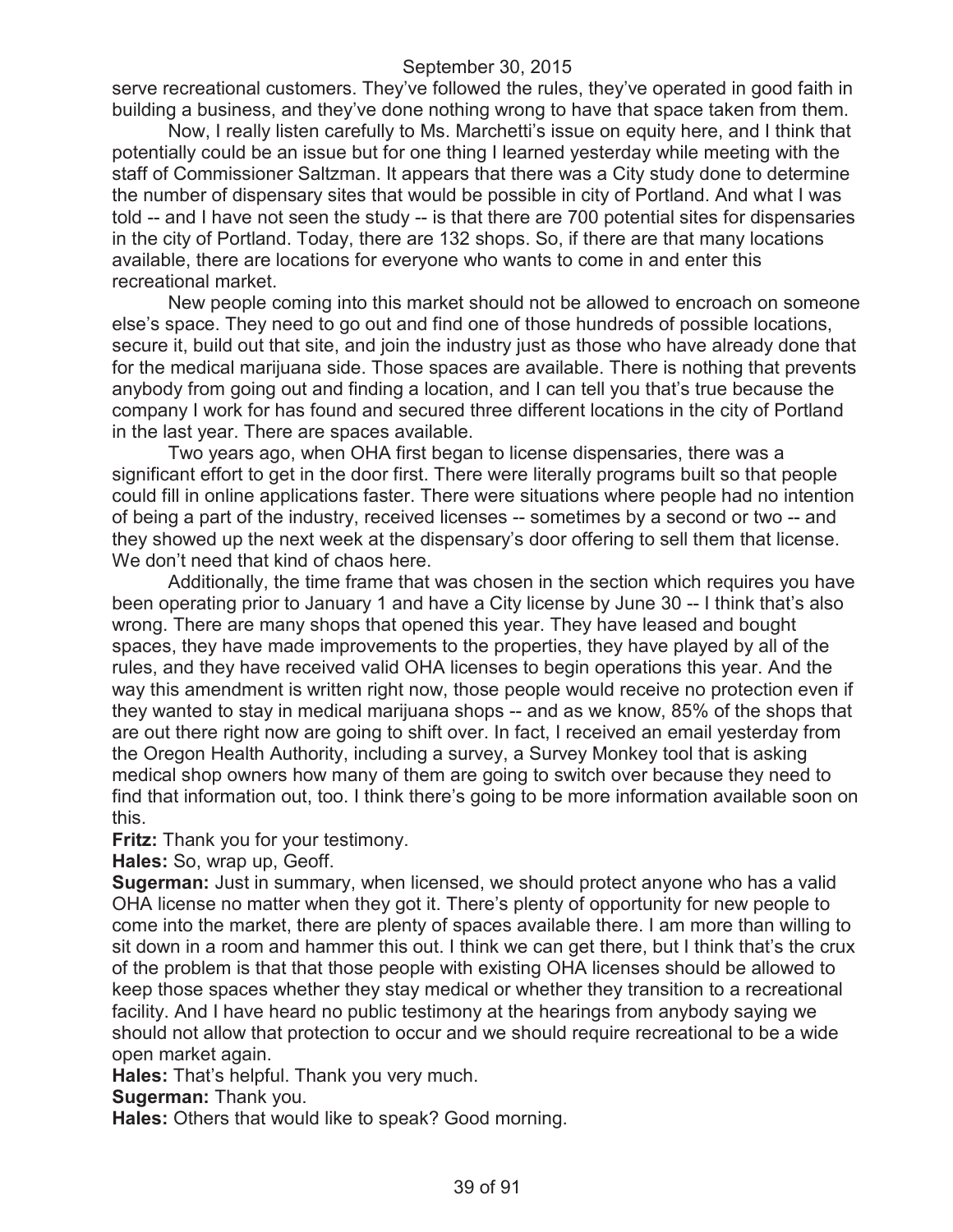**Meghan Woustzetter:** Good morning, Commissioner Fritz, Mayor, and other Council Commissioners, thank you for this opportunity to speak to you. My name is Meghan Woustzetter. I am co-owner of Pure Green dispensary located in the Hollywood neighborhood in Northeast Portland. I'm here to offer today to offer testimony regarding the City's proposed regulations -- amendments, thank you.

First, I want to say as someone who has a background and Master's in urban and regional planning, I have actually worked with Commissioner Fritz at SWNI and Hillsdale Neighborhood Association when I was a board member. Commissioner Saltzman, I worked with you when I was in grad school for local lunches. So, as somebody who values the work that you do, I want to say thank you for taking the time to make sure that this gets done right and making sure that we all understand the language that's being implemented.

As a business owner, I support the concept of the so-called thousand-foot rule. I am concerned with the way it is written right now without that clarity piece that someone could come in and apply for a recreational license through the City and out of an opportunity of time, I could lose my business license. So, if that is something that we're going to clear up with the proposals that were just addressed in the testimony before me, I support that. I think it needs to be clear. It's confusing. As somebody who has a little bit of background in legislative concepts, it's very confusing to read the way it is written now. I encourage you to take that time to get that right.

I'm also concerned proposed regulations are unnecessary complicated, and I want Portlanders to be served by a program that's successful for both the City and the licenses. I believe a single simple license for both adult-use stores is the most fair and sensible path. Like any other business owner, I need certainty in order to thrive. I have invested hundreds of thousands of dollars into my store, into my employees, and into our capacity to serve our customers. I am already providing 13 living-wage jobs that would be above the City's proposed minimum wage policy that is yet to be adopted. I have worked really hard to ensure the highest level of compliance to the state law, and I would love to the City to value that as much as we do and I don't want to have to lose my opportunity to continue to be a part of the thriving business culture in Portland.

Regarding some of the comments that were said earlier about equity, I am a minority business owner. I own a dispensary. I can sit here and rattle off a number of other dispensaries that are owned by minorities -- women and other people of different races, color, all of it. I'm not going to, but there are plenty of people. The equity issue is not a concern of mine. I feel very confident of being able to get in there. I think there's a lot of people out there have already done that. I think the focus is that the people emerging out of this industry have been living in a black market. We have been the backbone of the industry. The city of Portland has a well-known indoor cultivation system that is a very vibrant part of this local economy, and I believe that we deserve the chance before out-ofstate people and keep that local money and people in Portland employed. **Hales:** Thank you. Good morning.

**Jeremy Plumb:** Good morning. Commissioner Fritz, Mayor, and the rest of the commission, my name is Jeremy Plumb. I'm a co-owner of Farma. I'm a licensed dispensary owner over on SE 9th and Hawthorne. I'm here today to support the Council's effort to implement a fair and transparent licensing structure for Portland's retail cannabis market.

In many ways, our dispensary has served as a model for what an Oregon cannabis provider can achieve. We've been toured by the governor's office, Senator Wyden's office, the Multnomah County Health Department, and the OLCC. Our dispensary recently voted best in Portland by readers of Willamette Week. We work tirelessly to create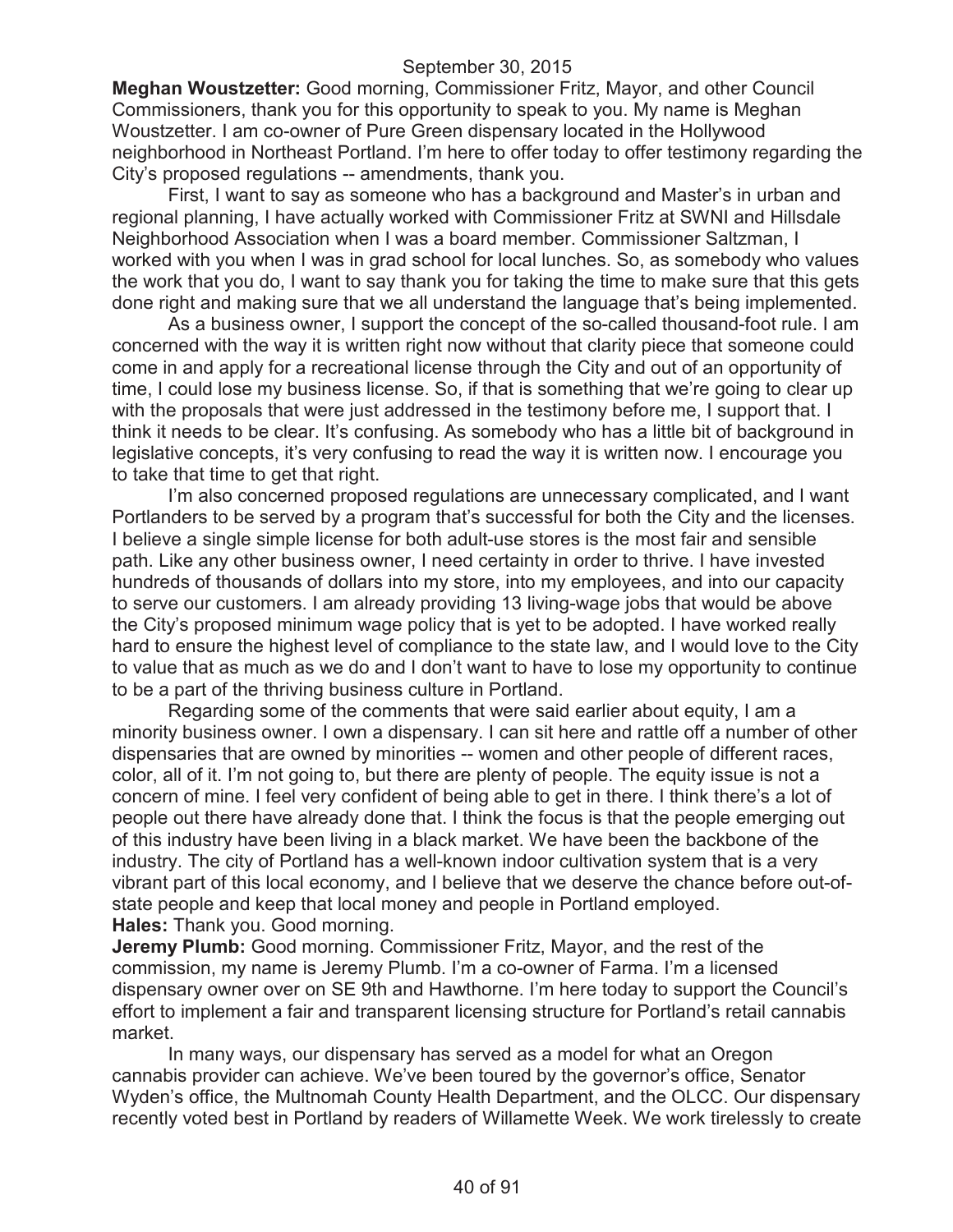an inspiring, caring, and model facility. We are proud to employ right now 15 Portlanders also at a living wage level, above the minimum wage.

Yet, the most recent version of Portland's proposed licensing rules could easily put us out of business. That's because even with our achievements, we simply cannot survive without a recreational sales license. Most dispensaries are losing money serving the tiny medical market in Oregon. We will certainly go under if we continue to depend on that limited model.

The latest draft rules from the City gave us cause for concern because they would allow a brand new applicant to obtain a City recreational license and knock us out of the running of that lifeline forever. That would be our death note.

We support the thousand-foot rule to prevent over-saturation of the market and we believe it is in the best interest of the city and future licensees to develop a single, simple licensing process that provides certainty for businesses like Farma and the hundreds of other licensed and compliant dispensaries.

Over the last two years, Farma has done the very best to usher in a responsible model for retail cannabis, and at every turn, we've placed compliance over profit. In fact, we were told by our OHA inspector that we had fewer red marks than any other shops, yet under proposed rules, we face being eliminated in one moment due to the language of the City license. For Farma, our employees, and our community, we ask you to consider the unintended consequences of the current proposal and take whatever time is needed to ensure fair, workable rules for all cannabis retailers. I really appreciate your time in listening. Thank you so much for your time and attention to this, it means so much to us. **Hales:** Thanks. Good morning.

**Justin Croy:** Good morning. My name is Justin Croy, I'm co-owner of the Green Remedy on 124th and Powell, a licensed dispensary. As far as I know for minorities owning dispensaries, I can't speak to that, but I can say we had nothing when we opened almost three years ago. We did our remodel with repurposed wood. So, you know, money being a part of this industry only goes so far. We've all kind of worked whether you had money or you didn't have money -- we are all facing the same struggle right now, and that's potentially going out of business. I think with the thousand-foot rule, that's something that needs to be addressed. It sounds like you guys are trying to address it. I would like to take my time to address something else, and that's the hours of operations.

You guys are proposing a 7:00 a.m. to 9:00 p.m. We currently have been currently running 24 hours for almost a year. We have a lot of patients that are swing shift, night shift, and a lot of retail patients -- people who are looking forward to coming late at night. I think excluding after 9:00 p.m. is going to not only hurt patients, it's going to force us to lay off employees. We currently employ 10 people. We're going to have to lay off at least two. Not to mention, I think it is a higher security risk. Having us shut down -- last year, someone tried to break in while we were shut down. They put a hole through the wall and building and tried to gain entry to our safe. I know this has happened to at least three or four dispensaries in town while they were closed. Since we've been open, we have yet to have one incident. In fact, we've helped the Portland City police with several cases at night being that we were there and witnesses.

That is what I would like to address. I think it will hurt a lot of patients and I don't really understand the reasoning for it when I think it's a higher security risk. **Fish:** Let's assume for a moment that Council wasn't going to allow 24 hour operations. What change would you recommend that would meet the needs of your customers -- what additional change? Midnight? 11:00?

**Croy:** I would say midnight. Midnight would be a fair thing. It gives the swing shift and graveyard shift -- as they're either going to work or getting off -- a chance to come in. I will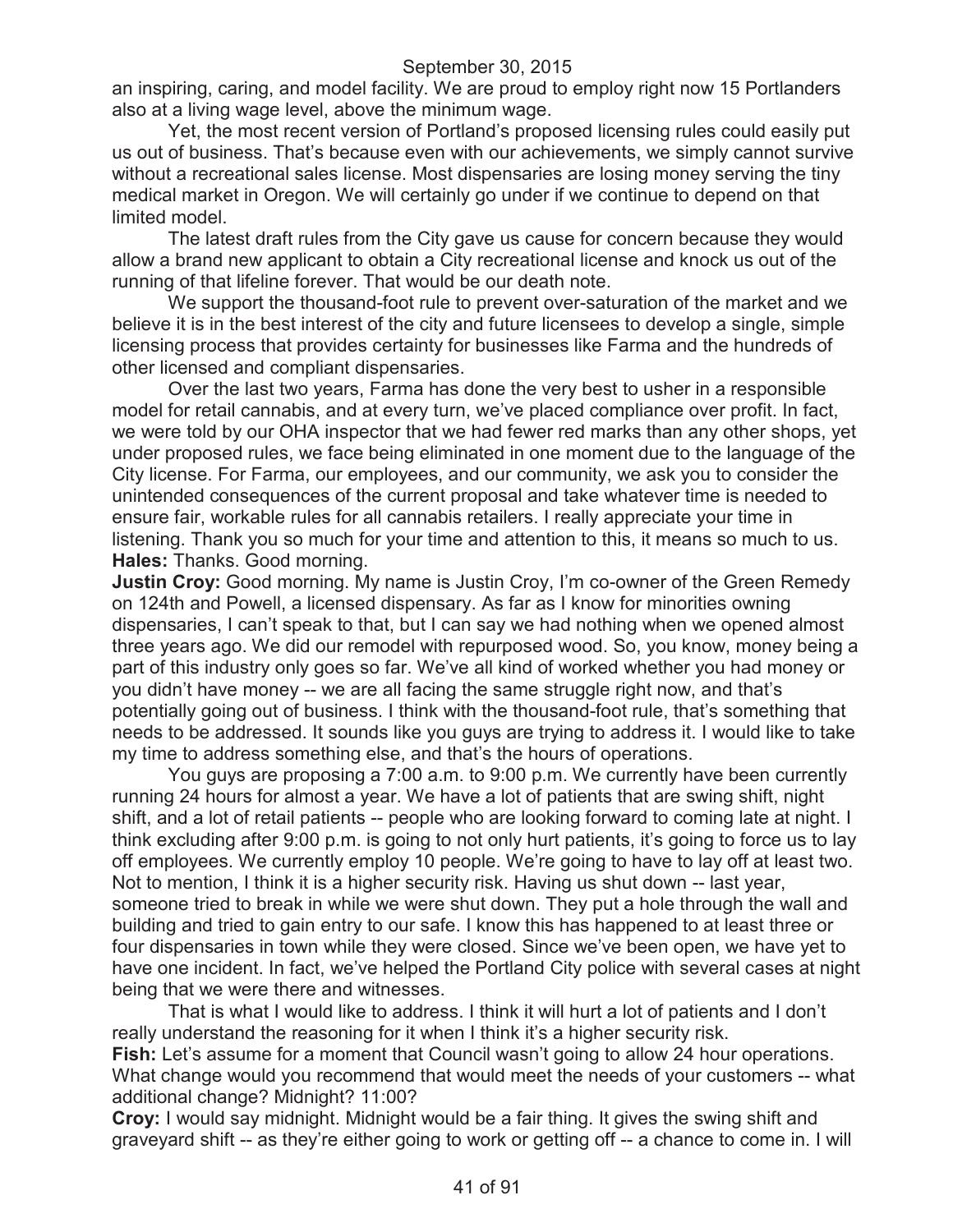tell you just as my personal business, we do 50% of our revenue between 9:00 p.m. and 1:00 a.m. for the whole day.

**Fish:** And that's because you've got people coming to see you after a work day or a family day or whatever?

**Croy:** Correct. We have a lot of swing shift people and we have a lot of people that -- like especially our military or veterans -- that have OCD that don't want to go out in public a lot, and they prefer to come in at night when it is less crowded and there's less people on the street.

**Hales:** That's helpful. Thank you. Thank you all. How many more do we have signed up? **Moore-Love:** We have nine more.

**Hales:** My proposal we power through and try to get this addressed by 12:30 and we have a couple of quick items after that. Let's take the next three, please.

**Hales:** Good afternoon.

**Andrew DeWeese:** Good afternoon. My name is Andrew Deweese and I'm an attorney in the cannabis industry. I'm also a board member, vice president, and secretary of the Belmont Area Business Association. I also serve on the judicial selection committee of the Multnomah County Bar Association. I'm not here in any of those capacities or representing any particular client. I'm here as a community member and someone who has experienced the marijuana industry as both a friend of folks in it and someone who serves the marijuana industry.

I'm very worried about these proposed amendments effect on the people who have been in this industry and operating dispensaries lawfully since the beginning of the program. Earlier this morning, we had a presentation involving the art in the atrium. Tall trees take the most wind. That's particularly appropriate for these folks. They have been the tall trees since the legalization of medical cannabis in the state. They've weathered these winds, they've weathered IRS dire taxes, 280-E, the inability to take normal business deductions. These are the people that need our protection and they need your protection and that need a well-thought-out system of ordinances that protect them and don't allow people to come in and just because they applied a couple of seconds earlier are able to completely wipe out a business. That's what I have to say. I hope you take that into account. I endorse this alternative language that Ms. Margolis gave you earlier. **Fritz:** And again, we haven't decided what the process for getting the licenses is. As a rock concert aficionado, I'm in favor of having a line up -- you know, you camp out overnight.

# We'll figure it out.

# **Hales:** Welcome.

**Phillip Chen:** Good morning Mayor and members of the Council. My name is Phillip Chen and I'm the owner of Puddletown Organics located in Southeast Portland at 82nd and Powell. Puddletown is a medical licensed dispensary open since June of 2014 and we're ready to begin sales for the recreational market tomorrow.

My wife and I have lived in Portland since 2007 and attended Portland State University. We are expecting our first child in December. Like many here today, I live in the community and have personally taken on debt and sacrificed a career in another profession to open this location. We would like the security of knowing that our business would not be lost because I could not submit an application for retail license faster than the next person who currently may not even reside in this city or state. I have 11 employees that work at my shop. Eight of them have been with me for over a year, 10 of them are fulltime. We have hired another four employees for the coming transition to recreational sales. These are jobs that already exist. To me, it is unacceptable for them to be put at risk to lose their employment. It is not fair that City of Portland would put me in a position where I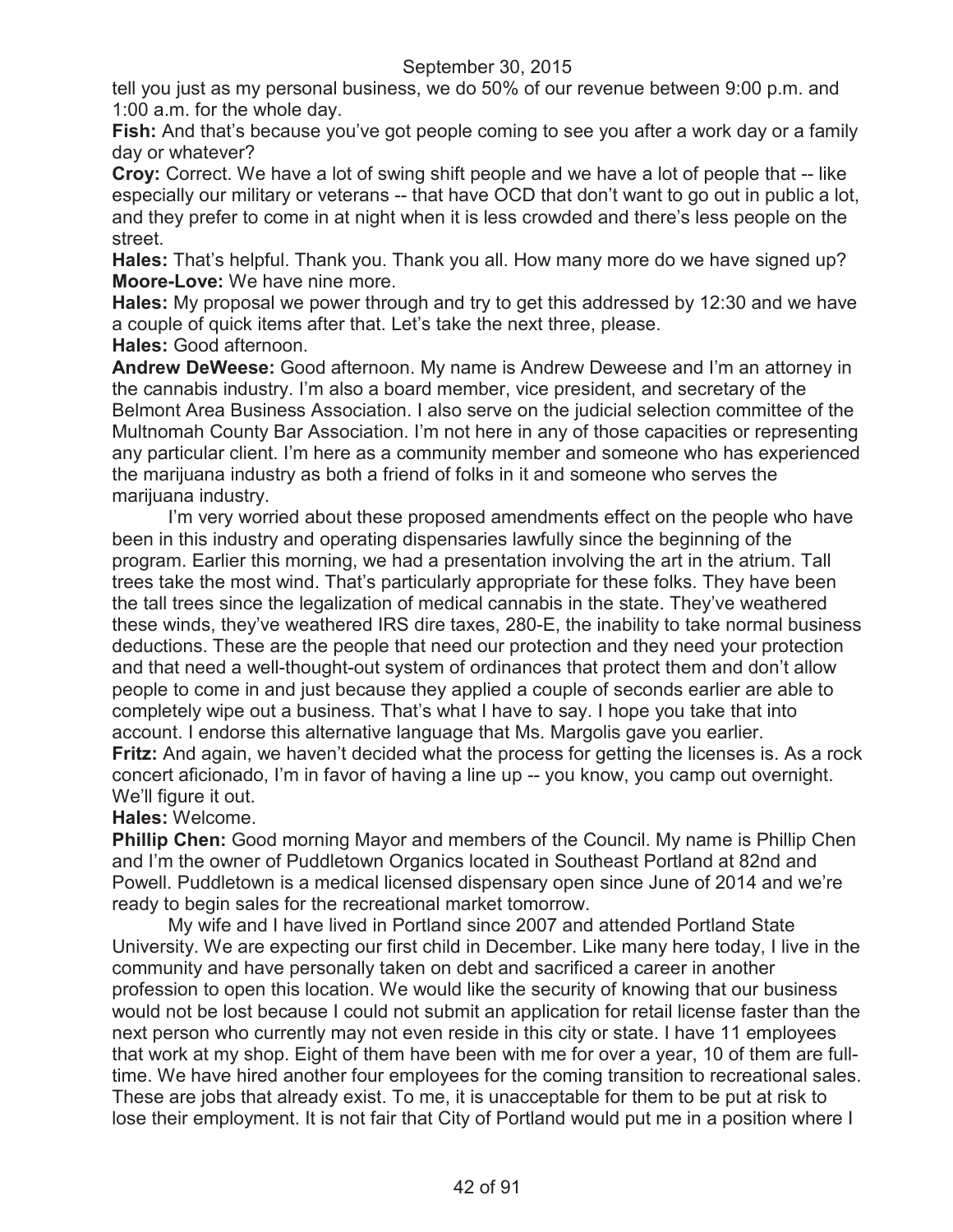have to gamble with other people's lives, yet that is exactly what the current draft amendments propose.

If the City of Portland adopts a first-come, first-serve policy for recreational permits, then consider the fact that those of us who will temporarily be selling recreational marijuana over the next year are here first, and it is our medical license which allows us to sell the recreational marijuana. In the next year, our customers and neighbors will adjust to the changes that the recreational market brings. It would be unfair to make them have to adjust again. The City should absolutely promote new business, but it should also promote stability.

The City of Portland needs to support people who are employed, invested, and contributing rather than opening to a game of chance and loss. Those who do not have a medical license will not be required to take any risk other than the application fee. Meanwhile, I would risk not just the application fee, but the entirety of my medical dispensary as well. Essentially, the way the rules are written, there's everything for medical dispensaries to lose and all for the speculative late interest entry to gain.

As saturated with pot businesses as the City may already seem, there are still hundreds of potential locations for new interests to enter the game, but don't let them take away something that we already have. From a logical point of view, it does not make since for the City of Portland to allow medical dispensaries to risk a loss at the hands of timing or speculation. Please don't put us in a position where we are forced to gamble away everything against someone only risking an application fee. Let us keep our medical licenses, should we not be able to get our recreational licenses. Let's make a rule that allows for more businesses but that does not create the risk of loss. Please consider no precedent situations the [indistinguishable] where businesses had to forfeit their current license in order to just apply for a different one, especially within the same industry. **Hales:** Thanks very much. Welcome.

**Harvey Cummings:** Thank you. Thanks for having me here, Mayor Hales and the rest of you Commissioners. I'm Harvey Cummings for the record, and I'm owner of Oregon Weedery over on NW 23rd Avenue. I will be brief because it seems like we have touched on this pretty well, but it seems as those these regulations, the way they're written -- and I've spent a lot of time in code, read them last night and this morning. For me, any industry understanding where OLCC, OHA, and what you're proposing here, it was confusing. And I think that's what has got our industry in a little fear here, whether it's correct fear or not, we don't know due to the confusion of the language.

So, the fears that I'm seeing in here are of course thousand-foot, and it sounds like you're addressing that so that we don't end up with a recreational within a thousand feet. The other part in there that was scary was giving up our license on the medical side prior to having our foot in the door on the recreational side. That's scary. And then, the oversaturation problem that could possibly be there. We don't know our supply and demand yet, so we don't know if we're saturated or not, but it looks like we have a good infrastructure to work off of for recreational.

The problem with over-saturation that I'm seeing is the businesses will struggle. And in a really regulated industry like this, we need staffing to deal with the extra regulatory efforts within our shops to be compliant. And if we're over-saturated, we are not going to have the money to pay living wages, we are going to be understaffed and it will be a problem for all of the agencies to manage. So, those are my concerns. I would suggest, personally, that there's simpler language suggested earlier that simply neither dispensary could be within a thousand, and that would eliminate a lot of these problems at this point. And I think I'll just leave it at that.

**Hales:** Thank you all very much. Welcome.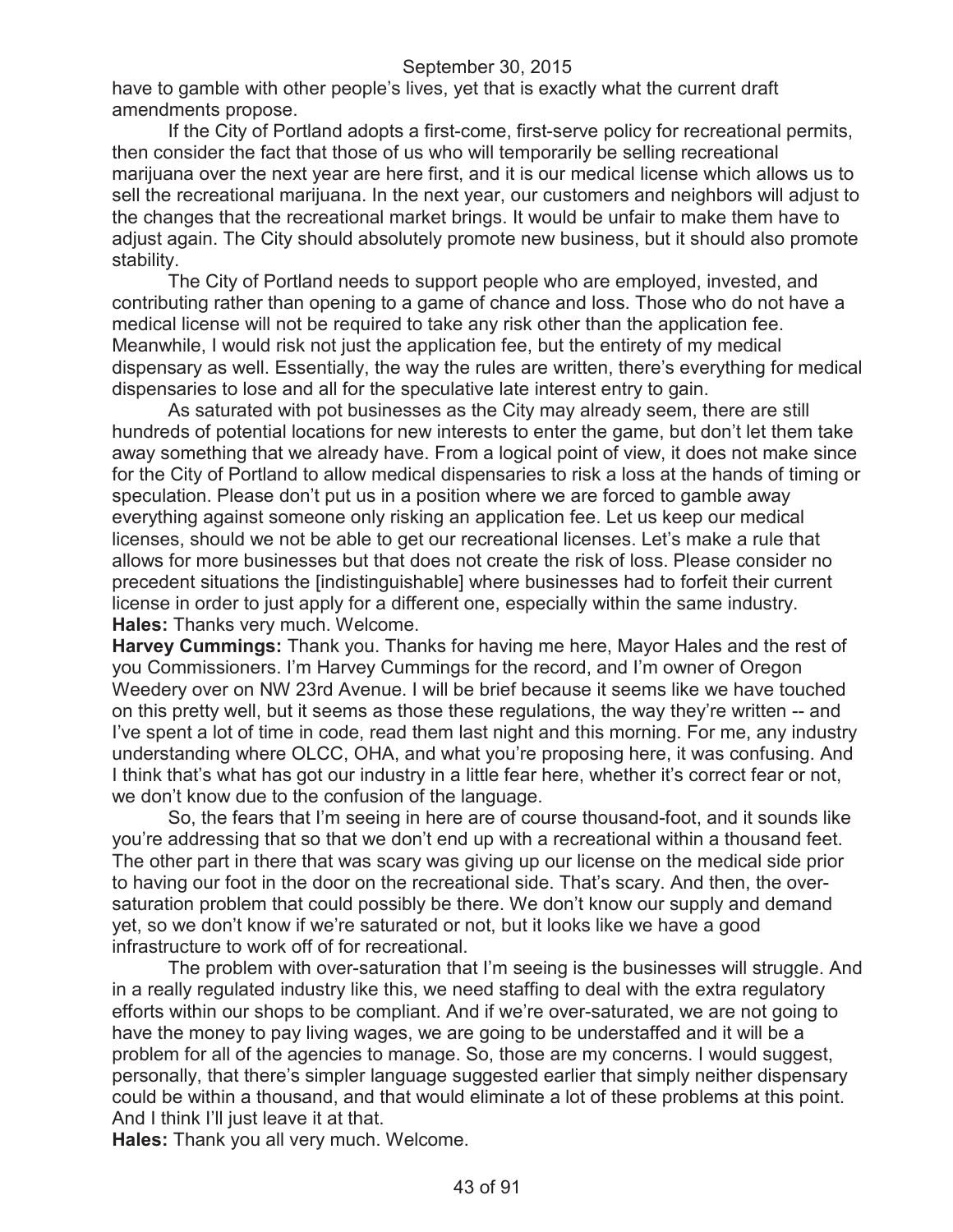**Alex Pavich:** Good morning, Mayor Hales and Commissioners. Thanks again for allowing me this time to speak before you. I just want to let you know that my passion and emotions run strong when faced with what I believe is a human injustice from the government's overregulation and taxation of the industry. Once again, my name is Alex Pavich, I'm the owner of Collective Awakenings dispensary in the northeast.

I feel this decision you're about to make is a serious injustice to our industry. But don't get me wrong, do I believe we need this ordinance. I do believe we need regulation for our industry. I do believe we need an Office of Neighborhood Involvement to help with oversight of what we're doing. But I also believe we need to allow this industry to come out of the closet, so to say. We need to allow some of these businesses to lead by positive example and be able to survive and prosper in the process without being restricted by heavy regulations and ridiculous fees.

I want to address more of the elephant in the room on this bill that you're proposing. Our industry is already riddled with hurdles making it extremely difficult to function as a normal business. We have no ability to have bank accounts. We have to navigate difficult state and federal tax laws currently. And not to forget to mention, we have a serious public scrutiny of what we're trying to do. Overall, this isn't what keeps me up at night, though, it's the injustice of the exuberant and preposterous regulations and fees that are being added by the very people that are supposed to be helping us survive as a business in this city.

No other business in this city -- or in this state, for that matter -- is required to pay these extraordinary fees. In fact, compared to other 21-plus style businesses, these listed fees are over 10 times higher than any other business. For example, a City liquor license is \$100 from the City, compared to the proposed \$1225 that you're suggesting, plus you've added an annual renewal fee of \$4175. I mean, now we're talking 20 to 30 times higher than any other business in the city. I just don't feel this is right, and it's not fair to us as an emerging industry. I don't know any business that would be able to survive in excess of \$10,000 in business and licensing fees between the city and the state. I hope you're not just trying to set up an industry for failure.

I do think that marijuana is not going to go away. This type of over-taxation based on fears unknown ultimately only leads to a proliferated black-market and it will cause more citizens to feel like they're being pillaged by their government. I feel this is an exploitation to our industry, and I further want to say that, you know, letting us coexist - from what everyone is saying here is that it is going to be very difficult for medical dispensaries to change into the legalization, and not allowing a coexistence in sales and having a single sales license is going to make it very difficult for many of us to accomplish that. Separation will only cause more saturation of the market and create business owners to maybe go look for a second location so that they can sell recreationally and medically.

In conclusion, I request that the current suggested fee structure in the ordinance be reduced by at least half, which will still be over five times higher than any other Portland business. I further request that you rethink coexistence and possibly be ready to match state guidelines possibly outlining the industry in such a manner. I also hope that you impose a single retail license for the City so that we can continue to do what we're doing as the changes emerge over the coming year.

**Fritz:** Thank you for the testimony.

**Pavich:** Thank you.

**Hales:** Thanks. Welcome.

**Jeff Geiger:** Hi, I'm Jeff Geiger with JGpolitics.com. As a Libertarian, I believe in laissez faire. I ultimately think that all of this shouldn't be voted on, primarily because I looked at it last night. On the security surveillance, which is under 14 B.130.08 --

**Fritz:** We're just testifying on the amendment.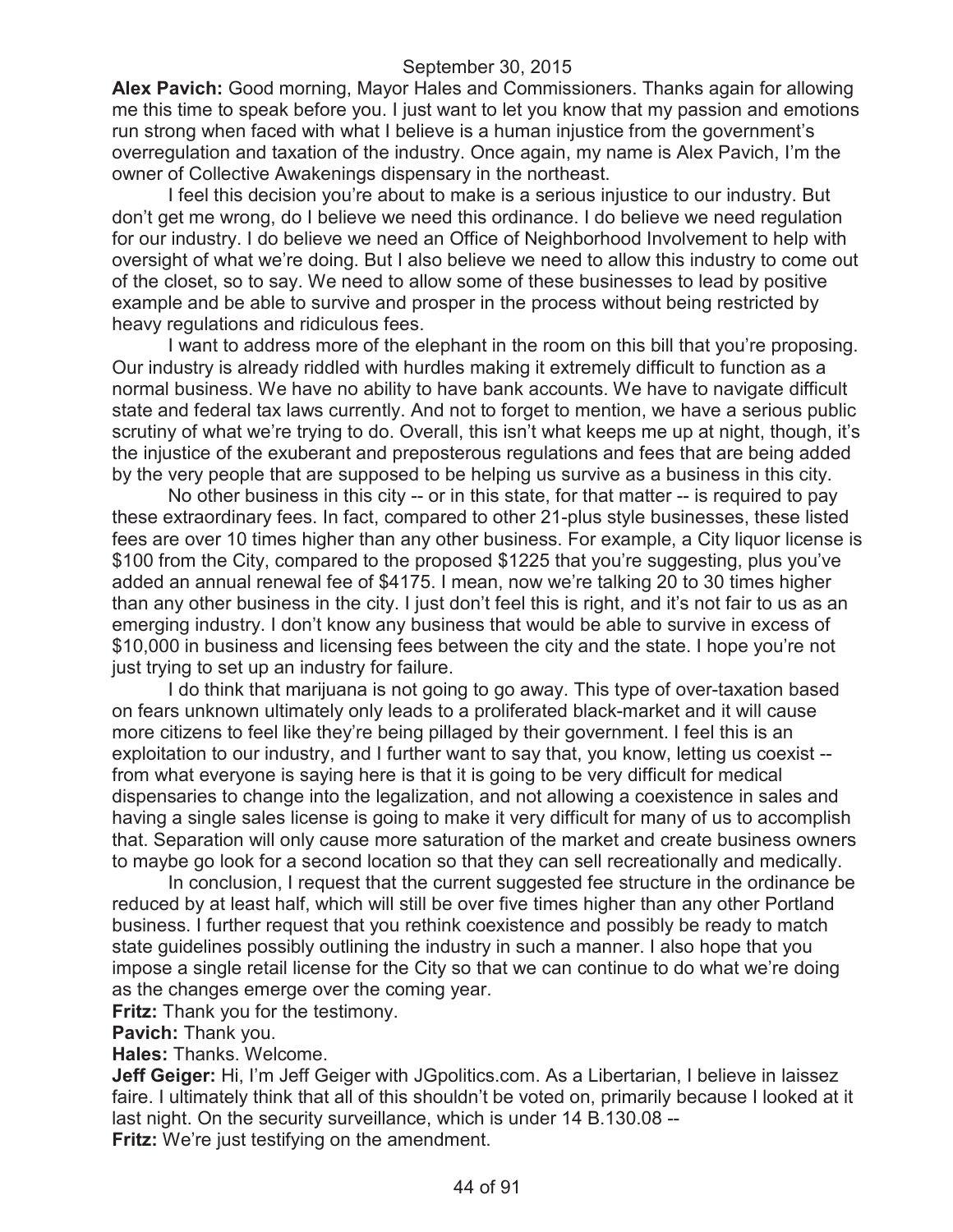**Hales:** Just on the changes.

**Geiger:** I would suggest with everybody else, I think Dan Saltzman is right in not voting for this. I don't think we should regulate this industry, especially the fee schedule being \$4175 for a retail license. That is just going to -- if you overregulate the --

**Fritz:** That's not an amendment either.

**Geiger:** That's not an amendment either? Well --

**Hales:** We're trying to focus on the changes because we have had a lot of hearings on this. We take your point though about regulation.

**Geiger:** OK. Yeah, I agree with Dan Saltzman.

**Hales:** OK, thank you. Charles, welcome.

**Charles Johnson:** Thank you, Commissioners. I think that obviously there are huge concerns still remaining beyond the bounds of the amendment. In the paperwork, it talks particularly about not being preferential, yet when we have the invited testimony, we look at applying the equity lens to this. And it's ironic that so much criminality and occupation of Oregon state prisons came from communities of color, and we are not seeing any of that here in the talk about marijuana entrepreneurship. And it is questioned whether Dan Saltzman has a point -- that the only way for non-white minority entrepreneurs to make entry into this industry is if we throw out regulations. But if we are going to have regulation, I think another thing we need to look at is is there anything in these amendments that talks about local ownership?

**Fritz:** That's already in the original ordinance.

**Johnson:** Appreciate that. Thank you, Commissioner Fritz. Because obviously we have a bunch of successful entrepreneurs and an amazing number of female entrepreneurs here who have success, and we want to perpetuate that while at the same time letting people who have a historical connection to the illegal marijuana industry transition into success as legal entrepreneurs. So, I hope you will stay in vigorous dialogue particularly with that community Thank you.

**Hales:** Any others? Come on up. Welcome. Again, let us know if you think we have it right on the amendments or not.

**Lindsey Rinehart:** Mayor Hales, Commissioners, I just want to say thank you for the beginning of this for adjusting the on-site consumption by an employee in an enclosed room. That will greatly affect my work day, so thank you. I also wanted to adjust the grandfathering language. I would suggest that the date be moved to October 1st as opposed to January 1st just to encompass all investments made in the last 10 months.

I'd like to know when dispensaries are supposed to apply for their licenses. I've heard dates from ONI on October 1st, November 1st, but applying and the effective date - specifically in regard to 12:00 a.m. sales on October 1st -- a lot of dispensaries to go and serve that first bud at 12:00 a.m. and so we would just like clarification if we are allowed to, because it's a pretty celebratory day. We have heard it would be overlooked but maybe not. Most dispensaries owners that I've spoken with are not looking to agitate the City, they're just looking for a little clarification there.

One thing I wanted to touch on was the delivery. Prozanski --

**Fritz:** [indistinguishable] amendment --

# **Rinehart:** No?

**Hales:** It's a subject we can come back to but it's not in the amendments in front of us. **Rinehart:** On the thousand-foot rule, I am one of those people that thinks that free enterprise should be allowed. If your store is ranked number one or even down to number 10, I feel we should welcome competition. I also know dispensary owners that have buildings with side-by-side locations that would like to have the rec store next to the medical store. I'm wondering if Commissioner Saltzman is right on on delaying this until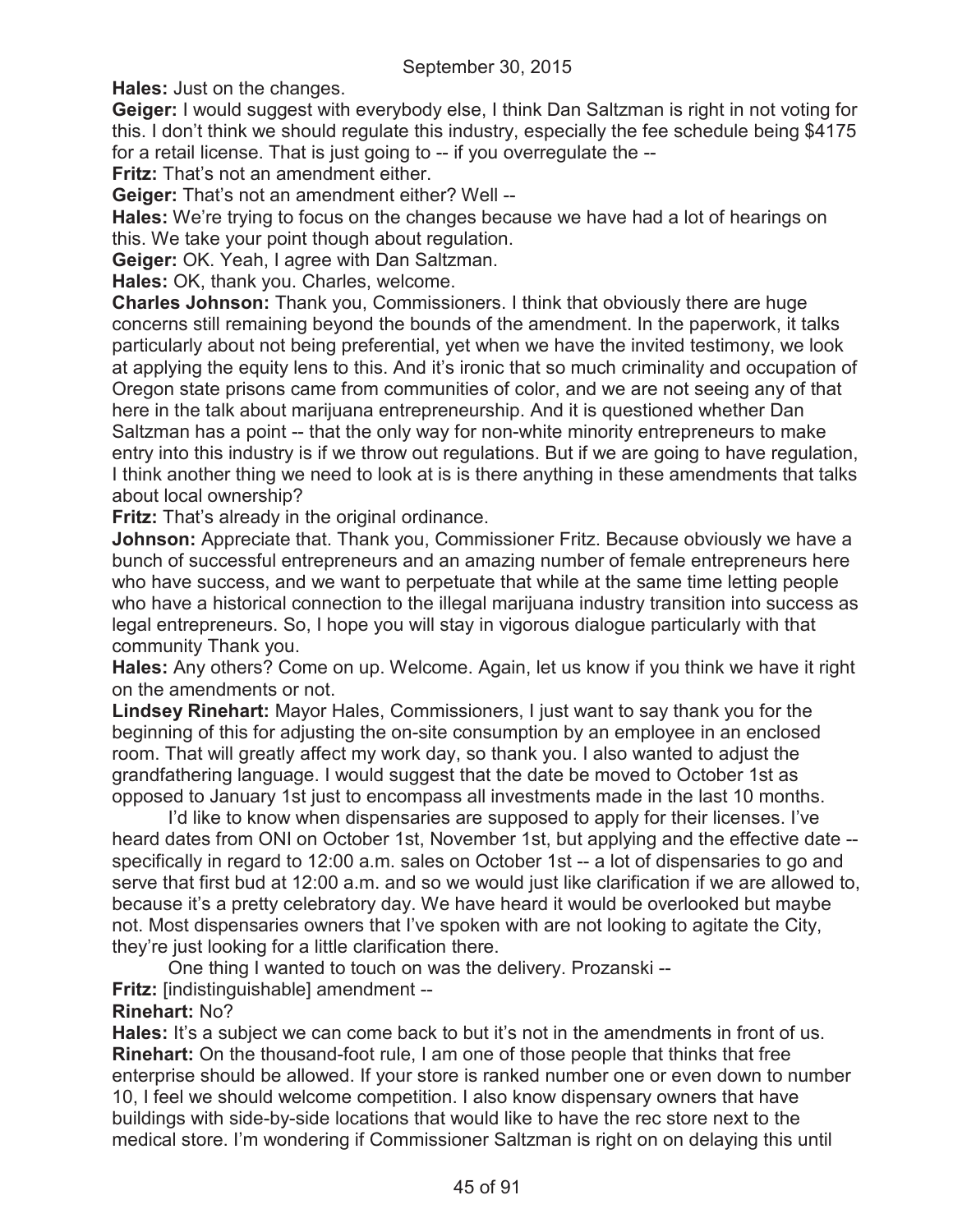after the OLCC is done putting out regulations because I think it would help clarify language that you're trying to come up.

Again, I'd like to specify that we're not lottery, we're not alcohol, and there are land use studies available about cannabis in the communities out of Colorado and Sacramento, California that I think would be valuable to the Council. And one license would probably simplify the language a lot because I have heard through a lot of people that OLCC is going to be allowing duel licensing. So, I think that one marijuana business, let a weed store be a weed store kind of thing is applying here and I think it would help simplify the language. That's all I have to say today.

**Hales:** Thank you very much.

**Fritz:** We'll have staff come back and clarify the rules.

**Rinehart:** Thank you.

**Brad Zusman:** Good morning, Commissioners and Mayor. My name is Brad Zusman, I'm the co-owner with my wife of Canna-Daddy's Wellness Center on 169th and Division. I'm here to talk about two different items. One is the thousand-foot rule. In my existing dispensary, I've put about \$180,000 in it. In my new dispensary I'm building across the street, I will have over \$600,000 in it after I do all of the City improvements for new sidewalks and doing everything there.

My concern now is that I was doing this in the intentions that medicinal was going to be in one building and recreational was going to be an additional building. I'm willing to take the loss of one of my dispensaries of \$180,000, but the new one that I'm building now will not be complete for about four more months. My concern right now here is that if someone came in and I left my lease in my other building and moved over to my new building, then they hit me and they hit me by about two seconds on the application, does that mean that I lose \$600,000 that I built out in my other location?

The other thing I really want to discuss about is my team members that I have. When we first started in 2014, we had three team members. In my cannabis business right now, I have 52 that I have built up in 18 months. That's 52 families that would be out on the street based on some of the amendments that are out right now. I've worked real hard with my family and my team to get to this level, and I feel that we owe it to my team members and the community to be able to run our businesses and let the saturation feel its way out.

I've learned in business here that there are successful dispensaries and there are dispensaries that have been hanging on for recreational. Some will succeed and some will fail. I think that will be based on the operator itself. I have a restaurant that's located at 200 Market building. I've been there for 18 years and I have 12 employees there. My employees in the dispensary make an average of \$3 to \$5 more an hour than people who have been working with me for 18 years. So, there is definitely a better cost of living for cannabis, and I think that needs to be taken into accountability.

**Hales:** Thank you. Welcome.

**Jesce Horton:** Hello Commissioners, Mayor Hales. Thank you very much for hearing me. My name is Jesce Horton, I'm co-owner of Panacea, a licensed dispensary in Portland, Oregon on Sandy Boulevard. I'm also an owner of Panacea Valley Gardens, which is a cultivation facility here in Portland, Oregon. Also, I come to you representing the organization I co-founded called the Minority Cannabis Business Association that's focused on bringing more women and minorities in the industry via economic empowerment, social justice, and consumer awareness causes. I want to come to you and impress on the amendments that I do support the intention of the amendments, however, I think maybe the language could be cleaned up, as a number of lawyers have mentioned today.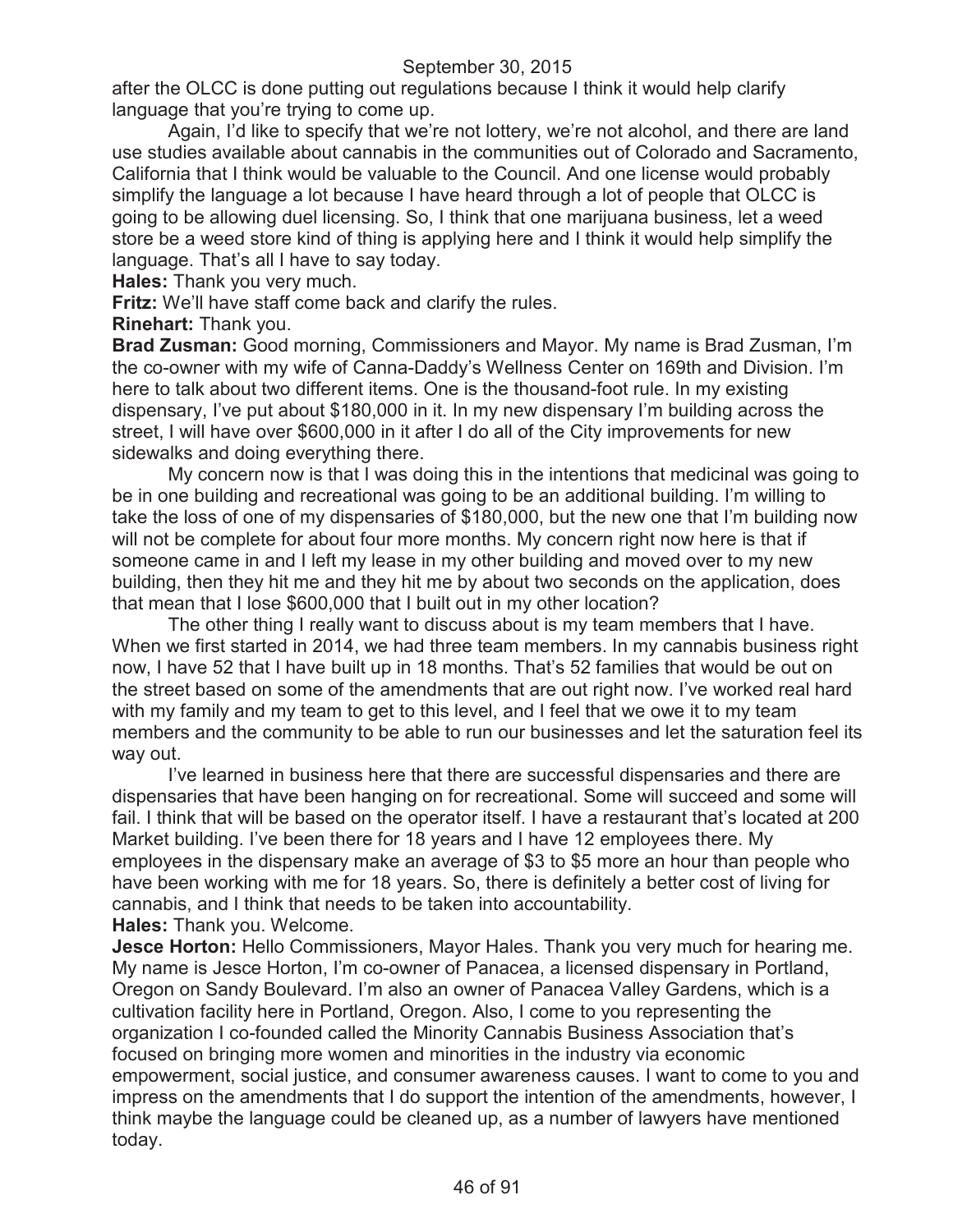I think we have a unique opportunity within this industry to start not just a new industry, but a better industry. This industry can do amazing things for uplift for people, but also social justice causes -- and we can't forget about that, however, it also has to make sense from an economic stand point. For years and years, minorities have been negatively impacted and specifically targeted as regard to the war on drugs. This has had a great detrimental impact in minorities' ability to get into this industry. When we look at things like lack of capital, that's something I think someone else mentioned -- a lot of people are in the same boat. We look at things like legal issues -- of course, our peopling excluded because of certain felonies or things like that, which I think makes a difference as well, but I think far more great an impact that the war on drugs has had on the community has been psychological impact in that we have a lot less faith in law enforcement, a lot less faith in government to treat us equally. And I think that there's a lot of statistics, things that back that up -- specifically, a number of studies that shows exactly what I'm saying. I think what you're seeing now within the cannabis industry is you're seeing minorities, people of color, and even some women -- I think Oregon has done an excellent job in regards to women. However, you're seeing them say, hey, I'm going to sit back and wait. I know if I get into this industry, I'm most likely going to be the one targeted first. I'm most likely going to be treated unfairly because we're in an industry that is so affected by legal issues. And we all know -- federally, we are doing something illegal, and that plays a large impact on minorities that want and have the ability to get into it.

I think in regard to the thousand foot barrier, I would like to speak to the gentleman earlier said that there's 700 dispensary locations in Oregon. I think that's absolutely ridiculous. I've spent a year of my time going around to locations trying to find a dispensary, dealing with these thousand-foot barriers, finding one that was open but it was 995 feet away from another. And that greatly impacted my ability -- I had to find different ways to get into the industry and ultimately, I was able to find partners who were able to accept me into their dispensary.

I want to specifically speak on we have to do whatever we can to open up more opportunity for minorities to get into this industry, and I think that the amendment that has been presented earlier does that. I think the grandfathering clause not only opens up the ability for other women and minority entrepreneurs get into the industry and uplift the industry, but it also prevents the land grab which I've heard a number of times and I've seen a lot of people. I've spent a lot of time at a lot of different conferences nationwide - people want to get in Oregon are dying to get into Oregon, and people who have spent so much money to be in that specific position. And not only is it hurting minorities and women, but it's also hurting Oregonians as a whole.

I would agree with Commissioner Saltzman in that the thousand foot barrier is going to help with the saturation with a sense, but in another sense, it's going to hurt with the ability to uplift the market and bring in new entrepreneurs that were going to take it to a new level, and it's also going to hurt the ability for minority and women entrepreneurs to get in and make a bigger impact.

**Hales:** Thank you very much. Thank you all. Did we get everyone who wanted to speak up here? Let's bring staff back up, please, for questions and guidance.

**Fritz:** There was the specific question about dispensaries who were hoping to sell at midnight tonight. Is that allowed?

**Marchetti:** Right. And my guidance to medical dispensaries that have called us with that -as it is currently within our regulations, even if they were adopted today, they're not technically licensees at this point. However, those regulations have been developed, as you have heard, through a robust public process that involved industry, that involved community members. Those were the established thresholds and expectations of our city.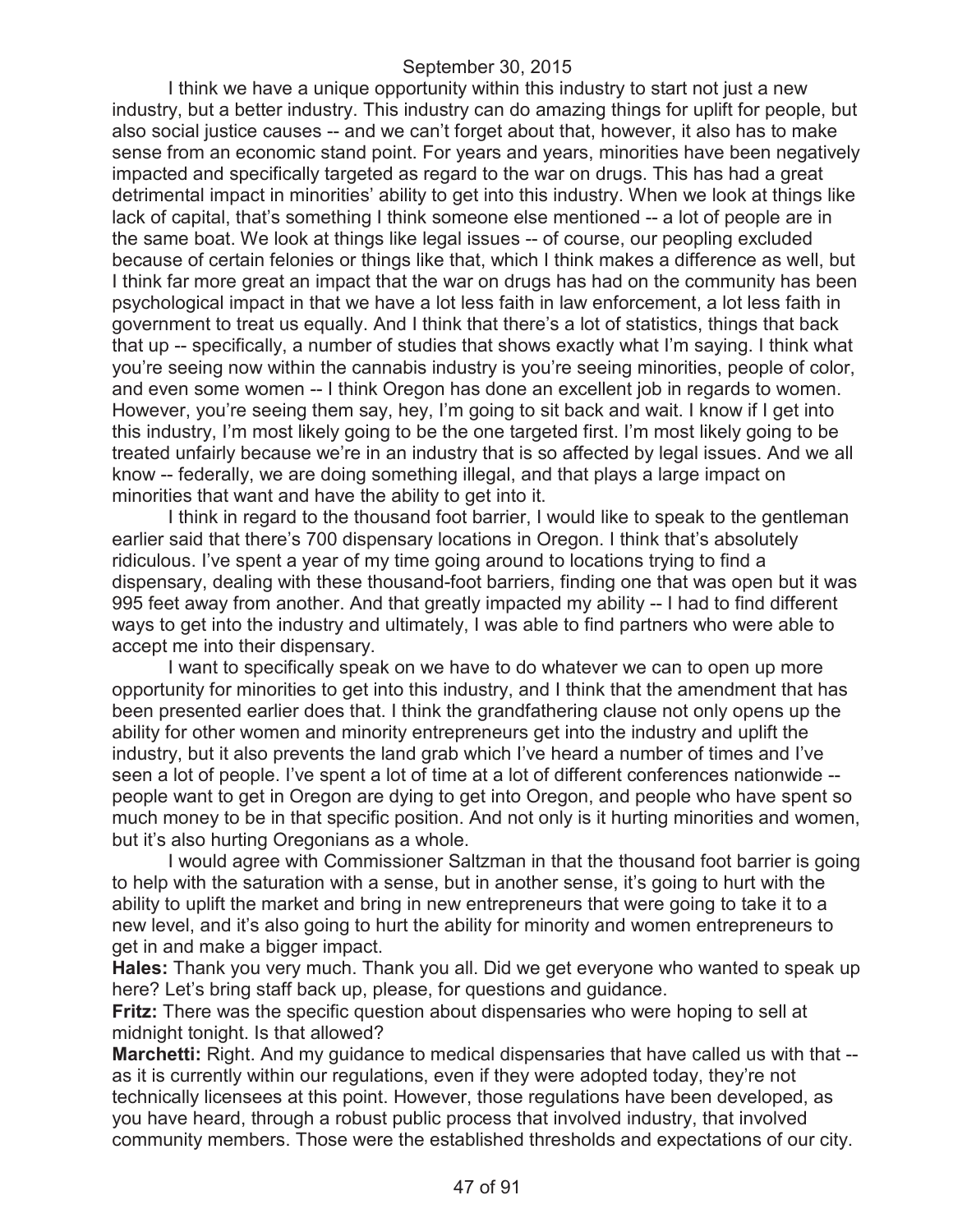And so, my recommendation to them has been to be true to the spirit of that process and to the integration of their industry into Portland communities. I mean, these regulations are -- and as of October 1st -- are meant to be informative, not punitive. When we do have to use enforcement to get people into line once the system is up and running completely and we know what that system is going to look like with your direction, then we will be able to more target our enforcement. But we're hoping that at this point, the process that we've engaged in will lead the industry to behave responsibly.

**Fritz:** Colleagues, any other questions for staff?

**Fish:** I have a question. The gentleman who testified that the 7:00 to 9:00 hours of operation would significantly cut into his business because of his customers' preferences, can you remind us how we settled on 7:00 to 9:00 and what your thinking -- what your reaction is to maybe moving it from 7:00 to midnight? What are the pluses and minuses? **Marchetti:** There are some concerns with later evening hours -- a couple of different ones. One is that it does -- restricting access is a well-known strategy within the social sciences, to restrict access to the more vulnerable populations like youth and the idea that they will be more likely to shoulder tap especially at times of the day when there are less people on the ground looking. The other major concern is the spontaneous purchases, which leads to the DUII. That's a major concern to us because we don't know what the interaction between alcohol and marijuana may be, and people are more likely to have consumed alcohol later in the evening. The percentage of the people driving under the influence of alcohol goes up as it gets later into the day. And so, that was designed to -- and also, liquor stores' hours of operations are also designed to reduce the potential for spontaneous purchases late at night when people may have already consumed other substances.

The other portion of that, too, is livability of neighborhoods. We've heard a lot from Washington and Colorado that these locations are destination spots, meaning people come from all over, they park, there's trash, there's noise. So, landing on the 9 o'clock hour was designed to give neighbors some respite from that.

**Salinas:** In addition to that, we did hear at the town hall we had at the Rosewood Neighborhood Initiative that there were a lot of concerns of parents and youth in terms of the access to youth and how that impacts families in terms of these dispensaries or potential retailers -- how that would actually play in the community and what it does, and it brings undesired impacts in terms of the safety and the livability of the neighborhoods. **Fish:** I'm just reminded, though, that the same logic might apply to a bar and you can go to a bar up until 2:00 in the morning and that might be a spontaneous act as well -- **Fritz:** Can I --

**Fish:** I am concerned -- because equity has been framed as a major consideration -- I guess we should be concerned about whether there's an equity argument that expanding the hours gives people that are working long shifts or have family considerations a chance to get their medical needs met because 9 to 5 doesn't work for them. I don't know how that breaks as an equity matter, but it's been framed as an issue.

**Fritz:** I'd certainly be willing to consider that in the ongoing process -- that potentially, when we do have two clear ways of going, that we could have different rules for medical dispensaries just like there are 24-hour pharmacies but the bars close at a different time. That's certainly something we could look at. For right now, we did -- as Victor said, we heard a lot of concern from community members. We've heard a lot today and at previous hearings from industry representatives. At the community meetings, we heard a lot more from neighbors who were wanting to be proactive about preventing some of the issues that we currently have with alcohol use in neighborhoods and with bars that are loud and noise until 2 o'clock in the morning.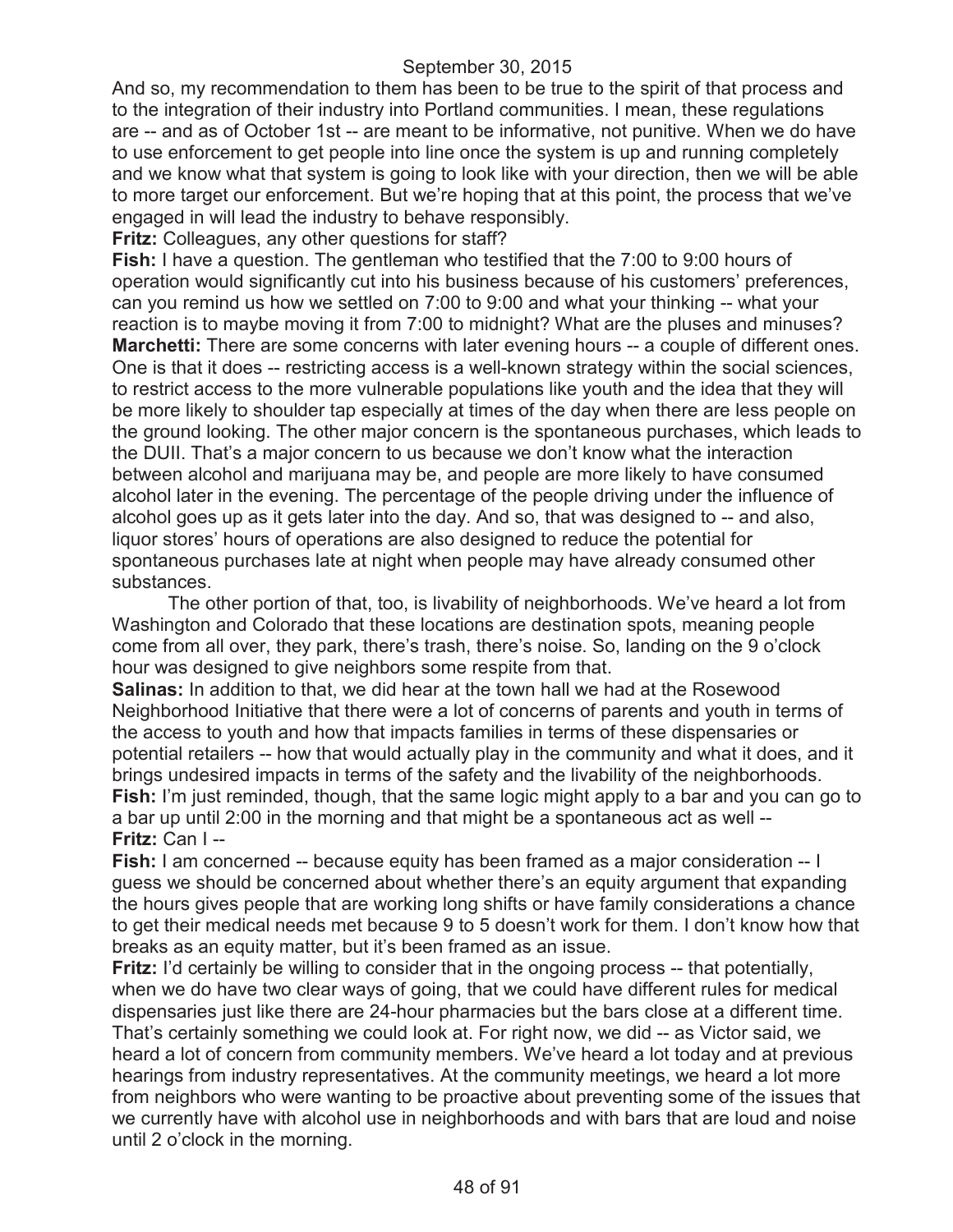**Saltzman:** If I'm going to support something today, I guess I need the amendment and the alternative language that was proposed by Amy Margolis on the citing -- that we don't draw a distinction between medical and retail, we just say a thousand feet.

**Hales:** Walk us through the difference between the two, if you could.

**Fish:** Let's bring Ben up.

**Hales:** I thought we were already there.

**Saltzman: I thought we were, too.** 

**Fritz:** No, that's not what we're proposing.

**Ben Walters, Chief Deputy City Attorney:** Ben Walters with the City Attorney's Office. As I understand the proposed amendment that was submitted by industry today -- and this is the first time I've had an opportunity to look at it -- they're proposing to amend the definition of what would be licensed and collapse it down to a single entity covering both the licenses granted by the OHA and by the OLCC. As drafted, because they are at the state level two regulatory schemes, we had drafted our regulations to be consistent with and parallel to the state scheme. So, this would be a departure from trying to follow the state scheme in terms of the two parallel regulatory programs.

There may be a time when the state decides that they will collapse them down to one, and at that time we could track that and come back in and say we're going to emulate what the state is doing. Besides which, they then say you would strike the definition of medical dispensary and replace it throughout the ordinance with "marijuana retailers" - again, I did not get a chance to see this before. I would have to go through the entire ordinance and think through what the implications would be in that regards. And then, they go through the minimum standards and modify those as well. That would be the implications.

My recommendation as legal counsel to the Council would be that we -- for now, at least -- track the state system of having two types of licensees and following the state until such time as the state says we're going in a different direction.

**Saltzman:** I mean, we always take pride in Portland sort of nudging the state to do things - - so, paid sick leave or minimum wage. There's a short session coming up. I'm a betting person, and I bet the state will revisit this whole scheme having OHA versus OLCC, and maybe we help take them there.

**Walters:** Well, that's up to Council, that's a political choice for Council to make. But for now at least, the program that we're setting up tracks with the state system that's in place and is anticipated to be in place for the foreseeable future.

**Fritz:** This fundamentally changes the whole ordinance. We can't just make this change and not look at the rest of it.

**Fish:** So, Mayor, I --

**Saltzman:** Well, I'm perfectly happy if you want to set this over and try to get it right -- I'm not saying you did it wrong -- but responding to some of the concerns we have heard today, which I think were legitimate concerns. I'd want to take more time on this. **Marchetti:** I think that the primary concern that I have heard -- and correct me if you've heard something different -- is that existing medical dispensaries will not be able to

wholesale stake out their claim in Portland for their thousand foot if they choose to go recreational at some point. So, we did prepare a few scenarios for Council to take a look at what this looks like on the ground and if you're interested in those we can show those. **Fritz:** Yes, I'd like you to show what we've prepared.

**Marchetti:** Absolutely. So, I'm going to switch -- so, the other thing is if what we're concerned about is the recreational versus medical -- allowing opportunity within recreational while maintaining the medical -- the original proposal from staff that indicated that it would be a thousand-foot buffer between medical dispensaries and thousand-foot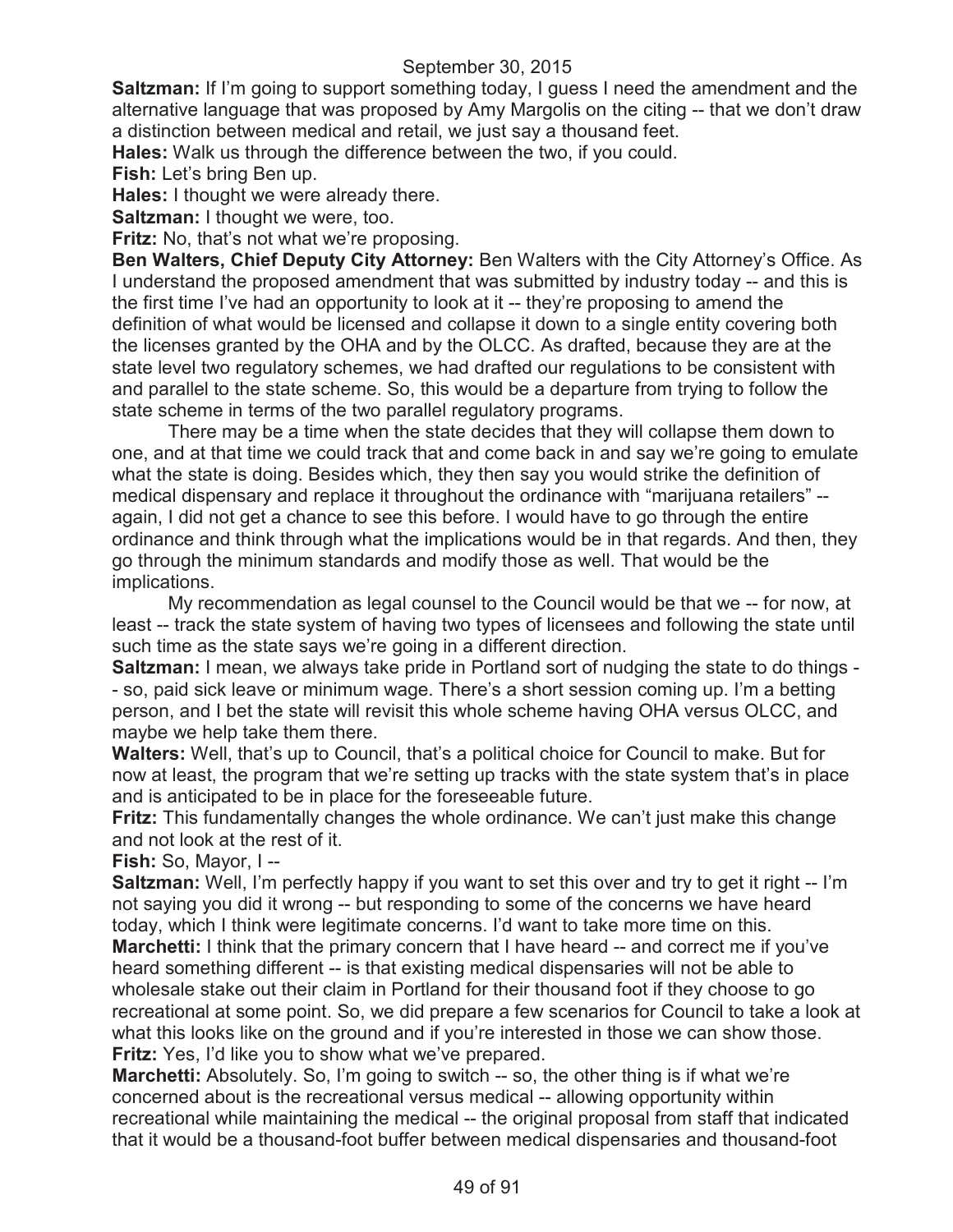buffer between retail locations, that does get at some of those concerns while still maintaining protection for the community when it comes to saturation far better than we have been able to with liquor licensed establishments. If that is something City Council would want to entertain given new testimony -- I know that some of the same people that were testifying today about the concern about not having a grace period were the ones that also testified for the thousand-foot buffer, but there were also the same individuals who were testifying to keep the state systems completely different in Salem as well. The state legislature chose to follow that and maintain the medical system in its own silo at the same time that they're trying to figure out how OLCC is going to regulate recreational marijuana. And I think that the fact that the state legislature kept those solely different from one another is something to consider as we're moving forward and we're thinking about what the potential philosophies were behind that.

I mean, the medical dispensaries serve the medical patients of Oregon. The recreational community is going to serve the recreational users of Oregon. It's completely different population of individuals that are going to be served. And I know because it's the same substance, it gets difficult to parcel them out. But the landscape of the two businesses may look very different. We won't know.

And also, just for your information, both in Washington and Colorado did not see any kind of attrition on their medical marijuana dispensaries. They're all going very strong. **Fritz:** Theresa, walk us through the PowerPoint please.

**Fish:** Mayor, it's 12:30. At 12:40, I'm leaving. So, however you want to handle this. **Fritz:** OK, so never mind on that. I can't -- the proposed amendment would fundamentally change the whole ordinance, so that's not going to work for us to adopt that today. **Fish:** Can I suggest -- I have heard three options. Let me just put them on the table for discussion. One is that we adopt what's in front of us with a binding commitment that changes will come back to us in a time certain reviewed by City Attorney. And I mean a binding commitment because as been pointed out, we're legislating ahead of the curve. The other is to remove the language that has caused some controversy and essentially create a void and adopt an incomplete regulatory scheme. The third is adopt an amendment that none of us here know what its impact is other than it may or may not be an improvement. And I have to say, I like the instinct to improve the language, but we're trying to bring this home. I would hate to have another unintended consequence. If our attorney says he's not sure what this means, then I don't know what it means, so I'm loathe to do something.

So for me, it comes down to we take it out and come back and put something in that's been cooked, or do we adopt what we have with a binding commitment that someone is going to lock the door with everyone that has a concern, scrub the language, and come back to us in whatever. And I will follow the lead of my colleagues on that. **Hales:** That's my preference, but since this is an emergency ordinance we need Commissioner Saltzman.

**Fish:** But I would want a binding commitment within three or four weeks -- because that's ahead of the curve -- with everybody who's here, particularly the lawyers that have the wordsmithing, invited to a meeting and we close the door and we work through until everyone has been heard.

**Hales:** Dan, can you live with that?

**Saltzman:** Can we do that without adopting it today? What about the binding commitment we give you three or four weeks --

**Fritz:** Then we don't have any regulations as of midnight.

**Hales:** Yeah, I think there's a reason to act today to maintain our city's ability to be a regulator. What kind of regulator we are, how much regulation we're going to apply, what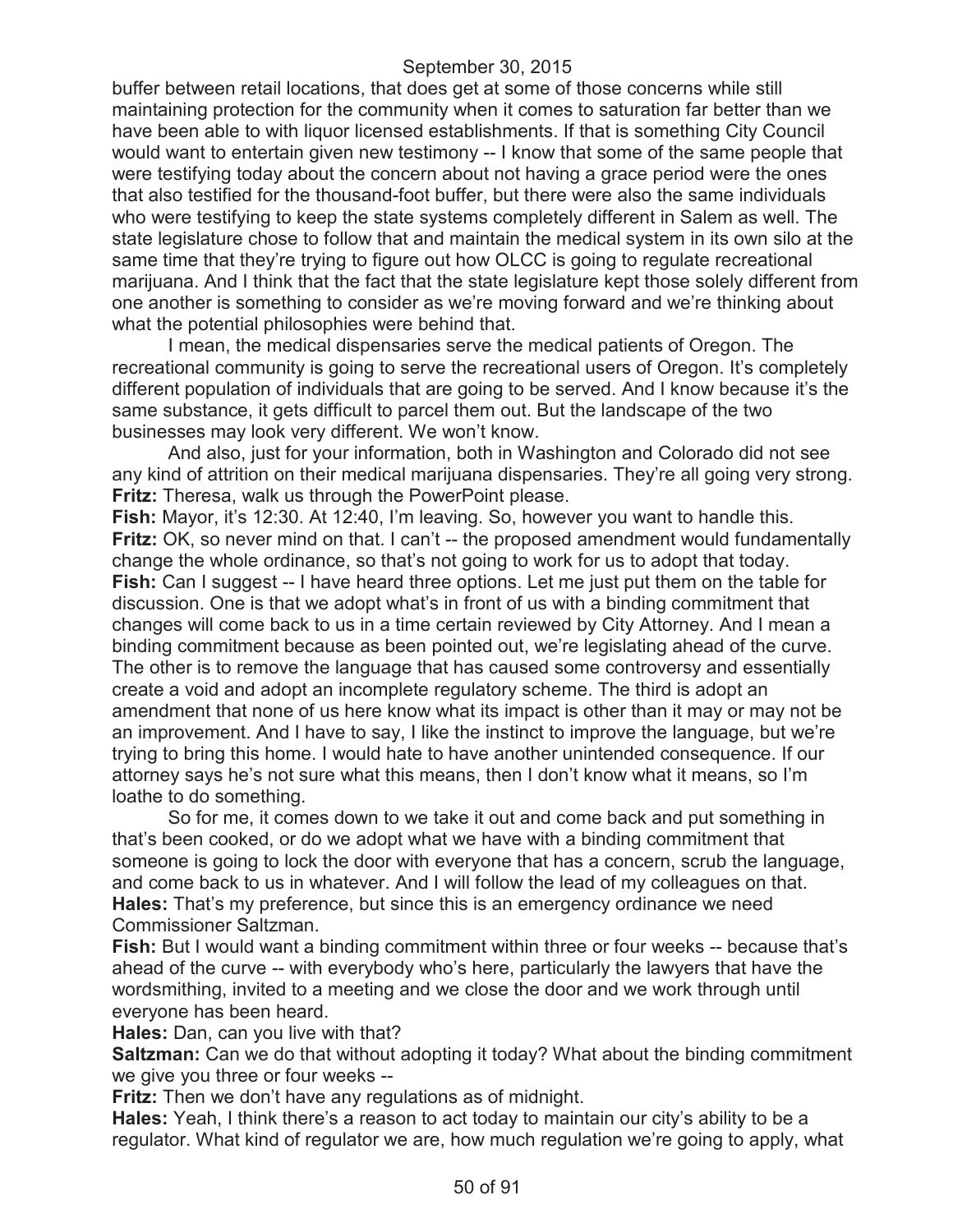the cost is, details like hours -- obviously you're hearing this Council still interested in bearing down on those. Dan, it may go more in the direction that you want, more liberal in its allowance for what businesses might choose to do, but for us to assert our right to regulate I think is pretty important and I think that's why I would like to act today.

**Fish:** Charlie, would you remind me the rules of emergency? If we had a quorum of three, can three pass the emergency or do we need a fourth?

**Hales:** Four have to pass it.

**Fish:** We have to have a four. It looks like there's three of us who have been told we have to have something in place.

**Fritz:** Commissioner Novick is in the air.

**Fish:** There are three of us would like to put it in place with a binding commitment that the final set of changes -- if any -- come back to us in three or four weeks. That's the approach I would urge our colleagues.

**Hales:** If we were able to, Commissioner Saltzman, said time certain date for that would you be willing to vote to adopt these regulations with an understanding that's an interim set of rules?

**Saltzman:** What's the binding commitment? Who's being committed to what? **Fish:** Don't commit me!

**Walters:** I believe the sense of the Council is that you're directing staff -- who, obviously to the extent that you're directing us to do so -- it is a binding commitment from staff to respond back within a time frame. And I haven't heard a time frame identified yet. I do unfortunately have a couple of other Council-identified priorities that are in place that I'm missing because of this discussion.

**Fish:** What about four weeks?

**Walters:** Four weeks would be ample amount of time.

**Fritz:** Commissioner, is that OK for you?

**Fish:** The commitment would be there would be a meeting or two scheduled so that anyone that has specific language concerns can come in, meet with staff and counsel, review it with the understanding that this Council does not want to have another hearing like this, and that whatever you come back to us on is the language that you can faithfully say to us has been scrubbed -- doesn't mean there won't be a critic or two -- but we won't have anyone saying, "I don't understand the language or haven't had a chance to test my language," then we'll either make the change or not.

**Fritz:** To the best of our ability, and also recognizing there will be others who will be involved in that conversation who have the other point of view --

**Fish:** I agree --

**Hales:** Understand --

**Fish:** But there's a difference --

**Fritz:** It's unlikely --

**Fish:** I don't like the difference of opinion -- I don't like arguing about abstractions.

**Fritz:** It's highly unlikely we'll be able to get to consensus given the changes, but we'll strive to do so.

**Hales:** I think clarity, if not consensus.

**Marchetti:** Can we send also send Council members and your staff the scenarios that we worked up for you?

**Hales:** Yes, I'd like to look at those, but this is probably not the time and place to go through those. So, Dan, I propose we act on this today but your vote is your own. If we do approve it today, I'll set a time certain date of the 28th.

**Moore-Love:** That's a pretty full schedule.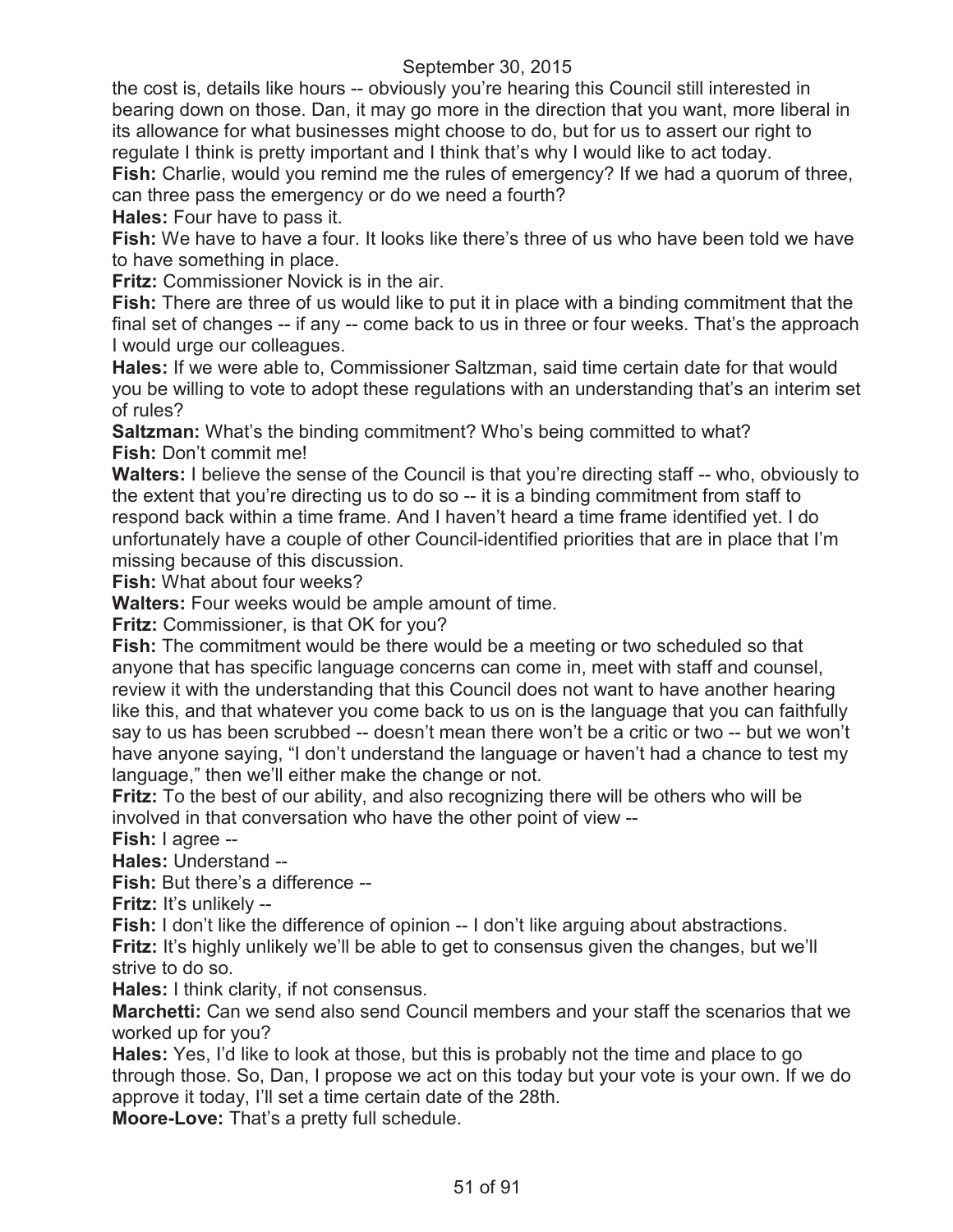**Saltzman:** I'm less concerned about whether it's four or five weeks. I mean, fundamental dynamic is what I'm concerned about, and that dynamic is -- I mean, this amendment was raised at the first hearing we had three weeks ago. There doesn't seem like there's been any giving on this issue. We heard about it at our first hearing --

**Fritz:** Actually, that's --

**Saltzman:** -- and so to come back in four or five weeks and you don't need my vote anymore and you're going to hear disproportionately I think from people who lost the battle. They lost the battle about legalizing marijuana. It was approved by voters. You have people out there still want to wish this away. And so, I feel my power is diluted. It's pretty good today because I can vote no and it will govern, but you bring something back in four or five weeks and it's going to be more just justifying your positions, I fear, and we're going to have the same testimony from people who are out there dealing with this in the real world hoping to making a living, hoping to respond to the law that was approved by voters. Fish: Fair enough. If we took the emergency clause off you're telling us we wouldn't have the regulatory framework in place?

#### **Marchetti:** Nope.

**Hales:** Not tomorrow.

**Fish:** Not tomorrow. In which case, what would happen?

Walters: Unclear -- [speaking simultaneously] -- first off, Commissioner, just as I heard Amy Margolis describe these amendments, this is something that they were working on through last night up and through this morning. So, I don't know that how this could have been something that was submitted previously. I know that there were other amendments that were submitted, I don't know that these were the same.

**Saltzman:** I'm not sure she submitted language but I know she flagged this issue at our first hearing.

**Marchetti:** She flagged the issue of the thousand-foot between retailer and dispensary - which we addressed -- in the 23rd hearing. And actually, Council adopted that amendment. This is something that is different.

**Fish:** And Dan, in fairness, you don't really have the leverage because when we come back to review the amendments, we can strip it out again. We're talking about either if we fail to get to four right now, we won't have any regs in place. We have to do that cleareyed. Or effectively, what we're saying -- let's go a four-week period -- it's almost like there's a sunset, but the agreement we'll come back and review the language and you will have a full opportunity to participate in that.

**Fritz:** Well, we take the emergency clause off we vote on it next week, we have a week of free for all and have regulations in effect within 30 days --

**Hales:** [indistinguishable] -- but Dan, I think we have a Council here that actually doesn't have any luddite leanings towards the days before this state initiative was passed. We understand this is the law. We're trying to make it work. We've made some progress in the hearings about how do we make this work for the existing businesses -- maybe not enough progress yet, but we made some progress about employees being able to utilize medical marijuana on the premises -- we think we fixed that. We're getting closer to at least what I had in mind with the thousand-foot perimeter and the ability to protect existing businesses that are already here and are local. I don't think we're there yet, but we're getting closer.

And so, we're talking about practical implementation issues rather than a philosophical divide over whether marijuana should have been legalized or not. We have some conflicting fears -- business owners who aren't sure we mean it in terms of where we're coming from on these regulations -- I hope you've been reassured in these discussions -- or that it will be clumsy and there will be unintended consequences that will screw up their businesses. I understand that fear, government is not always adroit. And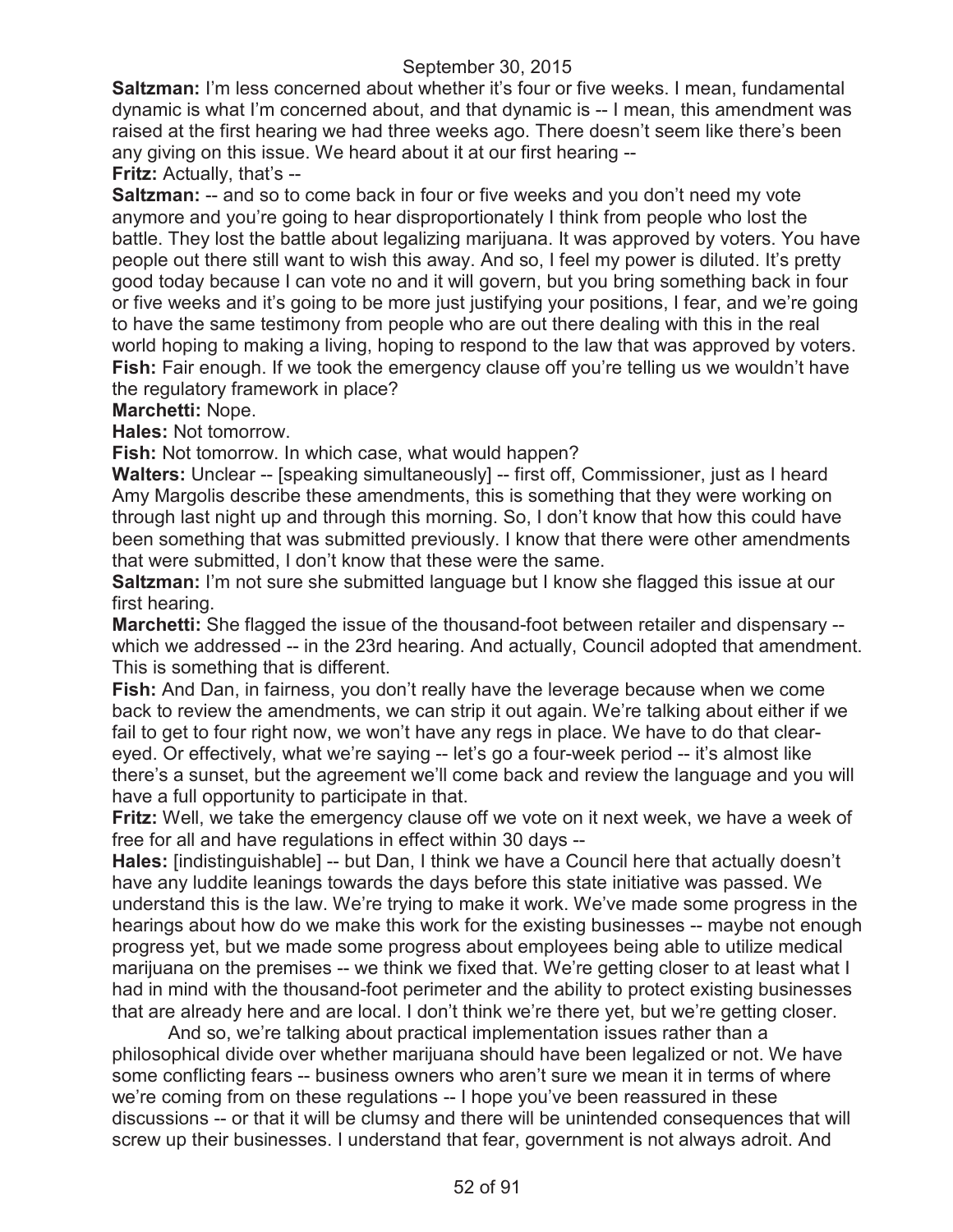then we have fears in neighborhoods about how disruptive these businesses are going to be. We'll learn as we go along, obviously, on all those fronts.

I want us to assert our ability to be a local regulator. And then, over time, tune those regulations to get to the I believe pretty high level of agreement we have about how it should work. You should legislate your hopes, not your fears. You have to listen to your fears and try to deal with them, but legislate for the condition that we want. And I think there's a fairly high level of agreement -- a lot of people of good will in this room -- about what we want.

Now, I asked our City Attorney this earlier and I'm partially reassured by his answer, but we have been in situations where the City lost out on its ability to be an effective regulator because of conflict with state agencies. So, I'm trying to lean towards regulation not because I want us to be a really tough regulator but because I don't want us to be back in the position we were with the lottery and the OLCC. And anybody who has dealt with those issues know how vexing that's been to our neighborhoods. My strategy here is to be a little more of a regulator for now, and make sure that we tune it and get it right. **Saltzman:** I'm willing to go along here with the commitment we revisit this in four or five weeks. I have a disadvantage, I was not here last week because it was a Jewish holiday, so I totally lost all that discussion and results, so I'm willing to concede that I may be missing something here.

But I also think that -- I'm hoping this commitment to look at not only the siting issue -- I do think there was so the testimony about the fees, and my fear is that we're doing this all on a cost of service but it's really hard to size down on a cost of service.

**Walters:** Just as a point of clarification, it's somewhat apples to oranges to compare the proposed fee schedule here with liquor licenses because that is on the liquor license side, a particularly vexatious state preemption where they told us we can't charge anymore -- **Saltzman:** My point is we're making some implicit assumptions about the extent to which we need to regulate this industry -- which could be totally unfounded after this thing has been unleashed for a while -- but we're still going to need to support the positions that we're funding because that's just what we do.

**Fritz:** They'll be fee-funded positions --

# **Saltzman:** OK --

**Hales:** But not indefinitely -- my philosophy is if we find we're overregulating and we don't need that many regulators, we'll have less of them.

# **Fritz:** Right.

**Fish:** Let me support my friend Dan Saltzman on this point. I'm interested in knowing whether we should expand hours of operation. I'm interested in knowing whether we should be an early adopter of a single unitary permit, not two. I accept the spirit of the Margolis amendments, I just don't know how they essentially work within it, so I'd like to know what you like and don't like about that, and I'm open to liberalizing the thousand-foot rule to make sure that the whatever the criteria we pick doesn't exclude someone who, on sort of just a gut, equitably we think should be protected because on a date certain they didn't have their license. I want to make sure -- the thing Mr. Sugerman talked about -- I want to make sure that definition doesn't arbitrarily exclude someone who otherwise is a sympathetic figure in our view. And I will join with you in looking at all those points, Dan, I just think we should adopt this now. We have a commitment to come back. And then hopefully, the final hearing will be the final hearing.

**Saltzman:** OK. I'm just asking for a broader commitment at the relook. **Fish:** Mayor, I move the question.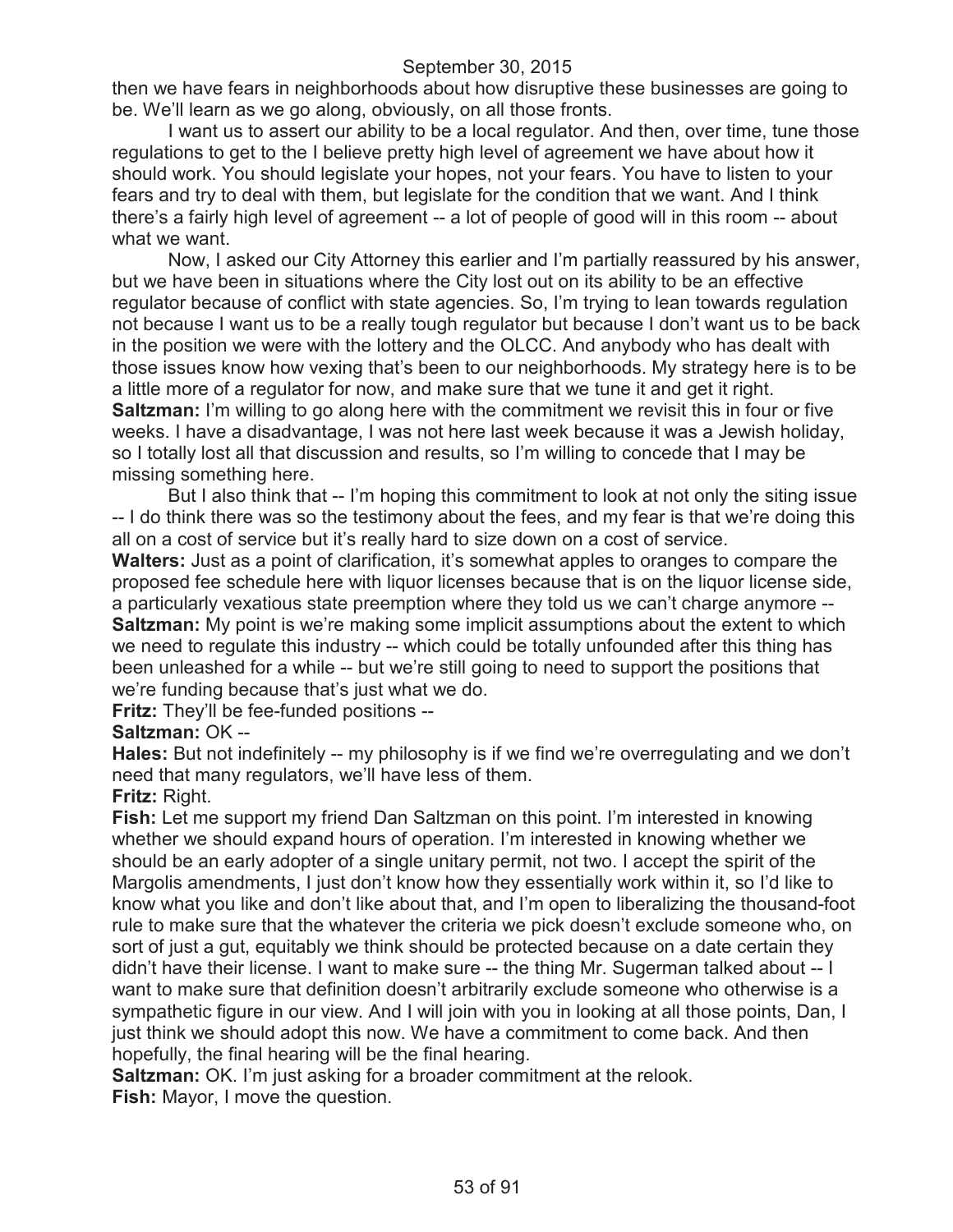**Hales:** OK, the question has been moved. After we vote, I will consult with the clerk here and now and see if we have a date we can name as a time certain. Let's take a vote, please, on the amended ordinance.

# **Item 1002 Roll as Amended.**

**Saltzman:** As I said, I'm going to support this today. I do want -- I appreciate the commitment to look at these issues, but I -- and "these" is plural, so it's not just a citing, it also is the issues around fees, hours of operation, other things that have been raised. Get everybody in the room and then let's hopefully have a unified front. Thanks for this discussion and testimony. Aye.

**Fritz:** Thank you, Commissioner Saltzman. I greatly appreciate that -- that's significant. I request, Mayor, that you don't work on the time certain for right now. I'm going to work with staff to do that. My goal would be to get it back to council by the 21st of October, which would then allow us to be looking to get any ordinance adopted before December 1st. Because as I said before, we are planning to come back with a proposal for how we're going to roll out the licensing and many other aspects. This is something we're going to work through together and with ONI's famed public process.

I became Commissioner-in-Charge of Neighborhood Involvement on July 15th. This proposal -- part of it -- was supposed to come back at the ends of July. I decided that we would wait and bring the whole package back together after an extensive public process over the summer. I greatly appreciate Theresa Marchetti and Victor Salinas, and Ben Walters, our City Attorney, for your work on this, and I appreciate the community involvement. This is going to be an ongoing thing. It's not one and done. It's not even going to be 10 and done, I don't think. We're going to continue to work on it. Commissioner Fish, I know you're late for an appointment. Happy Birthday. Thank you for staying. Aye. **Fish:** You know, I talked to a couple of people at the last hearing who had come in very frustrated with the process and weren't sure they were going to be heard and were pleasantly surprised that Council members engaged their concerns, raised questions, and did follow-up. I just have to say, in my experience on this body that happens more often than not. We are up here sincerely trying to get to the right outcome, and we sometimes get it wrong, but when people come and testify earnestly and marshal facts and make arguments, I hope more often than not people feel heard. There's a difference, by the way, to always getting what you want. I mean, I know that. I've been married for 25 years, I have kids, I don't always get what I want. But everyone expects to be heard respectfully, and I hope people feel heard. Because I've learned a lot through this process. People coming forward and testifying have made a huge impact on how this has evolved. So, credit to you for taking time to help us get it right.

The only thing left for me is whatever the ONI public process -- and Commissioner Fritz could write the book on that -- I'm expecting, Ben, -- Ben Walters? **Fritz:** He said he had another appointment.

**Hales:** No, he's still here.

**Fish:** Just give me a second, sir. I have to talk to my counsel. I'm expecting that there will be a meeting co-convened by ONI and our legal team -- Rose Room, wherever you want to do it -- where people who have language concerns can come in and run it up the flagpole. That's different than having a public hearing and any other kind of -- I want to make sure -- because we're getting into the really refined stuff here. And I ultimately want to be able to ask Ben, our attorney, "what's the difference between this language and that language?" So, I'm expecting there will be at least one meeting where people can come with their proposed changes and they can get feedback from staff, and legal can take a look at it so that we get that advice. That's separate from any other public process and that's the basis upon which I'm going to vote aye. I really appreciate this debate and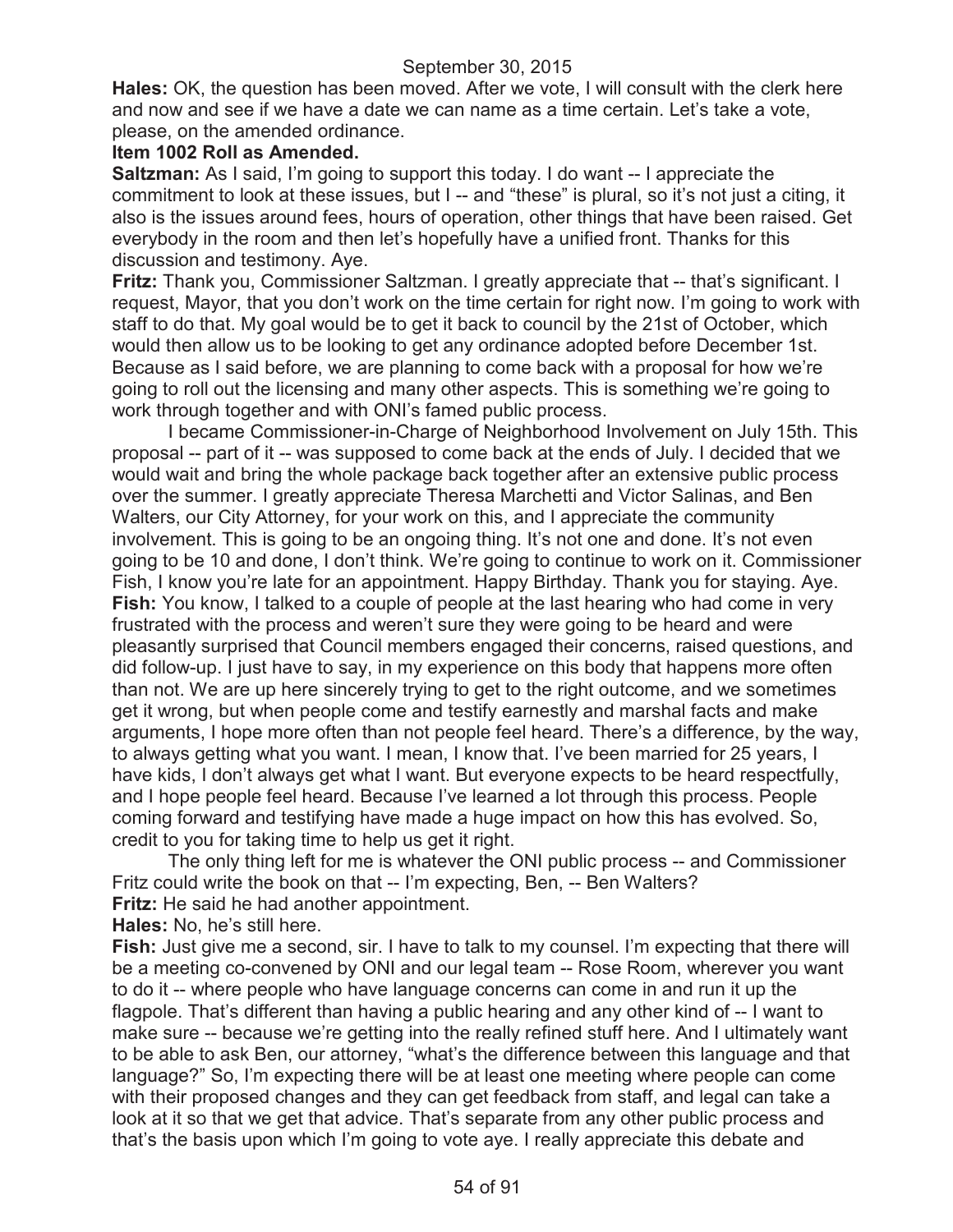discussion because I think it's been actually very productive and I think we're getting to the right place. Aye.

**Hales:** Like I said enough, I looking forward to that process and to getting back to this informal Council session. Aye.

**Fritz:** Thank you very much.

**Hales:** Do we want to set a date? You're saying don't, but my expectation is similar to Commissioner Fish, which is that there will be these discussions about language between staff and interested parties and that we will return to the language of the regulations in Council so that Commissioner Saltzman and the rest of us that still have concerns about issues like fees and hours will be able to address those.

**Marchetti:** Thank you.

**Salinas:** Thank you.

**Hales:** Everyone have that understanding?

**Fritz:** You voted aye already?

**Hales:** I voted aye.

**Fritz:** If I may say, yes, we will do that and more. All this and better we shall do. There's a lot more to be discussed on this issue and I will try to avoid to the extent practicable as I always do to have further emergency ordinances because it's better when we have more time to do deliberate.

**Hales:** Thank you all. We're recessed until 2:00.

At 12:57 p.m., Council recessed.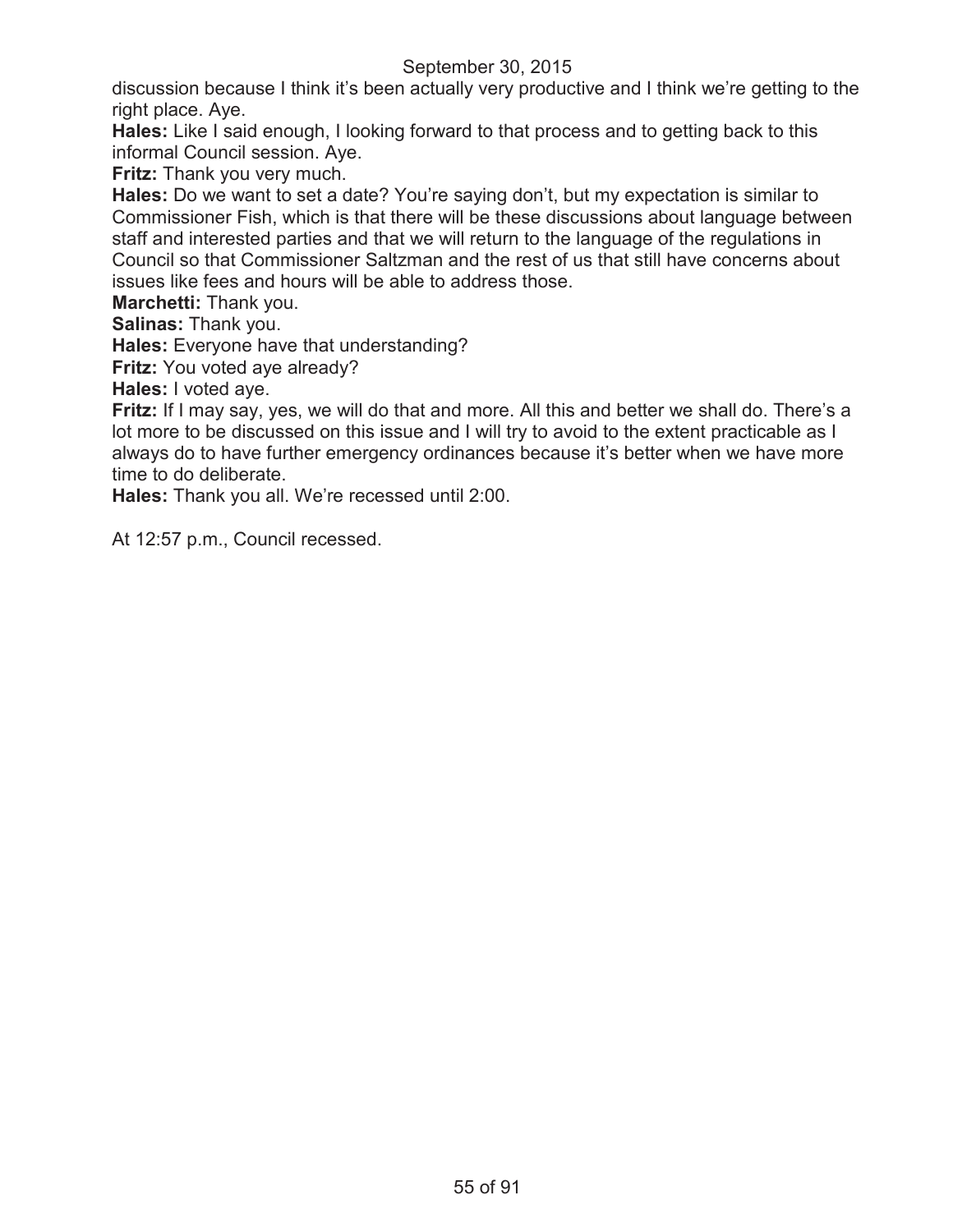### September 30, 2015 **Closed Caption File of Portland City Council Meeting**

This file was produced through the closed captioning process for the televised City Council broadcast and should not be considered a verbatim transcript. Key: **\*\*\*\*\*** means unidentified speaker.

# **SEPTEMBER 30, 2015 2:00 PM**

**Hales:** Welcome, everyone. The Council will return to order for our afternoon session. Would you please call the roll?

**Saltzman:** Here. **Fritz:** Here. **Hales:** Here.

**Hales:** And I believe Commissioner Fish will be joining us momentarily. Bear with us, folks, I know you're here for the afternoon item but we have a couple of things left over from the morning calendar that we need to deal with.

#### **Item 1003.**

**Hales:** Commissioner Fritz.

**Fritz:** [inaudible]

**Emily Roth, Portland Parks and Recreation:** Great. Good afternoon, Mayor Hales and City Council. I'm Emily Roth, the senior natural resource planner for Portland Parks and Rec.

**Shannah Anderson, Bureau of Environmental Services:** Shannah Anderson with the Bureau of Environmental Services.

**Roth:** Riverview natural area is a 146-acre natural area located on the west side of the Sellwood Bridge between Lewis and Clark College and Riverview cemetery. In 2011, the City acquired the property from the cemetery, and Metro holds a conservation easement on the property.

Parks and BES have been partnering to plan for site starting in July of 2013. We hired ESA Vigil-Agrimis to provide consulting services to lead the public involvement process and develop the plan. We had our first public advisory meeting in September 2013.

At this time, we have almost reached completion. Once completed, the Riverview natural area management plan will identify future investments on the property that will protect water quality and hydrologic functions of seven streams, enhance fish and wildlife habitat, improve forest health, and provide access compatible with the protection of natural resources.

In order to do this, Parks and BES are requesting \$10,000 be added to the consultant contract. The additional funds are needed to complete the public involvement process and the management plan. Parks proposes using \$5000 of the mitigation money we receive from the Sellwood Bridge project, and BES proposes using \$5000 from the sewer system operating fund. So, no general funds will be allocated towards the completion of this project.

Parks and BES will continue to partner on this important planning process, and we look forward to completing a plan to move forward with implementing the recommended actions.

**Hales:** OK. Questions? Thank you very much.

**Fritz:** Thank you for your patience waiting.

**Hales:** Yes, sorry you got delayed. Is there anyone here to speak on the item? If not, then we'll take a vote, please.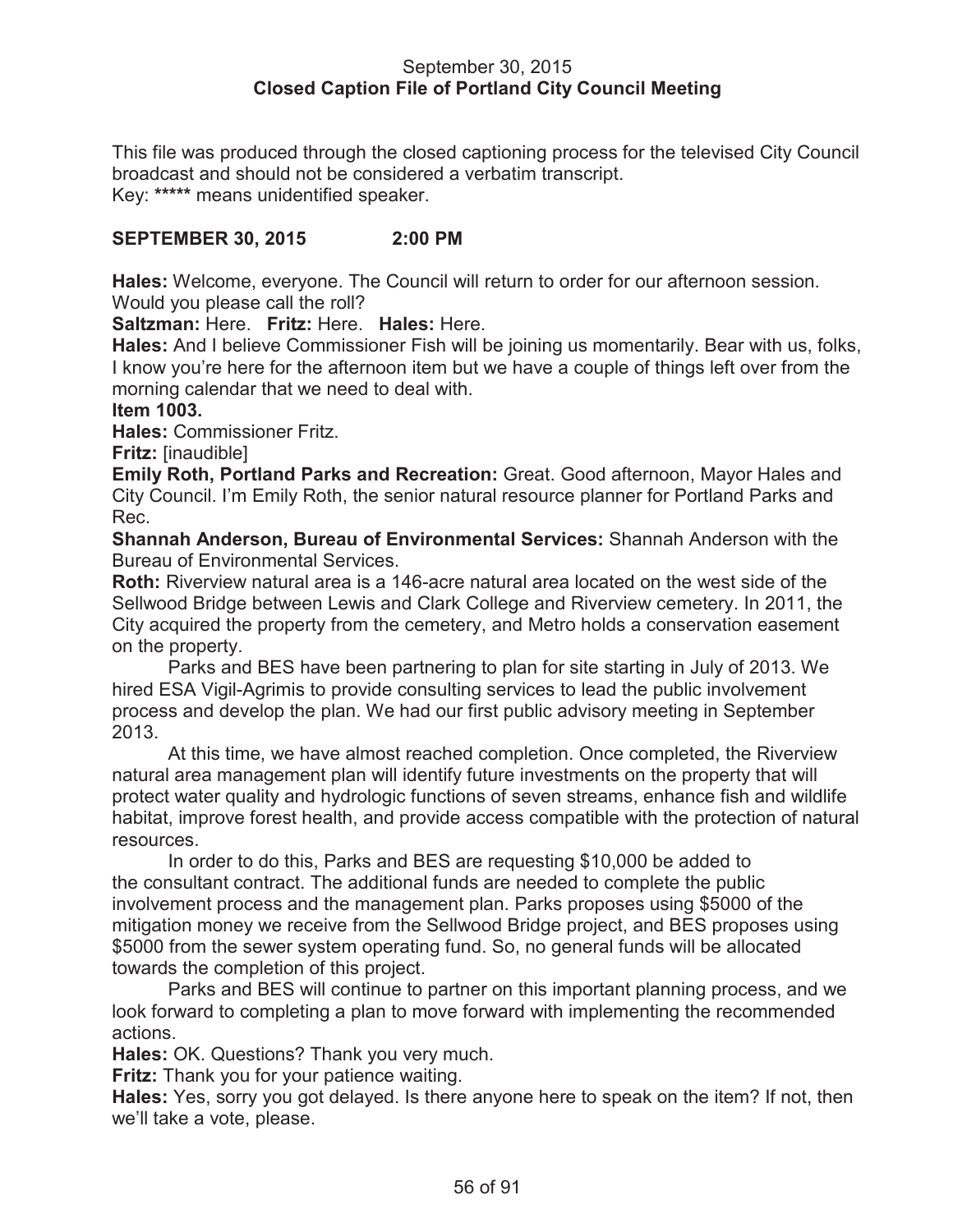**Fritz:** We have to wait for Commissioner Fish. I know that Commissioner Fish, having partnered with me for this process throughout with the partnership between Environmental Services and Parks -- is very well aware of this and is also very appreciative of your service. Having had the hearing and nobody wants to testify, we can close the public hearing on vote on it -- and you don't have to stay for that.

**Hales:** That's what we'll do. We'll close the public hearing and return to the item later in the calendar to take action.

**Roth:** OK, thank you very much.

# **Item 1004.**

# **Item 1005.**

**Hales:** Commissioner Fish has requested -- unless there is any objection -- I will grant the request to remove both of those items to his office. Done. OK, now Wednesday afternoon Council calendar.

# **Item 1006.**

**Hales:** Commissioner Saltzman.

**Saltzman:** Thank you, Mayor. Five months ago, the Portland Housing Bureau was before this body and we presented the first phase of our State of Housing Report in Portland. We are here to present today an update.

The first report drew on current market data to provide City Council with its first realtime look at the state of Portland's housing market. In the second and final phase of the report, we continue to assess the market but we also look inward and provide an honest self-evaluation of the progress towards the City's affordable housing goals that were established in various planning documents going back to 1980. In some cases, the City is meeting and exceeding -- has met and exceeded these goals, and in others, there is still much work to do.

There is some good news in this report. A detailed look at the Housing Bureau's production shows more than 1100 new units of affordable housing currently in development, including more than 170 targeted towards extremely low income households. These 1100 units represent -- when they're built and occupied -- represent an 8.4% increase in the city's affordable housing supply.

But overall, I think as everybody realizes, the picture painted by this report calls for urgency around resource-generation solutions. This morning, I announced that we will shortly be issuing a notice of funds availability or RFP upwards of \$60 million for affordable housing production, which we estimate will fund and construct about 600 more units of affordable housing. The City and the County have made significant commitments of general fund resources, as well as setting aside our urban renewal dollars to reach the goals that represent the values that Portlanders have for our city, which is to achieve true income diversity in all of our neighborhoods, to ensure that families that work in Portland can afford to live in Portland, and to ensure that long-term residents who are living on fixed incomes will have a safe and comfortable place to live when they retire. To achieve these visions that all Portlanders share, we do need more income sources for affordable housing.

And towards that end, as I mentioned, we talked about the \$60 million we're releasing for investment shortly. We're also in the final stages of crafting an incentive zoning proposal, which will go before Council early next year, which could produce upwards of \$10 million a year for affordable housing. Next month, the City Council will have a chance to increase the amount of urban renewal dollars that is dedicated to affordable housing, and I will be asking the Council for a hefty increase in the percentage that we devote because this city needs it. I also will be asking to move forward with a linkage fee for affordable housing, which measures -- a linkage fee study would measure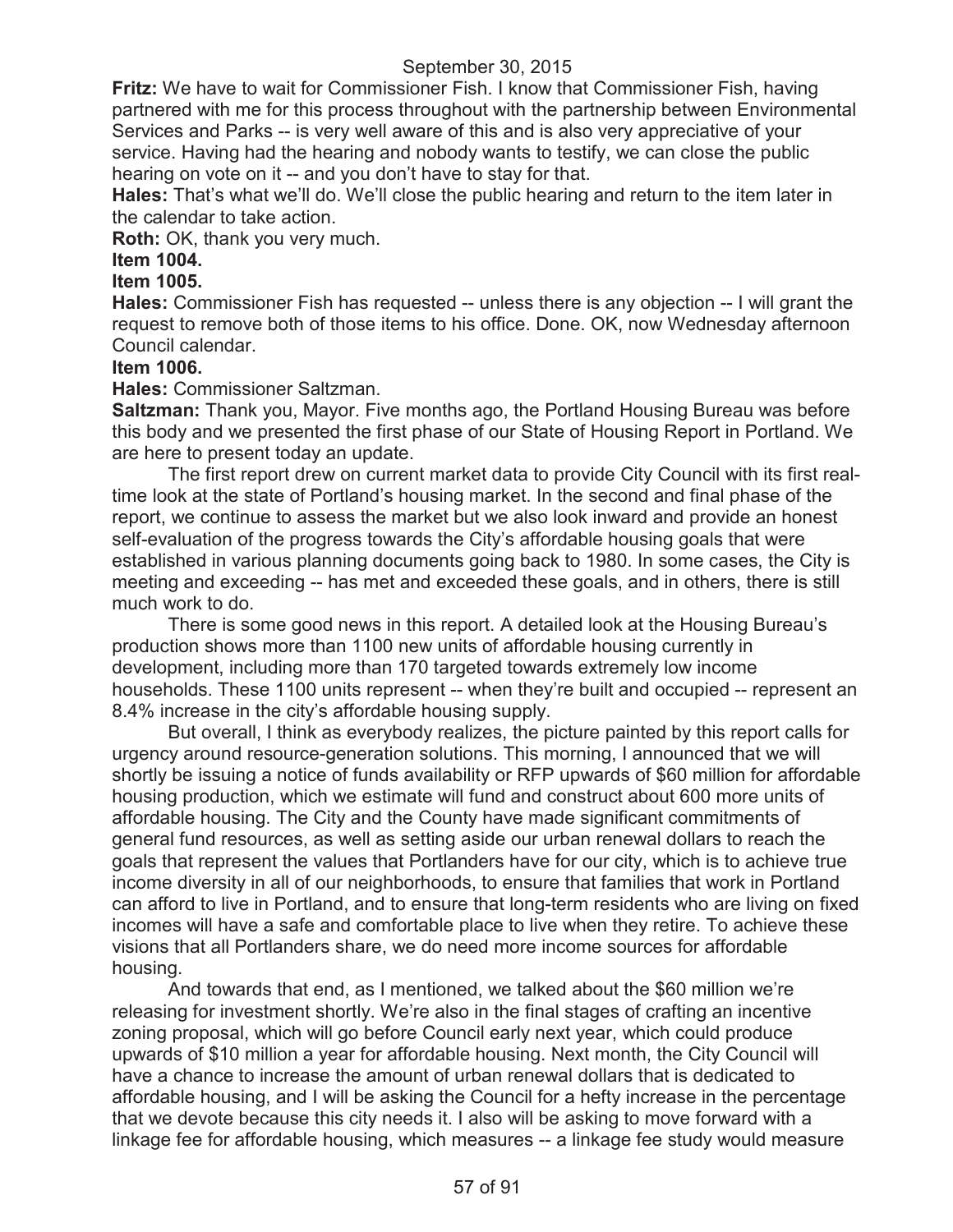the impact that new developments create on the need for affordable housing and of the study goes well, will be able to charge developers an assessment based on that impact. We will reintroduce -- late breaking news -- the proposal to dedicate the short-term lodging rental tax to affordable housing. We will bringing that back --

**Fritz:** I don't understand, we already allocated that in the budget. For next year? **Saltzman:** Yeah, for next year. We're going to bring that back again as well, and then -- so to take us through the full report, our new director, Kurt Creager -- relatively new -- and Matthew Tschabold, our equity and policy manager. I'll turn it over to you two gentlemen. Take it away.

**Kurt Creager, Director, Portland Housing Bureau:** Thank you very much, Commissioner, Mayor Hales, members of Council. My name is Kurt Creager, Housing Bureau Director. This is my thirty-eighth day on the job and it's my pleasure to come before you a second time.

There's a Pearl Jam song called Wishlist and there is a line in the song, "I wish I were a messenger and all of the news was good." Well, I am a messenger and unfortunately, not all of the news is good. I'm here to encapsulate at least a portion of that news and we can get into more detail as you desire.

As Commissioner Saltzman has described, we've achieved many good things in the last few years. One thing that I think really deserves recognition is we have strong ongoing central city growth. Many cities do not enjoy the level of investment in their central city as we are seeing here today. The face of Portland is changing. It's increasingly younger, it's increasingly more well-educated, and Portlanders are increasingly racially and ethnically diverse. But not all of the news, as I mentioned, is good, and some, in fact is deeply disturbing.

The rapid rent increases and historically low vacancy rates are creating lots of economic displacement. The income disparities are widening significantly. And as mentioned this morning, homelessness is intractable. Statistically not increasing, but not diminishing at the level that we would like to see. And in certain populations, especially people of color, the rate of growth is alarming -- some 48% amongst African Americans and 15% amongst women.

Neighborhood choice is also diminishing. As the city is changing, we're seeing a shift in communities of color from north/northeast to south/southeast. And I don't think it's an overstatement to say that's an economic diaspora. People being displaced -- often involuntarily -- as renters, and going to the least-cost place.

One indicator of that which is not in the report is something that housing authorities measure, which is the turn-back rate of housing choice vouchers. Family waits several years, they get a voucher, they have to find a landlord to take that voucher. In 2011, the utilization rate was 91%. This year, it's 75%. And if it's any foretelling of the future, Santa Clara County is under 50%. So, it's very troubling that people cannot find a place where a landlord will take a voucher. If they're on a fixed income, they have a choice of perhaps leaving the area -- going to Boise, going to Spokane, where the fair market rents are lower. If they have a job, they really don't have a choice and they often have to turn that voucher back. So, we are concerned about neighborhood choice diminishing.

The other thing I would mention in the area of rental housing affordability is -- and think the Oregonian captured this reasonably well in today's edition, I think the Willamette Week also ran a story on it -- and that is rents have increased on average \$100 a month in the last 12 months. However, this data is looking in the rearview mirror. As we were preparing this study, I think it's fair to say that we noticed that the velocity of rent increase this summer was actually increasing during the months of July and August. We started to see increases in the double digits, putting Portland slightly ahead of Oakland in the year-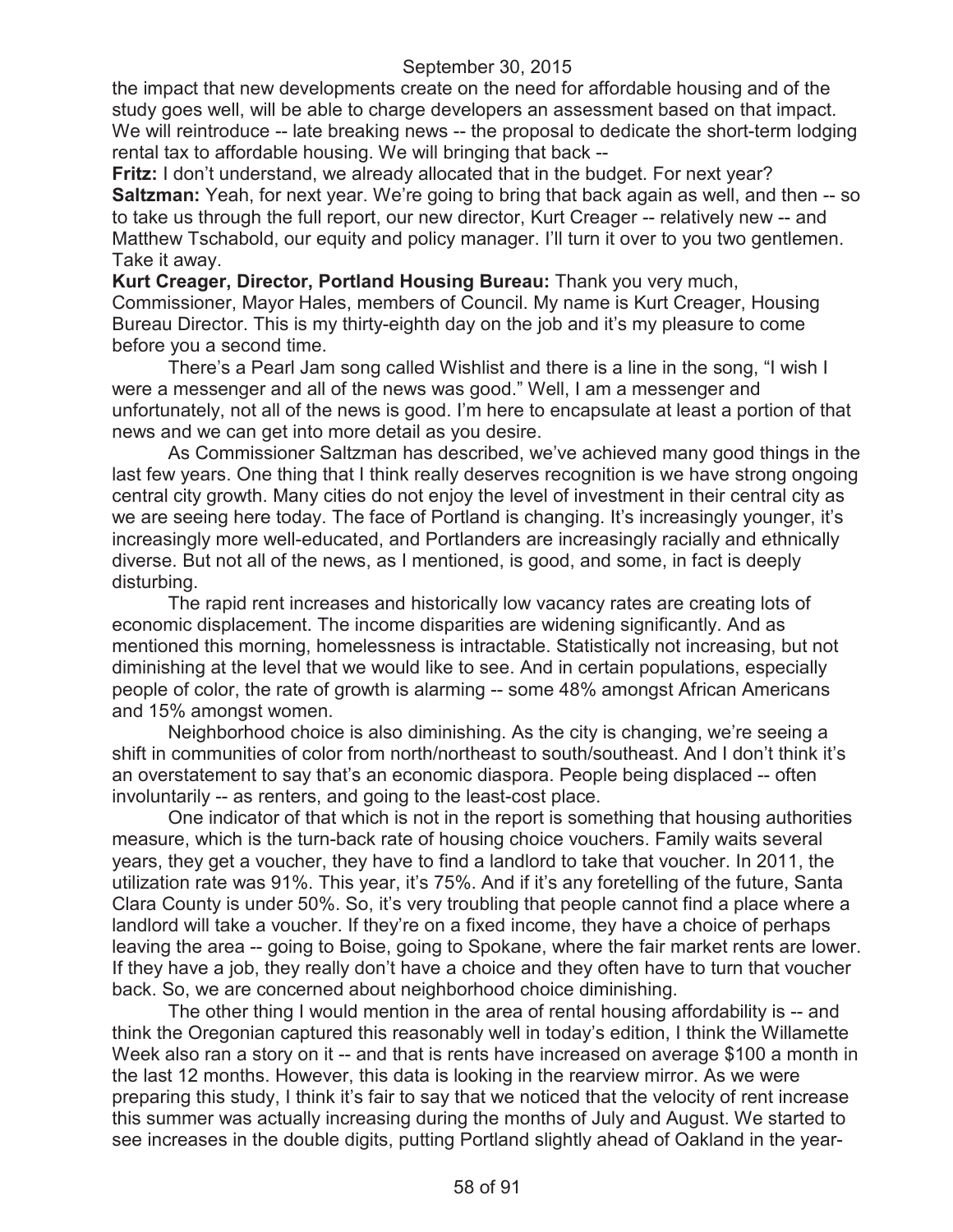over-year rent increase of about 15%. As illustrated in this graphic, you're seeing a shift of available resources. Of course, people at 30% of median family income are not finding any rental affordability. Those at 60% may find affordability in certain St. Johns neighborhoods and certain southeast neighborhoods. And of course, 80% of median family income households have slightly more choice in their selection.

I do think it is worth mentioning home ownership. Those that own homes perhaps take some solace in watching their values go up. I get a little email from Zillow every week, it seems like, and they let me know how much more my house is worth this week than last week. But those that doesn't own homes -- it creates a sense of desperation. Even if they have income or a down payment, their choice in the marketplace is increasingly scarce. As you can see from the graphic using the three-person household, people are increasingly only finding choices in the south and southeast neighborhoods.

And while there are many qualities in those neighborhoods, they are not wellconnected with job opportunities. High-capacity transit is generally not available in those areas. So, people are moving from opportunity-rich locations who may be transit dependent and they are going into opportunity-scarce neighborhoods where they themselves are encumbered by greater transportation costs. That puts a double burden on household budgets.

Some of this data was of course in the original State of Housing report. It's been updated. But the big news in this report is our self-review of policy targets and our accomplishments. And I must say that we have been flinty-eyed, we have been objective, and I think we have been tough on ourselves about how we have been doing with respect to policy targets. And while there's a lot of information here -- I'm not going to cover it all, I wanted to hit the high points. And I could say that with respect to the comprehensive plan, 1980 comprehensive plan, central city plan, we're generally meeting targets as it relates to the distribution of affordable housing, the opportunities for racial equity, and accommodating a diversity of household incomes and household types. There are many measures called for in those plans and we have achieved about half of those measures.

However, on the flip side, the other half of those measures we did not accomplish. The City was preempted in the legislature from enacting excise tax for affordable housing. It has been further stymied in its efforts to link growth and development to affordable housing programs and availability.

The financial resources have generally fallen short and programming outside of the urban renewal areas is falling short.

I want to highlight the central city no net loss policy because I think it really is perhaps the biggest shortcoming to report to you. That is there was a very strong aspirational goal to ensure that there was no net loss of affordable housing in the central city. We have been tracking regulated units, market units, and the total units, and I call your attention to the middle two columns, the market unit column. It compares what the market affordable units -- that means they didn't have a regulatory agreement, they did not have public funds, and they were privately owned units that happened to rent at affordable rates in 2002 -- with where we are today in 2015. As you can see, in the Central Eastside, we have gone from 464 market affordable units to 83. In the downtown core, 1048 to 91. Goose Hollow -- one of my personal favorite neighborhoods -- 785 to 83. The Lloyd District, 97 to 10. And the River District, 502 to nothing at all.

What I would take away from this is that this goal was aspirational but it was never capitalized. We didn't set aside the money nor have the regulatory framework in place to preserve those market affordable units. We didn't buy development rights, we didn't buy the property, we didn't preserve and protect the units. We had a hope that the owners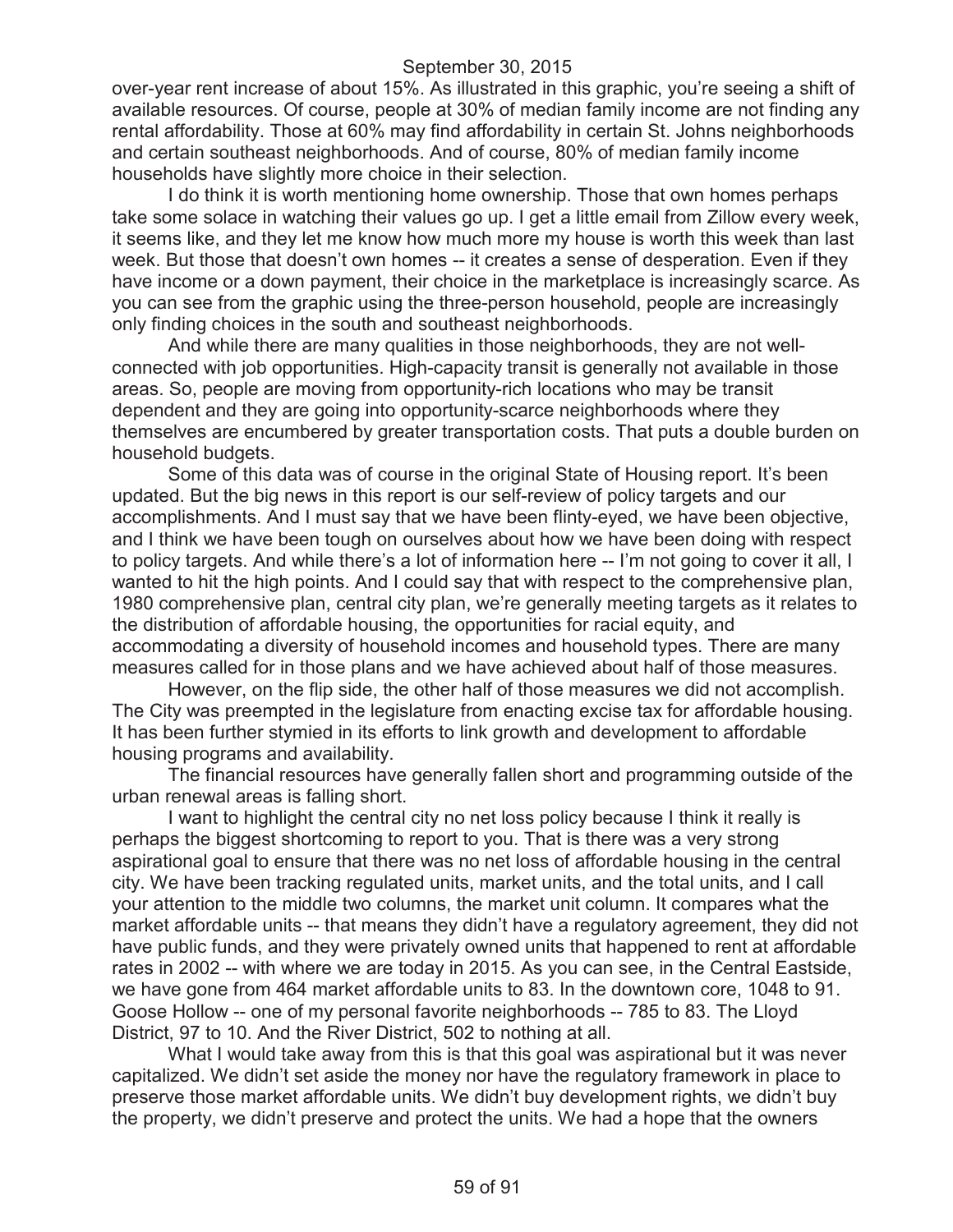would protect them, but of course, they didn't have a financial motivation to do so. So, they were lost to higher and higher market rents.

The total units is not all together a bad story. I think it's worth mentioning, as I mentioned earlier, that we've produced a lot of units in the central city. We had [indistinguishable] units, we now have 6861, and we are adding more as we speak. I call your attention to the River District, which I think is a particularly bright spot. In 2002, we had 1987 units. We now have over 2500 units. And depending on how your decision proceeds with respect to the U.S. Postal Service property, that River District number could be substantially greater. In fact, we could get a long way towards our goal in the River District and in the Central Eastside to restoring the original 2002 number. I don't think all is lost.

But for me, taking this as a message -- as we come to you with new policies, we need to come to you with a capital plan to achieve your goals. It's not enough to set policy priorities. As professionals, we need to bring back to you capital plans which actually achieve those goals.

With respect to the URA targets, I'm pleased to report that the 30% minimum policy that was established for housing has been exceeded -- and in some areas, significantly exceeded. We are meeting the preservation and production targets for households between 30% and 80% of median family income in the South Park Blocks. We're meeting the preservation and production targets between 30% and 80% of median family income in the Downtown Waterfront. We're on track -- that means to say that we still have time and we are making good progress -- in the North Macadam Urban Renewal Area. We have met the unit production of 60% of MFI and we're tracking and need to provide greater effort in those additional units between 30%, 50%, and 80% of MFI in North Macadam. In the River District, we need additional units between 50% and 80% of MFI, but we are meeting the unit production at 30% of MFI, which is the most difficult population to serve and the most costly population to serve.

We are not meeting, however, the Central Eastside, the Gateway regional center, the Interstate corridor, and the Oregon Convention Center targets. Each of those has a different quality. The Central Eastside, as you know, is an industrial sanctuary. There's not a lot of residential property there, although we are seeing private developers move forward with projects and we hope to link those with our MULTE property tax exemption so that the private sector can help deliver affordable units on projects that are under construction there. The Gateway regional center has not seen a lot of growth in its entirety. The NOFA - - the notice of funding availability that Commissioner Saltzman mentioned -- does include Gateway URA site which we will jointly underwrite with the Portland Development Commission. So, as we go forward with the notice of funding availability, there will be a Gateway site that is also offered for development at the same time.

**Fritz:** I don't understand that statement because on page 13 of that report, it shows Gateway is the leading area with over 8000 new people living there. And similarly on the next page, it shows Gateway as second only to the central City, household growth by neighborhood.

**Creager:** I think it's the dedicated affordable units we're short of. **Fritz:** It's the what?

**Creager:** It's the dedicated affordable units we're short of. We're seeing growth in Gateway, but we're not seeing dedicated affordable units in Gateway to the same proportion that the policy called for.

**Fritz:** I think in the Gateway area, some would say that is a good thing. Previously, they had more than their share of affordable housing, so if we are getting more market rate housing there, that's a good thing for the vibrancy of the Gateway district as a whole.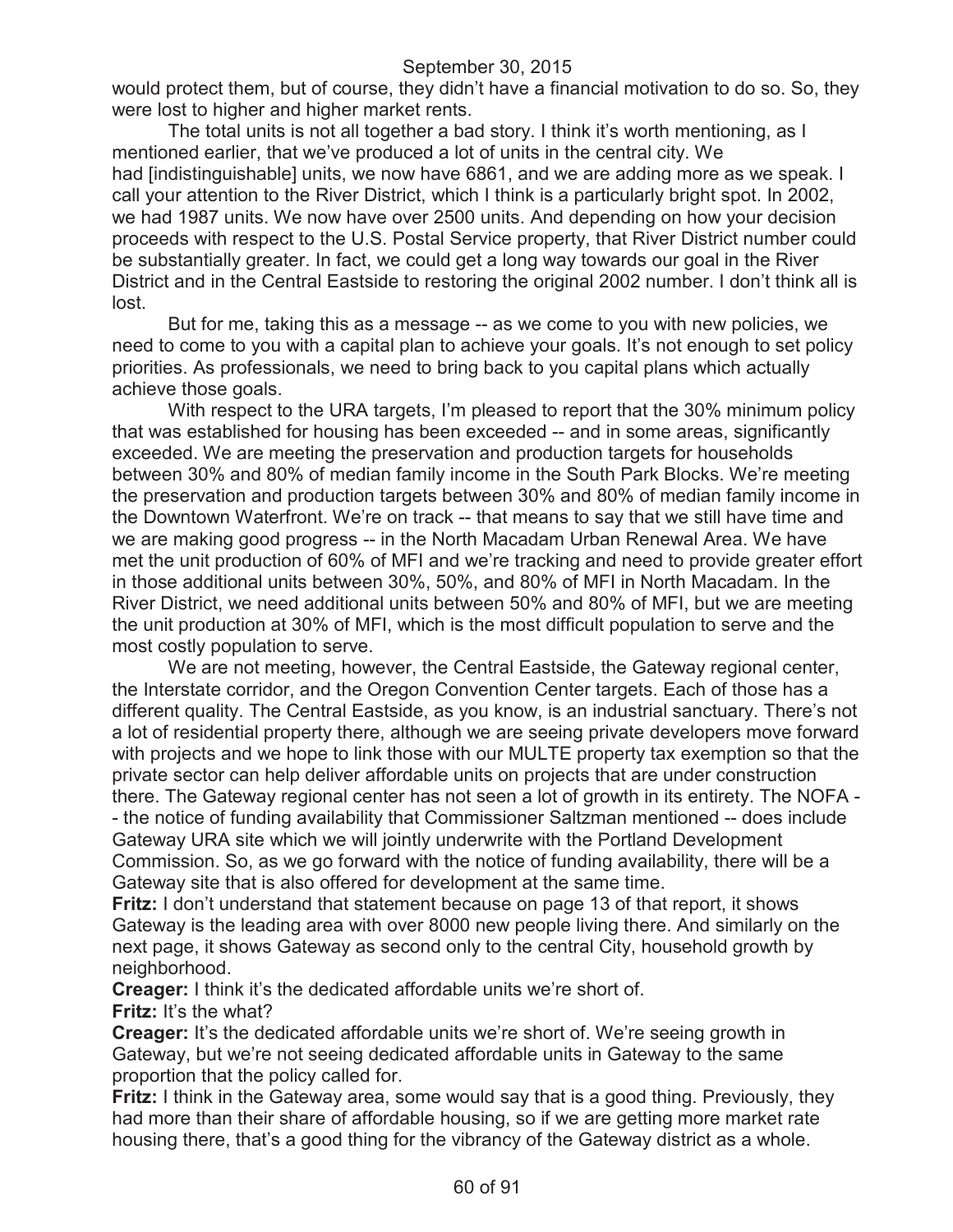**Creager:** It is a fleeting win, however. As we saw in Interstate, you can go from an affordable community to quite an unaffordable community rapidly. And we're seeing this wave of economic displacement move east and frankly, Lents and Gateway are going to see high rent increases and economic displacement for the folks that are there now. Just because it's affordable today doesn't mean there's anything in place to keep it affordable in the future, and that's what the sad story is of the downtown no net loss policy. We could lose those units in the market in the next three to five years quite easily.

**Fritz:** It sounds like you're proposing to build our way out of losing affordable housing, that the only way we can keep housing affordable is for ourselves or nonprofits to own it? **Creager:** No, we think there's a role for the private sector, and frankly, I'm calling developers that are under construction with projects as we speak so that as they are implementing their project, they will consider setting aside a proportion of affordable units in those properties. That is under your \$3 million appropriation for the MULTE property tax exemption. They are only required, however, to keep the units affordable for 10 years. So, it's not a long-term affordable, but it is a short-term opportunity.

**Fritz:** Have we considered requiring a certain number -- a certain percentage of affordable units as a reward for the privilege of building in our highly desirable market?

**Creager:** Indeed we have, and I think that was the whole basis for inclusionary zoning in the state legislature. The City Attorney has worked with our office, and we were unsuccessful in the last legislative session. We will keep pressing on that issue.

**Fritz:** Have we delved into what preemptions are covered by exclusionary zoning - inclusionary zoning by the legislature? Are there any variations of something that we might able to require that we would be allowed to do?

**Creager:** Generally, we're allowed to do ownership housing. The basic preemption is on affordable rental because of the ban on rent control. It's been imputed that for us to control the market rents through an inclusionary housing policy would be a de facto rent control. So, we need to work on that. There are many jurisdictions that make inclusionary work for ownership, including Boulder, Colorado. I last worked in Fairfax, Virginia which for 25 years has been doing inclusionary housing for both ownership and rental. There's about 2700 units of affordable housing on the ground that were developed into their affordable development unit ordinance, and there's another 4500 in the pipeline mostly in the silver line corridor, which is a metro rail corridor between [indistinguishable] and D.C.

**Fritz:** Are we allowed to do that here?

**Creager:** No, not for rental.

**Fritz:** No, for ownership?

**Saltzman:** Not for home ownership, either.

**Creager:** It is not currently available for homeownership, either. We are asking for that authority and will continue to press for it.

**Fritz:** So, there's nothing we can do. Can we add additional fees if there isn't affordable housing?

**Creager:** Well, the current fee structure I think has to be related to actual impacts. As Commissioner Saltzman mentioned, we proposed in the fall BMP an appropriation of \$130,000 to prepare a nexus study. That nexus study would evaluate the impact of employment on housing demand by sector. So we would look at residential, commercial, and industrial development to impute what kind of housing demand is created by those businesses. The nexus study would help us determine what the appropriate fee would be. This is used in Boston, San Diego, San Francisco, Sacramento. It's not currently allowable in Oregon. Seattle is currently considering it. So, we will develop that idea over the winter and hopefully early next year, we'll have a proposal for you with respect to that fee. **Fritz:** Thank you.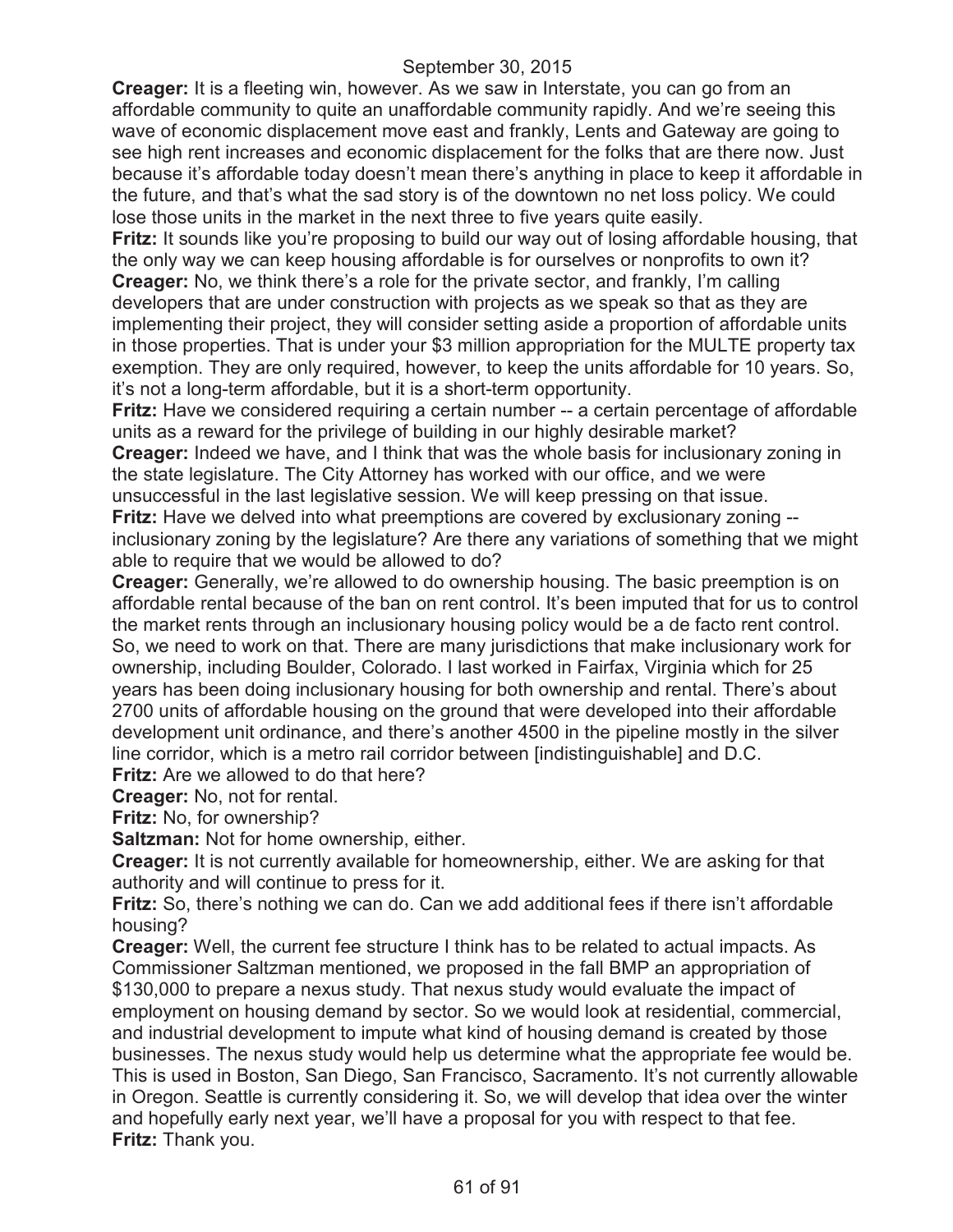**Creager:** The other thing I would mention is that our home ownership and home repair targets in the Lents Town Center area have fallen short. We think that we can improve upon that. We call it to your attention because it needs improvement.

With respect to City programming, I'm pleased to report that we've produced 3285 units since the bureau was created in 2010. They fall into different income categories. Some 2112 units are at zero to 30%. We have units up to 40% of AMI number and 643 those up to 50% of AMI, over 4000. Those at 60% of median family income, at nearly 6000 -- 5907, and those up to 80% of median income at 471. And I might point out some of the units occur in the same building, mixed income buildings. They are not free-standing 90% of AMI projects. They might be a mixed income project to get us to that number.

The regulated units in production -- and we have a detailed list of our pipeline in the report -- includes 1113 affordable regulated units in production. In addition, there are some market rate units as part of larger projects which are mixed income.

**Fish:** This chart -- this is just new units, you're not adding preserved units? **Creager:** That's correct. Those are new units.

**Fish:** I mean, I would encourage you to think about adding that preservation units because since you are -- since the bureau was at risk of losing a ton of those and spent a lot of money to preserve them and then create a 60-year covenant, that is, in my view, de facto adding new units.

**Creager:** Mm-hmm.

**Fish:** You went from risk of loss to 60 years of preservation. And I -- in some instances, ironically, that's actually a better deal than the new stuff. So, I just think it is worth adding. **Creager:** And I might be stating it incorrectly. Matthew, are there some preservation units in the list?

**Matthew Tschabold, Portland Housing Bureau:** In the production pipeline, currently there are two preservation units, but the rest are new construction.

**Fish:** Yeah. And the other thing is even though the Housing Bureau wasn't officially created until 2010, it was getting a divorce in 2009. I think we can still --

**Tschabold:** There was a separation agreement.

**Fish:** [laughs] Yeah, a separation agreement. I think we can still give the bureau credit. I would -- even if you added a second line for added preservation without blending it in. I just think the risk of losing a unit and then using public investments to create a 60-year asset is de facto -- I think anyone would look at that as the equivalent of a new unit.

**Creager:** The two preservation -- I recognize that Maggie Gibson is in a preservation project, Matthew, but what's the other one?

**Fish:** [indistinguishable]

**Tschabold:** Yeah, that's it.

**Creager:** We'll continue to track those separately. Sometimes, the most affordable housing is the housing that you already have, right? It's a matter of restructuring that financing. The report parenthetically also gives a great deal of credit to the 11 by 13 initiative, which was highly successful and a real bright spot, I think.

Even though we have a good production pipeline of some 1300 total units, I would say that production pipeline is wholly insufficient to meet the current-day need. As I look at our resources and how best to deploy our resources -- first, I want to thank Commissioner Saltzman for using forward with the NOFA and announcing it today. We really need to be doubling, if not tripling our actual production to get any sort of sense of accomplishment to meet our goals.

That will require a slightly different way of doing business. We can't continue to operate in the same way that we've done in the past. I'm very pleased to see some largerscale projects come forward. I toured the Abigail recently. Of course, it's completely topped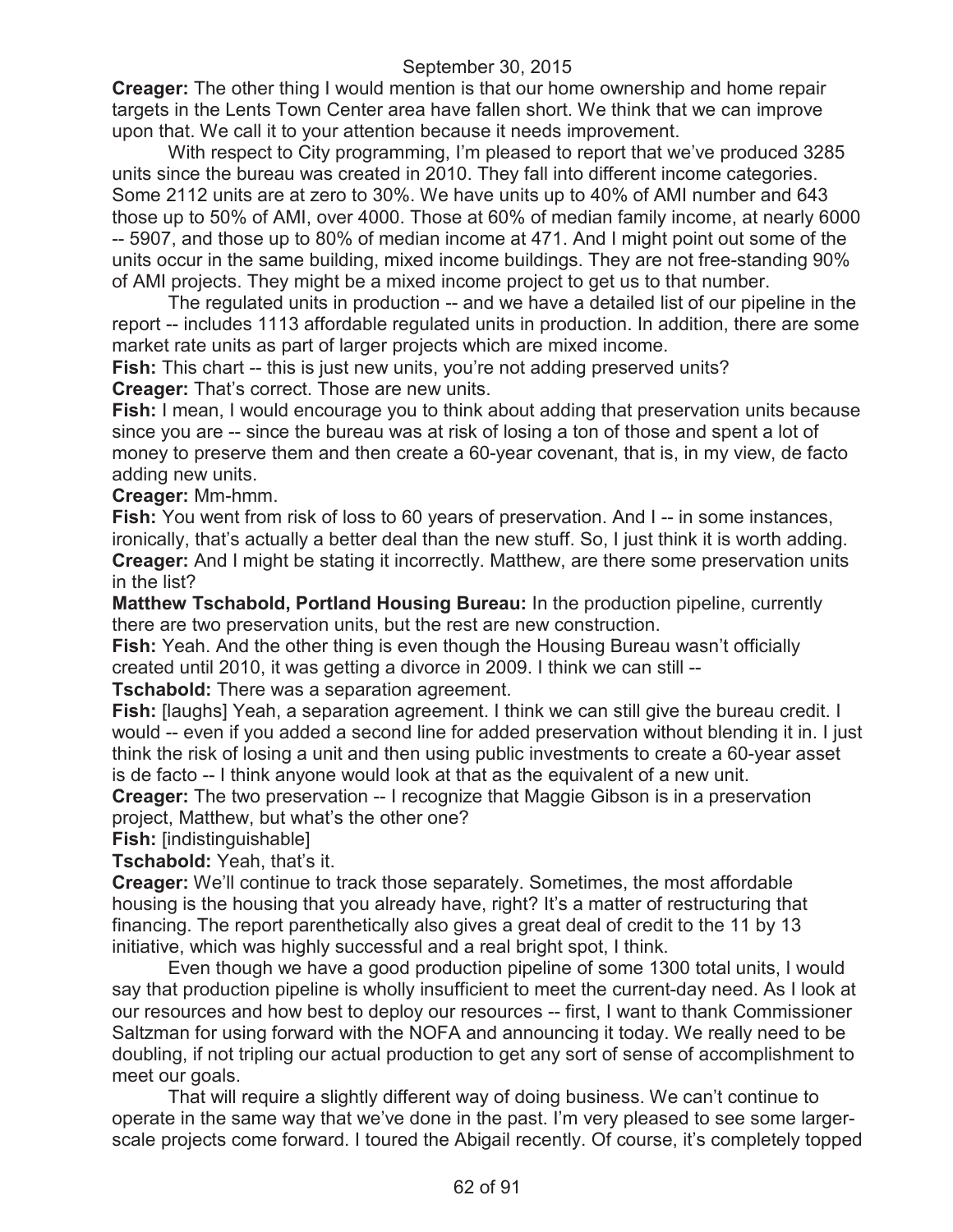out. I've now seen the 14th and Raleigh site which is nearby the Abigail, and of course, we advocated funds to Bridge Housing and Williams and Dame for Riverplace Block Three. So, we need to look at ways in which we can honor and respect our legacy non-profit partners but also increase their production as well as our own productivity.

In closing, you know, the State of Housing in Portland was really a state of panic. As we were preparing this report, it's hard to be dispassionate about numbers when you see the real pain people are experiencing in the form of rent increases. And I think it's threatening the quality of life here in Portland in really profound ways. For a city that really has core values of inclusion, of social equity and economic mobility, all of those values are being challenged by the high cost of housing.

So as your bureau director, I commit to you that we will be very rigorous and very robust in how we respond to meeting your policy goals. I'm pleased that we will have an opportunity on the 8th of October to talk about the 2035 housing element in the comprehensive plan context and we will shortly thereafter -- the week following -- have a discussion about what we call the TIF lift, or the increase of tax increment financing for housing. So, the month of October will be a very active month and I look forward to working with you.

**Saltzman:** Kurt, thank you. Did you have anything to add? Yeah, I don't believe we have any invited testimony.

**Fish:** Will the distinguished Director take some questions?

**Creager:** I'd be happy to.

**Fish:** This is mostly a lightning round because I think we have people here to testify. Norris, Beggs and Simpson reported a 2.4% vacancy rate at the end of the second quarter in 2015. What do we estimate the vacancy rate is today? Ballpark?

**Tschabold:** Today, ballpark, quarter three, 3.2%.

**Fish:** OK. One of the things, Kurt, that you're struggling with is a steady decline of federal funding. The sequestration is hurting us. The climate -- at least in the Senate -- sentiment is almost defund the HOME program. 2010 to 2015, the HOME program budget was cut in half. You are reasonably projecting what kind of steady decline of federal funds over the next few years?

**Creager:** Well, we think the HOME budget mark is perhaps a little bit of theater in the Senate -- that in order to make the point about sequestration, we think that the Senate committee recommended basically a 93% cut to the program to avoid spreading the cut which could have been done over multiple programs in order to make a point. That point was heard. That point has been pushed back on. So, we're not actually that dire. We are predicting that we will have a glide path of federal funds slightly downwards but we'll continue to have available funding.

I was planning on coming to you at the comp plan briefing with an actual capital budget strategy that includes that number. Matthew worked on it, but I think we're looking at a slight decline of less than 3% overall.

**Tschabold:** That's correct.

**Fish:** Thank you. You mentioned Section 8. Worth noting that Section 8 is the largest housing program in the state. In 2011, or 2010, when there was the last time the success rate dropped to about 75%, one of the principal issues that arose in the course of the committee work that looked at that was the way the Section 8 program was administered. I think it was both the perception in the marketplace as well as some administrative details. Then, Home Forward did yeoman's work to make it a more user-friendly system and overcome rather unfair caricatures of the program. So, let's say at that time one of the challenges was the way the program was administered. Now, we're talking about after this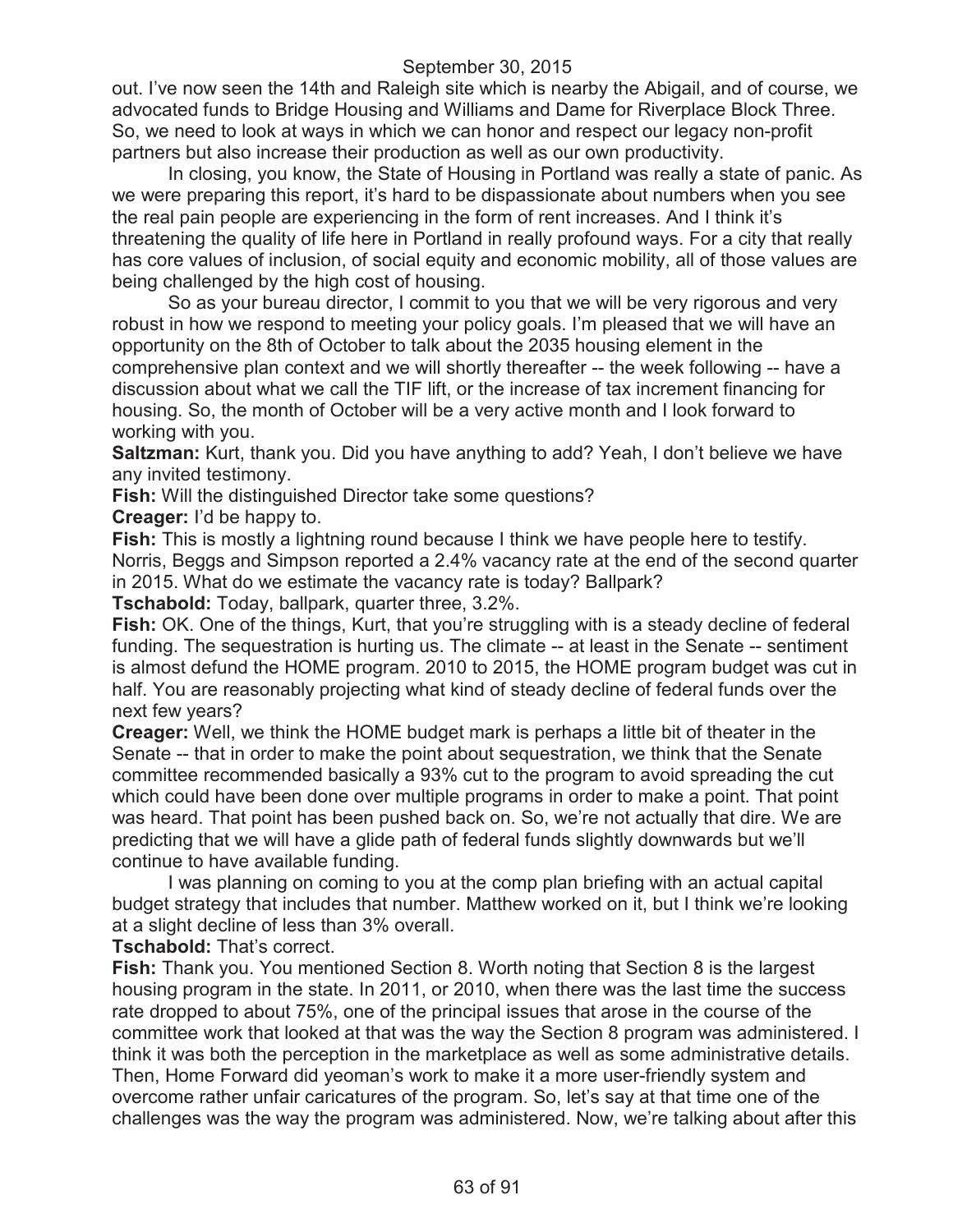Section 8 program has been improved, we're now back to 75%, which means we're going to get put on a federal watch list. Is this now primarily the market?

**Creager:** I think it's primarily the market. I've operated housing authorities in Washington state and in the commonwealth of Virginia, and Home Forward is a well-regarded housing authority with a good track record. And because I've been responsible for housing authorities elsewhere, I've been working with Michael on interventions to help get things back on track.

One is the fair market rents themselves are not really accurate in a rapidly inflating market. FMRs are determined -- this is mostly for the home audience -- they're determined by HUD in Washington, D.C. through their office of policy development and research. They take data that is three years old and they average that data to come up with a fair market rent. So, as I mentioned, we felt like the velocity of rent increases was increasing just in the last quarter. It doesn't take that into account.

So, the only way to remedy that is to develop your own fair market rent. In the fall BMP, I did work with Michael Buonocore and Commissioner Saltzman to structure what's called a comprehensive economic study. We would split the cost with Home Forward on this study, and that would produce the local variant of a fair market rent, which HUD would then be able to approve. We think that will help a lot. That will not solve all of the problems, but it goes a long way.

The other thing that I would say some tenants are walking wounded. They may qualify for the voucher and may have a voucher but they may have a flawed rental history. We are proposing some financial assistance to help bridge those gaps. For example, if you can't find a landlord that'll take you if you're in arrears with the last power company. So, there needs to be a way to bridge people into units through perhaps a small lending program. So, we've proposed that. Home Forward is matching the City's proposed fall BMP dollar for dollar.

**Fish:** My recollection is that the work that Jill and others did made the Section 8 program here a national leader, so that's why I go back to market conditions. The program is prettyuser friendly. With the changes that you were just describing in terms of fair market rent and the formula mean fewer vouchers?

**Creager:** No, it would be the same number of vouchers. There's about \$70 million worth of rental assistance that flows through Home Forward. But it would -- people pay a third of their income for rent up to a fair market rent standard. So, the ceiling of the allowed fair market rent would go up, but the same number of vouchers would be available.

**Fish:** Couple more -- I'll just do this quickly. This year, your budget is \$93, \$94 million, something like that, but there's a big spike because of TIF. In two years, you drop below \$50 million and the TIF cliff kicks in. So, what's your red line?

**Creager:** Well, mindful that urban renewal only covers by statute 50% of the city mass and recognizing that Commissioner Saltzman had said that resource development and new resource development is our number one challenge, we need to deploy every single financial resource that we have available to us and at the same time build the regulatory framework that Commissioner Fritz was suggesting with respect to engaging the private sector, and then discuss with the voting population what they would support in the way of a voter-approved GO bond issue. But as far as a bright line -- you know, we can right-size the staff to support the revenue available, and we will be responsible, obviously, on how we manage those budgets. But I didn't come to Oregon from Virginia to preside over the dismantling of a national model program, I came here to expand it.

**Fish:** Ultimately, I think what you're saying is that outside of the market-based approaches and potentially some legislative fixes, additional resources that you and Dan are trying to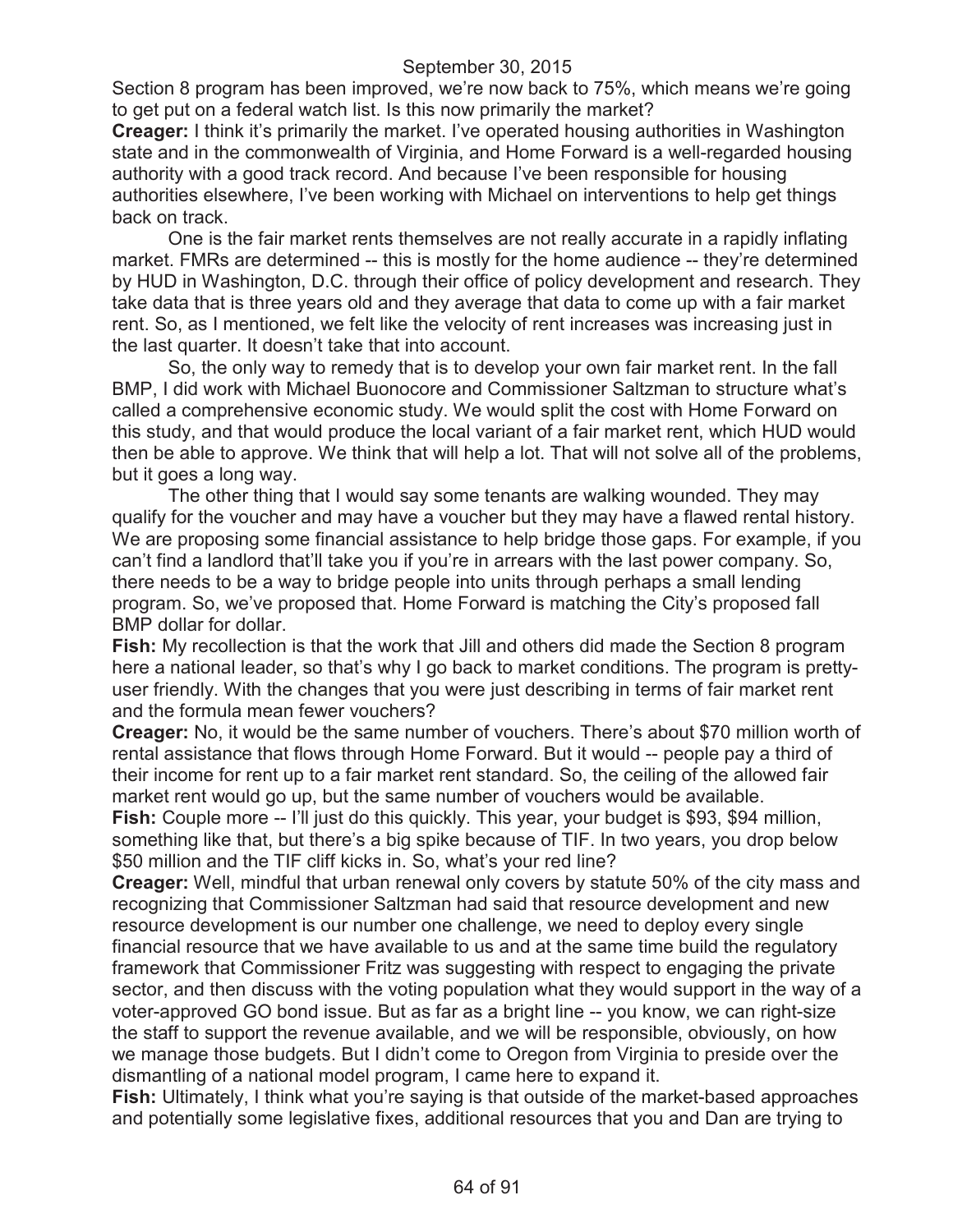identify are still a bridge and at some point, we are going to have to have a new source somewhere.

**Creager:** That's correct.

**Fish:** Somewhere we will have to go to the public on that. What percentage do you estimate of family households in this city are rent-burdened?

**Creager:** Matthew is closer to those numbers than I am. What is your assessment, Matthew?

**Tschabold:** We don't know for sure because of the structure of the data and the historical nature of some of the sources we're looking at, but probably somewhere around half. But we're currently looking at putting together an analysis that will allow us to try and estimate that -- again, in a very rapidly-moving market.

**Fish:** When you say about half -- half the households are spending more than --**Tschabold:** 30% of their household income on rent.

**Fish:** OK. You'll have more data on that?

**Tschabold:** Correct.

**Creager:** And just so you know, we're also preparing the fair housing plan and the analysis of impediments to fair housing. So, some of this data was going to start to show up in the fair housing plan.

**Fish:** A question about homelessness. You used the figure 3800. What's your citation for that number? What's included in that? It doesn't quite line up with our street count -- with one of our street count data.

**Tschabold:** I would actually ask -- I think we have our data manager here with that. **Fish:** We can come back to that. Just if I could get a footnote on the 3800.

Kurt, you said something that is near and dear to my heart. In fact, I had a debate with one of my colleagues about this recently and I want to raise it. You said 3800 remained fairly static, it's intractable. And here's the challenge that I think we have talking about homelessness. Let's take the period of time on the 10-year plan that we survey. If you look at the beginning of the 10-year plan and at the end of the 10-year plan, if you look at data, it's very easy to say there is still homelessness, therefore, it's an intractable problem, or, if you're predisposed ideologically, you say it is a failure. But during that time, 13,000 people went from the streets to homes. And the thing that our vocabulary or our discussion never accounts for is supply. If in the middle of a 10-year plan you have the greatest recession in the modern era and people are being thrown out of their homes and falling into poverty and collapse of the mental health system, how do we account for the fact that unlike a lot of other cities where per capita the number has gone up -- New York City, record numbers, LA federal judge saying 50,000 unsheltered, numbers exploding - how do we account for the fact that our programs have created some stability while also acknowledging that any homelessness is still unacceptable?

**Creager:** Well, I think Portland is a central city for a region of some two million people. And part of our burden in life is to recognize that this is a regional problem, that Clark County, Clackamas County, Washington County residents are appearing in Portland partly because of service availability, partly because perhaps the streets are more exciting places to be than those other jurisdictions. So, it is -- and I recognize that Home for Everyone is a regional approach -- but not all of the regional players are at that table. I worked in Clark County for some 15 years. I worked in Seattle for some 10 years. Seattle has the same burden: 39 cities, the central city tends to serve a regional population. So, it's obligated to provide a disproportionate largely share of housing for people with special needs because that's where the services are. And I think ideally, there would be a home for everyone that would have a slightly larger table, perhaps would conform to the Metro table, and that Metro would be a bigger contributor to the effort.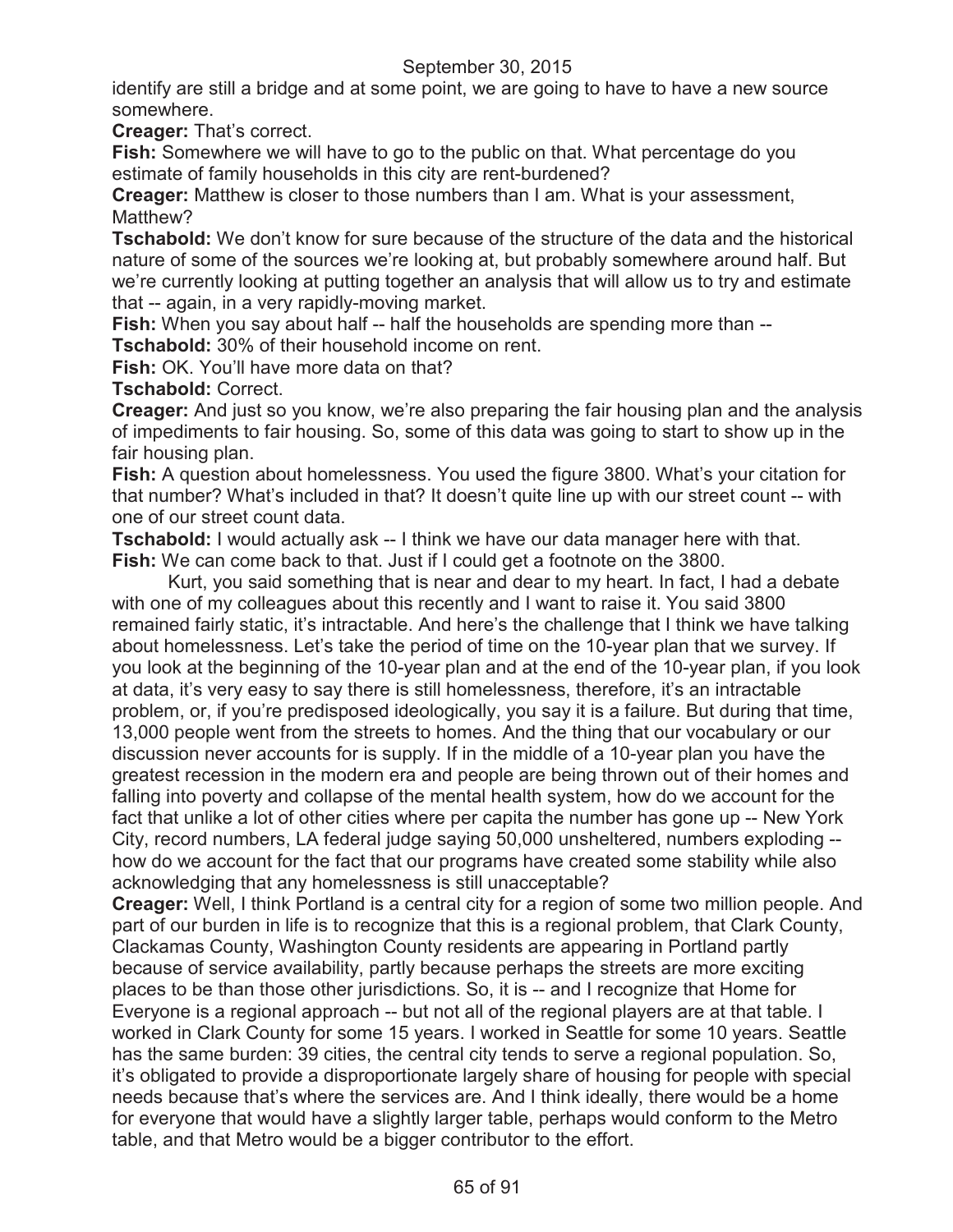**Fish:** Well, I agree. We're 50% of the regional population, 70% to 75% of the services, so there's an imbalance that might even become a federal concern someday.

I guess the point I'm saying is that I think that the mistake that sometimes happens not by the advocacy community but by the people that judge us is that somehow homelessness is static, therefore, if it starts at a number and ends at a number, we can make a judgment. It doesn't account for the huge variations in supply. And if during a period of time we're relatively static in our numbers, but we've had a huge influx of people that have been housed, then, yes, it's intractable, but we're also actually preventing a worse calamity from happening, and we don't have a way to describe that. **Creager:** Mh-hmm.

**Fish:** And I realize that it's not even fashionable to say it. But I would be very demoralized if I was an advocate in the homeless movement and I'd moved thousands and thousands of people to safe harbor, but people keep saying, "well, you're failing because there is still homelessness." Because you're not accounting for the fact that you don't control the supply, and you're not really accounting for the fact that you've moved thousands more than the static numbers show. My analogy is if you're going to be consistent, we ought to say that because there is a poor person downtown, capitalism has failed. I mean, it's the same logic. And I wish we had a way of saying to get away from -- yes, it's intractable in the sense it is a stubborn, persistent problem and we can't get to zero, but it doesn't mean that we haven't had success with our systems getting off of the street. It just may mean that we don't control all of the factors that push people into homelessness. We don't send people into war, we don't collapse the economy -- we didn't do those things. **Creager:** Mm-hmm.

**Fish:** The final thing I wanted to ask is -- and this is a preview of what I'm going to ask you when we do the urban renewal discussion -- when the 30% money came to the Housing Bureau, I think it was the Council expectation that you would do the RFPs. And I'd like an explanation when we do the urban renewal piece as to why PDC is doing RFIs. And frankly, I can't square it with the policy of the City of giving you the money and you -- this predates you -- but having you set the parameters of how we let that money. I'd like to have that conversation.

**Creager:** Yeah, and Patrick will be here for that conversation. Patrick Quinton and I will both be seated at the study session.

Mixed use is imperative if we're going to make progress on the 2035 Comprehensive Plan goals. As I read that plan, single family neighborhoods are largely held harmless from new growth -- except for perhaps ADUs that number 3000 in the 20year projection -- and most of the growth is going to be in the transit corridors like Powell, Division, Barbur, Lombard. And those corridors are commercial corridors that can support mixed income and mixed-use development. We need some new tools to achieve that, and PDC and the Housing Bureau working together need to be jointly underwriting projects.

I mentioned the Gateway project. It's worth mentioning that PDC had procured developers and accepted proposals and decided not to complete that underwriting process without including us. So, we're re-bidding the site and we're doing it together. And I think we need to be transparent and predictable in the kind of decisions that we make, and unless we do the RFP, you can't really be transparent --

**Fish:** I love the idea of collaboration and I love the idea of mixed use, but this Council has been clear and consistent in the past that the 30% is yours to put on the street and to set the criteria. I will be very chagrinned if that happens again. And I know it didn't happen on your watch.

**Creager:** Good. Well, thank you for the preview and we will be prepared to go into deep dive on TIF I think on the 13th.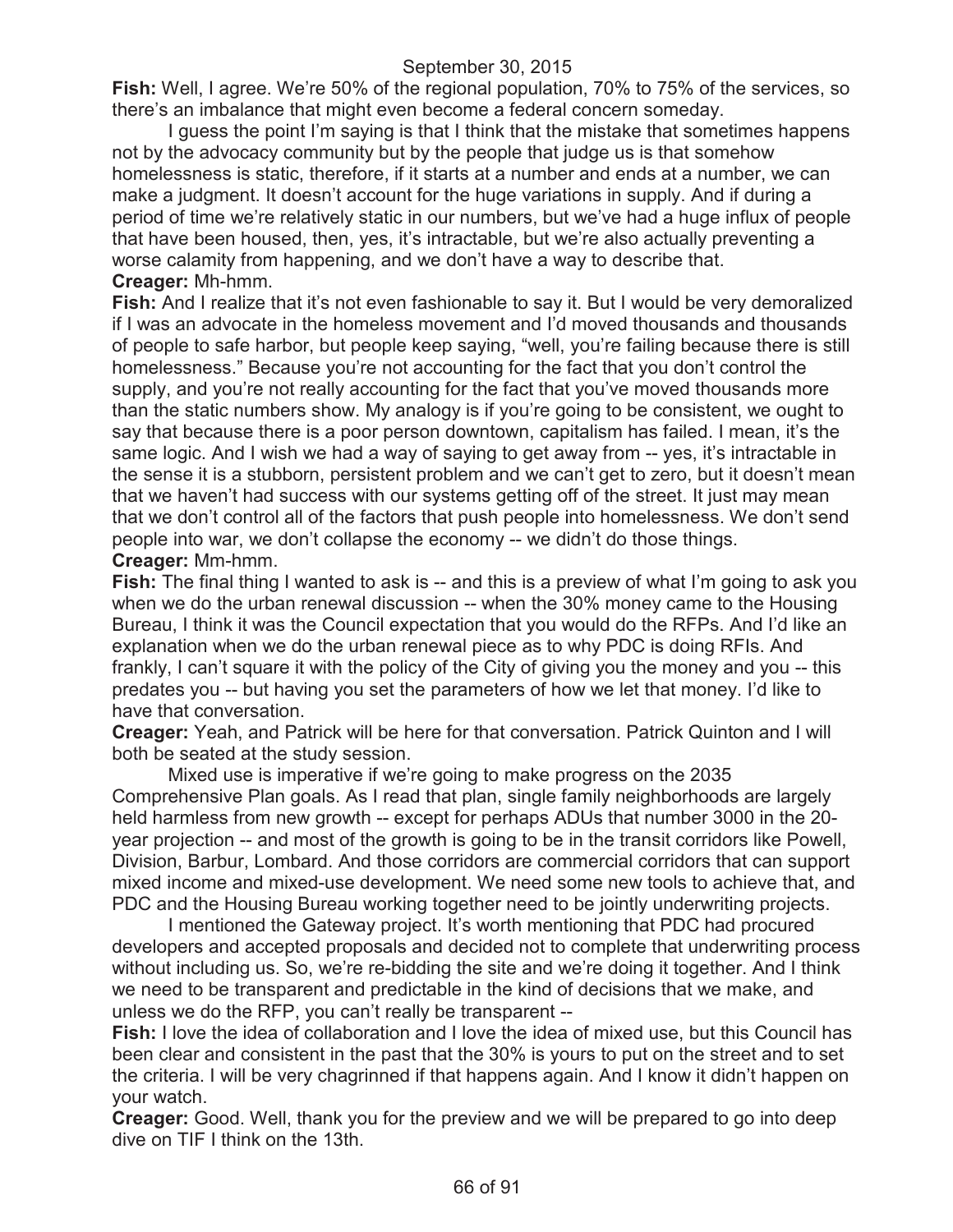**Saltzman:** We don't have any invited testimony.

**Hales:** Any further questions?

**Tschabold:** Just to answer your question on the 3800. It is the HUD homeless definition from the 2015 point in time. Just typically when we produced the data we're talking about - literally individuals on the street and in shelter.

**Fish:** So it includes your shelter population.

**Tschabold:** Yeah. The 3800 would be the HUD definition.

**Fish:** Thank you.

**Creager:** Before I conclude, I would like to say one or two other minor things. One is I've worked in this industry for a long time, and you mentioned the sort of demoralization that might come with the problem that seems to be intractable. I can say this, and that is that the sort of dignity and respect that you can give people through hope and opportunity is quite powerful. I think most people in this business see that, see the human spirit every day they see a win. People can be poor in resources but not poor in spirit. And by helping people attain at least some measure of dignity and hope, they often find success in the small wins that come day-to-day.

The other thing I would like to say is I wouldn't be successful if I didn't have good staff working with me. Matthew -- of course, you've met -- is key to the success of the report. Martha Calhoun, our public information officer assisted, and Antoinette Pietka is our data manager and was instrumental to our success. They've worked very hard over the summer on this and they've sweated bullets to make sure you have high-quality product. I can say we will come back to you on a quarterly basis with reports, and we are going to start producing case studies for every one of our funded projects so that you have a growing compendium of successful examples of how affordable housing can fit into neighborhoods and how it can help serve our housing needs. Thank you very much for the opportunity to be here.

**Saltzman:** And there are some of those case studies in the back of this --

**Creager:** There are. And Martha -- being a non-houser, I think it was helpful that she was able to characterize it without getting too deep into the financing weeds. The 11 by 13 example is in there as a typology, and we will be doing a lot more of the visual characterization.

**Fish:** When is the [indistinguishable] opening?

**Tschabold:** The who?

**Fish:** The last one.

**Tschabold:** I don't know, but we can find out for you.

**Creager:** The next big announcement --

**Fish:** -- it looks great from the outside.

**Creager:** And Miracles is looking good. You know, I'm pleased that Commissioner Saltzman will soon be able to make an announcement on the 14th in Raleigh quarter block as well.

**Hales:** Great. Good work. Thank you very much. I know we have people signed up to speak on this report. Let's take those in turn, please.

**Moore-Love:** We have six people signed up. The first three, please come on up. **Hales:** Good afternoon. Welcome.

**Christian Trejbal:** Thank you. Good afternoon, Mayor Hales and Commissioners. My name is Christian Trejbal, and I'm a member of the Overlook Neighborhood Association board on whose behalf I speak today. First, I would like to thank you for producing this informative report. I would like to return to the topic of homelessness, specifically as it relates to the homeless camp that Mayor Hales has endorsed near the intersection of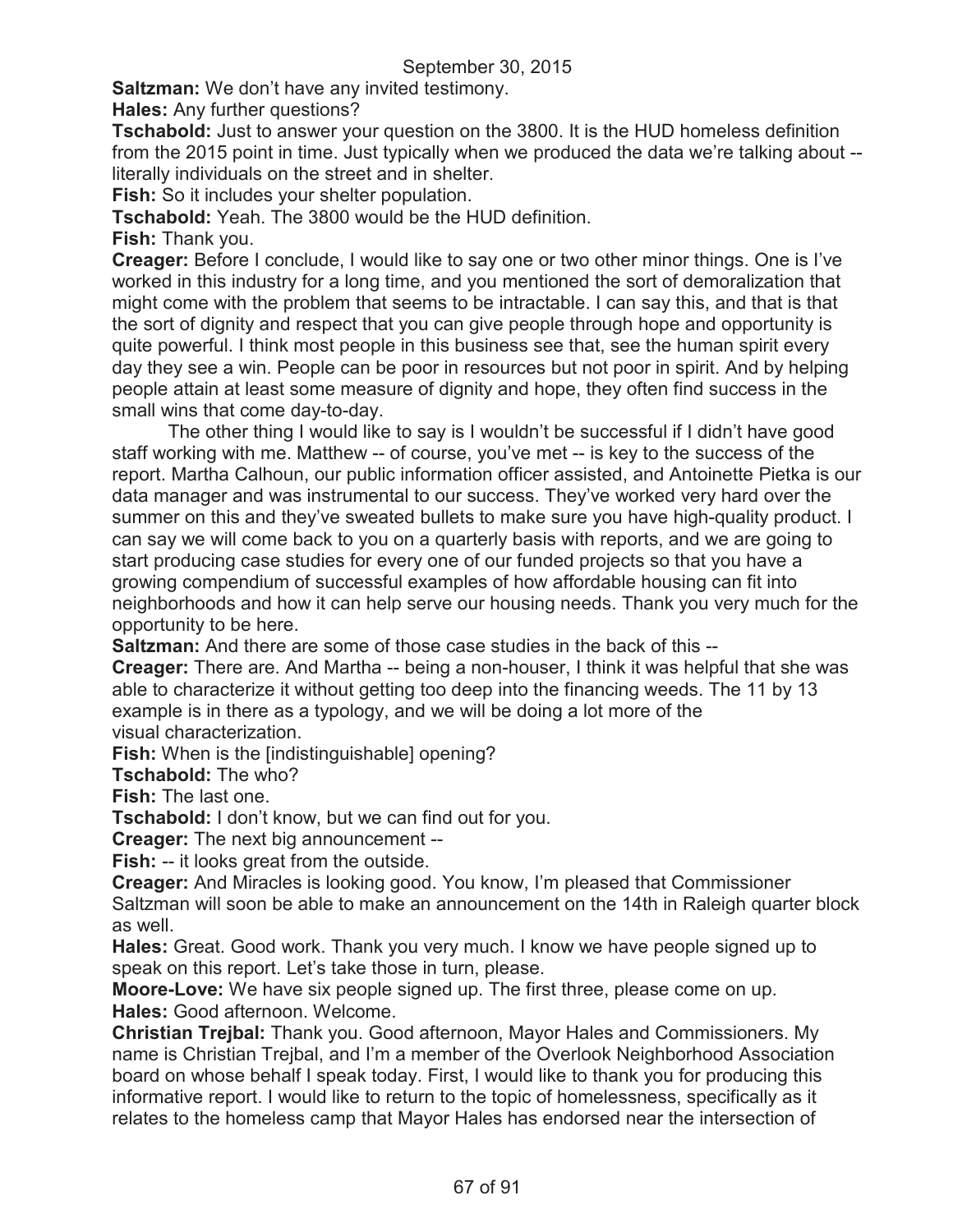Greeley and Interstate Avenues in Overlook. That site is wholly inappropriate for such use and the Overlook Neighborhood Association opposes it.

The Oregon Department of Transportation was correct when it decided to evict campers from the property. The site sits along the river bluffs in an area with tinder dry vegetation that is vulnerable to wildfire, fire that can quickly spread all along the bluff in North Portland. The bluffs also at risk of landslides. Both Interstate and Greeley Avenues carry high traffic volumes. Encouraging people to live there in an unregulated and ad hoc manner creates circumstances that put both pedestrians and motorists at risk of tragic accidents, especially at night under poor illumination.

There are also significant health concerns for campers on a site that lacks access to sewage, running water, and other basic sanitation infrastructure. Safety of people who live in a homeless camp is paramount. Problems do not end with just their well-being. This is an area that is frequented by pedestrians and bicyclists. We've already heard reports of people harassed and concerned about their safety when passing the campers. Moreover, trash and human waste are accumulating, including along the streets and trails.

Advocates for the camp will find it difficult to contain it once it is given the stamp of approval from the City. Already, it is spreading along Greeley and the bluff. Camper vehicle has taken up position on a nearby property strewn with trash. How far will the City allow this to spread? Camp is near Overlook Park, a popular place for children and families to gather. A homeless camp, which almost certainly will host people with substance abuse problems, is not a compatible neighbor for a park.

When local organizers first proposed placing a public garden on the site a few years ago, they ensured the Overlook Neighborhood Association that they would not use this as a starting point to develop a homeless camp. They now break that promise with the Mayor's approval and help. Despite the significant impact this camp would have on our neighborhood, families, and businesses, we only learned about the Mayor's effort to convince ODOT not to evict campers through news reports. We should have learned about it from his office.

We commend Mayor Hales for traveling to North Portland to talk to residents about his plans, but it would have been better to visit Overlook Neighborhood where the camp actually is rather than to a coffee house in Kenton several miles away. City supports neighborhood associations precisely so that they can serve as conduits for information under circumstances like these.

The Overlook Neighborhood Association urges you to seek better-suited sites to provide services to the homeless population and to support ODOT in clearing the unsafe homeless camps along Greeley Avenue as soon as possible. We invite you all to attend our next Overlook Neighborhood Association board meeting. It takes place on Tuesday, October 6th at 6:30 p.m. in the Overlook house to further discuss the issue with the neighborhood. Thank you for listening.

**Hales:** Thanks. I hope you'll together with Jillian Detweiler -- who's back there behind the column -- before you leave, because I think perhaps because you were relying on reports on a conversation that I had with citizens at that coffee shop. You have maybe inadvertently significantly mischaracterized what my office has done about this situation, and the word "approval" is not relevant here. What we did is reach out to ODOT and ask them to work with community groups that want to try to help those folks before they simply tell them they can't live there. So, there's a big difference between assistance and approval. So again, it might be worthwhile for you to talk to Jillian one, to make sure you know what we are attempting to do with ODOT, and two, to get your advice and Council about what to do because we're not interested in playing whack-a-mole in terms of pushing people around the city, we're looking for ways to actually help them. We understand the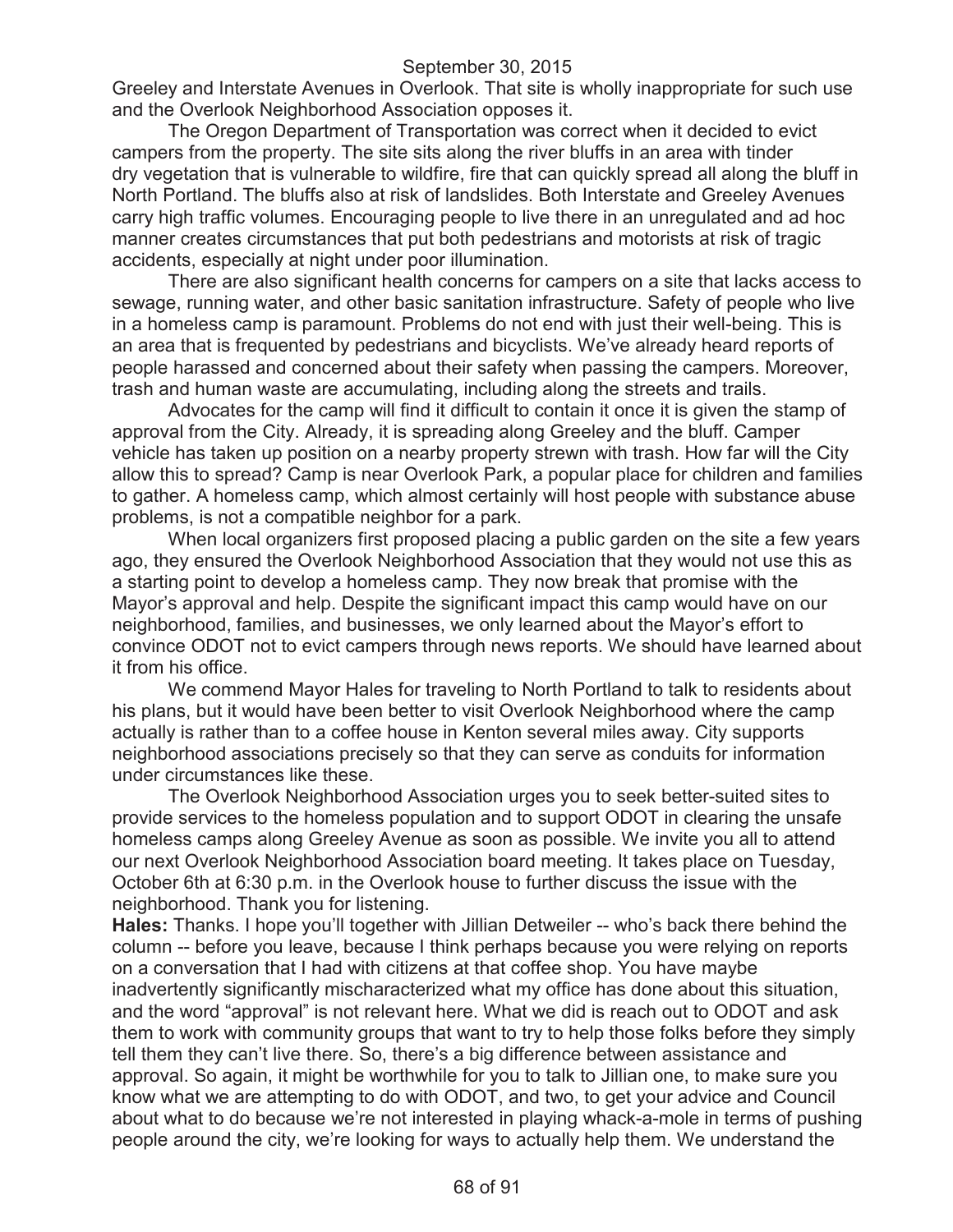side effects that homeless camps -- particularly ones with no services or sanitation - cause for adjacent neighbors. So, it would be helpful if we cut out the middle people of news media -- even the ones doing a really good and accurate job -- and if you talk to Jillian, I think we can get to some shared understanding.

**Trejbal:** I'll do that, thank you.

**Hales:** Thank you. Welcome.

**Margaret Allen:** Thank you. Good afternoon, Mayor Hales and Council members. I wish to speak on a similar topic and perhaps some clarification from your position would be helpful. Allow me to introduce myself. My name is Margaret Allen. I'm a physician, I live in the Overlook neighborhood and I work in North Portland at Legacy Emanuel. I routinely take care of homeless patients and see the complications that they have both from health care they are not able to care for prior to coming in, as well as when they have to be discharged and go home to the streets where there is unacceptable level of care for them. I thank you for taking steps moving toward more meaningful long-term solutions for the individuals, but now I would like to address the immediate concerns specifically of the homeless camp at the Greeley and Interstate location.

As addressed by my colleague here, there's a number of safety issues that I cannot strongly enough reiterate. The traffic issues there -- in terms of incidents that can happen between the high flow of traffic, the high speed of traffic, and these pedestrians that result in patients coming to my trauma hospital unable to care for themselves prior to or after discharge is extremely unfair to these individuals. The completely unsanitary conditions where these individuals have no running water, no toilet facilities, no place to take care of basic sanitation such as washing their face and brushing their teeth, much less caring for a wound after they've left the hospital. It's completely unacceptable. The smoking issues that occur in homeless camps and out in the public -- with this very dry ground vegetation, the risk of a fire across the bluff that would spread up North Portland is concerning to all of us that live in the neighborhood. And the trash is extremely unsightly and unclean and quite frankly, it's an inhumane place to encourage people to live.

The dignity of all of our fellow citizens who find themselves homeless for whatever reasons -- they need a secure place to live. They need a roof over their heads, they need a sanitary clean place to go. This cannot and is not acceptable to allow them to live in this part of town.

I urge all of you to work with ODOT and other community members in terms of finding an appropriate venue for individuals to live. It is not on this piece of land that is not flat, that is not safe, that is not clean. It is not where these people belong. As a fellow human being, we need to find a better solution.

**Hales:** Thank you. Also, please, make sure that we're in touch. Thank you.

**Fritz:** And I'll just add -- when the Mayor and I went to talk with folks -- business owners and residents in the Central Eastside to see if there's any place that we can move the very well-regulated and safe and clean Right 2 Dream Too, what we heard from the folks there is, you should have come to us earlier. We could find a better spot than the one that the Mayor and I are focusing on. So, I absolutely -- having visited that site and talked with the folks who have been living there, I absolutely agree it is very difficult. They trek up the hill and go to the bathroom in Overlook Park. We had some discussion about potentially leaving the park bathroom open longer during the winter, except when it's freezing, but I ask you as well -- as you heard, we have 3000 people living outside in Portland. The Mayor and Commissioner Saltzman are definitely aware of the need and this whole report is about how are we going to not only provide places for people to live who are currently experiencing houselessness, but also stop the rent from rising so much that even more people get there. In the meantime, this winter, we're going to have 3000 people living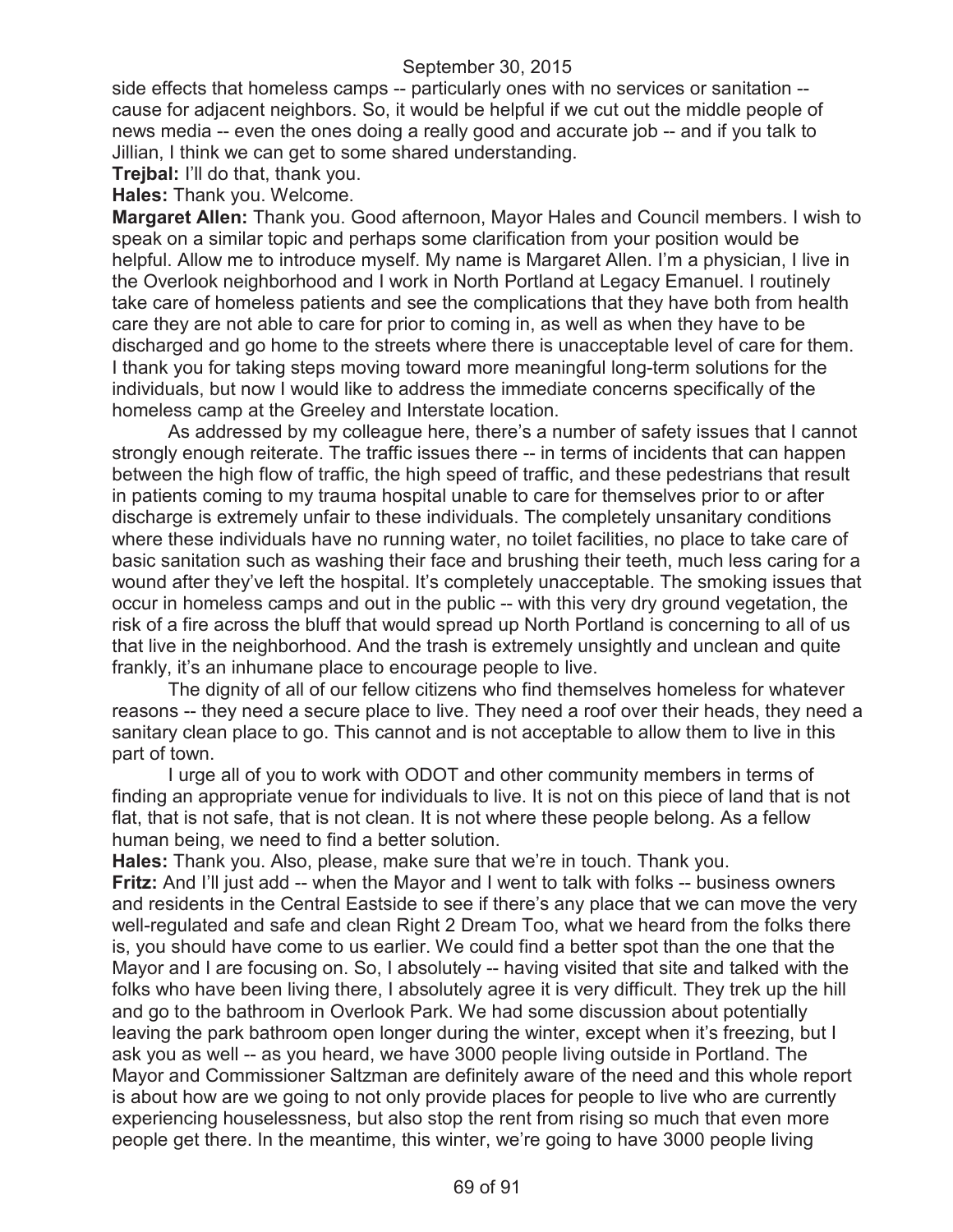outside. So, I'd like you to think about if there is a place in Overlook that could accommodate a dozen or so folks that could be a houseless part of the neighborhood and be a group that would -- you could perhaps look after and help to endure the winter until adequate shelter for them.

**Allen:** I don't think encouraging people -- our public officials encouraging anyone to live outside in an unsafe place is acceptable.

**Fritz:** We're not encouraging. They have to live outside, this is no where else. These people are Portlanders. They have to live outside, they do not have a home. We are not encouraging them. We're saying, where would be a safe place to be while they're waiting for housing? And I'm asking you to think about is there a place in Overlook, is there a place in Kearns, is there a place in Centennial, any one -- every one of our 95 neighborhoods? Because I'll tell you, there are people living outside in every one of our 95 neighborhoods now. Are there ways that we can embrace those folks and help provide some services to them, whether it is porta-potties or garbage cans or whatever it might be while they're having to be houseless? How can we, the people who live inside, provide a little comfort for them?

**Allen:** I appreciate the struggle. I just don't think we should be endorsing any effort -- **Hales:** I don't know where this "endorse, approve" language came from. We have a number of unregulated homeless camps around the city on different property ownership. Some of them take place on City property, this one happened to take place on ODOT property as I understand it. So, the fact that it is still there doesn't mean that it is gotten some seal of approval from City government. It means that it is there and the property owner in this case wants to take action on the property. I understand that. So, we need to have a conversation -- as Commissioner Fritz just articulated so well -- about, so where do they go? If the public safety folks that work for me are out with an instruction that you can't sleep here, we need to be able to end the sentence with, "but you can sleep there." And that's the struggle that we're all, I hope, engaged in. Not just saying, "not here," but maybe that church basement or that parking lot or that piece of empty land or that underutilized building or empty building. We've got to find places for these people. Tents and camping are very few people's first choice.

**Allen:** I agree with you 100%.

**Hales:** So, we want to work with you. Don't take our short-term emergency efforts -- or worse, our enforcement efforts -- when a property owner wants to clear their property for endorsement or contrary-wise for opposition to homelessness. It is there. It is real. It is present. We have to act on it. So, we'd love to have your help.

**Trejbal:** Thank you. We hope that you will come talk to the neighborhood association about it further.

**Hales:** I will. Good. Thank you. Welcome.

**Jes Larson:** Thank you. Good afternoon Mayor Hales, Commissioners. My name is Jes Larson with the Welcome Home Coalition and I'm here largely to say thank you. Thank you for this excellent report, Commissioner Saltzman, and to your team at Portland Housing Bureau. It gives us a lot of much-needed information to continue to work with advocates to continue to call for the action that we need in our community on affordable housing.

The missing hole in our community's infrastructure for affordable housing is very clearly here. By our estimates at Welcome Home, we're missing 23,000 affordable homes for Portlanders. That's why we have campers camping in Overlook, that's why we have campers, people, children, sleeping outside in every single neighborhood of our city, and that is the call to action that we must rise to.

And I'm grateful to Mayor Hales, Commissioner Saltzman, Commissioner Fish for your announcement this morning in collaboration with the County and look forward to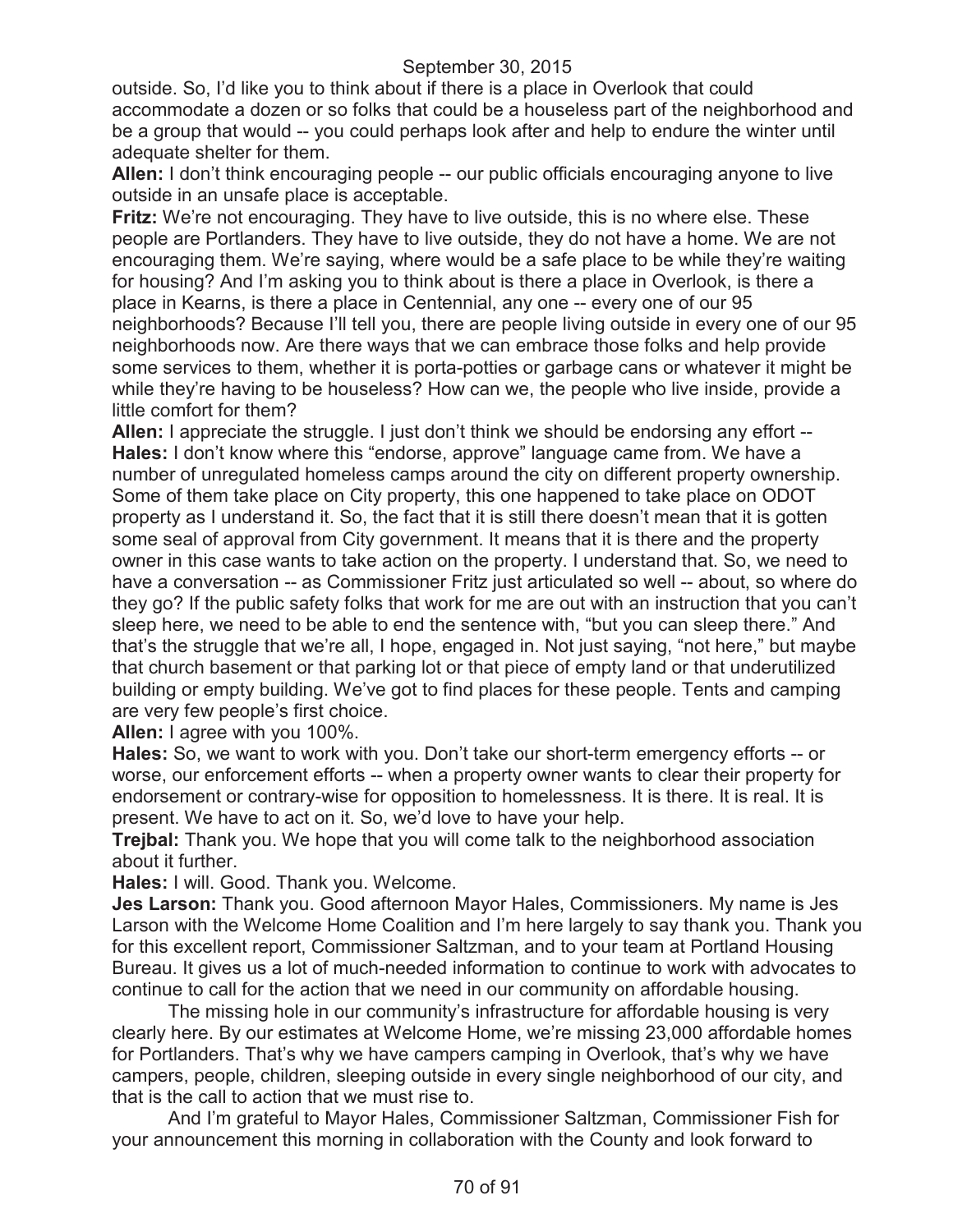these emergency measures you are taking in our state of housing emergency. It is a crisis. It's long been a crisis for our community. We need to bag these sandbags, put up plywood on our windows, we need to go to higher ground and make sure that everyone is safe, absolutely. And we need your continued leadership after this storm passes because we have levies to rebuild, we have miles of missing levies or missing water infrastructure or whatever it is you want to compare it to -- we're missing homes for people to live in, and that is the absolute next step we must take and I appreciate this report being able to shine a light on that need. We're here willing to work with you towards that goal of finding new funding, critical funding to fill this gap in our community. Thank you.

**Hales:** Thanks very much. Thank you all. Next, please. Lightning, I think you're on first. **Lightning:** My name is Lightning, I represent Lightning Watchdog PDX. Again on the report, it gives a great overview of the situation. I thought it was very well done.

One of the concerns that I have I'd like to also see an affordable housing bond. You stated, I believe, somewhere around \$150 million. I originally stated close to \$100 million. I think that needs to be looked at very aggressively at this time. Now, we were talking about the \$30 million going to different areas, possibly for more shelter. Again, I've stressed to Chair Kafoury numerous times -- you spent close to \$60 million on Wapato. There's 160,000 square foot building that sits on 18 acres of industrial land that sits empty. Multnomah County has paid \$300,000 a year to keep the lights on. They're not using the property. We need to get that opened as a shelter. We've got people out on the sidewalks. We need to make that and turn that into public good. There shouldn't be resistance to do it. We're in a state of emergency. You don't have to ask for another bond. You don't have to take money from your general fund. You don't have to take money from other resources. Why? Because it's already been paid for and built in full. It's sitting there empty. There should be no reason why a building of that size with cooking facilities, showers, rooms, beds currently in there sits empty in a state of emergency with people out on the sidewalks and in different locations.

Another issue I have, too, is we need to consistently look at the urban growth boundary. We need to keep a close eye on that. Listen close to the developers. If they need more land to expand, put out their plans, if it's anything to do with affordable housing being built, we need to really focus on that and push for that and to get more land for these developers. And the only problem I have with these developers in Portland is, why can't you build your units fast enough? You're not building them fast enough. Start putting them up faster. Get these units built faster. We need more housing units out there. We know where the population is. We know how many housing units we have out there. We currently have too many people out on the sidewalks. These developers know what number we need to hit out there to be the solution to the problem. You need to continue to build more housing units and learn how to build them faster. Thank you. **Hales:** Thank you. Mr. Entwisle?

**Steven Entwisle:** Good afternoon, City Council, Mayor. My name is Steven Entwisle, I'm the original founder of the Oregon healing man sanctuary, and that's place where folks can go. I'm also a whistle blower for the less fortunate.

I grew up here in Portland. I used to work security and my wife didn't have to work. We had a rental house in Southwest Portland. A house that was \$180 a month. And I was able to -- we were able to raise our family rather securely. I did take two jobs because it still was a bit of a bite, you know, having children and a car and all of that. But I made it work. And nowadays, you can't do that. Nowadays, it's impossible. So, my question is is that median income -- you got median income in a pamphlet here in the definition of terms, and you have family median income. What is the median income? Median income is what the affordable housing is based upon. Now, what is your median income -- \$60,000 or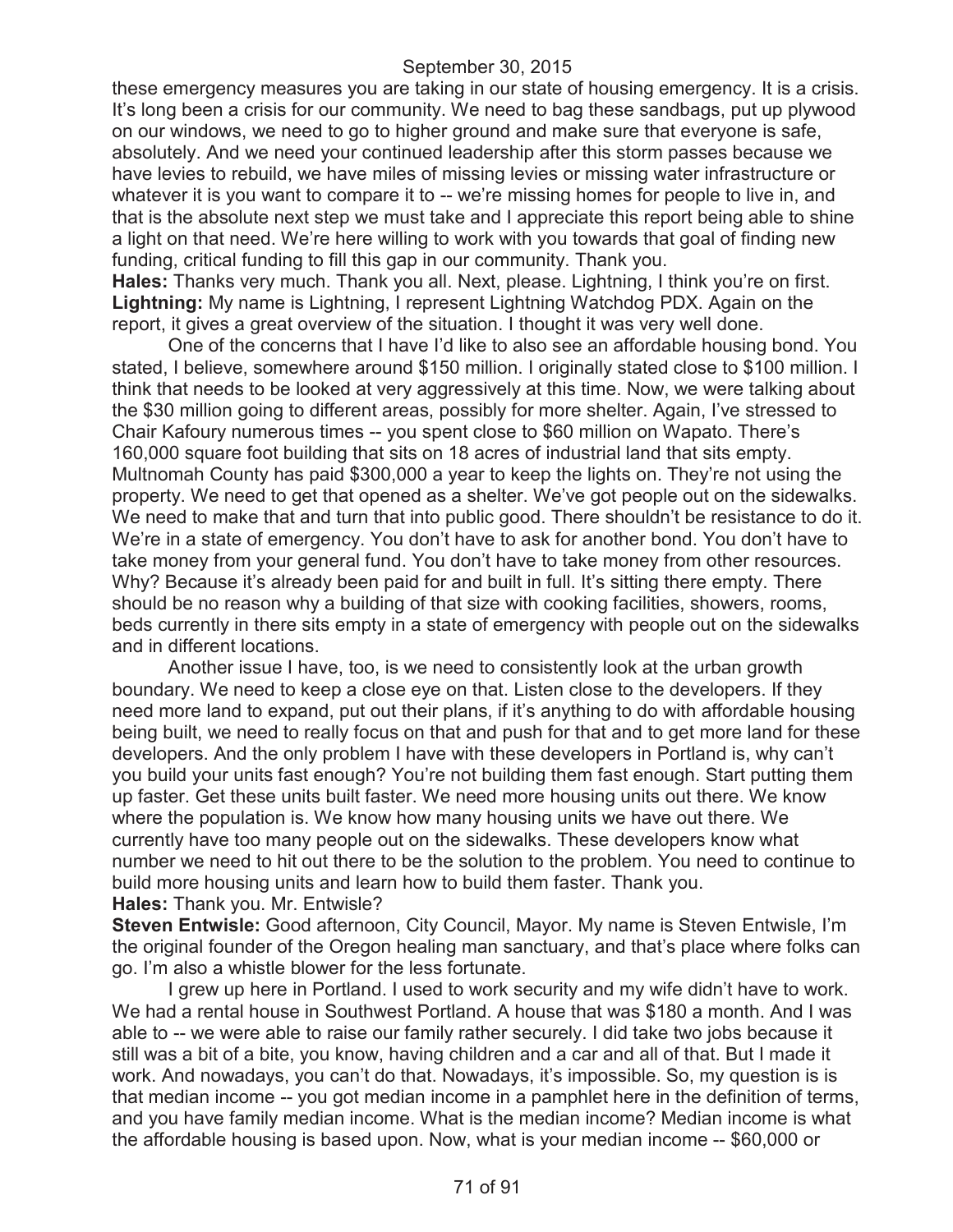\$40,000 or what is it that? There is no dollar amount term as far as definition goes on median or family income? And also, you have definition of terms here -- you got affordable housing, you got low income housing and you got extremely low income housing. Let me ask you a question. Where does the homeless population fit into any of those definitions? It's not defined. So, extremely low -- it would be below that. It would be very -- just say zero income for people who don't get a check, don't have work. Maybe they're looking for work and maybe they're being disrupted by people that don't like homeless folks. But that happens all of the time, that happens every day.

Inclusionary zoning. There's a bill in the state that we may want to consider inclusionary zoning.

3800 homeless folks. That number can vary. I would say that's a rather conservative number based on what I see out there. I've talked to people that the homeless folks that are at Overlook as well, and they do have some concerns. I spoke with a couple of them on their concerns, and one of them is the visibility and the way that the road and trails and everything go. And there is -- there are some safety issues there that need to be addressed that can be rather simply taken care of -- but, again, we need to have -- we need to get control of the fear and go with humanity and love towards our citizens in Portland. I think finally we're getting to that point. I appreciate it, and the folks on the street appreciate it, too. The more we can do, the better we are going to get and better outcomes we will have for everyone. Thank you.

# **Hales:** Welcome.

**Raquel Valair:** My name is Raquel Valair. I live in downtown Portland, and I'm acting as an alternative housing advocate. There's a company called nomad micro homes. They build these homes up in British Columbia. They come preassembled, and they come set up for on-grid and off-grid living, and you can acquire one for around \$30,000. And because they come preassembled and preset for either on-grid or off-grid living, all you really need is the space. And as I understand it, Portland owns a lot of land around here. If the land is not currently being used for anything else, all they have to do is adjust the zoning to have these homes put on there, you know, under the legal guidelines of zoning. And they could fit these micro homes, you know, very easily. I'm not sure exactly how many of these would fit on an individual acre of land, but it would be a lot more than, say, your standard average housing. I have the contact information for the owner of the company in Canada and a local sales rep out in Beaverton.

**Hales:** Great. That would be great to have.

**Valair:** It's great solution. You can acquire one of these for around \$30,000. You can even do combos because the single units are good for single people. And you can put a couple of the single units together for couples or for people with children. So, you can mix it up. You can have, say, an acre or two of land and put some smaller singular units that are good for singles and a couple of the individual units put together -- because they have combos -- for couples and people with children. And what I like is that they also can come with like little porches or patios, little decks, and you can fence them in. Because what's important to someone like myself is a sense of space. The sense of privacy. Because I live in a building that's pretty much not much more than, say, a human warehouse, a human storage facility where everyone is kept in these little rooms that don't have their own private kitchen, most don't have their own private bath, and imagine if everybody had, you know, a little house with their own kitchen, their own bath, and their little piece of land that you can fence it in, and they have a sense of privacy and space. It would do a lot to improve one's personal well-being, like sanity. It allows you to keep your sanity and to keep a personal sense of well-being having that personal private space but without taking up a lot of space like a lot of land and for around \$30,000 each.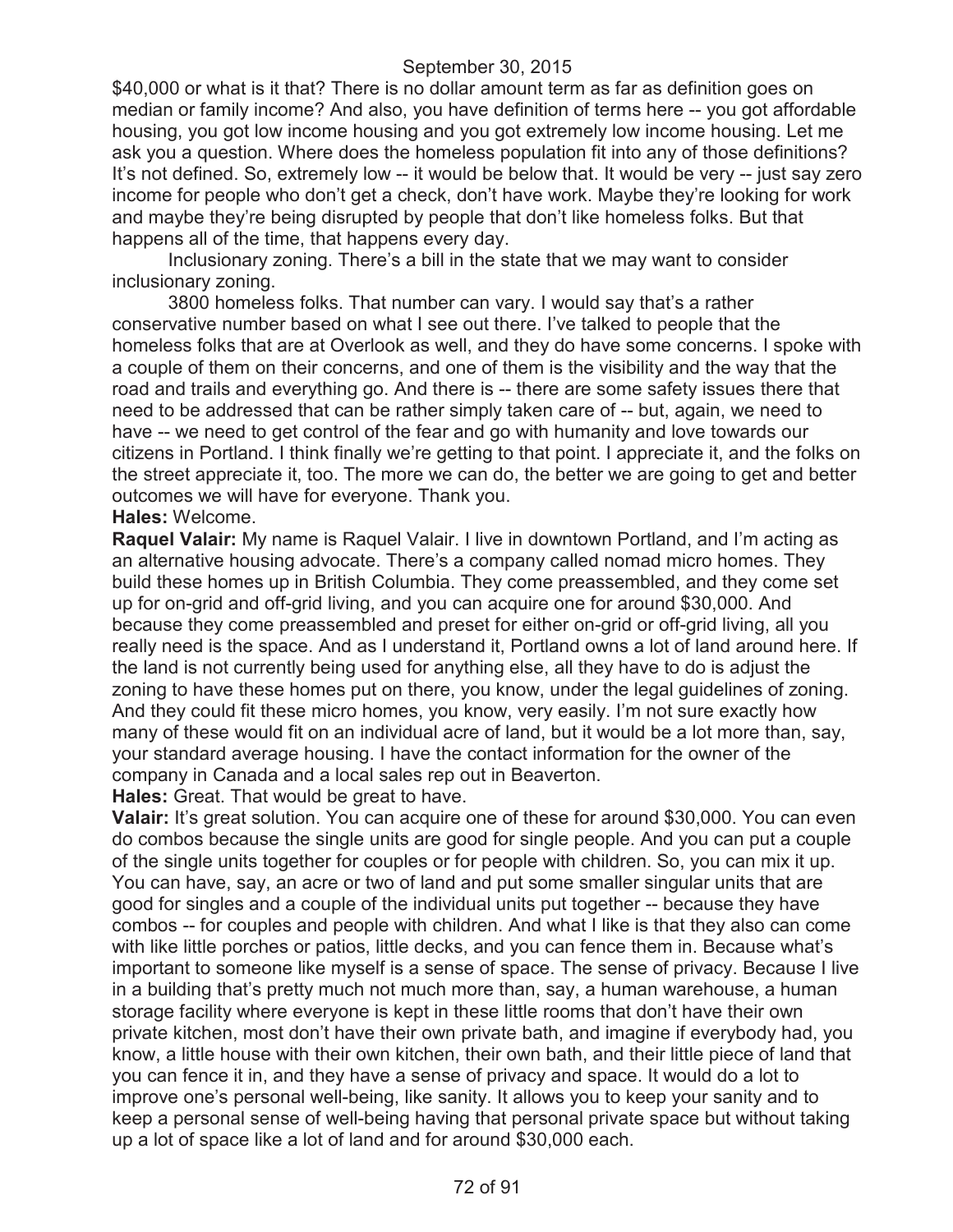**Hales:** Thank you. Thank you very much. Thanks. Good afternoon, John. **John Miller:** Mayor Hales, Commissioners, I'm John Miller, I'm Executive Director of Oregon Opportunity Network. I just wanted to thank Commissioner Saltzman and the PHB team for putting together a great follow-up to last spring's State of Housing report. I think that this report continues to paint a picture that I think a lot of it us know pretty well and have been frustrated by for some time. It's good to see it all quantified out. Certainly, it does illustrate areas where either through policy or just market forces we've definitely fallen short.

So, some good things have recently happened. Commissioner Saltzman recently proposed an FAR bonus to incent private builders to build more affordable housing. We also recently -- we have on the table an expansion of the MULTE program, raising the cap to \$3 million, making it noncompetitive. Those are things that are certainly going to help with the effort. And of course, this morning's announcement of \$30 million -- very exciting news. Still interested to hear the details on where the funds are coming from and how that is going to work, but excited about the commitment.

As we heard, there's certainly several opportunities to act in the next month. We have demolition tax that is going to be coming before Council. Commissioner Saltzman just mentioned the Airbnb tax -- I can't remember if that is a tax or a fee. It's a tax. And of course, we testified in support of that last year. It's nice to hear that might be coming around the next budget cycle. That's great. Obviously, we have the TIF to 50 coming up soon and certainly think that's an opportunity. Also, there are several anti-displacement measures in the current comp plan proposal that's been put forth by the PSC. Hope that Council will support those as well. And lastly, Commissioner Saltzman recently had proposals to help renters stay in their homes, and we also support those.

But as Director Creager pointed out, when you add it all up, it still isn't enough, unfortunately, and we really can't keep doing things as usual. We need to get creative. One of the things Oregon ON does is work at the state legislative level. Last session, we worked hard on inclusionary zoning. It didn't pass. We suspect that in '16 or '17, there will be a couple of opportunities to really make a difference. Really looking for City Council's full support and deployment of the City Council lobby team on those efforts as they come about. We're still in the formation stages on those.

Also, just want to put in a plug for Welcome Home. That is an effort to raise \$50 to \$100 million a year to solve this issue and that's really what it's going to take. So, good job so far. A lot of work to do. We have a whole team of nonprofits ready to jump into action. We need more resources to do so and so look forward to your support. Thank you. **Hales:** Thank you. Mr. Stylze, Welcome.

**King Bishop Stylze:** Thank you. I didn't sign up, but I appreciate you having me here. King Bishop Stylze, responsible community member. I'm not from Portland. I've been here since November 4th, 2007, but my daughter was born here. The situation with the rent -- I have definitely experienced that in a major way and still experiencing those rent increases where my daughter and my stepson live on the southwest side of town. Because in my life I've had to move all over the place, I've made sure that my children stay in a place where they are stable and they are able to build and expound on the relationships that they create. And that looms over the head of my children's mother and myself because they're getting pushed out because we're not able to afford the rent that's there. So, I'm glad that you guys are working towards that situation so that we can keep that in because it's not just a black and white issue across the board dealing with gentrification and what not, but these are people just in general that are having these issues.

I would like to also talk about the houseless situation, specifically with the Greeley and Interstate. I got the opportunity to look at that site and wasn't necessarily really happy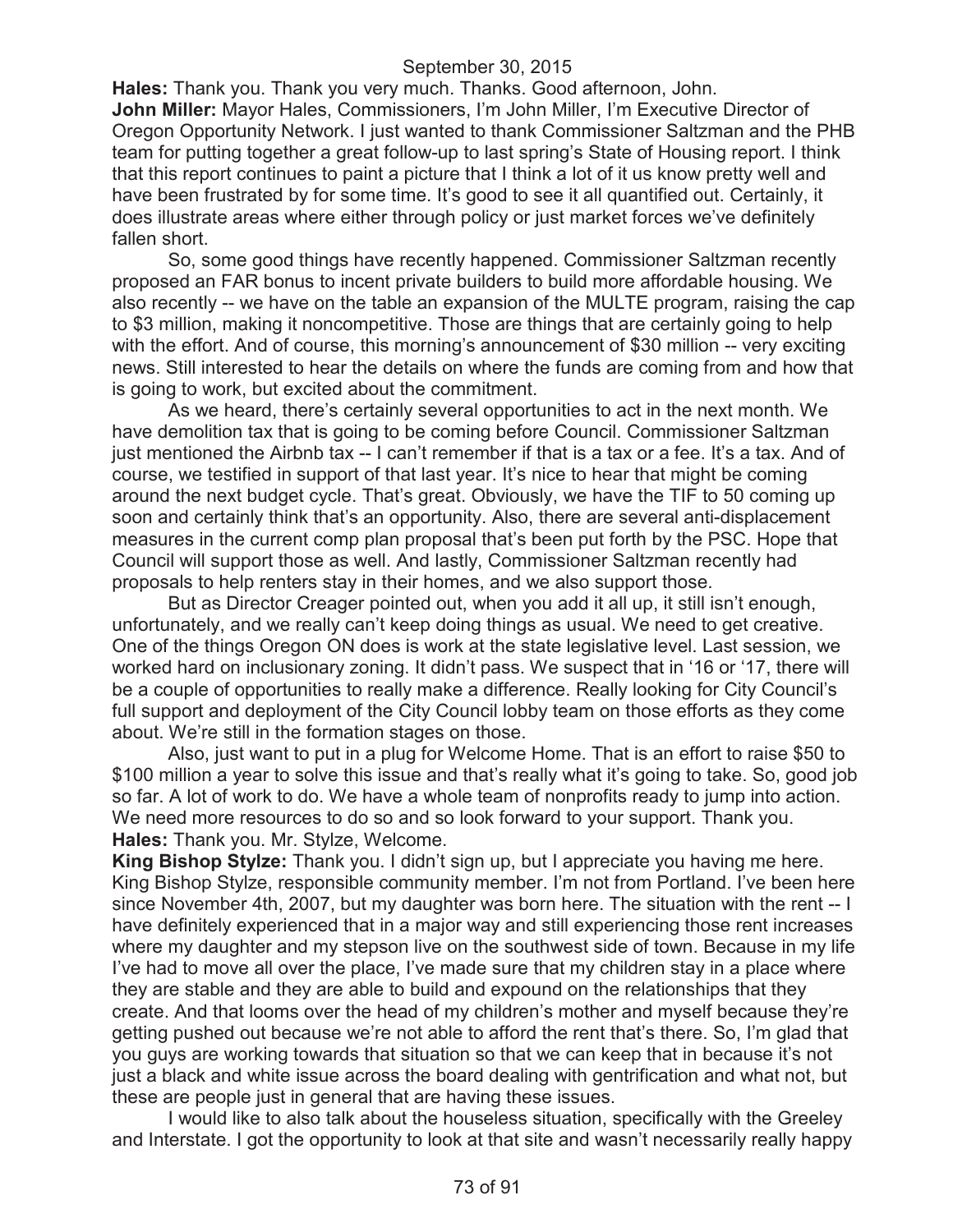with it at all. I understand that a lot of people go through a lot of things, but it definitely was trashed and not a good way. And there are systems out there available. Commissioner Fritz, I'm looking forward to a meeting with you later on next month to discuss some of those options. Mayor Hales, I'm appreciative of looking into the -- I think it is the armory out in Multnomah Village out there and what can be done there. I'm also connected with some nonprofits that have great ideas to make those things happen and get past some of the ideas of how it is that we get to come together as a community, as a whole to work with each other because some of the people that are out on the streets aren't there because they're specifically drug addicts, it's just that they went through hard times, and there are enough people that are out in the space that can facilitate what's needed for at the time. Like you said, Mayor Hales, it is an emergency and it's something that can't be dealt with right away but we have to allow the grace for people to get to where it is that they want to be and it takes us as an entire community to work that out together to understand each other and to make things happen so that we all have a better experience within this city. Thank you very much.

**Hales:** Thank you. Thanks very much. Anyone else? And if not, Dan, unless you have anything else, I'll take a motion to accept the report.

**Saltzman:** I move to accept the report.

**Fish:** Second.

**Hales:** Roll call, please.

#### **Item 1006.**

**Saltzman:** Well, thank you for your testimony. Mr. Entwisle, I think we probably can do a better job on the median family household income so we'll get that in our next report.

I want to thank all of the staff at the Housing Bureau for their great work on this report, and this does mark the -- this is our regular cycle. We will be coming back here every fall with an updated report so we can start benchmarking our progress, and I appreciate the bureau's ability to take a candid look at our successes and our failures. That's a necessary part of any good public policy making. I especially want to thank Kurt Creager, our new Director; Javier Mena, our assistant director; Matt Tschabold for his outstanding work on this report; and also Martha Calhoun, our PIO for her work to make the document look good and read so well; and last but not least, certainly Antoinette Pietka, who makes sure that we have accurate data for our report and she does a good job at that. Thank you all. I'm pleased to vote aye.

**Fritz:** Thank you, Commissioner Saltzman for leading this work, and all the bureau staff and advocates who are teaming up on this. I appreciate having the information. I was actually looking at the comprehensive plan -- the current comprehensive plan -- to see how it meshes with the proposed comprehensive plan. In the current comprehensive plan, we have a benchmark of keeping rental vacancy rates at 7%. So, we are way below that, and none of our strategies have worked. I for one am not going to be worried about putting specific targets in our new comprehensive plan since apparently it doesn't hold feet to the fire, although it's indicative that back in 1980, it was felt that that was a good level of rental vacancy.

I appreciate having this report because it does track, and as Commissioner Saltzman, says it gives us the numbers. The last report was helpful that increasing permitting and production levels would increase the supply of units and somewhat control the quickly rising cost of rent. Despite the increase in units, the average rents in the city have now increased eight to nine percent or \$100 a month, and I for one hope that when the proposal for restricting rent for giving notice of rent increases comes to Council that it would be longer than three months' notice and a lot less than the percentage floated so far. I'd like to see it no more than 3% requiring an extended notification period.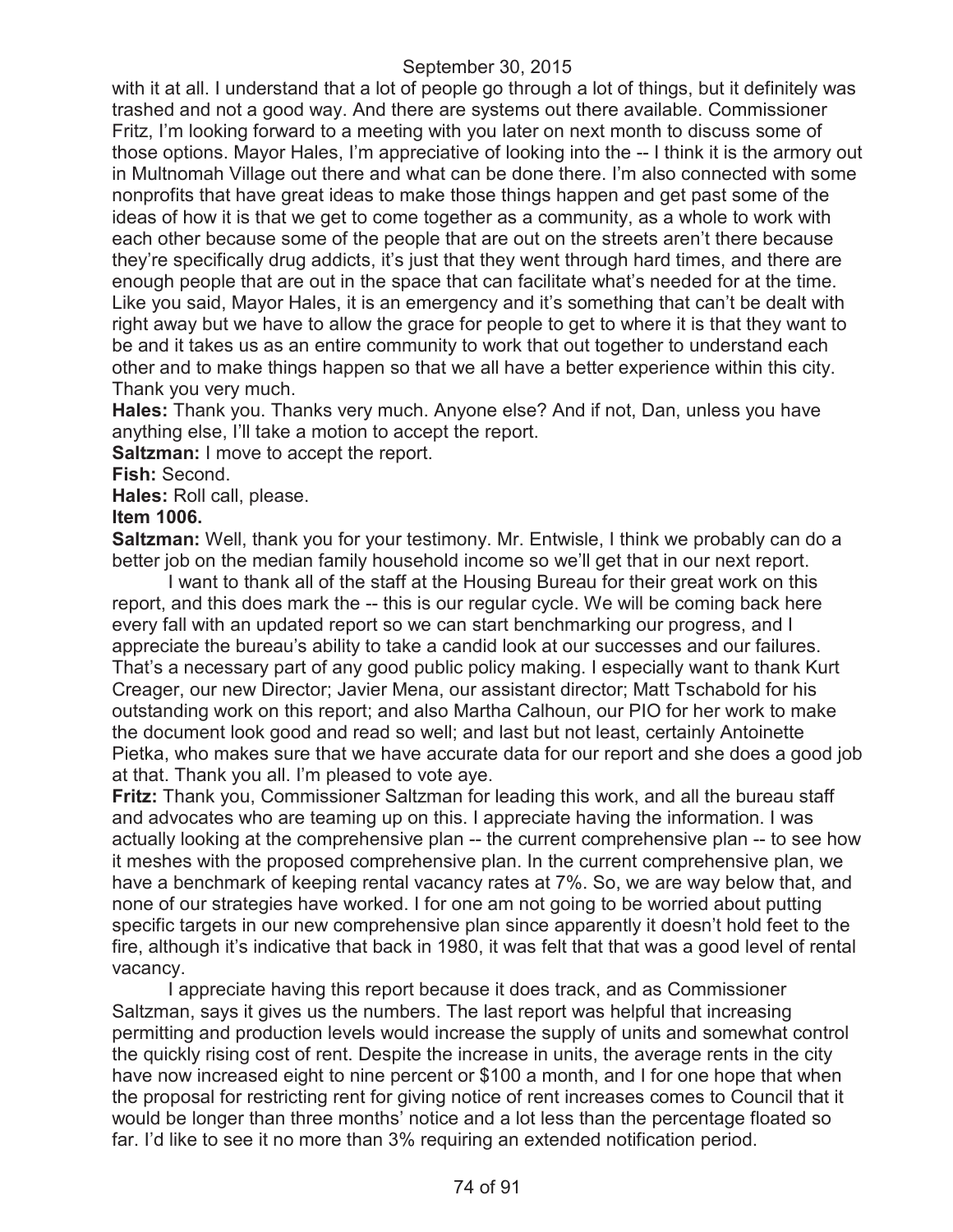The last report showed rising housing costs and income disparities, particularly negatively impacting African Americans, Native Americans, and Alaskan natives. This report shows the negative effects are now impacting Latino and single-mother households as well even more. So, it's really clear we need to work as a team on this. We need to all of us -- just as I was asking the Overlook neighborhood folks -- where in your neighborhood could you look after a few folks? We should be thinking about that every neighborhood. There are five people on this Council that need to be a part of this solution, too.

I am looking forward to the briefing on whatever it was that was announced this morning. When it was announced earlier today that this session that we're going to be considering dedicating the Airbnb money to housing, that means a cut of a million dollars in some other City service because we have already allocated that money. And indeed, expected revenue for an Airbnb taxes is pretty much what we thought it would be at about \$1 million. That money is already allocated to other City services. So, we are going to be looking at -- we only have about \$2 million in contingency for right now for the rest of the entire fiscal year. There are requests in the full budget adjustment, but we have \$2 million kind of in the bank spare for the City for the rest of this year. So, that's not very much. It gives me -- there isn't \$20 million or \$30 million or however much was suggested this morning. We're going to be looking at significant cuts to City services, especially when you look at the arbitration decision in Parks which is requiring us to pay Parks workers at a level that they are not needing subsidized housing and food stamps, and we don't know how we're going to pay for that, either.

So, there's multiple calls on the City's money. As we look at how we are going to increase revenues which is part of the solution, we also need to be looking at how we are going to persuade the legislature or find other mechanisms to recognize that Portland is a highly desirable place to develop right now. Developers -- unless they're nonprofits -- are making boat loads of money on developing in Portland, and how can they be required to pay into the fabric of Portland at the same time as they are benefiting from it without passing those costs on to make housing even less affordable? So, that's the challenge I think we're facing. We can add a general obligation bond. That adds property taxes, which means it's less affordable to live in Portland. Demolition tax? That's going to be passed on to the buyer and makes housing less affordable in Portland. We've got to be thinking holistically about how we can make sure who pays, who benefits, and is that fair and how do we make sure that people who were born and raised in Portland and maybe are now houseless in Portland have a place to live for the rest of their lives.

I appreciate this conversation. I appreciate the work and dedication going into it. It's very clear that we have a long way to go. We're not going to be able to get there unless we do all work together. Aye.

**Fish:** I have something to say for closing, but I just want to say something in response to Commissioner Fritz. We have no idea as we sit here today what the amount of one-time and ongoing funds to our budget discussion is. So before we advertise significant cuts, let's wait until the year end, let's wait until we have the forecast numbers. I seem to recall last year we anticipated some surplus, it got bigger and bigger and bigger and ended up at 50. We don't know whether it'll be \$10 million of surplus, \$15 million of surplus, we don't know the number. I think it's unfortunate to start forecasting cuts and other scenarios before we have the numbers from OMF.

To the question before us, I like most of all Jes Larson's metaphor of the storm. I reason I like the storm and the natural disaster metaphor is I think this is the third time in seven years that we will have declared a state of emergency in the city of Portland. We can check on this. But in 2008, my first year, there was a severe winter storm. I believe we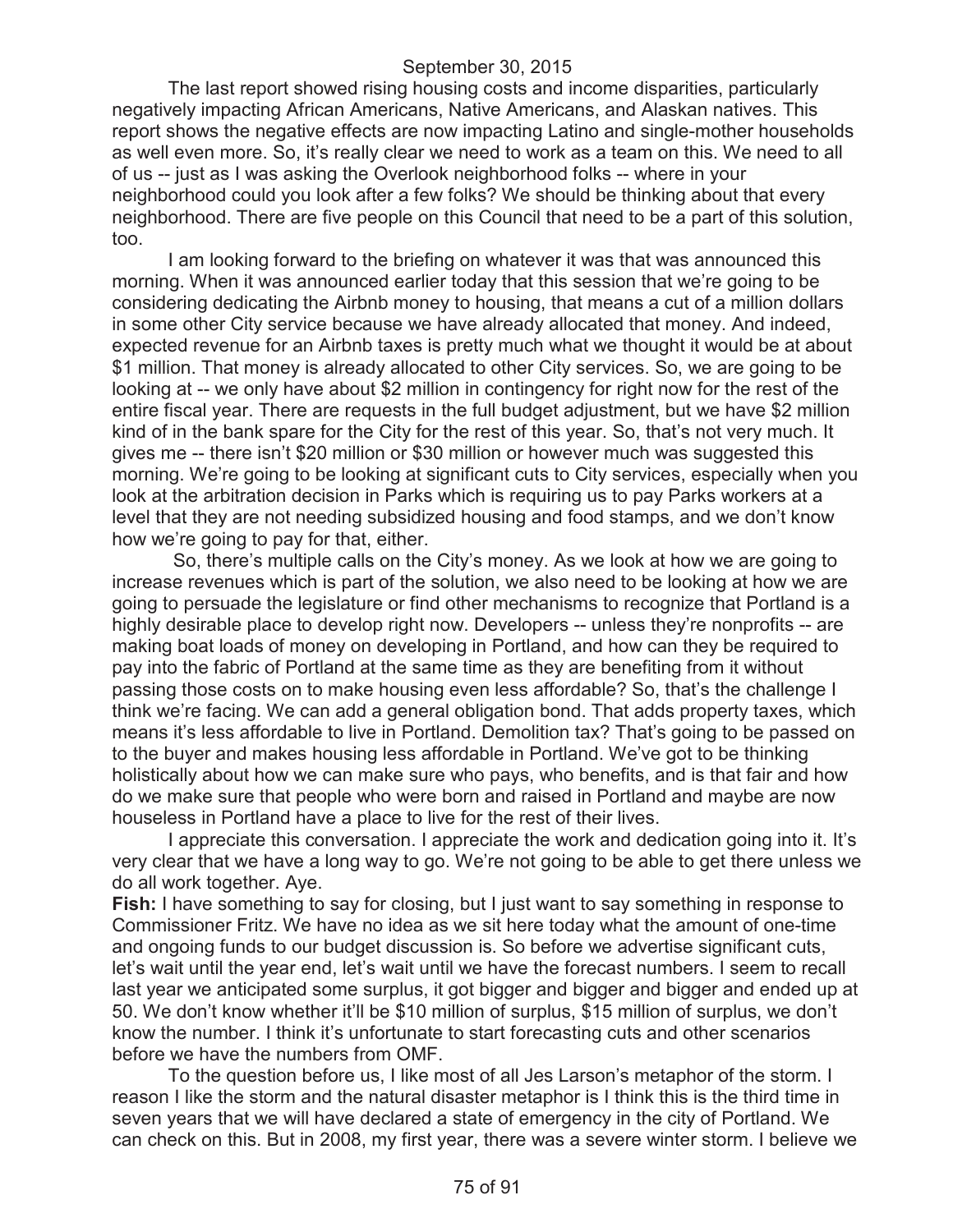declared a state of emergency that allowed us to trigger the disaster policy council. And the challenge in that winter was we did not have a coordinated plan to take people off the street and put them in shelter. In fact, that fall there was still a discussion where the Police and the Fire Bureau and nonprofit and faith and all the partners weren't quite sure how to do it. In fact, it took Carmen Merlo in the office of Emergency Management convening everybody. In the first meeting we had, she said, "who's the incident commander?" And somebody said, "what's that?" So, we knew we had a bigger problem.

The extraordinary effort that winter resulted in lots of lives being saved. But the only way we got there was everybody jumped in. Firefighters delivered groceries to shelters. City workers repaired sewage lines that broke. Churches and synagogues opened up their buildings and served food all night. Everybody stepped up and yet, we still lost someone. We lost a man who died of hypothermia in a cemetery. The gentleman we lost had been approached by caseworkers throughout the night but exercised his right to stay outside. For all of us who were involved in that storm and in that two-week emergency, we are haunted by the fact that he died despite best efforts. But what we remember is all hands on deck. Everybody stepped up.

Two years ago we had another storm. I think it was two years ago -- time is flying. I actually got a birthday call from my family and it said it's pretty harsh turning a certain age. And my son said, "Dad, that's not how old you are." I actually missed it by a year -- [laughter] -- it's even worse than I thought. It took my eleven-year-old is apparently a little better at math than I am -- I missed a year! Maybe that's the denial you go through when you hit your 50s. I was off by a year.

Whatever it was, two years ago we had another storm and declared a state of emergency. Everybody linked arms. And Mayor, the event that I still remember from that storm, which paralyzed the City -- remember, we said stay home, don't drive? -- was the hospital said they had a crisis because they could not admit new patients because they couldn't discharge patients. Imagine that call coming into the command center. And so, what did the City do? The City ended up doing something which gave our lawyers some heartburn because there are liability issues. The City dispatched firefighters and police officers to pick up discharged patients and take them home. And we cooked up a little liability agreement that sort of covered it but the lawyers didn't like it. And by taking people home, we freed up beds so they could take people in. Another emergency, everybody stepped up and did something, not a single fatality on our streets. Amazing statistic.

I think this is the third state of emergency in seven years. The Mayor declared it, and today, he put a lot of muscle behind it. And we've got all these wonderful things in the pipeline -- new sources of revenue and we've got new policy initiatives and new tools and new protections. And frankly, it's a pretty exciting day for the advocacy community and the folks we serve that all of this has come together.

But I want to close with this observation because this is the third state of emergency that I've lived through: none of that's enough. The critical ingredient is -- as Commissioner Fritz alluded to, and I think it was really an essential point -- we won't weather this storm until we all link arms and we all take ownership of the problem. Not just government, not just business, not just nonprofit, not just faith, not just philanthropy, everybody. Everybody in Portland has to say this is important. And to the Mayor's credit, the Mayor has said this is the most important issue we will take up this year. That's what leadership does, you frame it. Everybody in the City has a role. And even though I don't remember a time when I felt more encouraged by the progress we're making, if we don't all come together, we won't solve this problem. So, thank you, Dan, for this report and your team, and thanks for all the work that you're doing to move the ball forward. Aye.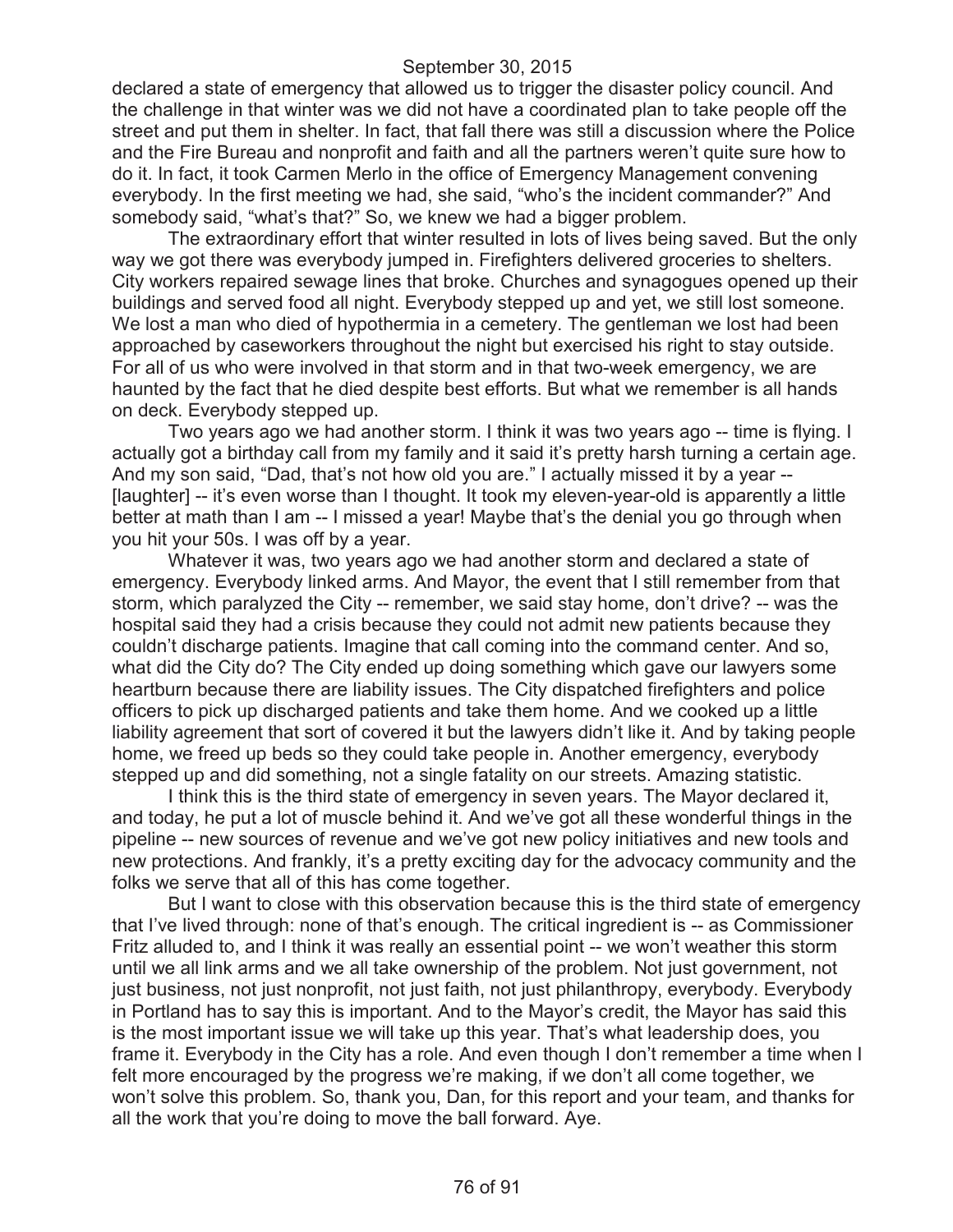**Hales:** They say a picture is worth a thousand words. It's rare that I would say a spreadsheet is worth a thousand words, but this one, which actually includes a pretty telling picture -- the more red, the less hope. Red means unaffordable, green means affordable on each of these charts, and that's a pretty dire picture. And I want to commend you, Commissioner Saltzman and your bureau for putting these facts and this analysis in front of us as we try to build that partnership that Commissioner Fish described and do the work.

You know, I greeted the Kansas City chamber of commerce on Sunday as they came to study Portland -- something that happens weekly -- and they had 150 people here and they were agog about Portland. They just think this is the greatest place. Maybe everything's up to date in Kansas City, but they can learn a thing or two here, apparently. And this happens all the time. And we find out in those conversations that there are some commonalities around the country. Kansas City is struggling with homelessness. In fact, our chief financial officer Ken Rust went off to a conference of chief financial officers and mentioned to me after he got back there was an open-ended session -- after which they had been talking about budgets and bond ratings and things CFOs talk about -- they had an open-ended session about, what's going on in your city? And there were people from Pittsburgh, Philadelphia, Atlanta, and the whole room erupted with "we are in a housing crisis." Affordability is going through the roof and our street homelessness issue is exploding. Every city in the country is dealing with this. And yet, I think the combination of will and tools and partners that we have here gives us the opportunity to be a national success story like we have been in land use planning and transportation.

So, my goal is that I'll be welcoming chambers of commerce that come here a few years from now, and yeah, they're going to want to study streetcars and light rail and green roof and bioswales like the ones that come here now do, but I also want them to come and study how we really moved the needle on housing availability and affordability in a red hot real estate market, and how we really moved the needle on getting houseless people inside, and people with mental illness into services, and the other things that we're working on. I think we can be that place, too, and it takes capable people and leadership and doing the work in ow bureaus. It takes the five of us and our partners and Multnomah County and Home Forward and great nonprofits like Proud Ground and organizations like Oregon ON to do the work. But I do think we can do that. I do think we can find that combination of tools and strategies that really does make a difference.

We are going to have to call on people individually, neighborhood by neighborhood and church by church and rotary by rotary as we did here with you from Overlook today. Don't feel singled out, because you won't be. All of our neighborhoods and all of our citizens are going to have to help. But I think we can and I think we will make great progress in the next year with this combination of efforts, and then the year after that and the year after that. Thank you all very much. Great work. Let's change the colors in the spreadsheet over time. Bravo. Aye. Thank you all very much, and we are recessed until tomorrow at 2:00 p.m.

**Moore-Love:** Mayor, we still have to vote on that emergency.

**Hales:** Oh, sorry.

**Fish:** Vote on what?

**Saltzman:** You need to be here for the --

**Fish:** What?

**Saltzman:** Oh, there's an emergency issue and you were out of the room.

**Hales:** Sorry, we're back in order.

**Fish:** Mayor, give us a second. We're gonna have one more vote.

**Hales:** We've got to take a roll call vote on something we left behind, which was 1003.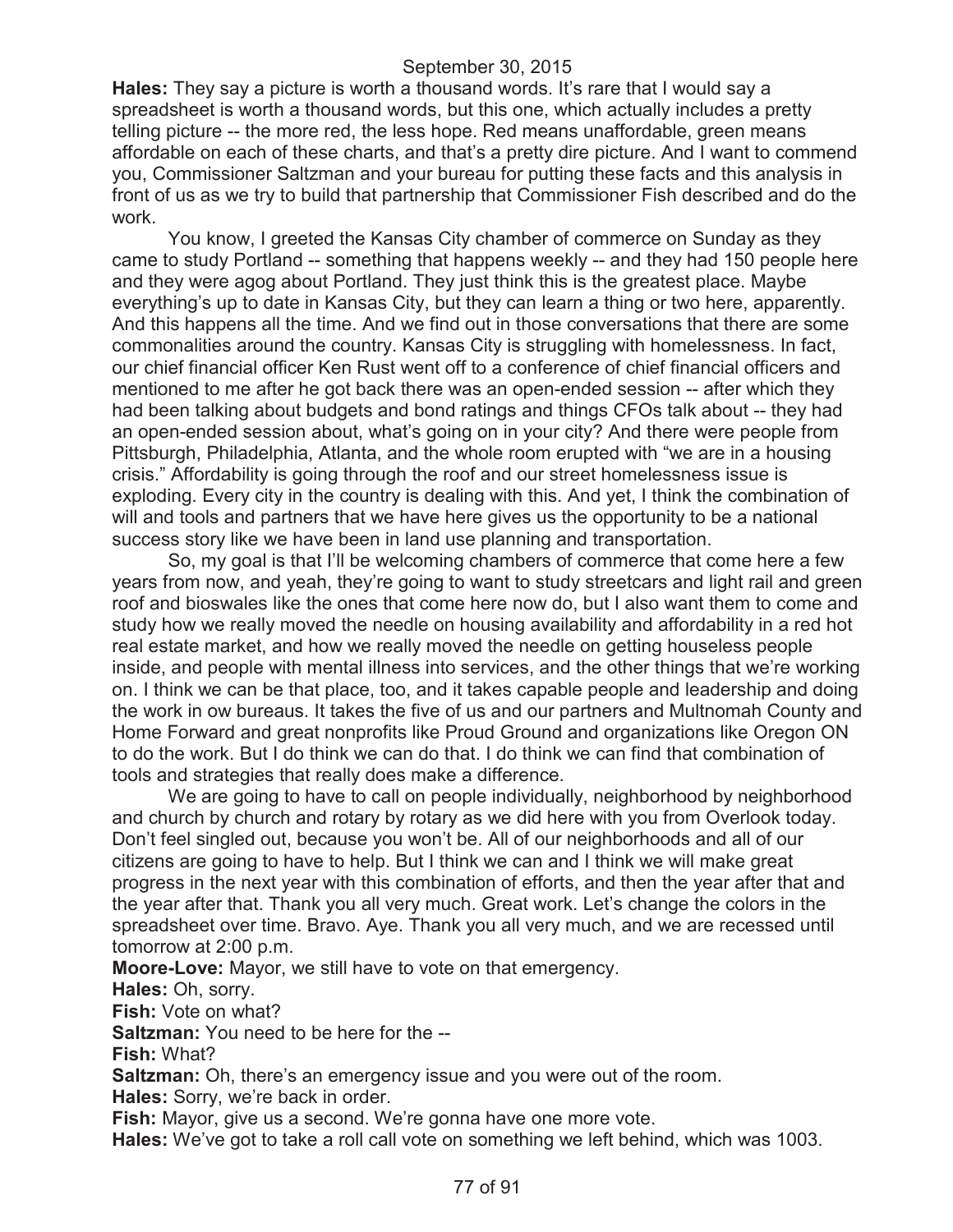# **Item 1003 Roll.**

**Saltzman:** Aye.

**Fritz:** Commissioner Fish, while you were out of the room, your staff from BES and mine from Parks spoke about the Riverview contracts. I know you and I talked about it a lot and so I felt you felt comfortable voting on it. Aye.

**Fish:** I will follow your lead on this. Aye.

**Hales:** And now we're in recessed until tomorrow at 2:00.

At 3:42 p.m., Council recessed.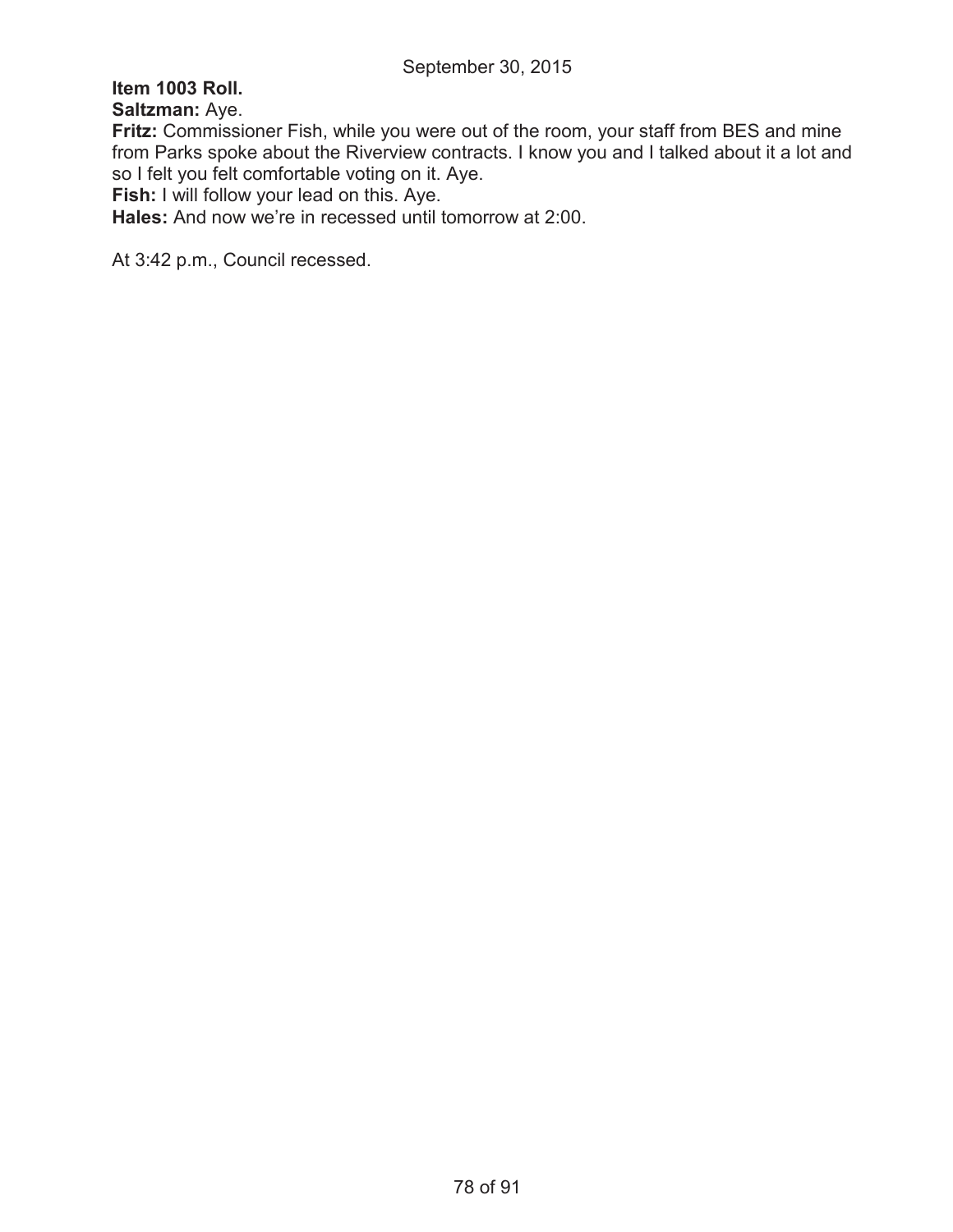#### October 1, 2015 **Closed Caption File of Portland City Council Meeting**

This file was produced through the closed captioning process for the televised City Council broadcast and should not be considered a verbatim transcript. Key: **\*\*\*\*\*** means unidentified speaker.

## **OCTOBER 1, 2015 2:00 PM**

**Hales:** Good afternoon. Please call the roll. [roll call]

**Hales:** Good afternoon everyone. Before we begin our work, we need to take a pause. It may be not all that unusual or god help us even all that remarkable that there has been another tragic school shooting in our state and in our country, but there has been. And there has been terrible loss of life in Roseburg at Umpqua Community College. I would like us to take a moment and send our prayers to the family of students and faculty of Umpqua Community College, to Mayor Larry Rich and city of Roseburg, and all others in that community who are grieving because we need to grieve with them and give them help. We have sent firefighters and other resources to Roseburg to assist in this, but I think we should all take a moment and grieve. [moment of silence]

**Hales:** Thank you very much. We have two very important pieces of business before us this afternoon on the same subject, which is the world indoor track and field event.

**Moore-Love:** We need to elect a new president of the Council.

**Hales:** I thought it was --

**Moore-Love:** October 1st.

**Hales:** I thought we did it at the middle of the year.

**Hales:** Semiannually.

**Moore-Love:** Voting order. You can't take --

**Hales:** We are not --

**Fish:** Hoping to slip that in, but OK.

**Hales:** Stuck with her for another three months. Would you go ahead and read both items and then we will take them in order.

#### **Item 1007.**

**Hales:** Thank you, this is pursuant to the council's decision in our budget to approve \$1.93 million in special appropriations for this amazing opportunity that we as an opportunity have and we as a state. There will be a big deal for the northwest as well as for us as a city. Ordinance in front of us implements that grant agreement between the city and TrackTown USA. It needs to be an emergency ordinance. The funds are needed to get to work. A great deal of work is already underway. I will ask Susan Gibson-Hartnett come up. And then after that Vin lananna. Come on up.

#### **Hales:** Good Afternoon

**Susan Hartnett, Office of Management and Finance:** Good afternoon. Susan Hartnett. I am excited to be here and help the council follow through on this and working with Doug Obletz and vin on this very excited event. Item 1007 is an emergency ordinance that does approve a grant agreement between the city and track town LLC and they do business as TrackTown USA. The grant agreement will implement a special authorization -- special appropriation that the council approved earlier this year, and provides \$1,930,459 in support of the international association of athletics federation 2016 world indoor track and field championships which is quite a mouthful. We are typically calling Portland 2016. Quicker way of getting there. Key sponsor of this event, city will benefit through significant sponsor recognition for the event. This will include things like international broadcast of the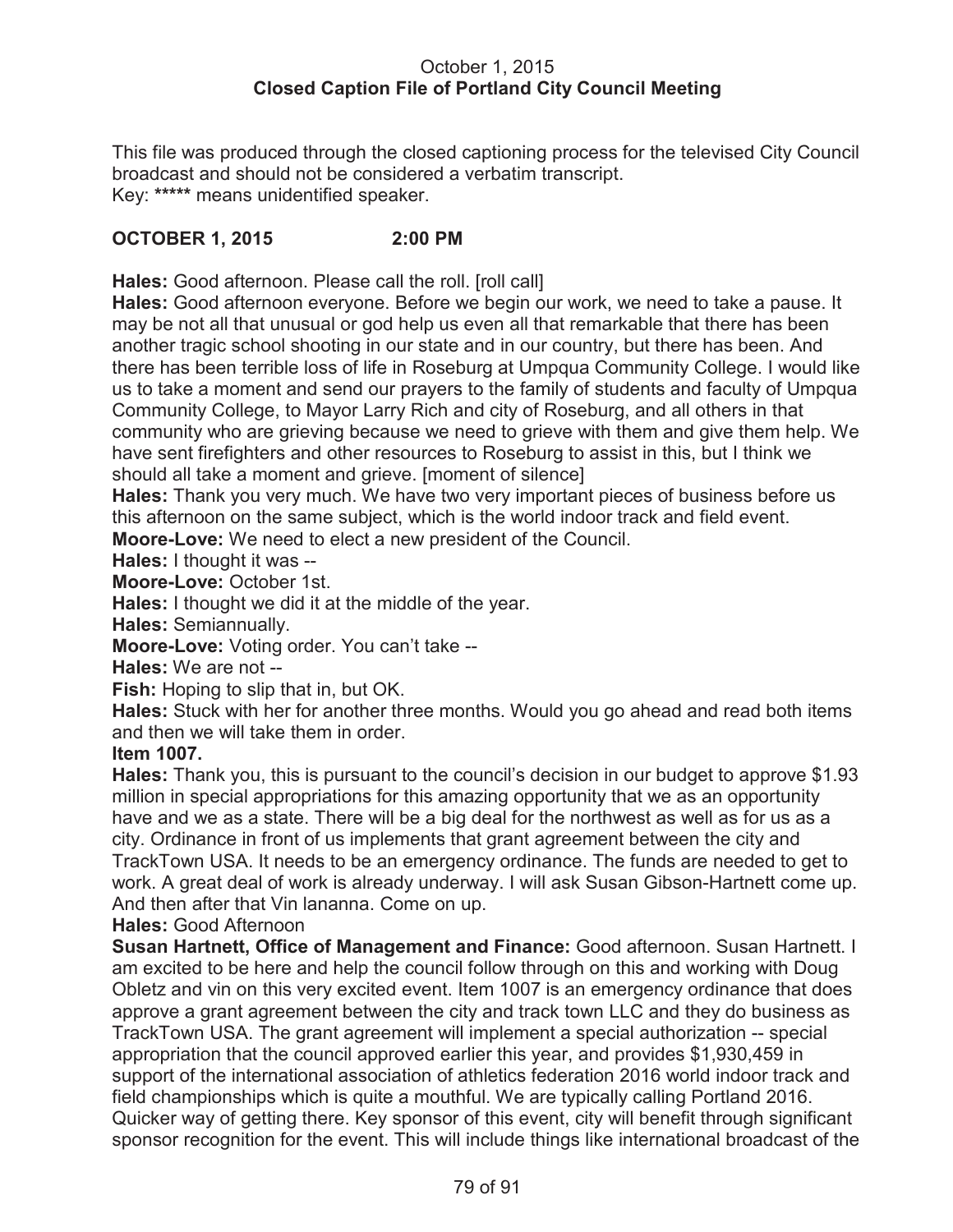events, as well as a major activation that would occur at pioneer courthouse square during the event itself. Agreement clarifies the activities and costs that the funds will be used for as well as the mundane things like payment processes, reporting processes, and some other requirements such as the city's insurance requirements. Through the agreement, the funds are going to be allocated between track town event activities and services by two city bureaus. Portland bureau of transportation and Portland police bureau. The grant agreement also acknowledges there are some budget adjustments that we will be making through our annual budget monitoring processes to make sure that those dollars get allocated between track town and the city bureaus appropriately. The agreement also defines the implementation responsibilities for the city bureaus, which include the public agency security for the event, which the police bureau will be heading up. And transportation will be helping manage the transportation aspects of the event. Track town will be using the city's grant funds for a variety of activities. Chief among those, participant safety, crowd management, accreditation services. There is a variety of youth engagement activities, and the second ordinance has a piece of that involved in it. Construction and maintenance of the countdown clock at pioneer courthouse square which is already up and running and ticking down the days as we are sitting here. Implementation of a multi-day activation at pioneer courthouse square, and traffic management activities throughout the course of the event, including opening ceremonies which will take the focus from pioneer courthouse square over to the moda center, first series of events, the pole vault championship. And medaling ceremonies which connect the Oregon convention center back to pioneer courthouse square for the awarding of medals to the winners. I'm available to answer questions if you have any. I would like to turn it over to TrackTown USA president and USA Olympic team coach, Vin Lananna, who is going to give you an overview of where we're at on planning and marketing activities for the event. **Hales:** Good afternoon. Welcome.

**Vin Lananna:** Good afternoon. First of all I would like to thank the mayor and commissioners for all of your unwavering support on this great event. Mayor and commissioner's staff for their work in bringing these two actions to council. Planning for 2016 is well underway. It is actually progressing at a feverish pace. We are heavily engaged in the design of the world championship stadium inside the occ. Design of the activation of pioneer square and planning for the men and women's world championship pole vault competition and opening ceremonies that will be held in the Moda center, held on the opening night, March 17th. Sasha spencer Atwood and I would like to present an update on the planning for Portland 2016. As I mentioned, event planning is in full swing. We have had great progress being made with city staff and the transportation people and security people. The design for the world championship stadium is 50% as completion. Program and design for pioneer square activation is well underway. Pole vault festival is rolling, and it looks like it is going to be a fantastic event. Marking presence is increasing on a daily basis and just over 50% on ticket sales already. To give you an idea of the schedule, we will have the U.S. Nationals, which will lead up and that will be the weekend before March 11th through 12th. March 16th will open up pioneer courthouse square. 17th, pole vault. And 17th is going to be pretty exciting because it will also have a youth component to it as well for kids around the entire northwest. On the 18th, 19th, and 20th, will be the actual world championships. Two sessions on the 18th, two on the 19th, which will be Saturday, and one session, all finals, on Sunday. So, things that we are focusing on right now, believe it or not, the actual construction of the track will begin as soon as this Monday, the 5th. We have the city scape branding is already going on. We will have wall scape. We will have the trimet max trains will be branded and wrapped and by December 1st, we will submit permanent drawings for the world championship stadium. In January,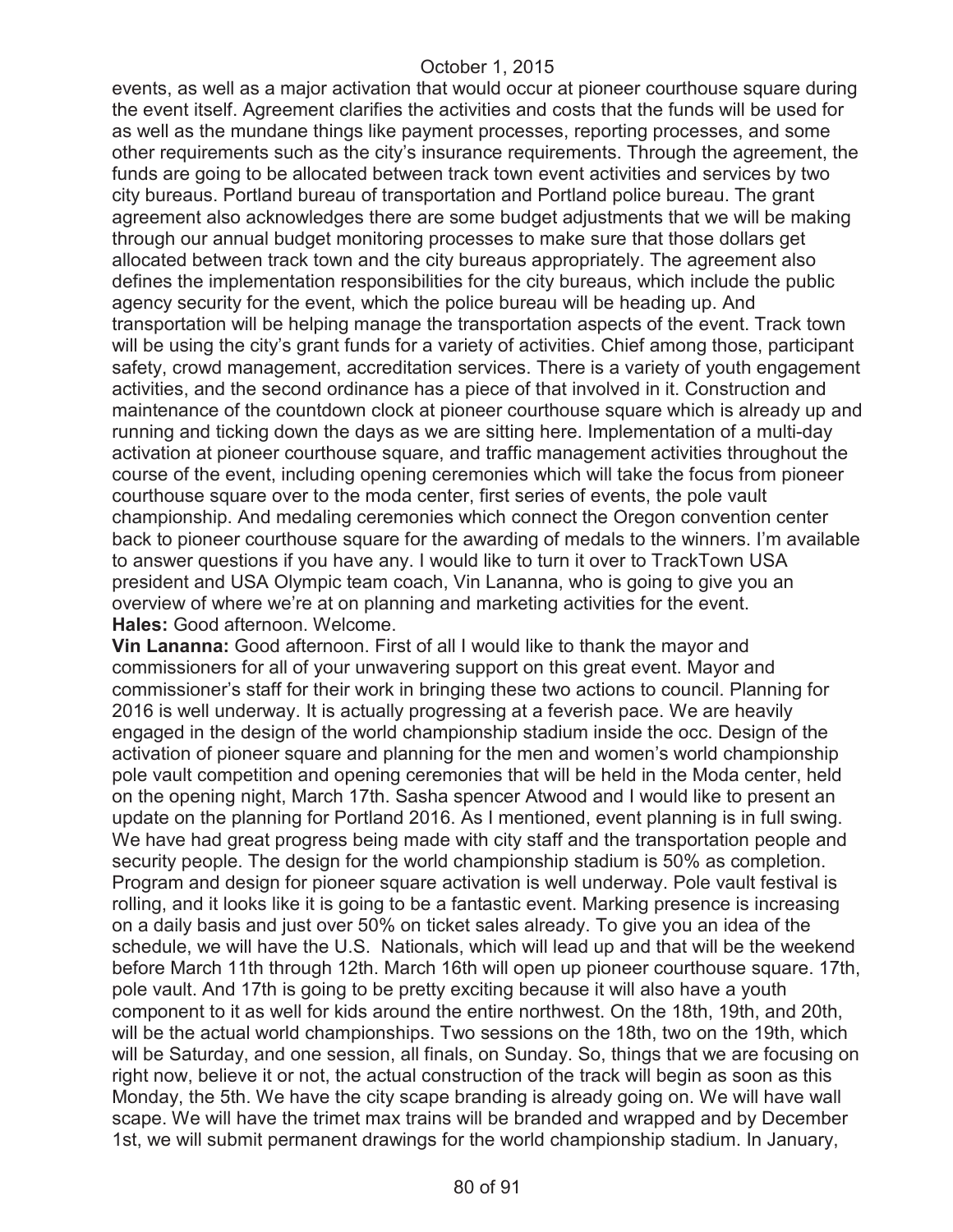we will have a 60-day out celebration at the moda center. Street banners up in February. We will begin the actual construct, we will actually move the track to the convention center at the end of February. So, a little bit about the world championship track. We have a -- we have a 3-d show to show you a little about what it will actually look like. Those of you who have a hard time imagining what the Oregon convention center, how it will accommodate it, this will give you a sense of what will go on in the convention center with all of the seats all around it. And then we're at the finish line.

**Fish:** Is that how the ceiling normally looks or are we taking out a panel?

**Lananna:** The ceiling normally looks like that. As you can see, the pieces will be the way the convention center looks. It will be -- there is not a bad seat in the house. You will have a real intimate setting. If you look at it closely, you can see if you're sitting, and we hope that all members of -- all of the commissioners and the mayor and group will be able to attend the meet. Sit in the first couple of rows, you may actually feel a sweat bead that comes off of the athletes as they're competing because they're really great seats. Entire build, 7,000 seats. That's pretty much what it will look like from a rendering perspective. It will be great, absolutely great event. We have lots of things going on inside the city. I will ask Sasha to give you an update on that.

**Fritz:** What's the total cost of the conversion?

**Hales:** Construction and conversion of that space?

Lananna: It's hard to tell at this point. We are working out the details for it. Actual track itself, we are renting it. It will be built here. Built starting October 5th and exactly what the cost is, not sure. Not sure at this point.

**Fritz:** When we are looking at this award, you are not going to be coming back to ask us for more.

**Lananna:** No, no, everything fits into the budget that we have.

**Fritz:** Does the budget include putting it back to normal?

**Lananna:** It does. It does.

**Fritz:** What is the estimated date that it will be back in use as a convention center? **Lananna:** Convention -- we expect it will take us about a week and a half to take the track down and be able to transport it back. And I think it is going at that point to Iowa.

**Fritz:** And the renting of the convention center includes the amount of time it takes to take the track down again?

**Lananna:** Yes, it does. Yes, it does.

**Fritz:** What happens to all of the bleachers, the seating?

**Lananna:** Good question. The bleachers will be built by a company probably called t & b and they have built many of the other temporary stadiums around for golf courses, etc. All temporary. They take it down and bring it to the next place.

**Fritz:** Thank you.

**Lananna:** You're welcome.

**Sasha Spencer-Atwood:** As discussed previously, we are using pioneer courthouse square as our live activation site. Open to the public the entire time during the competition. We are exploring the idea of covering the square. We are playing with it, weather in March we know can be unpredictable but we also like the welcoming feeling that you get when you don't have a space covered. We are weighing the pros and cons of that. This is the view from 6th avenue. There will be a stage hosting live entertainment, local and national acts. We also looking into different community organizations who would want to program something on the stage there. Of course, we're considering all of the options and possibilities of different parties and evening activities that can take place in pioneer courthouse square. One of the most exciting and innovative things we're bringing to the championship as a local organizing committee is the opportunity to host the medaling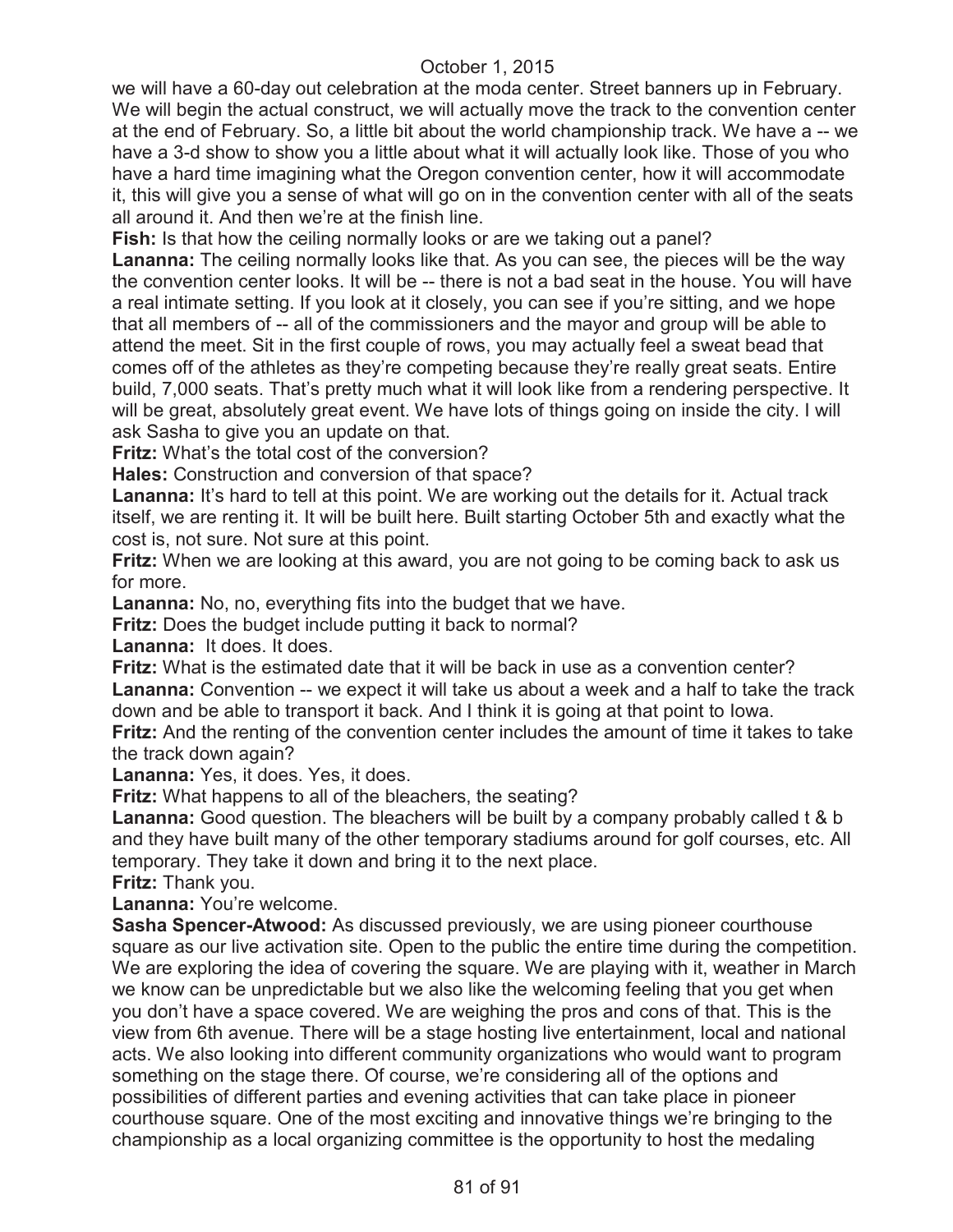ceremonies outside of the competition. Pioneer courthouse square would be out medaling plaza as you can see, we have the fountain area there. Turned it into actual podium medal stands. We will crown 26 world champions at the world indoor championships and this will be a great place in the heart of the community to do so. Also down in pioneer courthouse square, as you will remember, May 27th, during the unveiling, the countdown clock. Portlanders and people from all over the world really have taken to the clock and posed in the block. Some standing next to the clock. And sent this image out on to different social media platforms. The #Portland 2016 is the official event hashtag. And whenever somebody either uses that or takes a picture next to this, the countdown clock as the activation site, it goes out all across the worldwide web. We are getting a lot of reach with that. We get a lot of reach from the countdown clock, but we perhaps have gotten no more reach than the promotion and branding that we received at the outdoor world championships in Beijing this past august. The brand was featured prominently in the stadium. And these digital boards appeared in several places around the stadium, but the location that was perhaps the most visible, the one that millions and millions of people across the globe saw on the live feed, was the one just past the finish line. Let's take a look.

**[Video]** It's Jamaica, from the United States, Trinidad -- if they run hard -- Jamaica, united states takes the silver, bronze Trinidad, great Britain, northern Ireland. It was fast, but not just quite fast enough. Fourth place. No medal for them. They might be close to the British record -- a long, long way clear anchoring Jamaica home.

Fish: So we're a household name all over the.....

**Spencer-Atwood:** All over the world. There is promotional activation in the exhibiter's area, the market street area, where fans, officials, and sponsors can come to learn more detail about the beautiful city of Portland and about the competition that is coming here. We have another video of uss league celebrating in front of one of our --

**[Video]** 200 meter final. A good start around the bend. This is going to be very close as they come into the home stretch. Bolt is in the front. Bolt continues to -- bolt is going to win it by almost a big, big margin that he probably couldn't believe. 19.56. Silver to the American.

**Spencer-Atwood:** A great partner in continuing to promote the event as one of their marquis events and we are looking forward to working with them as we get closer and closer. Speaking of marketing initiatives, we are doing several things out and around town to make sure that Portlanders from all different walks of life know that this event is coming and get excited about it. Grass roots activation, high school cross country meets, community events, running events. In October, we will rolling out city-scape branding, wallscape, wrapping some of the trimet buses and launch promotional videos on web sites on different platforms. Some of the track town activations. The youth is one of our biggest targets here. We thing there is great benefit for this event for them. We have got out to different cross country meets, to promote our event and support these kids in their effort to compete and be fit and healthy Portlanders and Oregonians. We are looking forward to seeing some of them in our volunteer roles and in the seats and stands at the meet when it comes up. This last is the image of our hometown hero, ashton eaton, that will go up on a wallscape in downtown Portland. We just want to thank you guys as the commission and the city of Portland for all of the support that we have seen as an organizing committee. We continue to explore other opportunities to touch more lives at this event and we thank you for that support as those things come up as well.

**Hales:** Thank you very much, Sasha.

**Fish:** I have one question. Remind us, how many people are going to come to Portland for this event who are participants or related to the participants?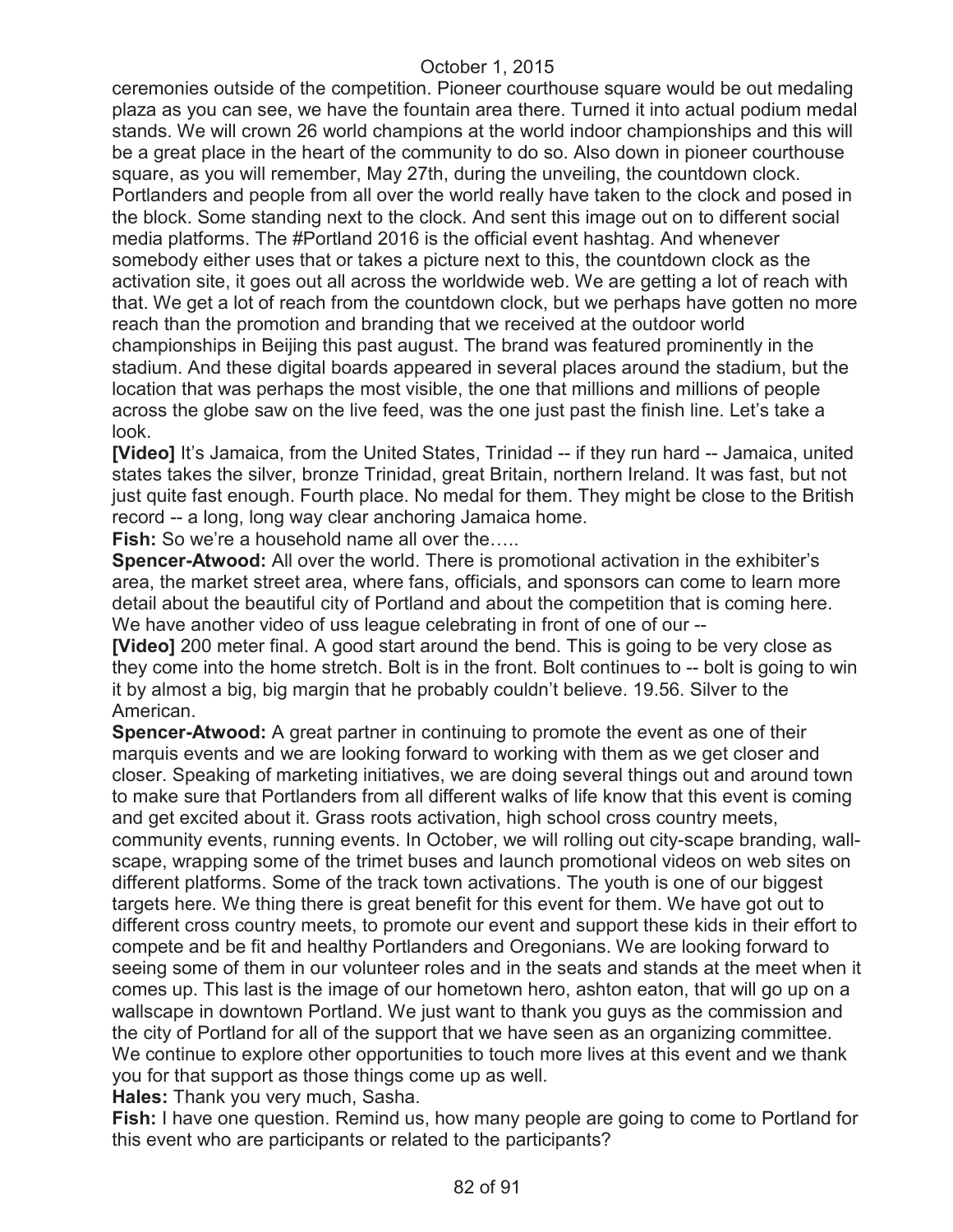**Lananna:** Well, basically we think about 750 to 800 athletes and probably another 1,300 various parts of delegations. So, it will be about 2,000 people associated with it. **Fish:** Where are we housing them?

**Lananna:** They will be housed at five or six different hotels in the area. The main headquarters will be the Hilton. Both Hiltons. That will be the athlete village. And we will use the nines, the Marriott, we will use the Benson, we will use the paramount. Those are the main hotels.

**Fish:** Any part of the visiting delegations that we are looking to have Portland families host or do you have that covered downtown?

**Lananna:** What we have done in the past, we have offered that out. The issues come down to whether or not families in Portland would like to do that, not for the athletes, but for any of the spectators of families that could potentially use the help, absolutely, absolutely.

**Hales:** Good idea. Other questions for our organizing team for this effort? Thank you all. It's really exciting the progress you're making.

**Lananna:** Thank you very much.

**Hales:** Thank you. Anyone else -- I think we have other folks here to speak on this item? Yes? Chad is here. Come on up, please. Chad is not here. Who is here, Doug? Sorry, just for the second one. Anyone else on the initial ordinance?

**Moore-Love** Public testimony.

**Hales:** You do have public testimony. Sorry. Come on up. Good afternoon.

**Donnie McPherson:** Good afternoon.

**Hales:** Welcome.

**McPerson: How are you?** 

**Hales:** Fine. Welcome. Thanks for coming. Have a seat and tell us what you think about this.

**McPherson:** Well, I think it is a great thing. I am a local coach. I have been a world and Olympic team coach, not for track and field, but for wrestling for the United States, but the first sport I was ever involved in in my life was track and field. I have been an athlete my whole life and I won't bother to tell you how old I am, but i'm a seasoned gentleman, i'll say. And I just think it is a great opportunity for a lot of our young people. I work, educator, life-long educator and I work at Roosevelt high school right now. And I just think it is a wonderful opportunity for our young people to be able to witness these world-class athletes who will be coming here and we have an opportunity to hopefully build another structure, a practice structure, where it will have a slope to it where these young, local young athletes will be able to get an opportunity to run on a kind of a world-class track, and be exposed to conditions and to be able to experience what it really is truly like to run on the world stage. So, I would just encourage anybody to support this event. It is a wonderful event. It will bring so many people to Portland and I have been fortunate to travel all over the world, one of the few Americans who have been able to go to the country of Iran. So, i'm just really excited to be involved with what small part I can be.

**Hales:** Thank you very much.

**McPherson:** Thank you.

**Hales:** Okay. Let's take a roll call vote then please on 1007.

**Novick:** This is a -- former lane county resident and u of o graduate, I continue to believe that all track and field events should take place in Eugene, but -- excited that this one is going to be here and this is a great addition aye.

**Fritz:** Aye.

**Fish:** Thank you, coach. Thank you all of the organizers, and I have a sense of how hard you're working behind the scenes to make this happen. And it really -- you're going to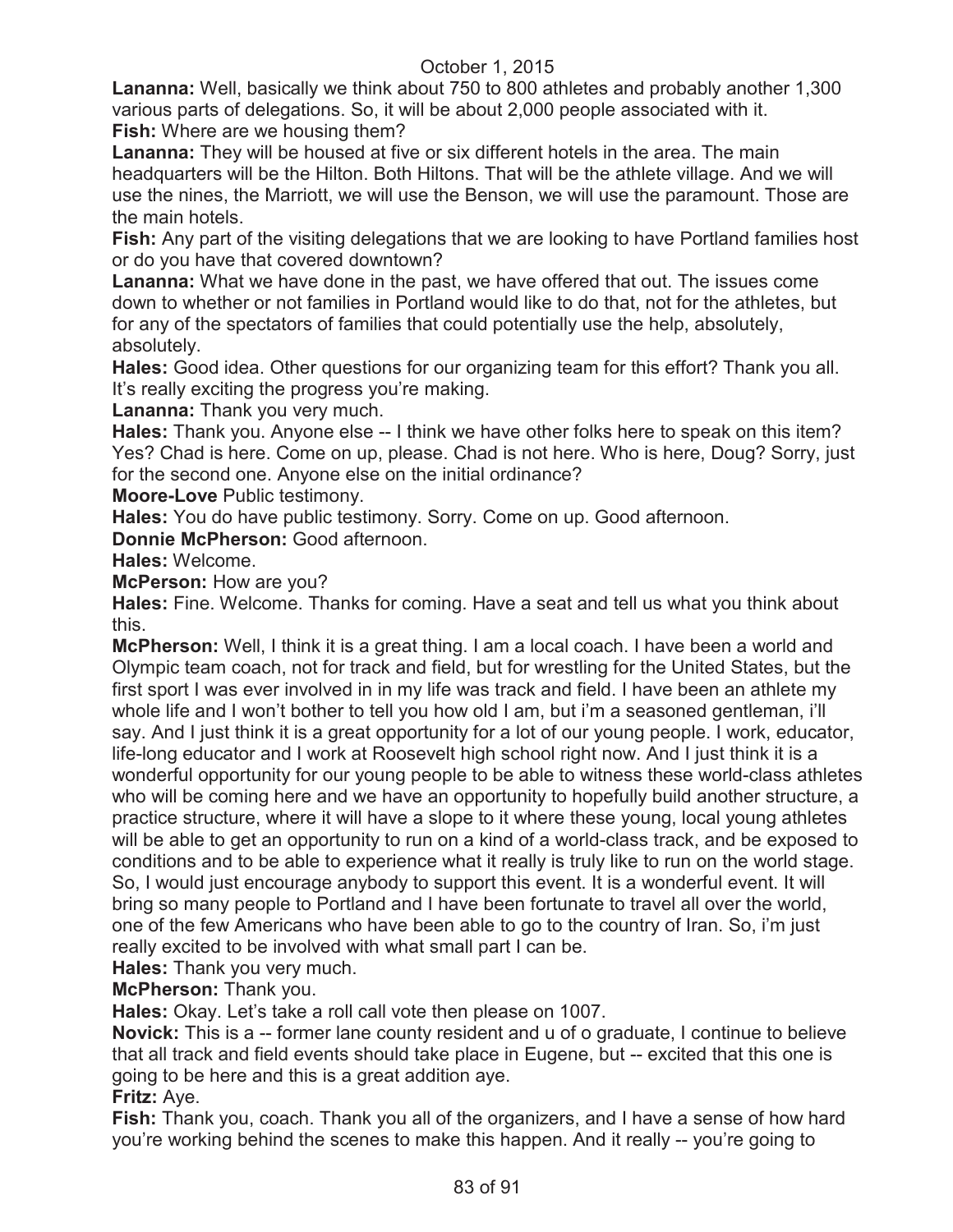make it look easy. It is not easy. And Portland applauds your efforts and i'm proud to support it. Aye.

**Hales:** Well, i'm really proud of this and i'm really pleased with how it is coming together. Thanks to you all. My former chief of staff, Gail, worked with vin to win this bid and she will be back wearing appropriate garlands and, you know, regalia to celebrate this accomplishment that you two started for us. The responsibility in our office has been handed off to the capable hands of Diane Nunez and she is continuing to work with this team of city and track town folks that will make this great thing happen. It is a big complicated enterprise. There is a lot to it as we will discuss further today. All hands on deck, multiple bureaus whose cooperation is needed to make this happen. I like where we're headed. I think this will be a great moment for Portland and I appreciate you all very much. Aye. [gavel pounded]

**Hales:** We will take up the next ordinance, 1008, please. **Item 1008.** 

**Hales:** Come on up, please, Kathryn and the rest of the team on this one, Kimberly. Good afternoon.

**Kathryn Beaumont, Chief Deputy City Attorney:** Good afternoon. Kathryn Beaumont, Portland city attorney's office. The council has seen one ordinance previously concerning this proposed event. In august, you adopted an ordinance waving certain requirements of the zoning code to allow the track to be completed at a -- at a warehouse, terminal one, owned by the bureau of environmental services. The ordinance before you will allow the track once completed to be used as a, what's called a pop-up track and field facility for youth and collegiate track and field events from december 1st to february 15th of next year. Warehouse -- the warehouse is located in a heavy industrial zone. Use of the track as a track and field facility for this interim period of time is classified as community service use, which is allowed in industrial zone, but subject to significant restrictions. Greenway zone, planned district, other limitations on this proposed use. What you have before you is a very limited time code waiver that is based on both the short-term and temporary nature of the use of this track and field facility use at the warehouse, and it is also based on the unique nature of the use and the track championship events giving rise to that use. Kimberly talent, with the Bureau of Development Services can walk you through specifically with what this ordinance proposes to waive.

**Kimberly Tallant, Bureau of Development Services:** Kimberly Tallant. I will speak to the specific code section waivers that are included in the ordinance. Mentioned previously, heavily industrial, overlay zone. A number of provisions need to be waived. That includes the requirement for conditional use review to allow community service use in the heavy industrial zone. Also include, the parking and loaded requirements that apply to this use so that improvements do not need to be made to the site. Third item is for a waiver of nonconforming upgrades. There is also the waiver of the requirement for a greenway review to allow a non-river, dependent river-related use at the site. And lastly, a waiver of the development standards that apply to the greenway overlay zone.

**Hales:** Thank you. Questions? Straightforward enough. Thank you both. I believe there is going to be some amendments to deal with. First an amendment I believe to remove the emergency clause. Is there a motion to do that?

**Fish:** So moved.

**Fritz:** Second.

**Hales:** We will take off the emergency clause and it will come back for next week. Roll call on removing the emergency clause.

**Novick:** Aye. **Fritz:** Aye. **Fish:** Aye. **Hales:** Aye.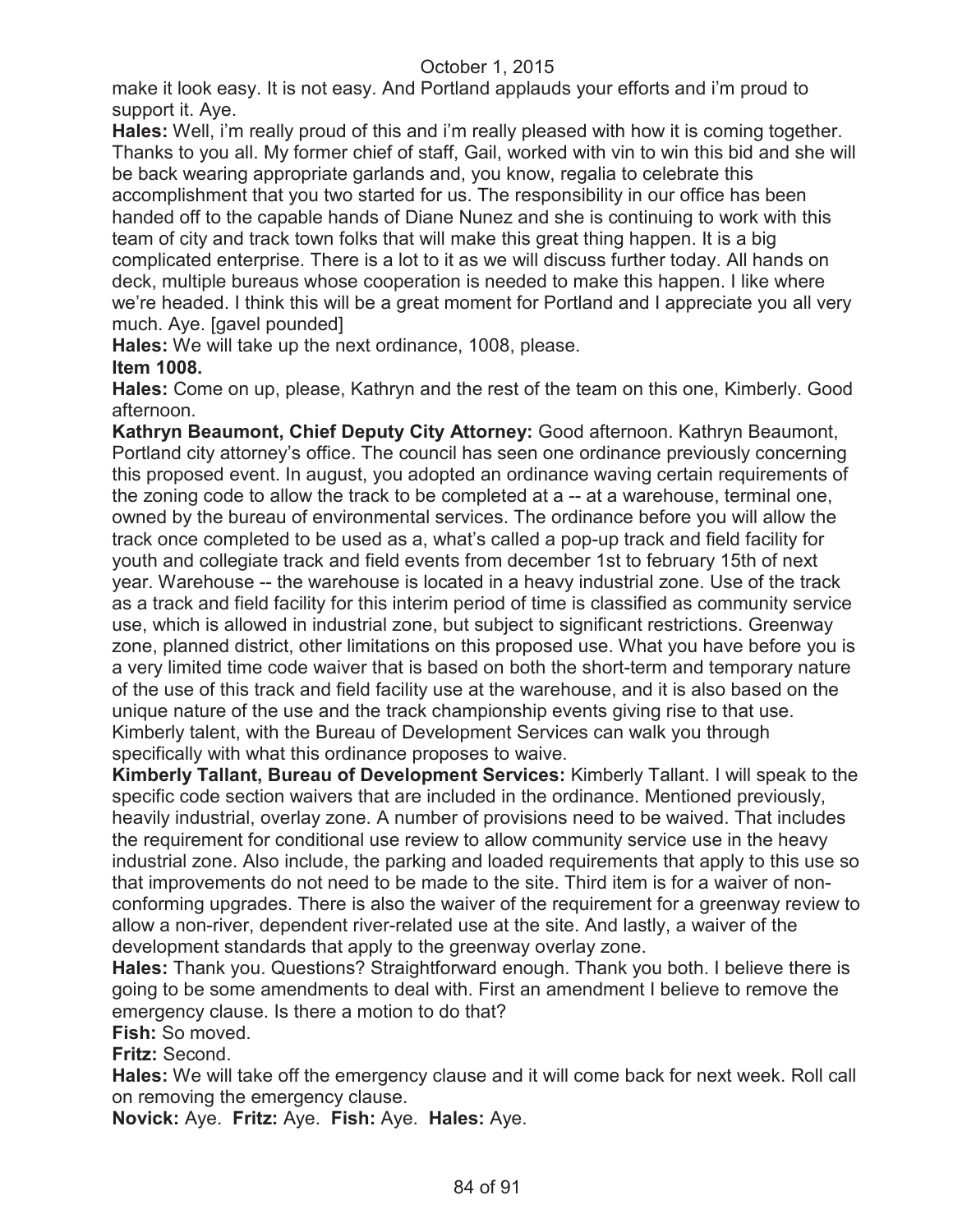**Hales:** Okay. I have some amendments do we still need to adopt changes to finding five and directive d that we have in front of us? Council all have copies of that? I've got it here. **Fritz:** No, I don't.

**Hales:** Could we get more copies of this amendment, please, for the council? **Fritz:** I'm sorry, I do. Five and six --

**Hales:** Yes, finding five and directive d.

**Fritz:** I do have that. Thank you.

**Hales:** So, these are findings and directives that just, as I understand it, characterize the policy basis for the short-term use of the bes site and still intended that bes is going to sell the site. Since it is not likely that that will happen this winter to release it to track town for use for this purpose is a good short-term use. So, I think commissioner Fish, you and your office I think helped prepare these. Would you like to make the motion to adopt them? **Fish:** Are we doing -- one consolidated?

**Hales:** I think we can do them as a single set --

**Fish:** So moved.

**Novick:** Second.

**Hales:** Let's vote to accept the amendments and then we will take public testimony if there is some.

**Novick:** Aye. **Fritz:** Aye. **Fish:** Aye. **Hales:** Aye.

**Hales:** Let's hear from the team on this particular element of the project, which is going to be fun and interesting as well.

**Lananna:** Hello again. And I feel like each time I come here, I come presenting great new ideas that we need help with. So, I would like to thank the council for its consideration of this ordinance and unique opportunity that this ordinance will help facilitate. TrackTown USA is contracted with the construction of brand new, purpose build 200 meter track and infield at the world championships. We are confident that this track will be fast and very capable of helping the athletes of the world set new personal bests at every level. With the city's assistance and lease of warehouse three, we have fantastic location to complete the assembly and finishing of the track. As we thought through the logistics and schedule, we realized there will be a time period between the completion and when we can move to the occ. While it will be possible to pack the track up and put it back in containers and hold on to it, we realized the opportunity existed to introduce the youth and other members of the community to the sport of track and field to stage a limited number of track meets, youth, high schoolers, collegiate, track and field and others. We have quietly discussed this idea within the community and there has been overwhelming support and excitement for the idea. We have a number of collegiate track and field programs that have expressed strong interest in using the facility for training and meets. We have talked to the osaa about the idea of creating a short high school indoor track and field season. We believe that there are great opportunities to introduce middle schoolers to indoor track through clinics and various meets. We love the idea of all comers' meets and thought about the idea of getting the city council to run against the Multnomah county commission. We have had a bunch of volunteers for that. At least we can put the Portland police bureau, versus the Portland fire department. But truthfully, this is truly a lifetime opportunity to introduce to the youth of our community the fun of running in a world class indoor track. Very track that will be used by the world's best athletes in the usa and in the world championships just a week later. With the approval of this ordinance, track town will be in position to secure sponsor ship partners, design, programming of the pop-up track facility. Track town and our group is excited about this unique project. We look forward to revealing the track town track house to the community in December. Thank you.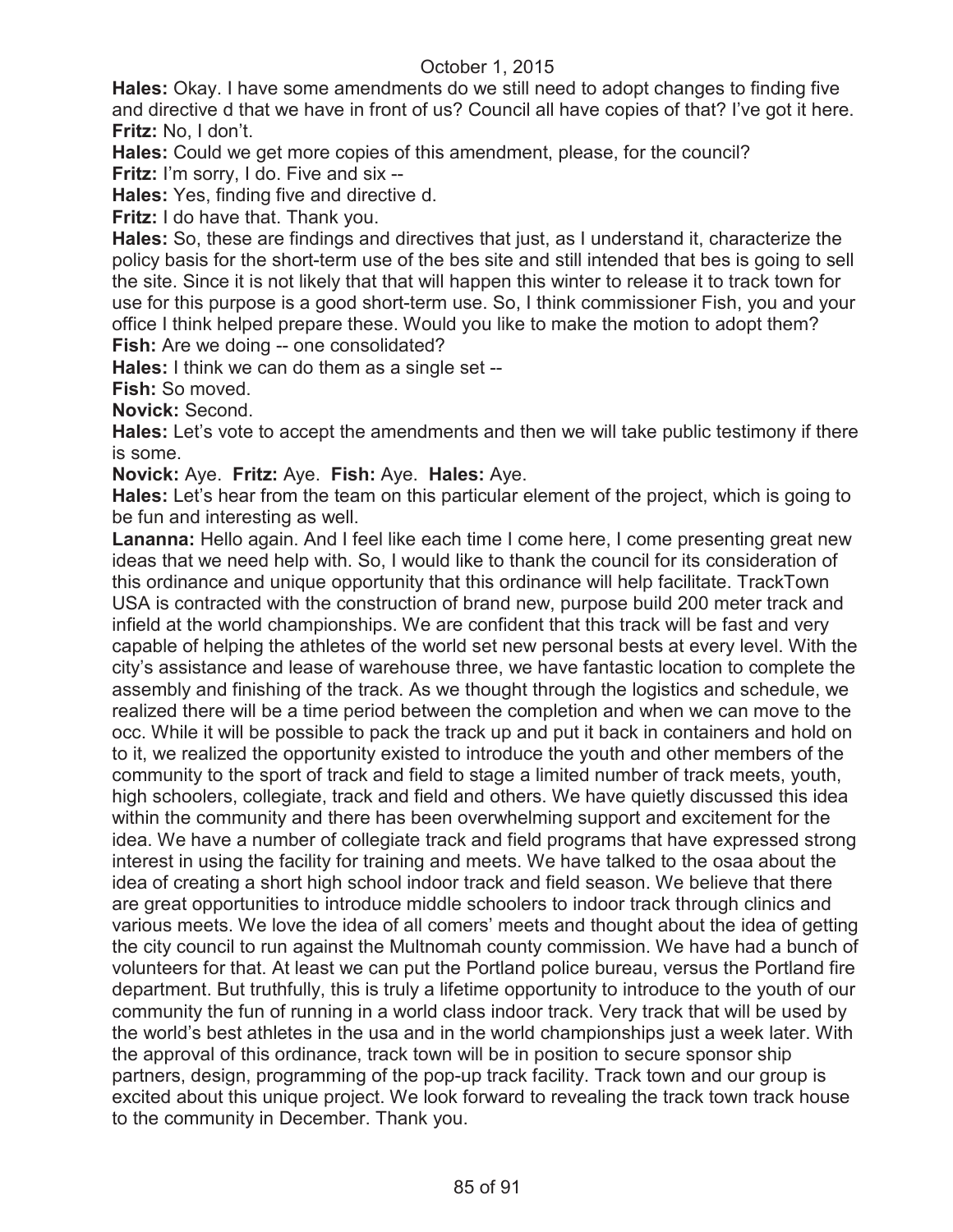**Hales:** Thank you. Questions for vin on this piece? Vin, don't leave yet. Vin, we have a question for you.

**Fritz:** What's the plan for dealing with parking and other transportation issues related to a fairly significant community service use at this site?

**Lananna:** It's a good question. I think I would be remiss if I didn't say that Doug, who has actually put together and worked with the various city staff and commissioner staff to work on all of these things, and we feel as though we have a really good plan for it. There is plenty of parking out there. We have an ability to create a safe environment. We will fence off the facility to be sure that there are no difficulties with it. Actually, it couldn't be a better site to do something like this. There are venues throughout the country, and other parts of the country, where this takes place. But this would be a unique opportunity for Portland and we feel we can directly affect those things.

**Fritz:** Portland bureau of transportation reviewed the transportation management plan? **Lananna:** I believe so.

**Novick:** I believe so.

**Fritz:** What do the neighbors have to say about it, adjacent businesses?

Lananna: I don't -- I really couldn't answer that question at this point, but I think it is a good question for us to ask and perhaps Doug can respond to it.

**Hales:** Doug, back ground on that? Please come on up.

**Doug Obletz:** Good afternoon. Doug Obletz, representing TrackTown USA. We have been working closely with the bureau of environmental services. We believe we have over three acres of yard area around the warehouse to be used for parking, some of which may not be usable at certain times of the season because of a little bit of ponding on the area. But plenty of area for parking. It is a relatively low traffic area out on Front Avenue. We don't anticipate any problems. As far as briefing the neighbors, we have not done so yet because until today we don't know if we have this opportunity. But we will be engaging in outreach with the limited number of neighbors within the limited facility of the track house. **Hales:** It is a site that does not have a lot of neighbors in --

**Fritz:** Right, but it does have adjacent businesses, title 33, process that you go through, allow a possibility for neighborhood input, neighbors, adjacent property owners impact. If you could do that before the vote next week, I would appreciate it. We are essentially waiving people's rights here as well as facilitating this project going forward. I would like to know what the people whose rights are being waived have to say about that. **Obletz:** Okay.

**Fritz:** Thank you.

**Hales:** Good point. Thank you. Any other questions. Thank you both very much. We have folks to speak on the item as well.

**Moore-Love:** We have five people signed up. First three come on up.

**Hales:** Welcome, come on up. Good afternoon, welcome.

**\*\*\*\*\*:** Thank you for having us.

**Hales:** Good afternoon. Who is on first, evan?

**Evan Jager:** Sure, I will go first. My name is evan jager. I am a professional track athlete who trains here in Portland, sponsored by Nike, bauerman track club. I have lived here for the past seven years, and I'm a 2012 Olympian and American record holder in the 3,000 meter steeplechase. Basically how I feel about the community and the opportunity to have this pop-up track, I think it's a great idea for mainly the youth and also just the general public. I think that when I moved here to Portland seven years ago, I realized it was a much more active community than I originally expected just with how much it rains and everything, I didn't think that people would be outside exercising all of the time, but I quickly realized that it is a very active community. But I do not think that the general public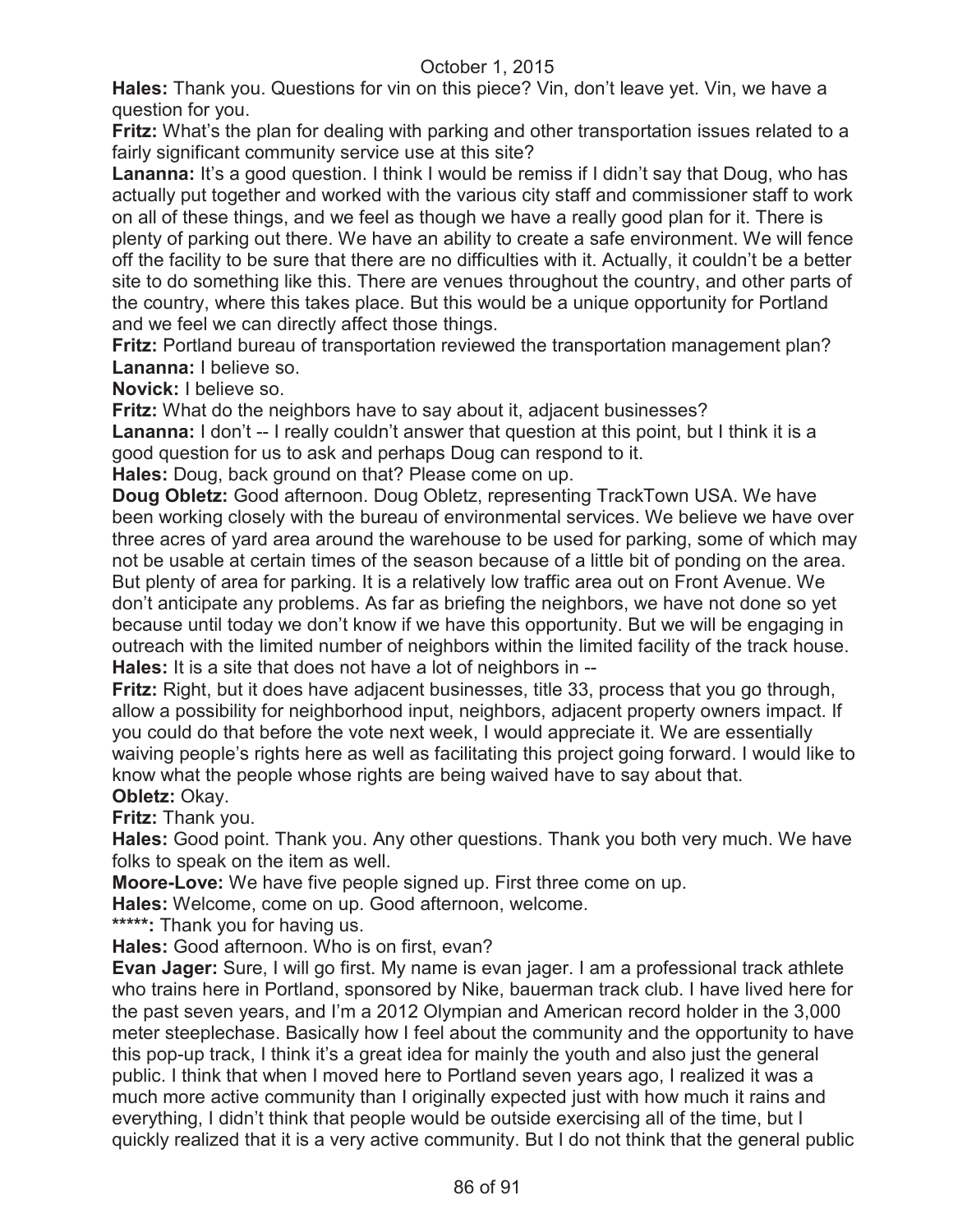knows much about track and field. I know that a lot of the youth and high schoolers have a pretty rich understanding of track and fields with all of the success that the University of Oregon has had over the years. But that being said, we, as professional athletes don't get many opportunities to work with the youth or see the youth throughout the year outside of probably the pre-fontaine classic at the University of Oregon. So, I think giving the community an opportunity to come out to the public track and really get a sense of what it is like to run indoors and have the opportunity to run a season that they're not used to, I think it would be a really cool opportunity for them, as well as us professionals being able to go to some of those events and reach out to the public and really get to know our small running community on a more -- on a close are -- closer basis, I guess. Outside of just being able to interact with the public, I think it would be great for the elite athletes that would hope to be competing at the indoor championships. We don't get many opportunities to race on indoor tracks on the west coast. You have to travel to New York or Boston to do so. It would give us a good opportunity to get used to the feel of the track and what it is like to run on that type of environment and that type of track and just get used to that and best prepare ourselves for the u.s. Championships and indoor championships.

# **Fish:** Jager, right?

# **Jager:** Jager.

**Fish:** Doug gave me a fact sheet. We don't often have North American record holders here. I have to share with you my credentials. 30 years ago I ran the turkey trot. [laughter] **Fish:** A 5-k race on thanksgiving, and I got an award for finishing it.

#### **Jager:** Congratulations.

**Fish:** To my family, that actually counted for something. So you're the North American record holder in the 3,000 meter steeple chase. The 13th fastest performer in the history of this event. And the thing that I just jumped out in the sheet for me was that over 3,000 meters, you have to overcome 28 barriers and seven water jumps. And anyone of those can be a hazard that prevents you from finishing the race. When I was thinking about 3,000 meters, 28 barriers, 7 water jumps. When you retire from the sport, you are perfectly prepared for a life of politics. Dodging barriers and water jumps. Anyway, congratulations. **Jager:** Thank you very much.

**Hales:** Great to have you here.

#### **jager\*:** Thank you.

**Chad Colwell:** My name is chad Colwell I work with the Oregon sports authority hosting organizing the track town youth league, over 1,000 youth participate, primary reason to expose youth athletes to track and field across the state. There are a few coaches here in the room who can talk to the points of what benefits this facility will have specifically for their athletes, track and field. I also want to address an important issue of what this track in this facility could provide for the youth of Oregon, for Portland, for the northwest. The legacy component of this track being the surface, the track that is going to be used at the world indoors for a kid to be exposed to track and field at that level, it can be something that will stick with them for the rest of their lives. Oregon and Portland is steeped in track and field and running history. The athletes that define our sport. The jagers, Ashton eatons, gailen rupp -- this track, availability for the youth of Oregon to compete on this track could create a movement which might give us the next Ashton eaton -- those people have an influence, as evan mentioned, eager to be a part of it and engage the youth of the community, when these events, if they're able to happen will occur, and the legacy component of having this facility will be a huge influence to the youth of Oregon and Portland.

**Hales:** Thank you very much.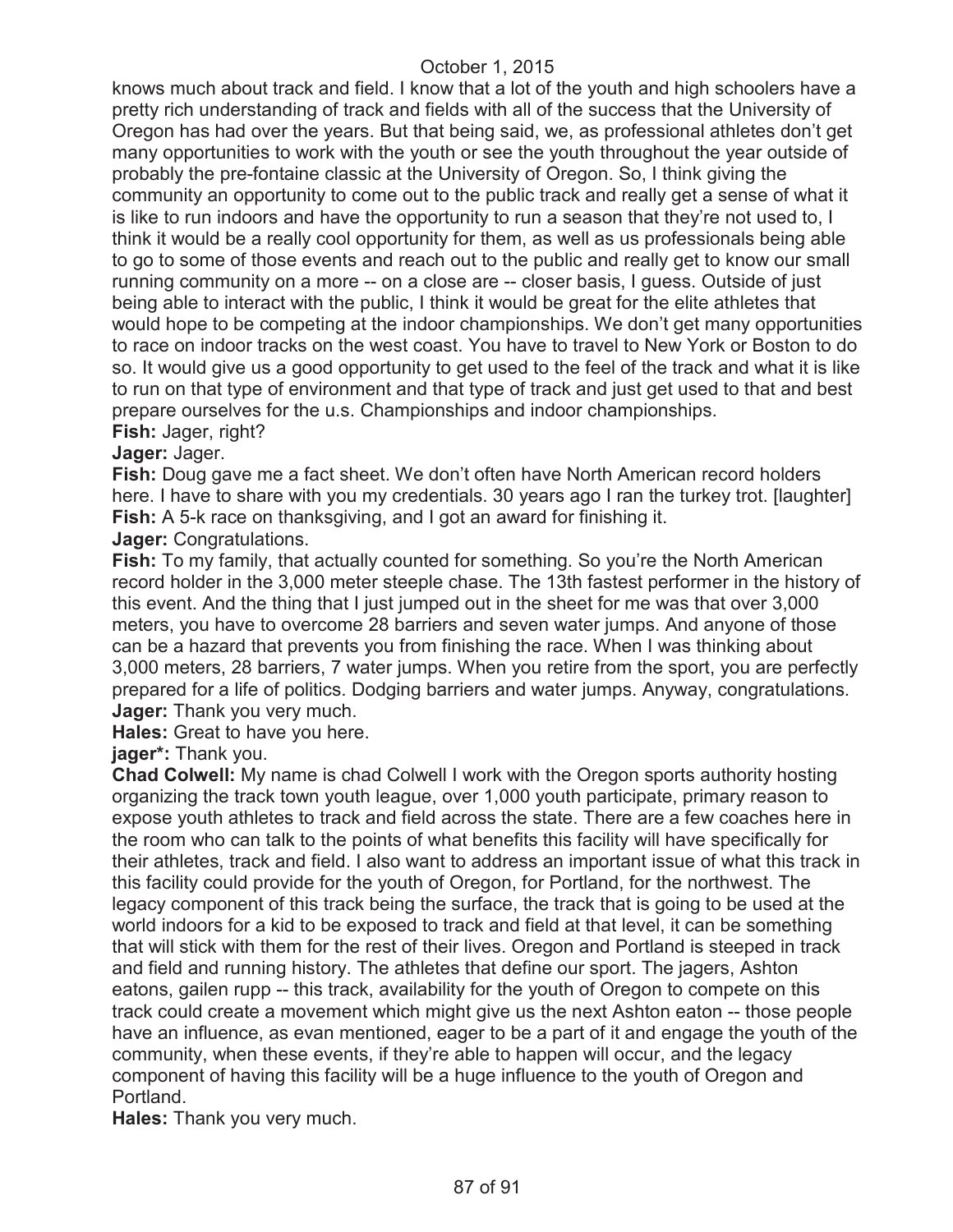**Dion Keeten:** Dion Keeten youth chair for usatf Oregon, and regional coordinator for the Pacific Northwest. This is kind of like near and dear to my heart. As of last year, indoor track is something that I have been trying to spearhead for about the last two years, specifically for the youth community. You know, we compete at a national level, outdoor from the pacific northwest, and then when you go to the national meets and we compete against kids from the east coast, you know, you talk to the coaches, you talk to the other board members of the east coast and get ideas of how they do their training throughout the years and how the kids become so successful for the outdoor seasons. 90% of the time, year-round training. They have access to indoor facilities that we don't. Started to boggle my mind that in an area that we get rain more than 200 days a year, there is not a facility in which we can take advantage of. I know for a fact that the interest is there. We just started an indoor program last year running with chad through the University of Portland. When we started that season earlier, we had an indoor program for middle schoolers and older, but there was nothing for kids, you know, 10 or younger. And that is the largest demographic for youth track and field as far as numbers are concerned. That is my focus. Getting exposure and awareness, not only in Portland metro area, but trying to get that out in Oregon State as a whole. You know, so working with TrackTown USA as well as usatf to kind of bring Seattle, Idaho, indoor track within the pacific northwest something that I am continually working on, and this opportunity here, you know, when chad, you know, brought it up to me and said would you speak? It is a no-brainer, something that i'm really passionate about and the community as a whole has spoken to me personally about their interest and having an indoor program and a year-round program for the kids that don't have interest in fall and winter sports. They just want to run. And having that opportunity is something that is great. So, I can't speak highly enough of having the opportunity to have, you know, the youth specifically run in a facility like this, not to mention that -- the tie to the world indoor is there and just for them to have exposure would be huge, set up for success throughout the year. That's my piece.

**Hales:** Thank you.

**Fritz:** I want to thank all three of you to take the time to come in and speak about your experience with this event. One of my father's best friends in college was Chris, who won the 1956 steeplechase in Sydney and went on to create the London marathon. **Jager:** Wow, that's really cool.

**Fritz:** Yeah, so I just really appreciate your coming to tell us of your own experience and it is wonderful to have a group of talented young people dedicating your time and effort to this event.

**Hales:** That's great. I want to say that I really appreciate the spirit of trying to reach out to the youth of the city. You all have found your calling with track and you want to share it. That is a wonderful thing. One thing that we're proud of as a city, this council approved additional funding in our budget to make our community centers free and available for teenagers across the city. Now we're expanding that to other parts of the park system. Commissioner Fritz and I were there at the first night when montavilla community center became a free teen center. There is a whole community effort and this is going to fit perfectly with that to try to get kids engaged in sports and activities and let the -- let them know that the adults in the community actually want them to do these things and we will try to make it easy for them. It is perfectly in sync of what this council believes and what the community wants us to do more of.

**Fritz:** My concern though mayor, I got berated recently in the newspaper, some of our tennis courts are not in the best shape. Concerned about the pole vault events. In March of next year, I anticipate I will get hundreds of angry emails about the lack of pole vaulting facilities and what am I going to do about it?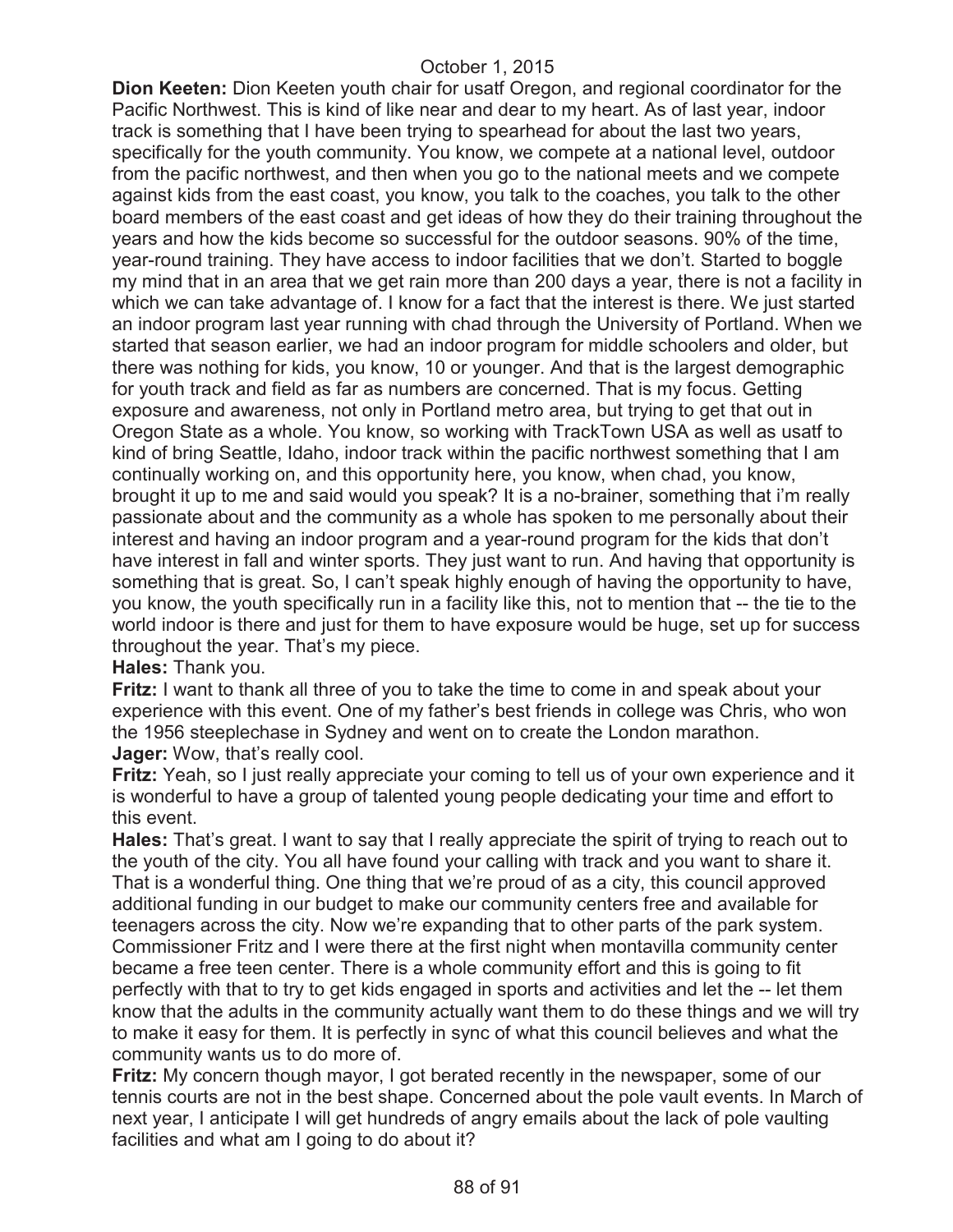**Hales:** That will be a good problem to have. Thank you all very much.

**Hales:** Thank you.

**Hales:** Anyone else signed up?

**Moore-Love:** Two more.

**Hales:** Come on up, please.

**Doug Winn:** My name is Doug Winn, I coach at grant. A few years ago, mayor hales, you came to my leadership class.

**Hales:** Good to see you again.

**Winn:** I just want to speak first of all to note the commitment to youth that you have already shown, not just with your speeches, but with your actions. We're here today, a slice of that, focusing on track and field for our youth in Portland. As a coach, that particular sport, swimming, and soccer and softball and those kind of sports, this sport is the most diverse. Certainly at grant and across the school to school, it is the most diverse. It has tons of low income kids in it, but the thing about track and field, it's so open to different body types that you can be a really little person and still do something great in track and field. And there is not that narrow range of genetics that you have to be to be involved in it and really get a huge benefit. I'm sure you know the research about athletics that fewer pregnancies in high school, drug use, much better academic, especially at grant. It is such a huge difference between kids in sports and those that aren't in terms of that pull. What we are asking for today is a bridge. A lot of kids will come to grant and with lots of fervor and join the cross country team, join the football team, fall sports. But it is a really tough going for -- to make that bridge all of the way to spring. There are some winter sports that draw some, but a lot of kids just -- they don't have a chance to really play, to play the game of track and field. And it is so wide open. We have a huge team. 200 kids at grant that are doing track and field. We could have even quite a few more kids if we could get that bridge to have that reach more kids. Sport that fights child obesity head on, you know. It really is keeping people in shape. And we have a kid at grant who can long jump 24 feet. And he only can go -- there is no way in the winter for an indoor track and field that he has any place to go in state of Oregon. No way. He always has to go to Boise, to Seattle. This would be a golden opportunity for him. But I think my emphasis more is on that democratic masses of Portland youth that would really benefit, to be in the game and you would be giving them this chance to participate in that. Really appreciate that. **Hales:** Thank you very much.

**Fish:** Just pulled something up on my phone. University of Portland lady pilot soccer team, league play tonight, and I will be there. Starting midfielder, parks kendrick -- **Winn:** On my team.

**Fish:** Won four varsity letters for grant, state championship in track and field -- **Winn:** You know your stuff.

Fish: Well, it's on my phone.

**Winn:** I'm impressed.

**Fish:** Her secret weapon, you mentioned size is not a barrier in track. She is usually the most petite player on the field, but she is the secret weapon for the team because she can get back the fastest on defense.

**Winn:** Yeah. This sport teaches grit. And any of the research, current research on success in school and staying in school, even getting all of the way through the end line at college is learning to have grit to overcome adversity. This sport tackles that head on. Really appreciate a chance to play during the winter as well as in the spring.

**Hales:** Also benefits from passionate coaches obviously. Thank you. Great. Welcome. **Jonathan Marcus:** Thank you for having me. Jonathan Marcus, head cross country assistant track coach at Clackamas community college. Recently, track and cross country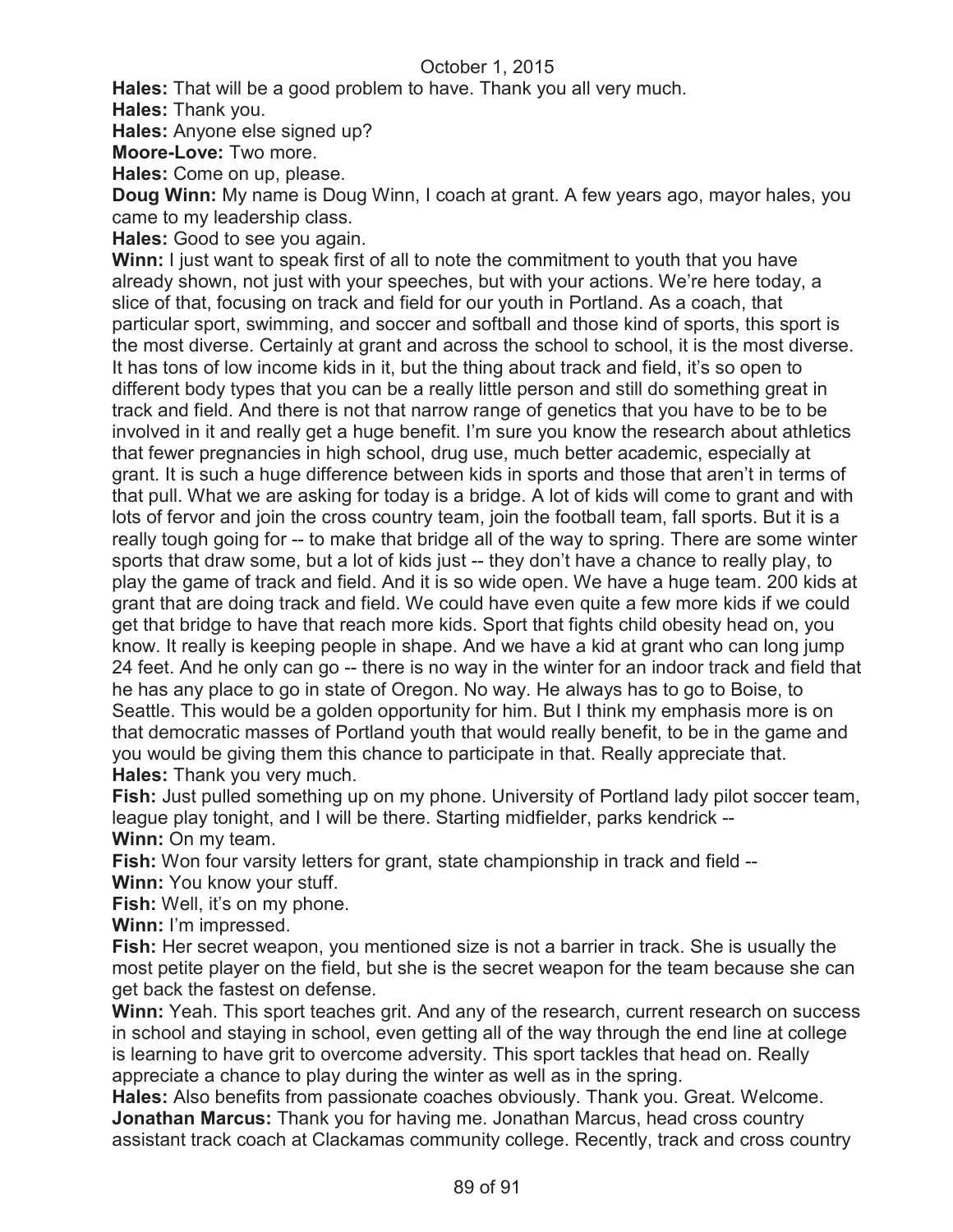coach -- before that university of Portland. Started out coaching against Doug at franklin high school.

**Winn:** Didn't just start out. Star runner at franklin. I'm hold enough -- old enough to remember him as a high school kid in franklin.

**Marcus:** Back east, New York City, had the joy of experiencing the army, indoor facility there in the heart of Manhattan. The thing that separates indoor from outdoor track is really the intimacy of the event. You have the spectators and coaches right on top of you. Imagine the most wild blazer game you ever thought of. That's the armory every night for a track meet from November to April. That excitement and enthusiasm we have, playoff football, playoff soccer, playoff basketball, but we don't have that for track and field. You get that at the state meet only. That's about it. Here is an opportunity to encapsulate that indoor track and field as a sport that matters to these kids. As you may or may not be aware, track and field number one participated high school sport in America, just under a half million girls participating in 2005, just over a half million boys in 2015. Yet in the state of Oregon, we only have just under 17,000 athletes. 7.8 million high school athletes participate in sports throughout America every year. 15% of that track and field. Of that 1 million student athletes participating in high school track and field, only 17,000 coming from the home or hub of track and field in Oregon and that is because we miss a lot of opportunities to expose these kids while they're young to the sport. That's why this, you know, highly dense Portland metro area is very, very critical because the armory's model is there is always activity going on in that indoor track facility, pretty much year-round. A guy who lives here in Portland goes back and coordinate the armory's effort. And when I came from Portland to New York City to participate in collegiate track, indoor track was a foreign phenomenon. I didn't get it. Didn't know what it was. I fell in love with it. Since then, Tuesday night at the races all-comer series at the university of Portland going on for six years strong. Now we have 200 people, six Tuesday nights in January and February come to up and participate in what I call as much as you can eat track, \$5, races, you can run one or all three. Dion, chad, where the idea spurred for the youth under 10 age component. This one geared towards eighth grade and over. There's an immense opportunity for the engagement for not only our own state to help increase participation of track and field, but also, too, to help broaden the diversity available. Collegiate track coach for the last several years that is the number one sport that you see especially minority - participating in with least barriers and opportunity for funding. More we can provide those women with that opportunity, the better we can feel about ourselves and the more fun we can have going to a track meet and eating a hot dog, watching people run fast and throw crazy, crazy far.

**Hales:** Thank you very much for coming. Appreciate you being here. Looking forward to doing this with you. Anyone else that wants to speak? So, we have adopted the amendments, unless there are other questions, we'll move this forward to next week. **Fritz:** I do want to clarify that I would like to know that everybody who would've been notified in any of the processes that we're waiving has been notified at least. Obviously, there won't be enough time for them to respond before next week, but I would like to be sure that the notice has been given to the right associations and --

**Hales:** Good suggestions. Perhaps the Bureau of Development Services can help the TrackTown USA with the list of property owners within the normal perimeter for notice. **Hales:** Great.

**Fish:** Also Mayor, BES is happy to help because as part of the surplus property they had to do public notice. We will compare our list with whoever else's list and we shouldn't have to reinvent the wheel. I think we have some existing lists and then we'll work with the team to make it happen.